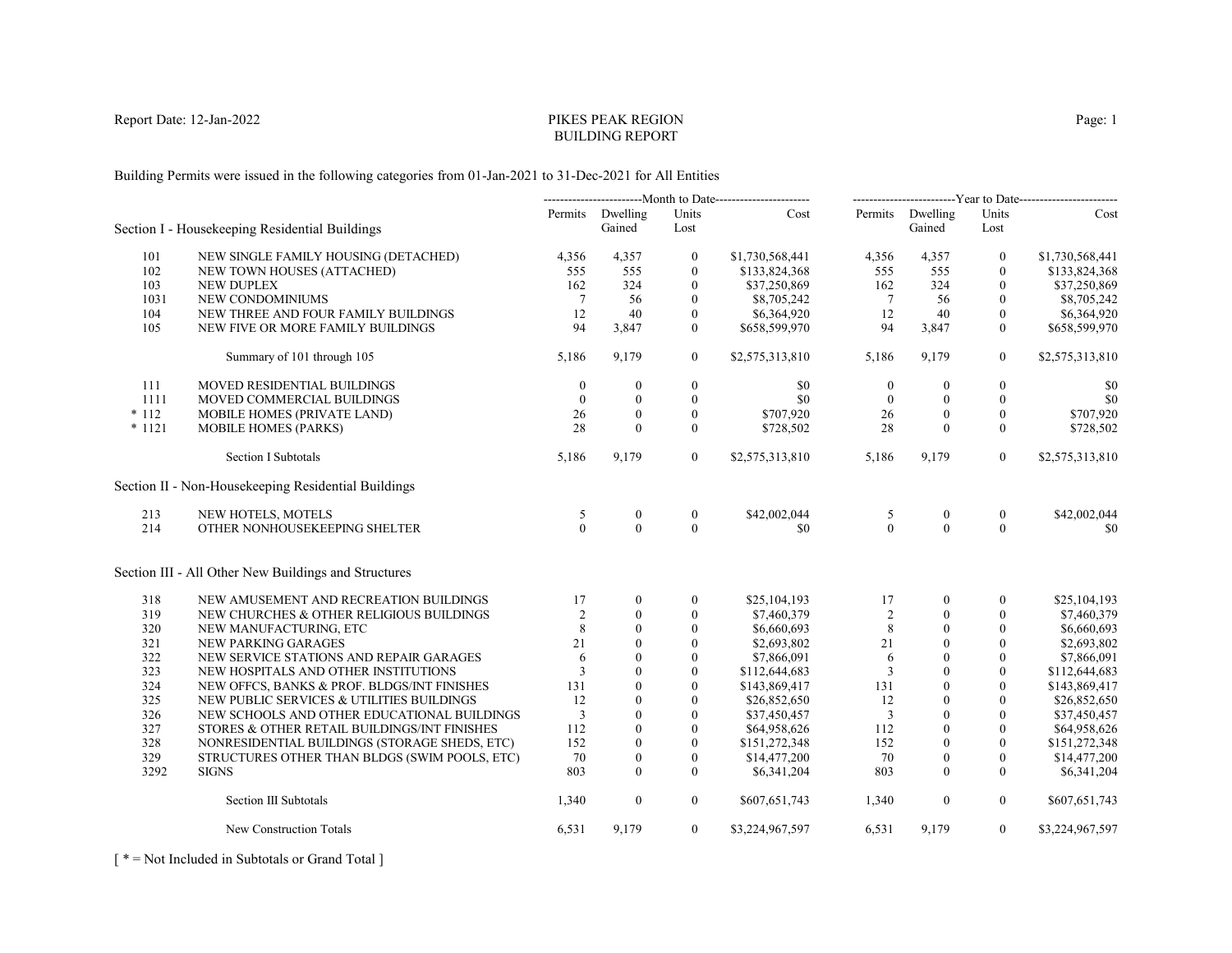# PIKES PEAK REGIONBUILDING REPORT

Building Permits were issued in the following categories from 01-Jan-2021 to 31-Dec-2021 for All Entities

|     |                                                 | ---------------------------Month to Date----------------------- |                  |                | ------------------------Year to Date------------------------ |                |              |                  |                 |
|-----|-------------------------------------------------|-----------------------------------------------------------------|------------------|----------------|--------------------------------------------------------------|----------------|--------------|------------------|-----------------|
|     |                                                 | Permits                                                         | Dwelling         | Units          | Cost                                                         | Permits        | Dwelling     | Units            | Cost            |
|     | Section IV - Additions and Alterations          |                                                                 | Gained           | Lost           |                                                              |                | Gained       | Lost             |                 |
| 433 | RESIDENTIAL BLDGS CONV TO INCREASE UNITS        | $\overline{4}$                                                  | 3                | 0              | \$103,563                                                    |                | 3            | $\theta$         | \$103,563       |
| 434 | RESIDENTIAL ALTERATIONS (REMODEL, ADD, ETC)     | 16,254                                                          | $\mathbf{0}$     | $\mathbf{0}$   | \$246,105,625                                                | 16,254         |              | $\theta$         | \$246,105,625   |
| 435 | RESIDENTIAL REMODEL THAT DECREASE UNITS         | $\Omega$                                                        | $\theta$         | $\Omega$       | \$0                                                          | $\Omega$       |              |                  | - \$0           |
| 436 | RESIDENTIAL GARAGES AND CARPORTS (ATT & DET)    | 409                                                             | $\theta$         | $\Omega$       | \$21,109,166                                                 | 409            |              | $\theta$         | \$21,109,166    |
| 437 | COMMERCIAL ALTERATIONS (ADD, REMODEL, ETC)      | 1,646                                                           | $\boldsymbol{0}$ | $\mathbf{0}$   | \$358,686,272                                                | 1,646          | $\theta$     | $\mathbf{0}$     | \$358,686,272   |
| 438 | <b>COMMERCIAL ADDITION</b>                      | 10                                                              | $\Omega$         | $\Omega$       | \$40,251,785                                                 | 10             | $\theta$     | $\theta$         | \$40,251,785    |
|     | Section IV Subtotals                            | 18,313                                                          | 3                | $\overline{0}$ | \$626,004,626                                                | 18,313         | 3            | $\boldsymbol{0}$ | \$626,004,626   |
|     | Section V - Conversions                         |                                                                 |                  |                |                                                              |                |              |                  |                 |
| 540 | REMODEL COMMERCIAL TO RESIDENTIAL               | 3                                                               | $\theta$         | $\theta$       | \$5,100                                                      | 3              | $\theta$     | $\theta$         | \$5,100         |
| 541 | REMODEL RESIDENTIAL TO COMMERCIAL               |                                                                 | $\mathbf{0}$     | 2              | \$67,500                                                     | $\overline{2}$ | $\mathbf{0}$ | $\overline{2}$   | \$67,500        |
| 542 | COMMERCIAL CHANGE OF OCCUPANCY                  | 29                                                              | $\theta$         | $\Omega$       | \$13,942,755                                                 | 29             | $\Omega$     | $\Omega$         | \$13,942,755    |
|     | Section V Subtotals                             | 5                                                               | $\mathbf{0}$     | 2              | \$72,600                                                     | 5              | $\mathbf{0}$ | 2                | \$72,600        |
|     | Section VI - Demolitions and Razing of Building |                                                                 |                  |                |                                                              |                |              |                  |                 |
| 645 | DEMOLISH RESIDENTIAL BUILDINGS                  | 95                                                              | $\bf{0}$         | 2              | \$655,165                                                    | 95             | $\bf{0}$     | 2                | \$655,165       |
| 649 | DEMOLISH COMMERCIAL BUILDINGS                   | 30                                                              | $\theta$         | $\theta$       | \$1,732,214                                                  | 30             | $\theta$     | $\theta$         | \$1,732,214     |
|     | Section VI Subtotals                            | 125                                                             | $\overline{0}$   | 2              | \$2,387,379                                                  | 125            | $\mathbf{0}$ | 2                | \$2,387,379     |
|     | Add, Alt and Conversion Totals                  | 18,443                                                          | 3                | $\overline{4}$ | \$628,464,605                                                | 18,443         | 3            | $\overline{4}$   | \$628,464,605   |
|     |                                                 |                                                                 |                  |                |                                                              |                |              |                  |                 |
|     | ***** GRAND TOTAL                               | 24,974                                                          | 9,182            | 4              | \$3,853,432,202                                              | 24,974         | 9,182        | $\overline{4}$   | \$3,853,432,202 |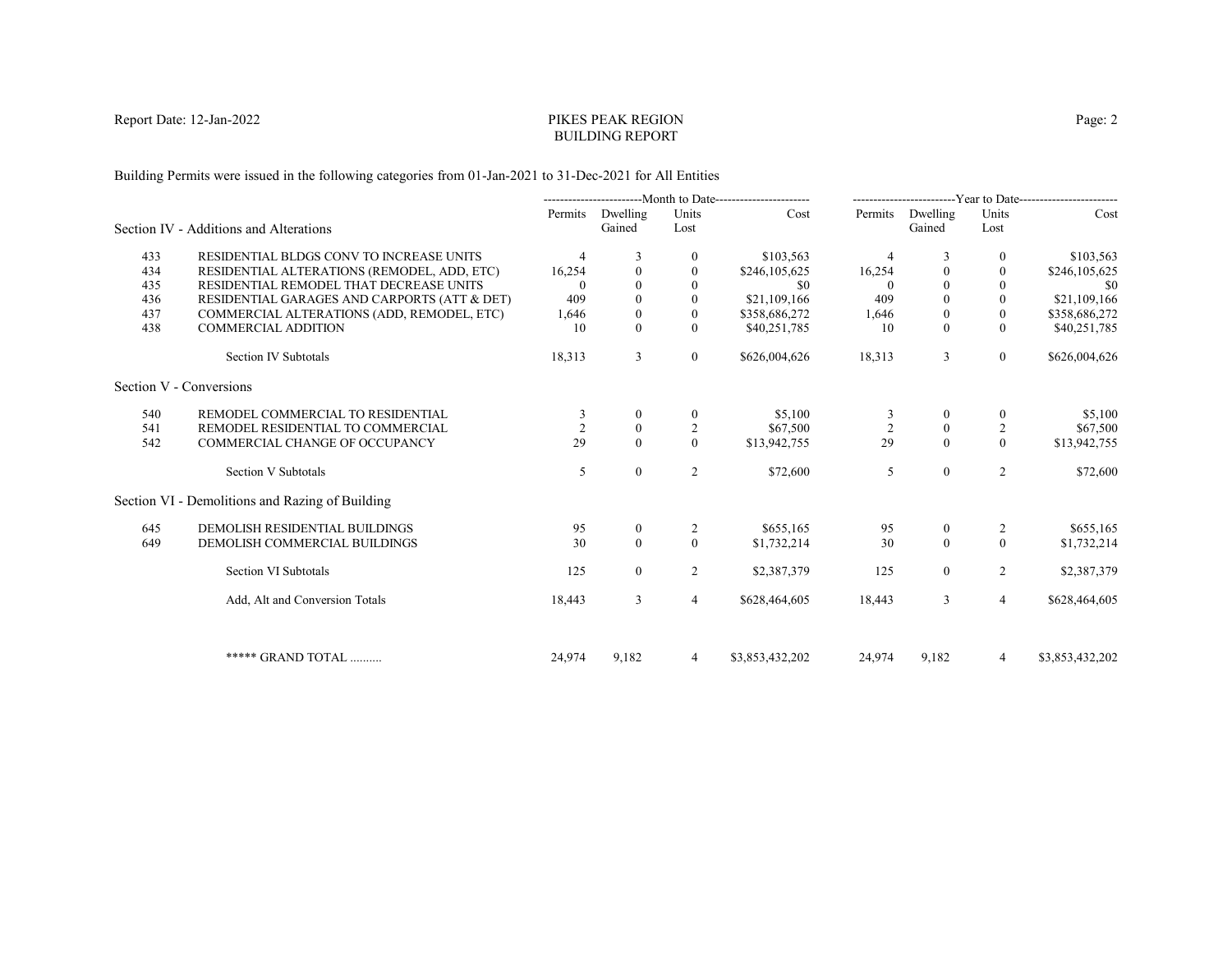# PIKES PEAK REGIONBUILDING REPORT

Building Permits were issued in the following categories from 01-Jan-2021 to 31-Dec-2021 for All Entities

| Classification<br>Permit                                         | Contractor                            | Cost         |
|------------------------------------------------------------------|---------------------------------------|--------------|
| L20376 NEW SINGLE FAMILY HOUSING                                 | PINE CREEK CONSTRUCTION               | \$626,204    |
| 485 CARDIFF CIR - RESIDENCE - ENGINEER STAMPED                   |                                       |              |
| L61390 NONRESIDENTIAL BUILDINGS (STORAGE SHEDS, ETC)             | MWH CONSTRUCTORS, INC.                | \$14,292,000 |
| 2735 MESA RD - NEW EQUIPMENT BUILDING                            |                                       |              |
| M00105 NONRESIDENTIAL BUILDINGS (STORAGE SHEDS, ETC)             | MWH CONSTRUCTORS, INC.                | \$2,300,000  |
| 2745 MESA RD - CHEMICAL EQUIPMENT BUILDING                       |                                       |              |
| M00107 NONRESIDENTIAL BUILDINGS (STORAGE SHEDS, ETC)             | MWH CONSTRUCTORS, INC.                | \$2,250,000  |
| 2755 MESA RD - CHEMICAL EQUIPMENT BUILDING                       |                                       |              |
| M53469 NEW SINGLE FAMILY HOUSING                                 | <b>MORLEY ENTERPRISES</b>             | \$819,236    |
| 3472 BLUE HERON SPRING LN - RESIDENCE                            |                                       |              |
| M80303 NEW SINGLE FAMILY HOUSING                                 | <b>HOMEOWNER</b>                      | \$800,000    |
| 8422 SANCTUARY PINE DR - RESIDENCE<br>M82486 COMMERCIAL ADDITION | <b>CUSITECH LLC</b>                   | \$1,000,000  |
| 5338 N NEVADA AVE - ADDITION                                     |                                       |              |
| N13883 NEW SINGLE FAMILY HOUSING                                 | <b>HOMEOWNER</b>                      | \$899,258    |
| 7890 DONNER PASS VW - RESIDENCE                                  |                                       |              |
| N16234 COMMERCIAL ALTERATIONS (ADDITIONS, REMODELS, ETC)         | <b>EMPIRE DEVELOPED LLC</b>           | \$836,582    |
| 1915 JAMBOREE DR - COMMERCIAL ADDITION (THROUGH FINISH)          |                                       |              |
| N18734 NEW SINGLE FAMILY HOUSING                                 | CUTTING EDGE CONSTRUCTION COMPANY LLC | \$764,337    |
| 1238 KELSO PL - RESIDENCE                                        |                                       |              |
| N22681 NEW FIVE OR MORE FAMILY BUILDINGS                         | GORDON CONSTRUCTION COMPANY, INC      | \$10,053,000 |
| 532 W COLORADO AVE - NEW APARTMENT BUILDINGS (50 UNITS)          |                                       |              |
| N24088 NEW OFFICES, BANKS, AND PROFESSIONAL BLDGS/INT FINISHES   | GC LUXURY HOMES, LLC                  | \$1,200,000  |
| 13737 STRUTHERS RD, 200 - COMMERCIAL INTERIOR FINISH             |                                       |              |
| N26833 NEW SINGLE FAMILY HOUSING                                 | <b>RAMPART CONSTRUCTION</b>           | \$895,724    |
| 5125 STAGECOACH RD - RESIDENCE                                   |                                       |              |
| N26879 NEW SINGLE FAMILY HOUSING                                 | CLAYTON PROPERTIES GROUP II, INC.     | \$512,164    |
| 5911 LONGFORD WAY - RESIDENCE                                    |                                       |              |
| N26887 NEW SINGLE FAMILY HOUSING                                 | CLAYTON PROPERTIES GROUP II, INC.     | \$502,526    |
| 5829 CARRICK LN - RESIDENCE                                      |                                       |              |
| N26898 NEW SINGLE FAMILY HOUSING                                 | CLAYTON PROPERTIES GROUP II, INC.     | \$624,491    |
| 9310 DOME RUN CT - RESIDENCE                                     |                                       |              |
| N26905 NEW INDUSTRIAL BUILDINGS (MANUFACTURING ETC)              | R.G. BRINKMANN COMPANY                | \$4,309,858  |
| 1535 N NEWPORT RD - NEW MANUFACTURING BLDG (CORE AND SHELL)      |                                       |              |
| N26920 NEW SINGLE FAMILY HOUSING                                 | TOLL BROS., INC.                      | \$533,151    |
| 6465 WOLF GULCH DR - RESIDENCE                                   |                                       | \$676,639    |
| N27133 NEW SINGLE FAMILY HOUSING<br>12025 DAWSON RD - RESIDENCE  | <b>HOMEOWNER</b>                      |              |
| N27155 COMMERCIAL ALTERATIONS (ADDITIONS, REMODELS, ETC)         | JAMES R. HOWELL & CO., INC.           | \$2,500,000  |
| 305 S ROCKRIMMON BLVD, 2ND FL - COMMERCIAL INTERIOR REMODEL      |                                       |              |
|                                                                  |                                       |              |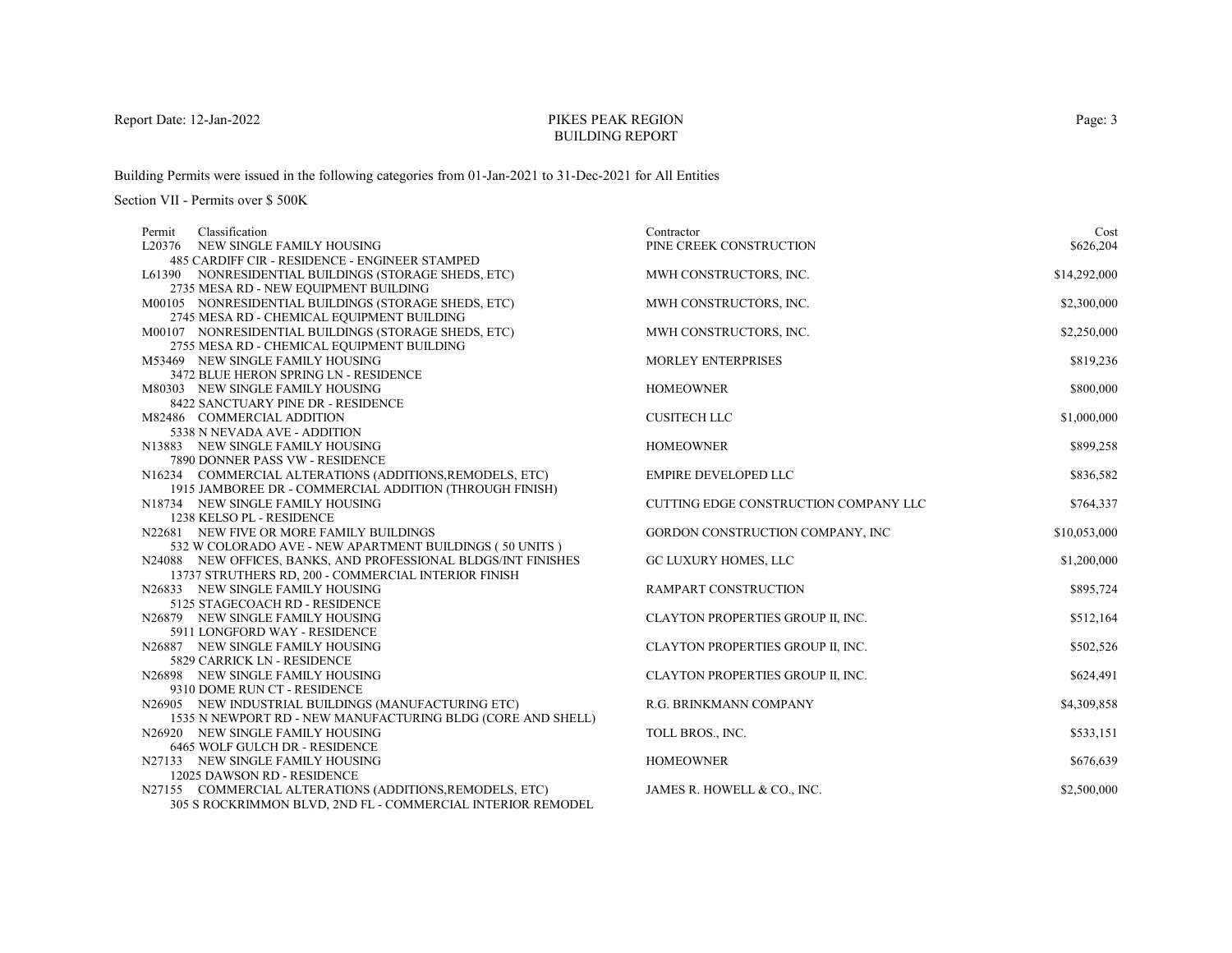# PIKES PEAK REGIONBUILDING REPORT

Building Permits were issued in the following categories from 01-Jan-2021 to 31-Dec-2021 for All Entities

| Classification<br>Permit                                             | Contractor                        | Cost        |
|----------------------------------------------------------------------|-----------------------------------|-------------|
| N27178 NEW SINGLE FAMILY HOUSING                                     | TRALON HOMES, LLC                 | \$540,326   |
| 5586 MAKALU DR - RESIDENCE                                           |                                   |             |
| N27184 NEW SINGLE FAMILY HOUSING                                     | CHALLENGER BUILDING, LLC          | \$540,326   |
| 6651 TUMBLE CREEK DR - RESIDENCE                                     |                                   |             |
| N27263 NEW SINGLE FAMILY HOUSING                                     | GOEBEL CONSTRUCTION, INC          | \$725,788   |
| 19355 PINEHILL CT - RESIDENCE                                        |                                   |             |
| N27346 COMMERCIAL CHANGE OF OCCUPANCY                                | WD CONSULTING LLC                 | \$600,000   |
| 2316 W COLORADO AVE - INTERIOR REMODEL CHANGE OF OCCUPANCY           |                                   |             |
| N27416 NEW SINGLE FAMILY HOUSING                                     | ELITE PROPERTIES OF AMERICA, INC. | \$504,347   |
| 1889 WALNUT CREEK CT - RESIDENCE                                     |                                   |             |
| N27419 NEW SINGLE FAMILY HOUSING                                     | ELITE PROPERTIES OF AMERICA, INC. | \$590,653   |
| 1976 RUFFINO DR - RESIDENCE                                          |                                   |             |
| N27426 NEW SINGLE FAMILY HOUSING                                     | ELITE PROPERTIES OF AMERICA, INC. | \$567,738   |
| 8340 GLENDIVE WAY - RESIDENCE                                        |                                   |             |
| N27428 NEW SINGLE FAMILY HOUSING                                     | ELITE PROPERTIES OF AMERICA, INC. | \$550,712   |
| 9099 BRAEMORE HTS - RESIDENCE                                        |                                   |             |
| N27447 NEW SINGLE FAMILY HOUSING                                     | ELITE PROPERTIES OF AMERICA, INC. | \$561,420   |
| 12112 CLINE CT - RESIDENCE                                           |                                   |             |
| N27468 NEW SINGLE FAMILY HOUSING                                     | GOETZMANN CUSTOM HOMES INC        | \$540,112   |
| 12272 MONARCHOS LN - RESIDENCE                                       |                                   |             |
| N27706 NEW SINGLE FAMILY HOUSING<br>12806 WINDINGWALK DR - RESIDENCE | <b>REUNION HOMES</b>              | \$614,746   |
| N27716 NEW SINGLE FAMILY HOUSING                                     | <b>REUNION HOMES</b>              |             |
| 9755 PICKET FENCE WAY - RESIDENCE                                    |                                   | \$515,269   |
| N27719 NEW SINGLE FAMILY HOUSING                                     | <b>REUNION HOMES</b>              | \$515,269   |
| 9743 PICKET FENCE WAY - RESIDENCE                                    |                                   |             |
| N27740 COMMERCIAL ALTERATIONS (ADDITIONS, REMODELS, ETC)             | <b>GERALD H PHIPPS INC</b>        | \$1,200,000 |
| 3125 JET WING DR - COMMERCIAL EXTERIOR REMODEL                       |                                   |             |
| N27751 NEW SINGLE FAMILY HOUSING                                     | VANTAGE HOMES CORPORATION         | \$526,619   |
| 10617 SKY POND LN - RESIDENCE                                        |                                   |             |
| N27757 NEW SINGLE FAMILY HOUSING                                     | <b>VANTAGE HOMES CORPORATION</b>  | \$518,910   |
| 802 SWORD DANCER DR - RESIDENCE                                      |                                   |             |
| N27763 NEW SINGLE FAMILY HOUSING                                     | <b>TRALON HOMES, LLC</b>          | \$526,834   |
| 10573 ODIN DR - RESIDENCE                                            |                                   |             |
| N27770 NEW SINGLE FAMILY HOUSING                                     | <b>TRALON HOMES, LLC</b>          | \$540,326   |
| 10357 BECKHAM ST - RESIDENCE                                         |                                   |             |
| N27827 NEW SINGLE FAMILY HOUSING                                     | <b>NEW HAVEN HOMES</b>            | \$533,687   |
| 14184 STONE EAGLE PL - RESIDENCE                                     |                                   |             |
| N27885 NEW SINGLE FAMILY HOUSING                                     | <b>HAMMER HOMES</b>               | \$750,000   |
| 3924 DEBOODT CT - RESIDENCE                                          |                                   |             |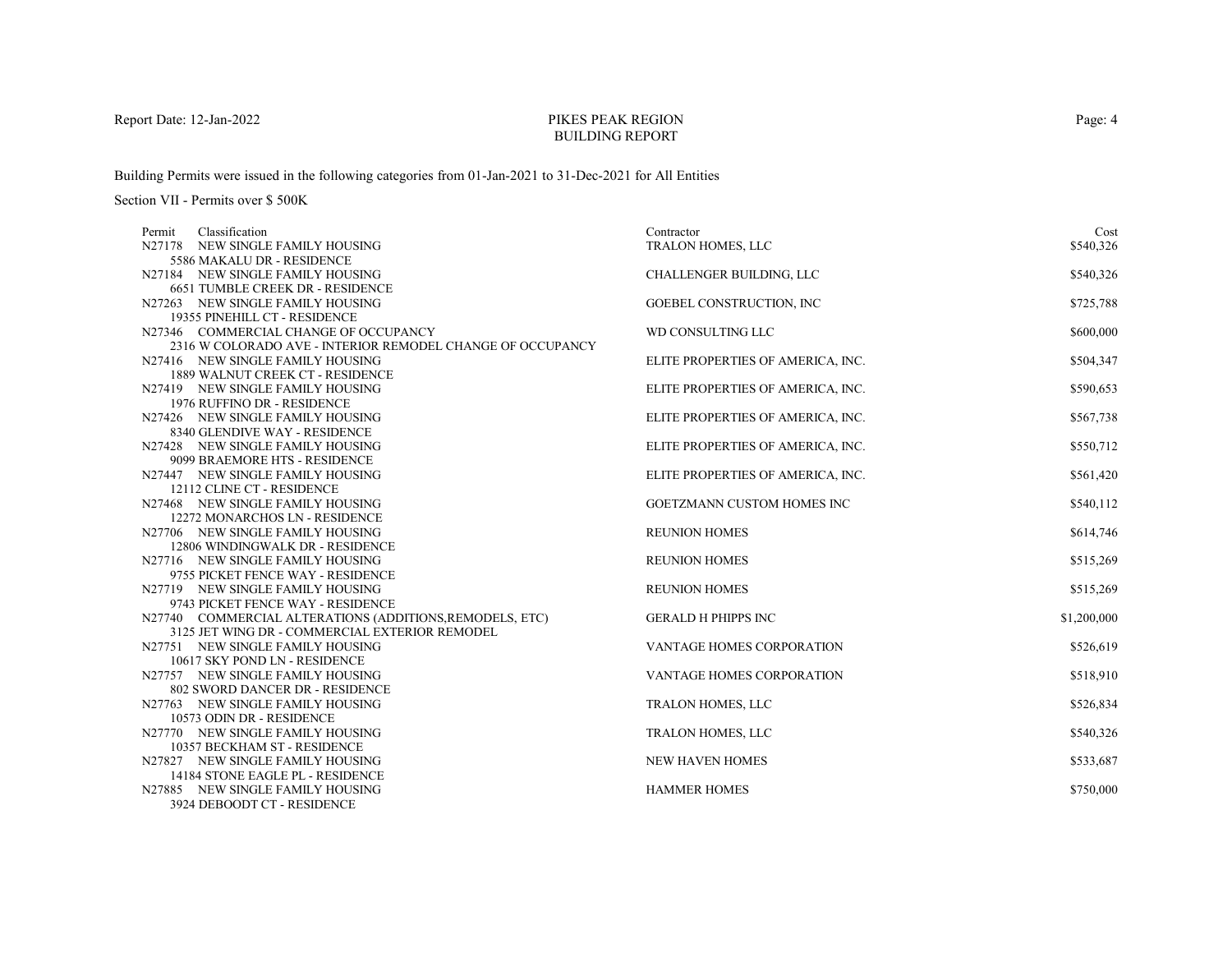# PIKES PEAK REGIONBUILDING REPORT

Building Permits were issued in the following categories from 01-Jan-2021 to 31-Dec-2021 for All Entities

Section VII - Permits over \$ 500K

| Classification<br>Permit                                                                        | Contractor                        | Cost        |
|-------------------------------------------------------------------------------------------------|-----------------------------------|-------------|
| N27900 NEW OFFICES, BANKS, AND PROFESSIONAL BLDGS/INT FINISHES                                  | IICON CONSTRUCTION COLORADO, LLC  | \$4,700,000 |
| 3939 CORDERA CREST AVE - COMMERCIAL BUILDING (THROUGH FINISH)                                   |                                   |             |
| N28003 NEW OFFICES, BANKS, AND PROFESSIONAL BLDGS/INT FINISHES                                  | H.W. HOUSTON CONSTRUCTION LLC     | \$1,500,000 |
| 3170 CAPITAL DR - NEW OFFICE BUILDING                                                           |                                   |             |
| N28061 NEW SINGLE FAMILY HOUSING                                                                | MBI CONTRACTORS, INC.             | \$653,509   |
| 1040 LOCKLIN WAY - RESIDENCE                                                                    |                                   |             |
| N28088 NEW SINGLE FAMILY HOUSING                                                                | <b>MORLEY ENTERPRISES</b>         | \$1,061,056 |
| <b>3844 CAMELROCK VW - RESIDENCE</b>                                                            |                                   |             |
| N28145 NEW SINGLE FAMILY HOUSING                                                                | MELODY HOMES, INC.                | \$516,126   |
| 5101 JANGA DR - RESIDENCE                                                                       |                                   |             |
| N28146 NEW SINGLE FAMILY HOUSING                                                                | MELODY HOMES, INC.                | \$555,210   |
| 5261 JANGA DR - RESIDENCE                                                                       |                                   |             |
| N28147 NEW SINGLE FAMILY HOUSING                                                                | MELODY HOMES, INC.                | \$516,126   |
| 5309 JANGA DR - RESIDENCE                                                                       |                                   |             |
| N28224 NEW FIVE OR MORE FAMILY BUILDINGS                                                        | COLORADO STRUCTURES INC           | \$3,297,997 |
| 7490 HORNET PT - NEW APARTMENTS BLDG TYPE I (20 UNITS)                                          |                                   |             |
| N28228 NEW FIVE OR MORE FAMILY BUILDINGS                                                        | <b>COLORADO STRUCTURES INC</b>    | \$3,297,997 |
| 5663 SKYWARRIOR HTS - NEW APARTMENTS BLDG TYPE I (20 UNITS)                                     |                                   |             |
| N28233 NEW FIVE OR MORE FAMILY BUILDINGS                                                        | COLORADO STRUCTURES INC           | \$2,954,103 |
| 7460 INTRUDER VW - NEW APARTMENTS BLDG TYPE II (22 UNITS)                                       |                                   |             |
| N28234 NEW FIVE OR MORE FAMILY BUILDINGS                                                        | COLORADO STRUCTURES INC           | \$2,954,103 |
| 7440 INTRUDER VW - NEW APARTMENTS BLDG TYPE II (22 UNITS)                                       |                                   |             |
| N28235 NEW FIVE OR MORE FAMILY BUILDINGS                                                        | <b>COLORADO STRUCTURES INC</b>    | \$2,954,103 |
| 5647 SKYWARRIOR HTS - NEW APARTMENTS BLDG TYPE II (22 UNITS)                                    |                                   |             |
| N28236 NEW FIVE OR MORE FAMILY BUILDINGS                                                        | COLORADO STRUCTURES INC           | \$2,954,103 |
| 7480 HORNET PT - NEW APARTMENTS BLDG TYPE II (22 UNITS)                                         |                                   |             |
| N28237 NEW FIVE OR MORE FAMILY BUILDINGS                                                        | COLORADO STRUCTURES INC           | \$3,274,314 |
| 7481 HORNET PT - NEW APARTMENTS TYPE III BLDG 3 (22 UNITS)                                      |                                   |             |
| N28238 NEW FIVE OR MORE FAMILY BUILDINGS                                                        | COLORADO STRUCTURES INC           | \$5,503,812 |
| 7465 SKYLANCER PT - NEW APARTMENTS BLDG TYPE IV (36 UNITS)                                      |                                   |             |
| N28239 NEW FIVE OR MORE FAMILY BUILDINGS                                                        | <b>COLORADO STRUCTURES INC</b>    | \$5,503,812 |
| 7415 SKYLANCER PT - NEW APARTMENTS BLDG TYPE IV (36 UNITS)                                      |                                   |             |
| N28245 NEW SINGLE FAMILY HOUSING<br>9137 CASTLEBEAR DR - RESIDENCE                              | CLAYTON PROPERTIES GROUP II, INC. | \$1,260,225 |
|                                                                                                 | COLORADO STRUCTURES INC           |             |
| N28309 NEW FIVE OR MORE FAMILY BUILDINGS<br>7420 INTRUDER VW - NEW APARTMENTS TYPE V (22 UNITS) |                                   | \$3,447,896 |
| N28311 NEW FIVE OR MORE FAMILY BUILDINGS                                                        | COLORADO STRUCTURES INC           | \$1,725,057 |
|                                                                                                 |                                   |             |
| 7482 INTRUDER VW - NEW APARTMENTS TYPE VI (10 UNITS)<br>N28339 NEW SINGLE FAMILY HOUSING        | VANTAGE HOMES CORPORATION         | \$547,714   |
| $0.410 \text{ CI}$ IT DAME DD. DECIDEMEN                                                        |                                   |             |

9418 CUT BANK DR - RESIDENCE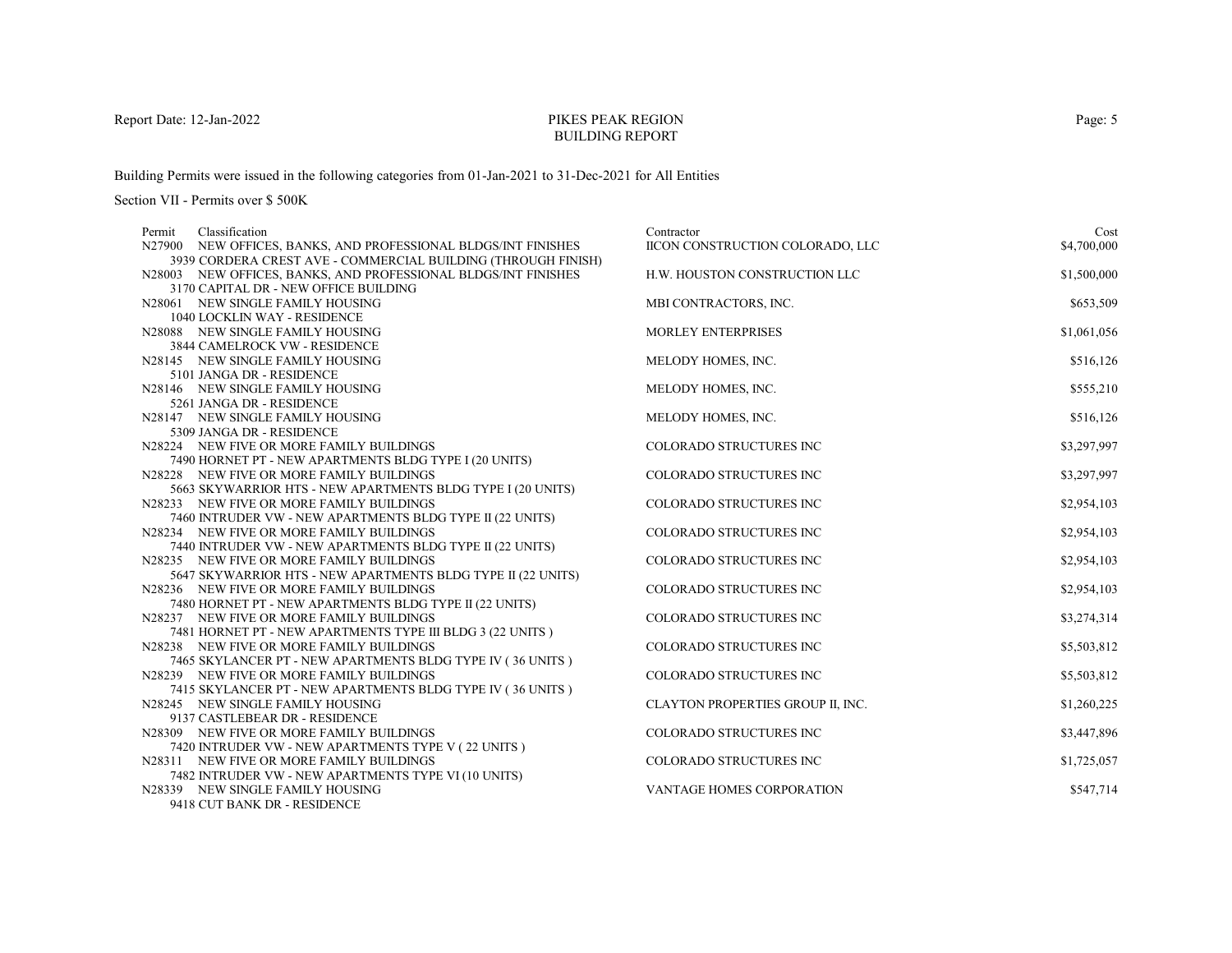# PIKES PEAK REGIONBUILDING REPORT

Building Permits were issued in the following categories from 01-Jan-2021 to 31-Dec-2021 for All Entities

| Classification<br>Permit                                       | Contractor                            | Cost         |
|----------------------------------------------------------------|---------------------------------------|--------------|
| N28429 NEW SINGLE FAMILY HOUSING                               | CAMPBELL HOMES LTD.                   | \$546,001    |
| 9982 BRACKNELL PL - RESIDENCE                                  |                                       |              |
| N28502 NEW SINGLE FAMILY HOUSING                               | SCOTT BUILDING, INC                   | \$665,823    |
| 787 OVERLOOK RIDGE PT - RESIDENCE                              |                                       |              |
| N28518 NEW SINGLE FAMILY HOUSING                               | <b>REUNION HOMES</b>                  | \$691,630    |
| 9749 WINDING BEND LN - RESIDENCE                               |                                       |              |
| N28519 NEW SINGLE FAMILY HOUSING                               | <b>REUNION HOMES</b>                  | \$691,630    |
| 9757 WINDING BEND LN - RESIDENCE                               |                                       |              |
| N28536 NEW SINGLE FAMILY HOUSING                               | <b>HOMEOWNER</b>                      | \$662,825    |
| 3250 HAMAL CIR - RESIDENCE                                     |                                       |              |
| N28543 COMMERCIAL ALTERATIONS (ADDITIONS, REMODELS, ETC)       | GE JOHNSON CONSTRUCTION COMPANY, INC. | \$30,211,000 |
| 6001 E WOODMEN RD, 5&6 FL - ADDITION                           |                                       |              |
| N28586 NEW SINGLE FAMILY HOUSING                               | ELITE PROPERTIES OF AMERICA, INC.     | \$574,270    |
| 1833 CLAYHOUSE DR - RESIDENCE                                  |                                       |              |
| N28588 NEW SINGLE FAMILY HOUSING                               | ELITE PROPERTIES OF AMERICA, INC.     | \$504,347    |
| 1939 RUFFINO DR - RESIDENCE                                    |                                       |              |
| N28589 NEW SINGLE FAMILY HOUSING                               | TIFFANY HOMES, LLC.                   | \$750,000    |
| 18300 STONE VIEW RD - RESIDENCE                                |                                       |              |
| N28592 NEW SINGLE FAMILY HOUSING                               | ELITE PROPERTIES OF AMERICA, INC.     | \$560,457    |
| 2862 PONY CLUB LN - RESIDENCE                                  |                                       |              |
| N28601 NEW SINGLE FAMILY HOUSING                               | ELITE PROPERTIES OF AMERICA, INC.     | \$525,013    |
| <b>6145 LOCHSIDE VW - RESIDENCE</b>                            |                                       |              |
| N28623 NEW SINGLE FAMILY HOUSING                               | ELITE PROPERTIES OF AMERICA, INC.     | \$631,344    |
| 9401 CUT BANK DR - RESIDENCE                                   |                                       |              |
| N28654 NEW SINGLE FAMILY HOUSING                               | <b>HOMEOWNER</b>                      | \$631,939    |
| 16484 FALLON RD - RES MFG HSG - (IRC) ON BASEMENT              |                                       |              |
| N28676 NEW SINGLE FAMILY HOUSING                               | WEEKLEY HOMES LLC                     | \$509,808    |
| 6794 ENCLAVE VISTA LOOP - RESIDENCE                            |                                       |              |
| N28689 NEW OFFICES, BANKS, AND PROFESSIONAL BLDGS/INT FINISHES | ASLAN DESIGN MANAGEMENT INC           | \$1,414,000  |
| 16385 CINEMATIC VW - COMMERCIAL BUILDING (THROUGH FINISH)      |                                       |              |
| N28738 NEW CHURCHES AND OTHER RELIGIOUS BUILDINGS              | WD CONSULTING LLC                     | \$6,100,000  |
| 1681 WAGON BOW WAY - NEW CHURCH (2-STORY)                      |                                       |              |
| N28817 NEW OFFICES, BANKS, AND PROFESSIONAL BLDGS/INT FINISHES | <b>COLORADO STRUCTURES INC</b>        | \$711,800    |
| 5683 SKYWARRIOR HTS - NEW COMMUNITY CENTER                     |                                       |              |
| N28834 NEW CHURCHES AND OTHER RELIGIOUS BUILDINGS              | <b>BOB MCGRATH CONSTRUCTION</b>       | \$1,360,379  |
| 411 N WEBER ST - CHURCH ADDITION - THRU FINISH                 |                                       |              |
| N28845 NEW SINGLE FAMILY HOUSING                               | CLAYTON PROPERTIES GROUP II, INC.     | \$532,830    |
| 5922 LONGFORD WAY - RESIDENCE                                  |                                       |              |
| N28847 NEW SINGLE FAMILY HOUSING                               | CLAYTON PROPERTIES GROUP II, INC.     | \$532,830    |
| 5923 LONGFORD WAY - RESIDENCE                                  |                                       |              |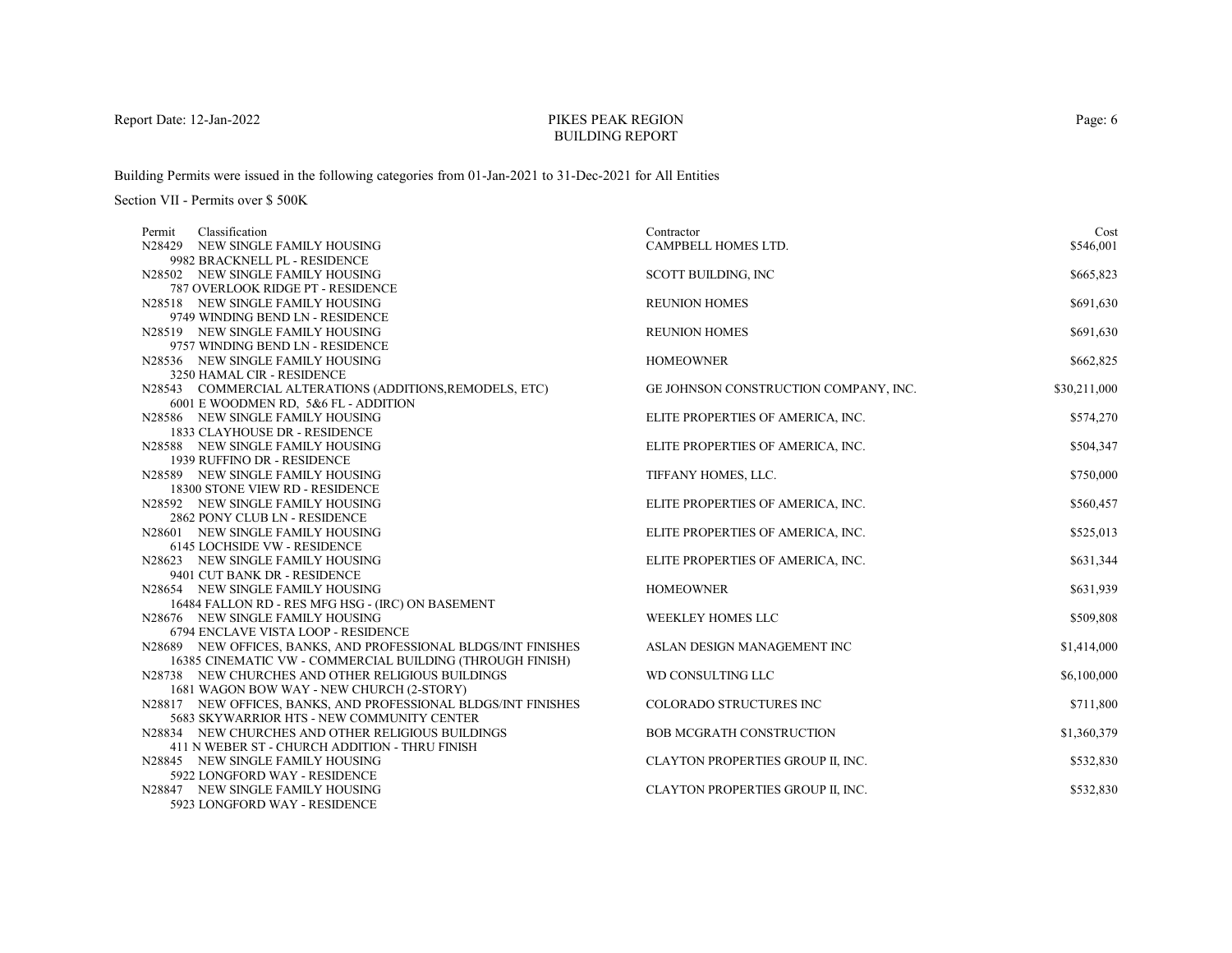# PIKES PEAK REGIONBUILDING REPORT

Building Permits were issued in the following categories from 01-Jan-2021 to 31-Dec-2021 for All Entities

Section VII - Permits over \$ 500K

| Classification<br>Permit                                                          | Contractor                        | Cost        |
|-----------------------------------------------------------------------------------|-----------------------------------|-------------|
| N28878 NEW SINGLE FAMILY HOUSING                                                  | GOETZMANN CUSTOM HOMES INC        | \$559,386   |
| 12260 MONARCHOS LN - RESIDENCE                                                    |                                   |             |
| N28892 NEW SINGLE FAMILY HOUSING                                                  | VANTAGE HOMES CORPORATION         | \$506,274   |
| 858 SWORD DANCER DR - RESIDENCE                                                   |                                   |             |
| N28897 NEW SINGLE FAMILY HOUSING                                                  | VANTAGE HOMES CORPORATION         | \$672,248   |
| 9376 BEAVER BROOK DR - RESIDENCE                                                  |                                   |             |
| N28900 NEW SINGLE FAMILY HOUSING                                                  | VANTAGE HOMES CORPORATION         | \$506,274   |
| 816 SWORD DANCER DR - RESIDENCE                                                   |                                   |             |
| N28917 NEW FIVE OR MORE FAMILY BUILDINGS                                          | THOMPSON THRIFT CONSTRUCTION, INC | \$4,264,672 |
| 6330 OLYMPIC PARK PT - NEW APARTMENTS - TYPE A (36 UNITS)                         |                                   |             |
| N28918 NEW FIVE OR MORE FAMILY BUILDINGS                                          | THOMPSON THRIFT CONSTRUCTION, INC | \$4,264,672 |
| 6345 OLYMPIC PARK PT - NEW APARTMENTS - TYPE A (36 UNITS)                         |                                   |             |
| N28920 NEW FIVE OR MORE FAMILY BUILDINGS                                          | THOMPSON THRIFT CONSTRUCTION, INC | \$4,264,672 |
| 6480 OLYMPIC PARK PT - NEW APARTMENTS - TYPE A (36 UNITS)                         |                                   |             |
| N28923 NEW FIVE OR MORE FAMILY BUILDINGS                                          | THOMPSON THRIFT CONSTRUCTION, INC | \$4,813,400 |
| 7340 ASCENT VW - NEW APARTMENTS BLDGS B (36 UNITS)                                |                                   |             |
| N28932 NEW FIVE OR MORE FAMILY BUILDINGS                                          | THOMPSON THRIFT CONSTRUCTION, INC | \$4,813,400 |
| 7360 ASCENT VW - NEW APARTMENTS BLDGS B (36 UNITS)                                |                                   |             |
| N28934 NEW FIVE OR MORE FAMILY BUILDINGS                                          | THOMPSON THRIFT CONSTRUCTION, INC | \$4,813,400 |
| 7380 ASCENT VW - NEW APARTMENTS BLDGS B (36 UNITS)                                |                                   |             |
| N28935 NEW FIVE OR MORE FAMILY BUILDINGS                                          | THOMPSON THRIFT CONSTRUCTION, INC | \$4,813,400 |
| 6370 OLYMPIC PARK PT - NEW APARTMENTS BLDGS B (36 UNITS)                          |                                   |             |
| N28937 NEW FIVE OR MORE FAMILY BUILDINGS                                          | THOMPSON THRIFT CONSTRUCTION, INC | \$5,087,998 |
| 7375 ASCENT VW - NEW APARTMENTS BLDG C (36 UNITS)                                 |                                   |             |
| N28945 NEW FIVE OR MORE FAMILY BUILDINGS                                          | THOMPSON THRIFT CONSTRUCTION, INC | \$3,857,881 |
| 7280 ASCENT VW - NEW APARTMENTS BLDG TYPE E (24UNITS)                             |                                   |             |
| N28946 NEW FIVE OR MORE FAMILY BUILDINGS                                          | THOMPSON THRIFT CONSTRUCTION, INC | \$3,857,881 |
| 7320 ASCENT VW - NEW APARTMENTS BLDG TYPE E (24 UNITS)                            |                                   |             |
| N28948 NEW FIVE OR MORE FAMILY BUILDINGS                                          | THOMPSON THRIFT CONSTRUCTION, INC | \$3,857,881 |
| 6475 OLYMPIC PARK PT - NEW APARTMENTS BLDG TYPE E (24 UNITS)                      |                                   |             |
| N28969 NEW AMUSEMENT AND RECREATION BUILDINGS                                     | THOMPSON THRIFT CONSTRUCTION, INC | \$588,800   |
| 7295 ASCENT VW - CLUBHOUSE                                                        |                                   |             |
| N29250 NEW SINGLE FAMILY HOUSING                                                  | GOEBEL CONSTRUCTION, INC          | \$750,000   |
| 430 CELTIC CT - RESIDENCE                                                         |                                   |             |
| N29278 NEW SINGLE FAMILY HOUSING                                                  | COMITO BUILDING AND DESIGN, LLC   | \$3,900,000 |
| 3134 MAJESTIC VIEW PT - RESIDENCE                                                 |                                   |             |
| N29279 NONRESIDENTIAL BUILDINGS (STORAGE SHEDS, ETC)                              | HAMMERS CONSTRUCTION, INC         | \$575,815   |
| 7162 COLE VW - WAREHOUSE AND OFFICE                                               |                                   |             |
| N29356 NEW SINGLE FAMILY HOUSING<br><b><i>JEJE CDACE UILLE DT. DECIDEMENT</i></b> | WOOD WORKS UNLIMITED              | \$531,545   |

7575 GRACE HILLS PT - RESIDENCE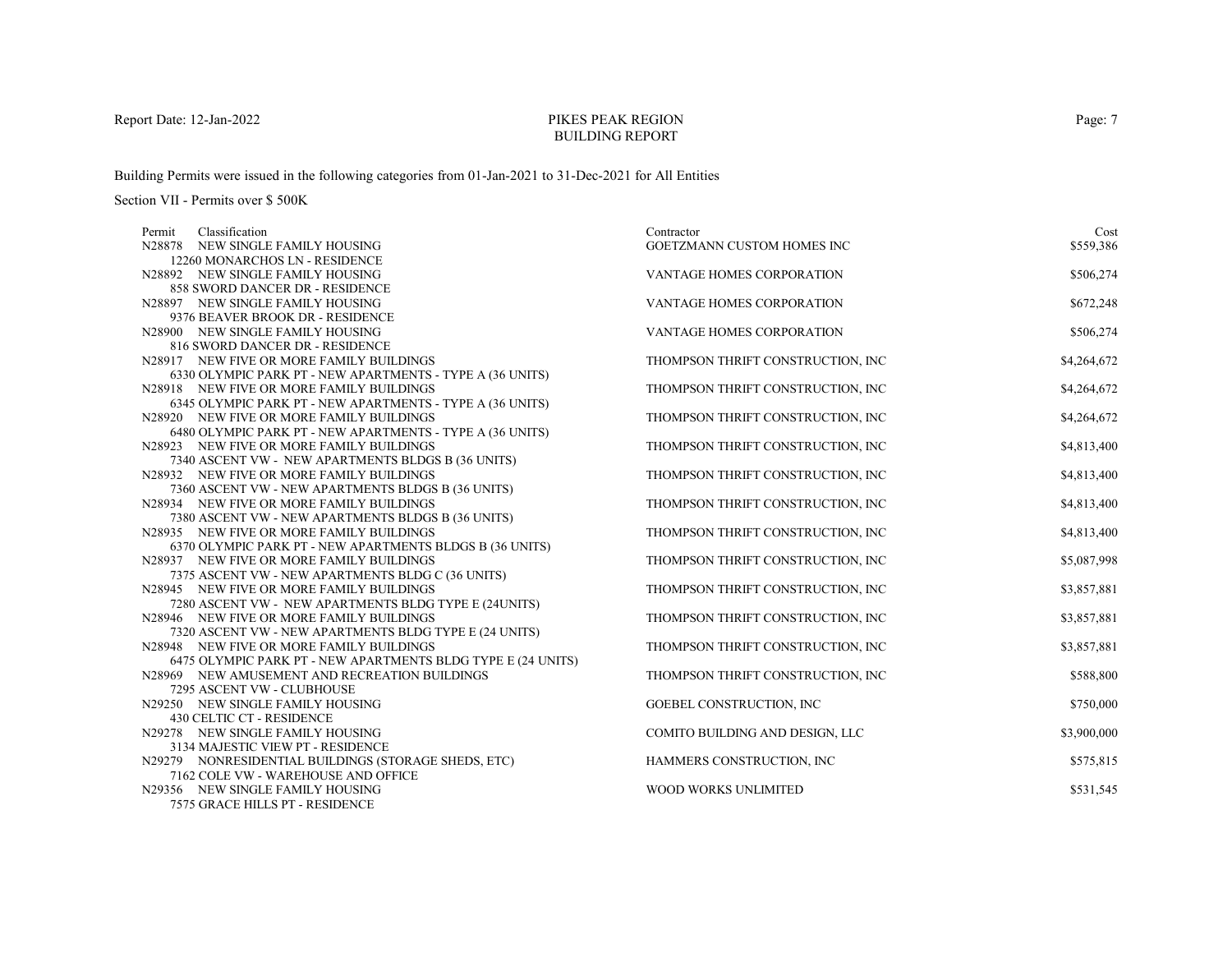# PIKES PEAK REGIONBUILDING REPORT

Building Permits were issued in the following categories from 01-Jan-2021 to 31-Dec-2021 for All Entities

| Classification<br>Permit                                                                                              | Contractor                            | Cost        |
|-----------------------------------------------------------------------------------------------------------------------|---------------------------------------|-------------|
| N29452 NEW SINGLE FAMILY HOUSING                                                                                      | <b>HOMEOWNER</b>                      | \$710,369   |
| 3719 CAMELROCK VW - RESIDENCE                                                                                         |                                       |             |
| N29491 NEW SINGLE FAMILY HOUSING                                                                                      | <b>NEW HAVEN HOMES</b>                | \$533,687   |
| 7831 BANNOCKBURN TRL - RESIDENCE                                                                                      |                                       |             |
| N29512 STRUCTURES OTHER THAN BUILDINGS (SWIMMING POOLS, ETC)                                                          | GARNEY COMPANIES, INC.                | \$1,650,000 |
| 4220 BLACK CANYON RD - WATER STORAGE TANK (THROUGH FINISH)                                                            |                                       |             |
| N29567 NEW SINGLE FAMILY HOUSING                                                                                      | MOUNTAIN PROPERTY BUILDERS INC        | \$642,266   |
| 4410 LIGHT VW - RESIDENCE                                                                                             |                                       |             |
| N29572 NEW SINGLE FAMILY HOUSING                                                                                      | MOUNTAIN PROPERTY BUILDERS INC        | \$642,266   |
| 4426 LIGHT VW - RESIDENCE                                                                                             |                                       |             |
| N29584 STORES AND OTHER RETAIL BUILDINGS/INT FINISHES                                                                 | KTK GENERAL CONTRACTING LIMITED       | \$1,350,000 |
| 361 N UNION BLVD - NEW CONVENIENCE STORE                                                                              |                                       |             |
| N29617 NEW SINGLE FAMILY HOUSING                                                                                      | ELITE PROPERTIES OF AMERICA, INC.     | \$655,651   |
| 1988 RUFFINO DR - RESIDENCE                                                                                           |                                       |             |
| N29628 NEW SINGLE FAMILY HOUSING                                                                                      | ELITE PROPERTIES OF AMERICA, INC.     | \$574,270   |
| 9217 BEAVER BROOK DR - RESIDENCE                                                                                      |                                       |             |
| N29658 NEW SINGLE FAMILY HOUSING                                                                                      | ELITE PROPERTIES OF AMERICA, INC.     | \$632,736   |
| 9338 CUT BANK DR - RESIDENCE                                                                                          |                                       |             |
| N29675 NEW SINGLE FAMILY HOUSING                                                                                      | ELITE PROPERTIES OF AMERICA, INC.     | \$541,825   |
| 16348 MOUNTAIN GLORY DR - RESIDENCE                                                                                   |                                       |             |
| N29695 NEW OFFICES, BANKS, AND PROFESSIONAL BLDGS/INT FINISHES<br>6031 E WOODMEN RD, 250 - COMMERCIAL INTERIOR FINISH | GE JOHNSON CONSTRUCTION COMPANY, INC. | \$1,250,000 |
| N29705 NEW OFFICES, BANKS, AND PROFESSIONAL BLDGS/INT FINISHES                                                        | CASCO ENTERPRISES, INC.               | \$900,000   |
| 1455 LITTLE BEAR CREEK PT - NEW BUILDING MEDICAL (CORE AND SHELL ONLY)                                                |                                       |             |
| N29707 NEW SINGLE FAMILY HOUSING                                                                                      | CLAYTON PROPERTIES GROUP II, INC.     | \$657,257   |
| 9323 DOME RUN CT - RESIDENCE                                                                                          |                                       |             |
| N29819 NEW SINGLE FAMILY HOUSING                                                                                      | <b>REUNION HOMES</b>                  | \$691,630   |
| 12810 WINDINGWALK DR - RESIDENCE                                                                                      |                                       |             |
| N29821 NEW SINGLE FAMILY HOUSING                                                                                      | <b>REUNION HOMES</b>                  | \$691,630   |
| 12826 WINDINGWALK DR - RESIDENCE                                                                                      |                                       |             |
| N29827 NEW SINGLE FAMILY HOUSING                                                                                      | <b>REUNION HOMES</b>                  | \$572,450   |
| 9770 QUIETWALK LN - RESIDENCE                                                                                         |                                       |             |
| N29843 NEW SINGLE FAMILY HOUSING                                                                                      | <b>VANTAGE HOMES CORPORATION</b>      | \$508,095   |
| 2150 STANBRIDGE CT - RESIDENCE                                                                                        |                                       |             |
| N29847 STORES AND OTHER RETAIL BUILDINGS/INT FINISHES                                                                 | KTK GENERAL CONTRACTING LIMITED       | \$1,785,257 |
| 135 E MOTOR WAY - CONVENIENCE STORE                                                                                   |                                       |             |
| N29851 NEW SINGLE FAMILY HOUSING                                                                                      | SADDLETREE HOLDINGS, INC.             | \$549,213   |
| 16311 GOLDEN SUN WAY - RESIDENCE                                                                                      |                                       |             |
| N30078 NEW SINGLE FAMILY HOUSING                                                                                      | VANTAGE HOMES CORPORATION             | \$518,910   |
| 11944 ALYDAR LOOP - RESIDENCE                                                                                         |                                       |             |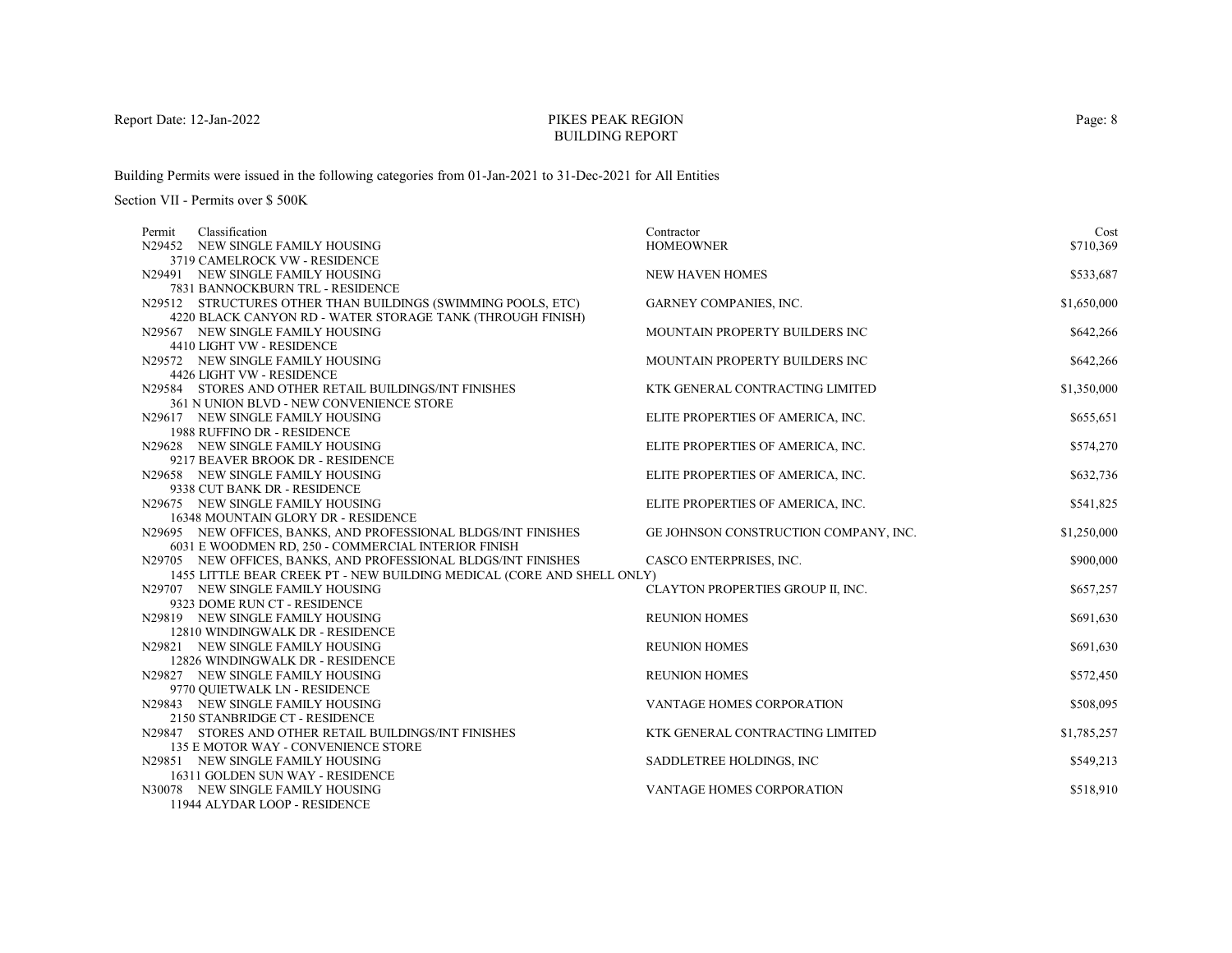# PIKES PEAK REGIONBUILDING REPORT

Building Permits were issued in the following categories from 01-Jan-2021 to 31-Dec-2021 for All Entities

| Classification<br>Permit                                      | Contractor                                   | Cost        |
|---------------------------------------------------------------|----------------------------------------------|-------------|
| N30252 NEW SINGLE FAMILY HOUSING                              | TOLL BROS., INC.                             | \$511.414   |
| 6675 WOLF GULCH DR - RESIDENCE                                |                                              |             |
| N30255 NEW SINGLE FAMILY HOUSING                              | VANTAGE HOMES CORPORATION                    | \$593,330   |
| 1909 CLAYHOUSE DR - RESIDENCE                                 |                                              |             |
| N30456 NEW SINGLE FAMILY HOUSING                              | CASCO ENTERPRISES, INC.                      | \$574,591   |
| 1335 MONTCOMBE DR - RESIDENCE                                 |                                              |             |
| N30489 NEW SINGLE FAMILY HOUSING                              | CHALLENGER BUILDING, LLC                     | \$540,326   |
| 8975 BACKGAMMON DR - RESIDENCE                                |                                              |             |
| N30686 NEW SINGLE FAMILY HOUSING                              | CUCUZZA CONSTRUCTION, INC.                   | \$712,296   |
| 15020 APEX RANCH RD - RESIDENCE                               |                                              |             |
| N30755 NEW SINGLE FAMILY HOUSING                              | ELITE PROPERTIES OF AMERICA, INC.            | \$590,653   |
| 896 TREE BARK TER - RESIDENCE                                 |                                              |             |
| N30766 COMMERCIAL ALTERATIONS (ADDITIONS, REMODELS, ETC)      | COLARELLI CONSTRUCTION, INC.                 | \$2,800,000 |
| 2050 CYGNET HTS - COMMERCIAL INTERIOR REMODEL                 |                                              |             |
| N30786 NEW SINGLE FAMILY HOUSING                              | ELITE PROPERTIES OF AMERICA, INC.            | \$541,825   |
| 9225 BEAVER BROOK DR - RESIDENCE                              |                                              |             |
| N30807 NEW HOTELS, MOTELS                                     | GENESIS CONSTRUCTION MANAGEMENT, LLC         | \$6,500,000 |
| 1328 REPUBLIC DR - NEW HOTEL (122 UNITS)                      |                                              |             |
| N30808 NEW SINGLE FAMILY HOUSING                              | STEPHENS AND ASSOCIATES, INC.                | \$652,760   |
| 6988 BIGTOOTH MAPLE DR - RESIDENCE                            |                                              |             |
| N30823 NEW SINGLE FAMILY HOUSING                              | STEPHENS AND ASSOCIATES, INC.                | \$652,760   |
| 8721 BITTERCRESS DR - RESIDENCE                               |                                              |             |
| N30893 NEW SINGLE FAMILY HOUSING                              | MBI CONTRACTORS, INC.                        | \$542,360   |
| 4901 COUNTY ROAD 25 - RESIDENCE                               |                                              |             |
| N30947 NEW SINGLE FAMILY HOUSING                              | MOUNTAIN PROPERTY BUILDERS INC               | \$642,266   |
| 4409 LIGHT VW - RESIDENCE<br>N30949 NEW SINGLE FAMILY HOUSING | MOUNTAIN PROPERTY BUILDERS INC               |             |
| 4425 LIGHT VW - RESIDENCE                                     |                                              | \$642,266   |
| N30953 NEW SINGLE FAMILY HOUSING                              | <b>TRALON HOMES, LLC</b>                     | \$526,834   |
| 5308 ROCKING TREE GRV - RESIDENCE                             |                                              |             |
| N31146 NEW SINGLE FAMILY HOUSING                              | VANTAGE HOMES CORPORATION                    | \$516,875   |
| 11902 ALYDAR LOOP - RESIDENCE                                 |                                              |             |
| N31178 COMMERCIAL ALTERATIONS (ADDITIONS, REMODELS, ETC)      | THE WHITING-TURNER CONTRACTING COMPANY       | \$756,855   |
| 7250 GETTING HTS - INTERIOR REMODEL                           |                                              |             |
| N31183 NEW FIVE OR MORE FAMILY BUILDINGS                      | KCI GENERAL CONTRACTORS, LLC                 | \$1,077,619 |
| 5621 SILVERSTONE TER - NEW APARTMENT BUILDINGS(10 UNITS)      |                                              |             |
| N31184 NEW FIVE OR MORE FAMILY BUILDINGS                      | KCI GENERAL CONTRACTORS, LLC                 | \$1,077,619 |
| 5641 SILVERSTONE TER - NEW APARTMENT BUILDING (10 UNITS)      |                                              |             |
| N31186 COMMERCIAL CHANGE OF OCCUPANCY                         | COMMERCIAL CONSTRUCTION & ARCHITECTURE, INC. | \$786,500   |
| 3730 N CITADEL DR - INTERIOR REMODEL CHANGE OF OCCUPANCY      |                                              |             |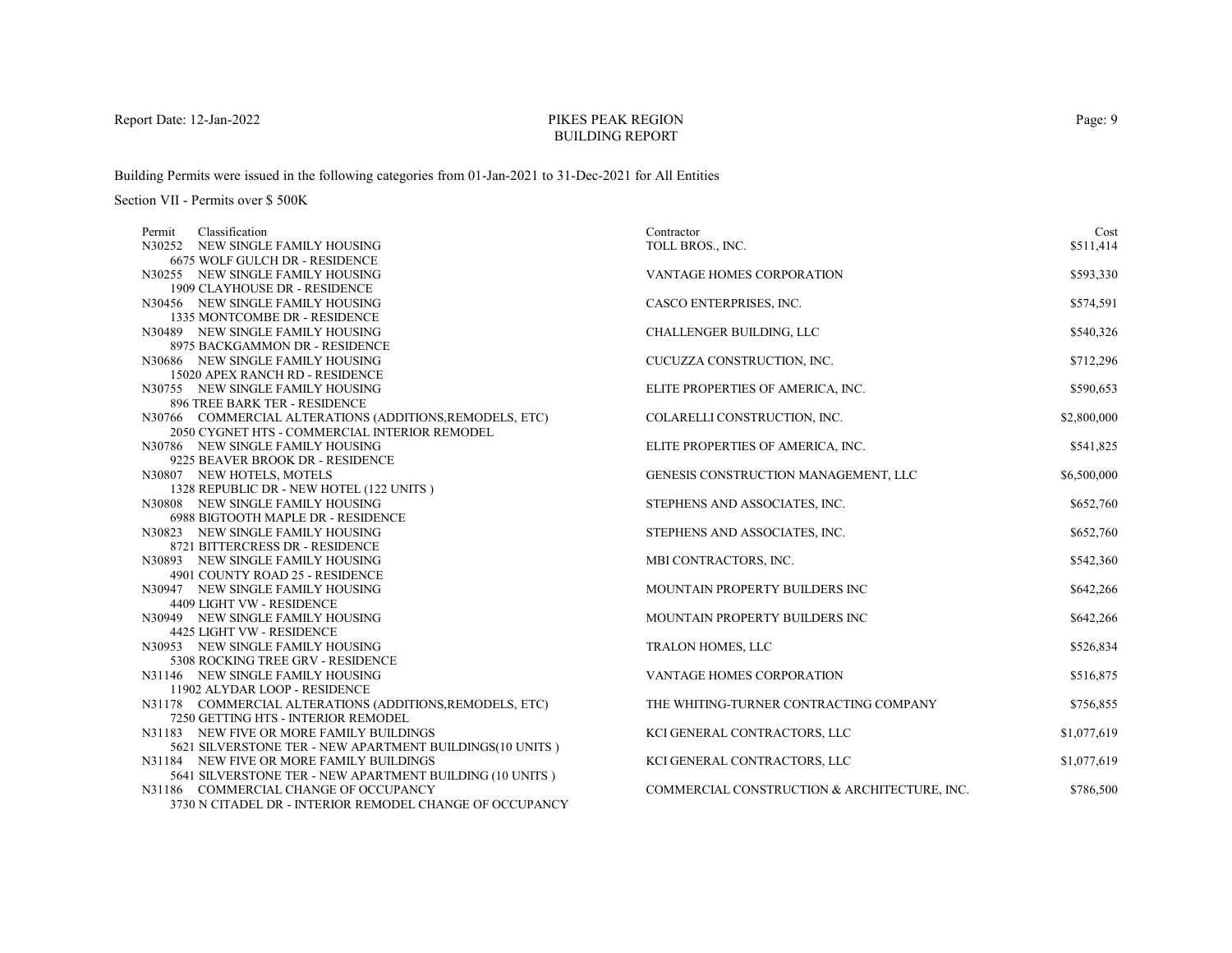# PIKES PEAK REGIONBUILDING REPORT

Building Permits were issued in the following categories from 01-Jan-2021 to 31-Dec-2021 for All Entities

| Permit | Classification                                                                                       | Contractor                        | Cost         |
|--------|------------------------------------------------------------------------------------------------------|-----------------------------------|--------------|
|        | N31341 NEW SINGLE FAMILY HOUSING                                                                     | RICHMOND AMERICAN HOMES           | \$528,868    |
|        | 5313 MAKALU DR - RESIDENCE                                                                           |                                   |              |
|        | N31386 NEW CONDOMINIUMS                                                                              | LOKAL COMMUNITIES, LLC            | \$1,263,603  |
|        | 3760 PRESIDIO PT - NEW CONDOMINIUMS                                                                  |                                   |              |
|        | N31399 NEW SINGLE FAMILY HOUSING                                                                     | <b>WEEKLEY HOMES LLC</b>          | \$509,808    |
|        | 6698 ENCLAVE VISTA LOOP - RESIDENCE                                                                  |                                   |              |
|        | N31441 NEW SINGLE FAMILY HOUSING                                                                     | TOLL BROS., INC.                  | \$506,488    |
|        | 6656 WOLF GULCH DR - RESIDENCE                                                                       |                                   |              |
|        | N31494 NEW SINGLE FAMILY HOUSING                                                                     | HI POINT HOME BUILDERS LLC        | \$553,271    |
|        | 8350 HOWDY PARTNER VW - RESIDENCE                                                                    |                                   |              |
|        | N31739 STORES AND OTHER RETAIL BUILDINGS/INT FINISHES                                                | CHRISTOFFERSON COMM BLDRS INC     | \$1,760,000  |
|        | 1245 INTERQUEST PKWY - NEW RESTAURANT                                                                |                                   |              |
|        | N31765 COMMERCIAL ALTERATIONS (ADDITIONS, REMODELS, ETC)                                             | THOMAS GENERAL CONTRACTORS, INC.  | \$882,366    |
|        | 565 SPACE CENTER DR, 225 - INTERIOR REMODEL AND CREATE NEW SUITE<br>N31780 NEW SINGLE FAMILY HOUSING | <b>REUNION HOMES</b>              | \$572,450    |
|        | 12815 MORNING CREEK LN - RESIDENCE                                                                   |                                   |              |
|        | N31784 NEW SINGLE FAMILY HOUSING                                                                     | <b>REUNION HOMES</b>              | \$691,630    |
|        | 12823 MORNING CREEK LN - RESIDENCE                                                                   |                                   |              |
|        | N31785 NEW SINGLE FAMILY HOUSING                                                                     | <b>REUNION HOMES</b>              | \$691,630    |
|        | 9742 WINDING BEND LN - RESIDENCE                                                                     |                                   |              |
|        | N31839 NEW SINGLE FAMILY HOUSING                                                                     | HEREBIC PROPERTIES, LLC.          | \$1,500,000  |
|        | 4760 HIDDEN ROCK RD - RESIDENCE                                                                      |                                   |              |
|        | N31900 NEW SINGLE FAMILY HOUSING                                                                     | LOST CREEK CONSTRUCTION, LLC      | \$1,200,000  |
|        | 1970 MILLWRIGHT CT - RESIDENCE                                                                       |                                   |              |
|        | N31901 NEW SINGLE FAMILY HOUSING                                                                     | ELITE PROPERTIES OF AMERICA, INC. | \$610,784    |
|        | 1936 RUFFINO DR - RESIDENCE                                                                          |                                   |              |
|        | N31902 NEW SINGLE FAMILY HOUSING                                                                     | ELITE PROPERTIES OF AMERICA, INC. | \$535,293    |
|        | 1972 RUFFINO DR - RESIDENCE                                                                          |                                   |              |
|        | N31909 NONRESIDENTIAL BUILDINGS (STORAGE SHEDS, ETC)                                                 | LAYTON CONSTRUCTION COMPANY, LLC  | \$30,000,000 |
|        | 4333 INTEGRATION LOOP - COMMERCIAL BUILDING UPGRADE TO FINISH                                        |                                   |              |
|        | N31912 NEW SINGLE FAMILY HOUSING                                                                     | ELITE PROPERTIES OF AMERICA, INC. | \$563,669    |
|        | 5707 MARLEE DR - RESIDENCE                                                                           |                                   |              |
|        | N31919 NEW SINGLE FAMILY HOUSING                                                                     | ELITE PROPERTIES OF AMERICA, INC. | \$560,457    |
|        | 8320 GLENDIVE WAY - RESIDENCE                                                                        |                                   |              |
|        | N31922 NEW SINGLE FAMILY HOUSING                                                                     | ELITE PROPERTIES OF AMERICA, INC. | \$632,736    |
|        | 9346 CUT BANK DR - RESIDENCE                                                                         |                                   |              |
|        | N31924 NEW SINGLE FAMILY HOUSING                                                                     | ELITE PROPERTIES OF AMERICA, INC. | \$569,023    |
|        | 10178 LISSON LN - RESIDENCE                                                                          |                                   |              |
|        | N31962 NEW SINGLE FAMILY HOUSING                                                                     | <b>GOETZMANN CUSTOM HOMES INC</b> | \$559,386    |
|        | 2051 EVER RED CT - RESIDENCE                                                                         |                                   |              |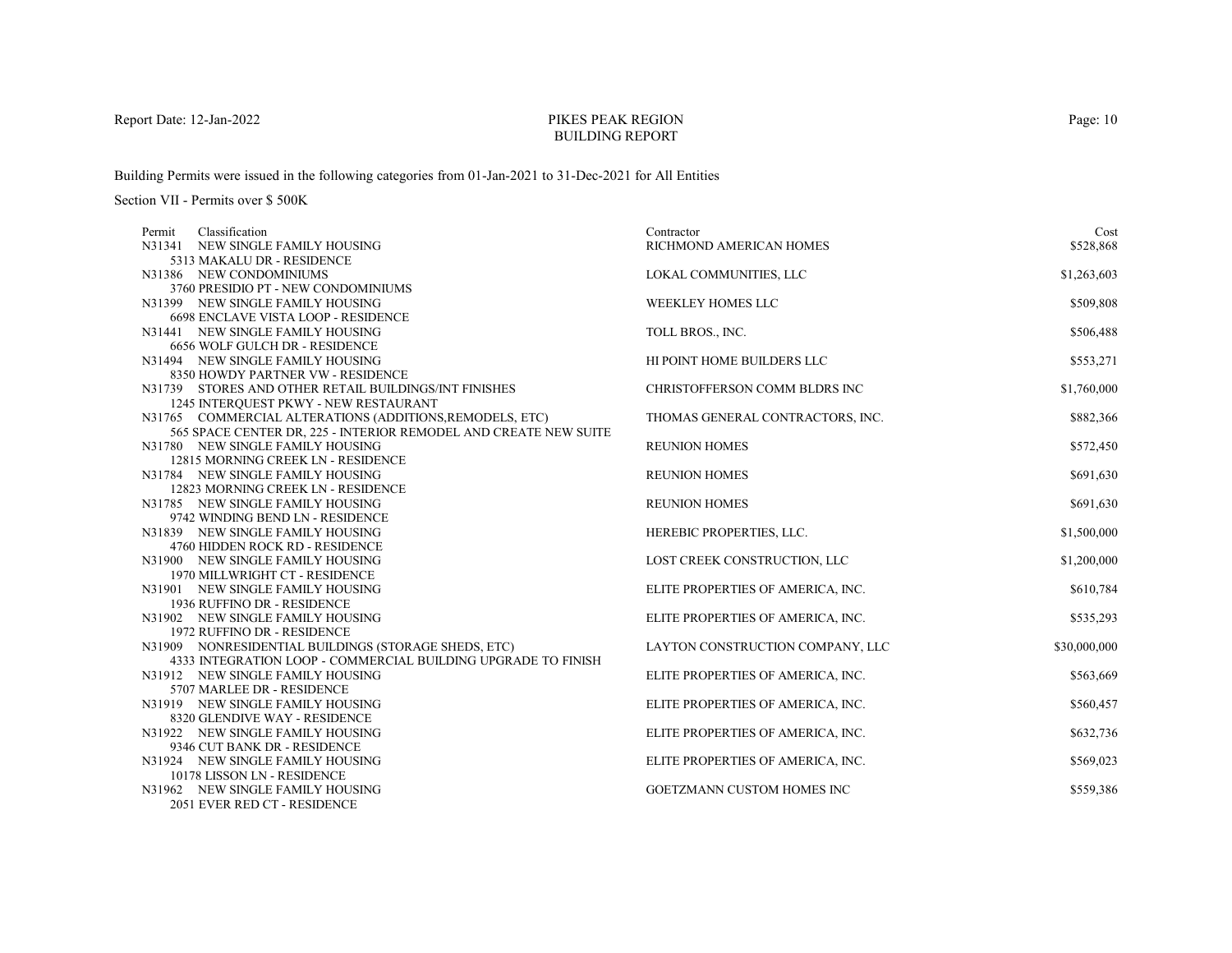# PIKES PEAK REGIONBUILDING REPORT

Building Permits were issued in the following categories from 01-Jan-2021 to 31-Dec-2021 for All Entities

Section VII - Permits over \$ 500K

| Classification<br>Permit                                                          | Contractor                                   | Cost        |
|-----------------------------------------------------------------------------------|----------------------------------------------|-------------|
| N32021 NEW SINGLE FAMILY HOUSING                                                  | <b>VANTAGE HOMES CORPORATION</b>             | \$518,910   |
| 16479 GOLDEN SUN WAY - RESIDENCE                                                  |                                              |             |
| N32022 NEW SINGLE FAMILY HOUSING                                                  | VANTAGE HOMES CORPORATION                    | \$518,910   |
| 872 SWORD DANCER DR - RESIDENCE                                                   |                                              |             |
| N32045 NEW OFFICES, BANKS, AND PROFESSIONAL BLDGS/INT FINISHES                    | SHARP GENERAL CONTRACTORS, INC               | \$2,150,000 |
| 1915 DEMOCRACY PT - COMMERCIAL BUILDING CORE AND SHELL                            |                                              |             |
| N32081 NEW SINGLE FAMILY HOUSING                                                  | GOEBEL CONSTRUCTION, INC                     | \$513,342   |
| 1510 CENTENNIAL MESA VW - RESIDENCE                                               |                                              |             |
| N32125 NEW SINGLE FAMILY HOUSING                                                  | CLAYTON PROPERTIES GROUP II, INC.            | \$507,131   |
| 5941 LONGFORD WAY - RESIDENCE                                                     |                                              |             |
| N32211 NEW SINGLE FAMILY HOUSING                                                  | <b>RON COVINGTON HOMES</b>                   | \$539,362   |
| 10258 SHARON SPRINGS DR - RESIDENCE                                               |                                              |             |
| N32315 NEW OFFICES, BANKS, AND PROFESSIONAL BLDGS/INT FINISHES                    | GE JOHNSON CONSTRUCTION COMPANY, INC.        | \$825,000   |
| 6031 E WOODMEN RD, 240 - COMMERCIAL INTERIOR FINISH                               |                                              |             |
| N32329 NEW SINGLE FAMILY HOUSING                                                  | RICHMOND AMERICAN HOMES                      | \$578,767   |
| 5157 SIRBAL DR - RESIDENCE                                                        |                                              |             |
| N32330 NEW SINGLE FAMILY HOUSING                                                  | RAYBURN CONSTRUCTION AND DESIGN, LLC         | \$621,599   |
| 16564 FLETCHERVILLE LN - RESIDENCE                                                |                                              |             |
| N32409 NEW SINGLE FAMILY HOUSING                                                  | VANGUARD HOMES INC.                          | \$528,761   |
| 5749 ADKISSON PL - RESIDENCE                                                      |                                              |             |
| N32560 NEW SINGLE FAMILY HOUSING                                                  | TKO DESIGN & CONSTRUCTION LTD. LIABILITY CO. | \$600,000   |
| 18215 BAKERS FARM RD - RESIDENCE                                                  |                                              |             |
| N32581 NEW SINGLE FAMILY HOUSING                                                  | <b>CUSTOM DESIGN BUILDERS, INC.</b>          | \$550,000   |
| 4875 MURR RD - RESIDENCE                                                          |                                              |             |
| N32604 NEW SINGLE FAMILY HOUSING                                                  | CAMPBELL HOMES LTD.                          | \$560,350   |
| 10422 MOUNT ROSA LN - RESIDENCE                                                   |                                              |             |
| N32675 NEW SINGLE FAMILY HOUSING                                                  | MELODY HOMES, INC.                           | \$526,512   |
| 5229 JANGA DR - RESIDENCE                                                         |                                              |             |
| N32676 NEW SINGLE FAMILY HOUSING                                                  | MELODY HOMES, INC.                           | \$556,495   |
| 5277 JANGA DR - RESIDENCE                                                         |                                              |             |
| N32709 NEW SINGLE FAMILY HOUSING                                                  | <b>GREGOIRE HOMES, INC.</b>                  | \$1,500,000 |
| 3026 TREELINE VW - RESIDENCE                                                      |                                              |             |
| N32872 NEW OFFICES, BANKS, AND PROFESSIONAL BLDGS/INT FINISHES                    | LEISURE CONSTRUCTION, INC.                   | \$900,000   |
| 4320 BARNES RD - COMMERCIAL BUILDING (CORE AND SHELL ONLY)                        |                                              |             |
| N32954 NEW SINGLE FAMILY HOUSING                                                  | ELITE PROPERTIES OF AMERICA, INC.            | \$559,172   |
| 1983 RUFFINO DR - RESIDENCE                                                       |                                              |             |
| N32958 COMMERCIAL CHANGE OF OCCUPANCY                                             | SAUNDERS CONSTRUCTION, INC.                  | \$1,250,000 |
| 9970 FEDERAL DR, 1ST FL - COMMERCIAL INTERIOR REMODEL-PARTIAL CHANGE OF OCCUPANCY |                                              |             |
| N32960 NEW SINGLE FAMILY HOUSING                                                  | ELITE PROPERTIES OF AMERICA, INC.            | \$559,172   |
| <b>0247 MIAD ADA WAY DECIDEMON</b>                                                |                                              |             |

8347 NIARADA WAY - RESIDENCE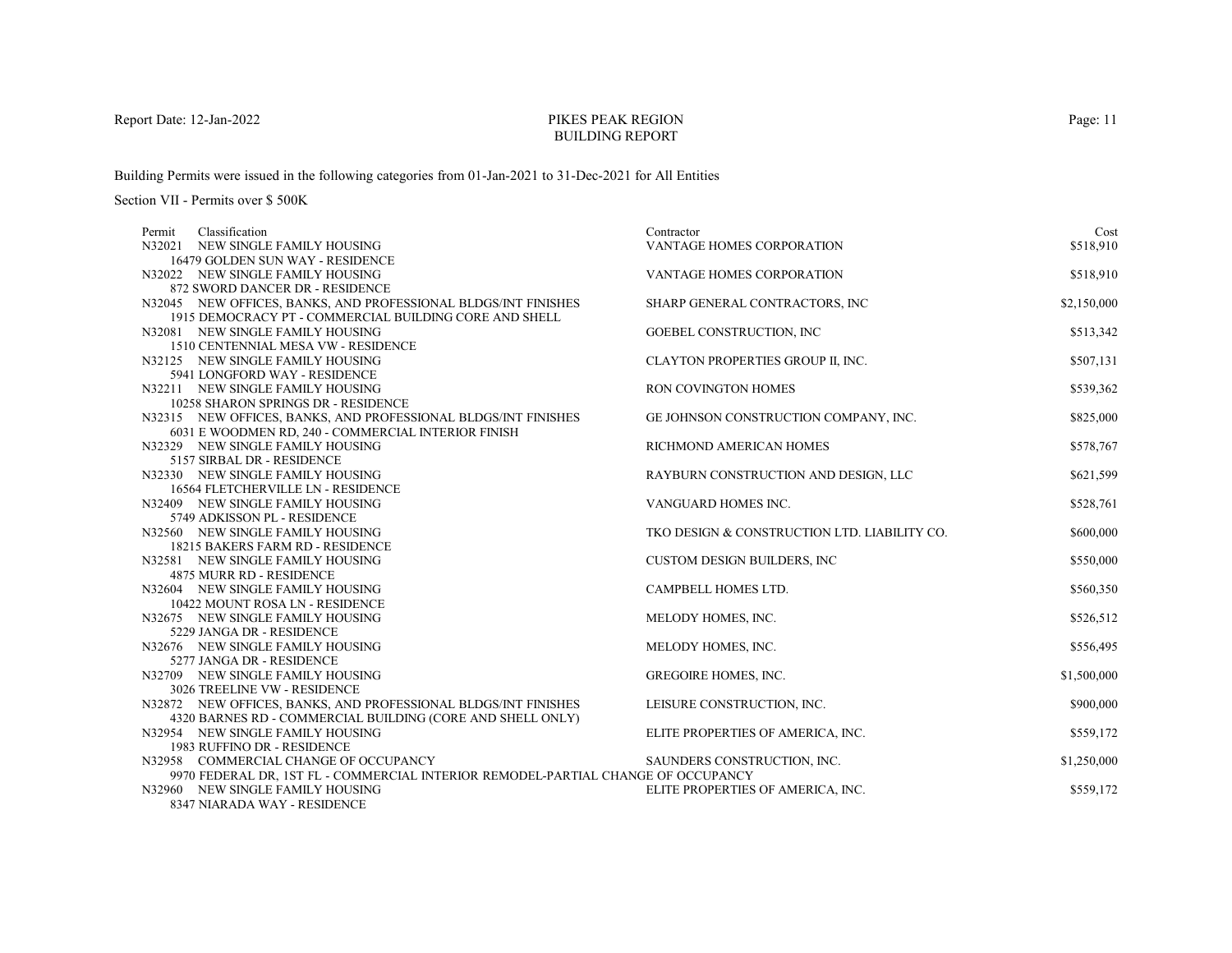# PIKES PEAK REGIONBUILDING REPORT

Building Permits were issued in the following categories from 01-Jan-2021 to 31-Dec-2021 for All Entities

| Classification<br>Permit                                               | Contractor                        | Cost        |
|------------------------------------------------------------------------|-----------------------------------|-------------|
| N32964 NEW SINGLE FAMILY HOUSING                                       | ELITE PROPERTIES OF AMERICA, INC. | \$520,944   |
| 9416 BEAVER BROOK DR - RESIDENCE                                       |                                   |             |
| N32969 NEW SINGLE FAMILY HOUSING                                       | ELITE PROPERTIES OF AMERICA, INC. | \$504,347   |
| 10160 LISSON LN - RESIDENCE                                            |                                   |             |
| N32971 NEW SINGLE FAMILY HOUSING                                       | <b>HOMEOWNER</b>                  | \$578,232   |
| 823 CIRCLE RD - RESIDENCE                                              |                                   |             |
| N32976 NEW SINGLE FAMILY HOUSING                                       | ELITE PROPERTIES OF AMERICA, INC. | \$569,023   |
| 11240 THUNDER MOUNTAIN AVE - RESIDENCE                                 |                                   |             |
| N32977 NEW SINGLE FAMILY HOUSING                                       | ELITE PROPERTIES OF AMERICA, INC. | \$574,270   |
| 16336 GOLDEN SUN WAY - RESIDENCE                                       |                                   |             |
| N32979 NEW OFFICES, BANKS, AND PROFESSIONAL BLDGS/INT FINISHES         | LOST CREEK CONSTRUCTION, LLC      | \$2,020,000 |
| 850 SKY VISTA PT - NEW OFFICE BUILDING (CORE AND SHELL)                |                                   |             |
| N32994 NEW SINGLE FAMILY HOUSING                                       | VANGUARD HOMES INC.               | \$506,488   |
| 858 EASY GOER CT - RESIDENCE                                           |                                   |             |
| N33096 COMMERCIAL ALTERATIONS (ADDITIONS, REMODELS, ETC)               | PATTERSON CUSTOM HOMES, INC.      | \$798,399   |
| 2239 COMMERCIAL BLVD - ADDITION                                        |                                   |             |
| N33245 NEW SINGLE FAMILY HOUSING                                       | <b>REUNION HOMES</b>              | \$691,630   |
| 12871 MORNING CREEK LN - RESIDENCE                                     |                                   |             |
| N33246 NEW SINGLE FAMILY HOUSING                                       | <b>REUNION HOMES</b>              | \$691,630   |
| 12863 MORNING CREEK LN - RESIDENCE                                     |                                   |             |
| N33249 NEW SINGLE FAMILY HOUSING<br>12855 MORNING CREEK LN - RESIDENCE | <b>REUNION HOMES</b>              | \$691,630   |
| N33250 NEW SINGLE FAMILY HOUSING                                       | <b>REUNION HOMES</b>              | \$691,630   |
| 9750 WINDING BEND LN - RESIDENCE                                       |                                   |             |
| N33271 NEW SINGLE FAMILY HOUSING                                       | <b>VANTAGE HOMES CORPORATION</b>  | \$508,095   |
| 4801 HORSE GULCH LOOP - RESIDENCE                                      |                                   |             |
| N33285 NEW SINGLE FAMILY HOUSING                                       | <b>VANTAGE HOMES CORPORATION</b>  | \$602,753   |
| 16464 GOLDEN SUN WAY - RESIDENCE                                       |                                   |             |
| N33286 NEW SINGLE FAMILY HOUSING                                       | <b>VANTAGE HOMES CORPORATION</b>  | \$592,795   |
| 16258 MORNING RISE LN - RESIDENCE                                      |                                   |             |
| N33556 NONRESIDENTIAL BUILDINGS (STORAGE SHEDS, ETC)                   | HAMMERS CONSTRUCTION, INC         | \$1,000,000 |
| 3350 N DRENNAN INDUSTRIAL LOOP - WAREHOUSE ADDITION                    |                                   |             |
| N33563 NEW HOTELS, MOTELS                                              | BRYAN CONSTRUCTION, INC.          | \$8,911,544 |
| 1831 WEISKOPF PT - NEW 3 STORY HOTEL                                   |                                   |             |
| N33596 NEW SINGLE FAMILY HOUSING                                       | PAR 5 LUXURY HOMES, LLC           | \$825,000   |
| 10548 ODIN DR - RESIDENCE                                              |                                   |             |
| N33617 NEW SINGLE FAMILY HOUSING                                       | PAR 5 LUXURY HOMES, LLC           | \$726,431   |
| 10530 ODIN DR - RESIDENCE                                              |                                   |             |
| N33915 COMMERCIAL ALTERATIONS (ADDITIONS, REMODELS, ETC)               | SHAMES CONSTRUCTION COMPANY LTD.  | \$2,730,138 |
| 3570 HARTSEL DR - COMMERCIAL INTERIOR REMODEL                          |                                   |             |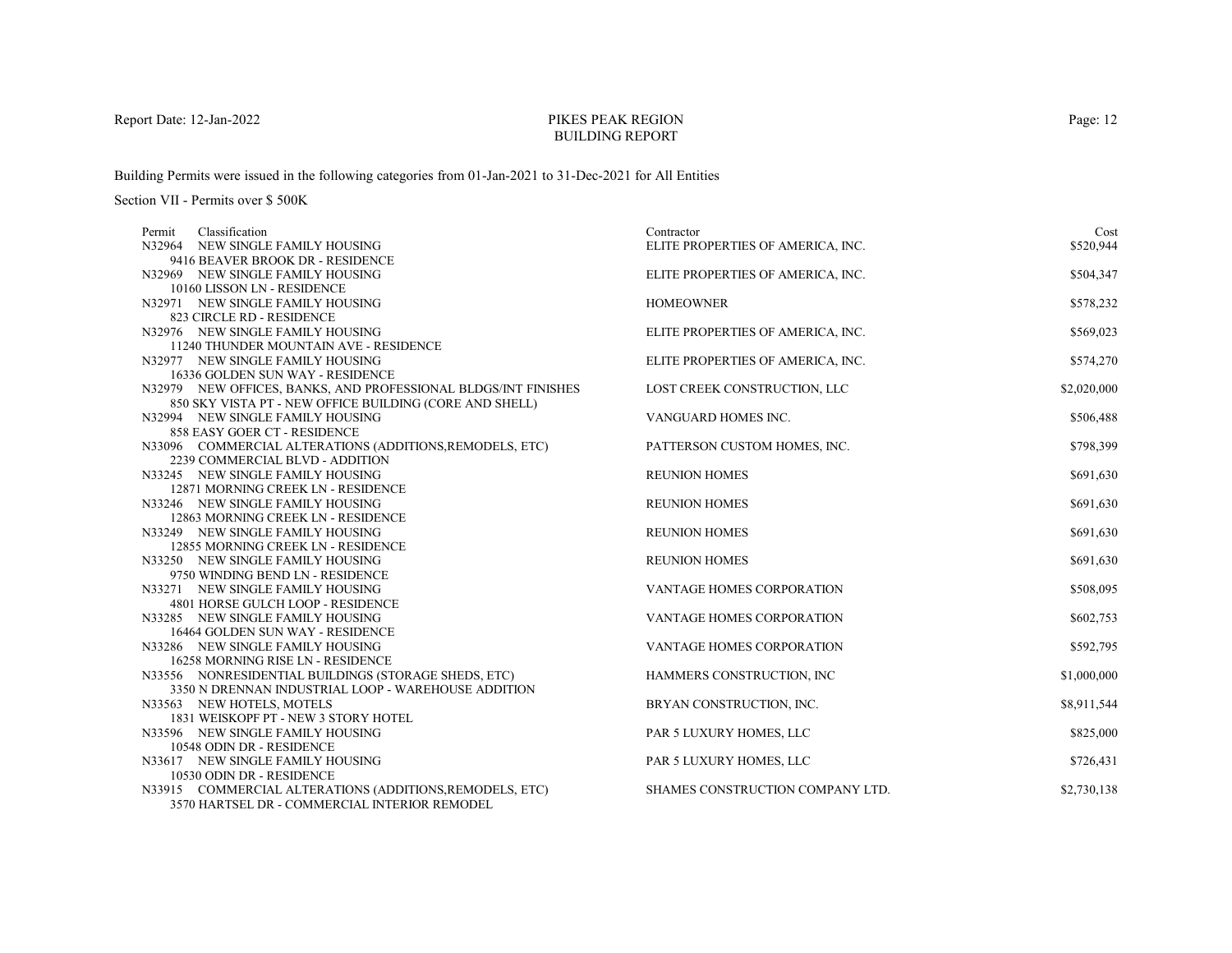# PIKES PEAK REGIONBUILDING REPORT

Building Permits were issued in the following categories from 01-Jan-2021 to 31-Dec-2021 for All Entities

Section VII - Permits over \$ 500K

| Classification<br>Permit                                                       | Contractor                                | Cost         |
|--------------------------------------------------------------------------------|-------------------------------------------|--------------|
| N33998 NEW SINGLE FAMILY HOUSING                                               | ELITE PROPERTIES OF AMERICA, INC.         | \$504,347    |
| 1940 CLAYHOUSE DR - RESIDENCE                                                  |                                           |              |
| N34004 NEW SINGLE FAMILY HOUSING                                               | ELITE PROPERTIES OF AMERICA, INC.         | \$567,738    |
| 5722 GRIFFIN DR - RESIDENCE                                                    |                                           |              |
| N34035 NEW SINGLE FAMILY HOUSING                                               | ELITE PROPERTIES OF AMERICA, INC.         | \$618,494    |
| 16487 GOLDEN SUN WAY - RESIDENCE                                               |                                           |              |
| N34141 NEW FIVE OR MORE FAMILY BUILDINGS                                       | GREYSTAR DEVELOPMENT AND CONSTRUCTION, LP | \$78,000,000 |
| 400 E PIKES PEAK AVE - NEW APARTMENTS(311 UNITS) PHASED COMMERCIAL-THRU FINISH |                                           |              |
| N34210 NEW SINGLE FAMILY HOUSING                                               | <b>REUNION HOMES</b>                      | \$791,107    |
| 12822 WINDINGWALK DR - RESIDENCE                                               |                                           |              |
| N34211 NEW SINGLE FAMILY HOUSING                                               | <b>REUNION HOMES</b>                      | \$791,107    |
| 9741 WINDING BEND LN - RESIDENCE                                               |                                           |              |
| N34217 NEW SINGLE FAMILY HOUSING                                               | <b>REUNION HOMES</b>                      | \$572,450    |
| 12887 MORNING CREEK LN - RESIDENCE                                             |                                           |              |
| N34330 NEW SINGLE FAMILY HOUSING                                               | <b>VANTAGE HOMES CORPORATION</b>          | \$539,148    |
| <b>653 PANORAMIC DR - RESIDENCE</b>                                            |                                           |              |
| N34333 NEW SINGLE FAMILY HOUSING                                               | VANTAGE HOMES CORPORATION                 | \$508,095    |
| 16381 MOUNTAIN GLORY DR - RESIDENCE                                            |                                           |              |
| N34366 NEW SINGLE FAMILY HOUSING                                               | VANTAGE HOMES CORPORATION                 | \$518,910    |
| 9368 BEAVER BROOK DR - RESIDENCE                                               |                                           |              |
| N34484 NEW SINGLE FAMILY HOUSING                                               | TRALON HOMES, LLC                         | \$526,834    |
| 10548 WRANGELL CIR - RESIDENCE                                                 |                                           |              |
| N34488 NEW SINGLE FAMILY HOUSING<br>5517 JANGA DR - RESIDENCE                  | <b>TRALON HOMES, LLC</b>                  | \$540,326    |
| N34511 NEW SINGLE FAMILY HOUSING                                               | MBI CONTRACTORS, INC.                     |              |
| <b>1035 LOCKLIN WAY - RESIDENCE</b>                                            |                                           | \$571,165    |
| N34512 NEW SINGLE FAMILY HOUSING                                               | RON COVINGTON HOMES                       | \$568,702    |
| 13249 STONE PEAKS WAY - RESIDENCE                                              |                                           |              |
| N34542 NEW SINGLE FAMILY HOUSING                                               | <b>WEEKLEY HOMES LLC</b>                  | \$509,808    |
| 6902 ENCLAVE VISTA LOOP - RESIDENCE                                            |                                           |              |
| N34547 NEW SINGLE FAMILY HOUSING                                               | <b>REUNION HOMES</b>                      | \$572,450    |
| 12834 WINDINGWALK DR - RESIDENCE                                               |                                           |              |
| N34555 NEW SINGLE FAMILY HOUSING                                               | <b>RON COVINGTON HOMES</b>                | \$506,274    |
| 10147 STONEMONT DR - RESIDENCE                                                 |                                           |              |
| N34595 NEW SINGLE FAMILY HOUSING                                               | TOLL BROS., INC.                          | \$515,483    |
| 4862 SAND CANYON TRL - RESIDENCE                                               |                                           |              |
| N34741 NEW FIVE OR MORE FAMILY BUILDINGS                                       | KCI GENERAL CONTRACTORS, LLC              | \$1,077,619  |
| 5681 SILVERSTONE TER - NEW APARTMENT BUILDINGS (10 UNITS)                      |                                           |              |
| N34742 NEW FIVE OR MORE FAMILY BUILDINGS                                       | KCI GENERAL CONTRACTORS, LLC              | \$1,077,619  |
| 5661 SILVERSTONE TER - NEW APARTMENT BUILDINGS (10 UNITS)                      |                                           |              |

Page: 13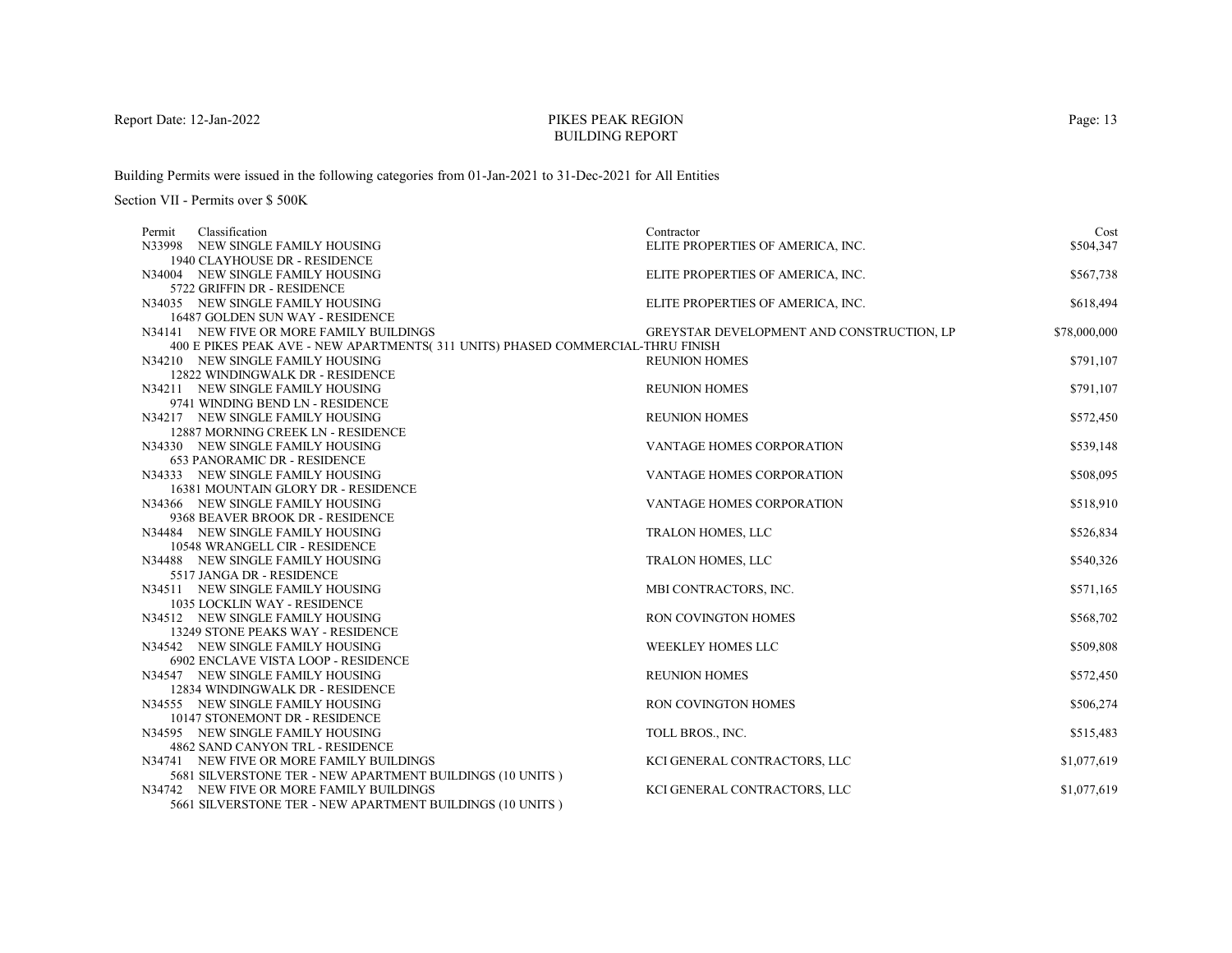# PIKES PEAK REGIONBUILDING REPORT

Building Permits were issued in the following categories from 01-Jan-2021 to 31-Dec-2021 for All Entities

| Classification<br>Permit                                           | Contractor                         | Cost        |
|--------------------------------------------------------------------|------------------------------------|-------------|
| N34806 NEW SINGLE FAMILY HOUSING                                   | VANGUARD HOMES INC.                | \$528,011   |
| 147 N OLYMPIAN DR - RESIDENCE                                      |                                    |             |
| N34807 NEW SINGLE FAMILY HOUSING                                   | VANGUARD HOMES INC.                | \$524,371   |
| 27 N OLYMPIAN DR - RESIDENCE                                       |                                    |             |
| N34821 NEW SINGLE FAMILY HOUSING                                   | RICHMOND AMERICAN HOMES            | \$554,674   |
| 5133 SIRBAL DR - RESIDENCE                                         |                                    |             |
| N34972 NEW SINGLE FAMILY HOUSING                                   | GALIANT HOMES, LLC.                | \$2,084,386 |
| 620 MISSION HILL WAY - RESIDENCE                                   |                                    |             |
| N34985 NEW SINGLE FAMILY HOUSING                                   | AVALON DEVELOPMENT COMPANY LLC     | \$550,000   |
| 857 UINTAH BLUFFS PL - RESIDENCE                                   |                                    |             |
| N35059 NEW SINGLE FAMILY HOUSING                                   | GALIANT HOMES, LLC.                | \$2,510,515 |
| 3685 HILL CIR - RESIDENCE                                          |                                    |             |
| N35066 NEW SINGLE FAMILY HOUSING                                   | LOST CREEK CONSTRUCTION, LLC       | \$850,000   |
| 2332 RED EDGE HTS - RESIDENCE                                      |                                    |             |
| N35142 NEW SINGLE FAMILY HOUSING                                   | ELITE PROPERTIES OF AMERICA, INC.  | \$504,347   |
| 1018 PANORAMIC DR - RESIDENCE                                      |                                    |             |
| N35143 NEW SINGLE FAMILY HOUSING                                   | ELITE PROPERTIES OF AMERICA, INC.  | \$563,669   |
| <b>1070 PANORAMIC DR - RESIDENCE</b>                               |                                    |             |
| N35145 NEW SINGLE FAMILY HOUSING                                   | ELITE PROPERTIES OF AMERICA, INC.  | \$574,270   |
| 1933 CLAYHOUSE DR - RESIDENCE                                      |                                    |             |
| N35146 NEW SINGLE FAMILY HOUSING<br>5728 GRIFFIN DR - RESIDENCE    | ELITE PROPERTIES OF AMERICA, INC.  | \$569,023   |
|                                                                    |                                    |             |
| N35147 NEW SINGLE FAMILY HOUSING<br>7321 ELECTRONIC DR - RESIDENCE | ELITE PROPERTIES OF AMERICA, INC.  | \$559,172   |
| N35160 NEW SINGLE FAMILY HOUSING                                   | ELITE PROPERTIES OF AMERICA, INC.  | \$559,172   |
| 10142 LISSON LN - RESIDENCE                                        |                                    |             |
| N35177 NONRESIDENTIAL BUILDINGS (STORAGE SHEDS, ETC)               | INTEGRATED DESIGN AND CONSTRUCTION | \$820,000   |
| 16525 JACKSON CREEK PKWY - WAREHOUSE W/ OFFICE - PPRBD ONLY        |                                    |             |
| N35235 NONRESIDENTIAL BUILDINGS (STORAGE SHEDS, ETC)               | R.G. BRINKMANN COMPANY             | \$7,324,770 |
| 2605 E FOUNTAIN BLVD - NEW STORAGE BLDG W/ RETAIL SPACE            |                                    |             |
| N35260 NEW SINGLE FAMILY HOUSING                                   | CUCUZZA CONSTRUCTION, INC.         | \$562,170   |
| 10178 BECKHAM ST - RESIDENCE                                       |                                    |             |
| N35262 NEW SINGLE FAMILY HOUSING                                   | CUCUZZA CONSTRUCTION, INC.         | \$527,262   |
| 10202 BECKHAM ST - RESIDENCE                                       |                                    |             |
| N35360 NEW SINGLE FAMILY HOUSING                                   | ALBANO CONSTRUCTION, INC.          | \$542,574   |
| 3705 PINEHURST CIR - RESIDENCE                                     |                                    |             |
| N35401 NEW SINGLE FAMILY HOUSING                                   | VANTAGE HOMES CORPORATION          | \$508,095   |
| 2192 STANBRIDGE CT - RESIDENCE                                     |                                    |             |
| N35440 NEW SINGLE FAMILY HOUSING                                   | <b>TRALON HOMES, LLC</b>           | \$526,834   |
| 5665 MAKALU DR - RESIDENCE                                         |                                    |             |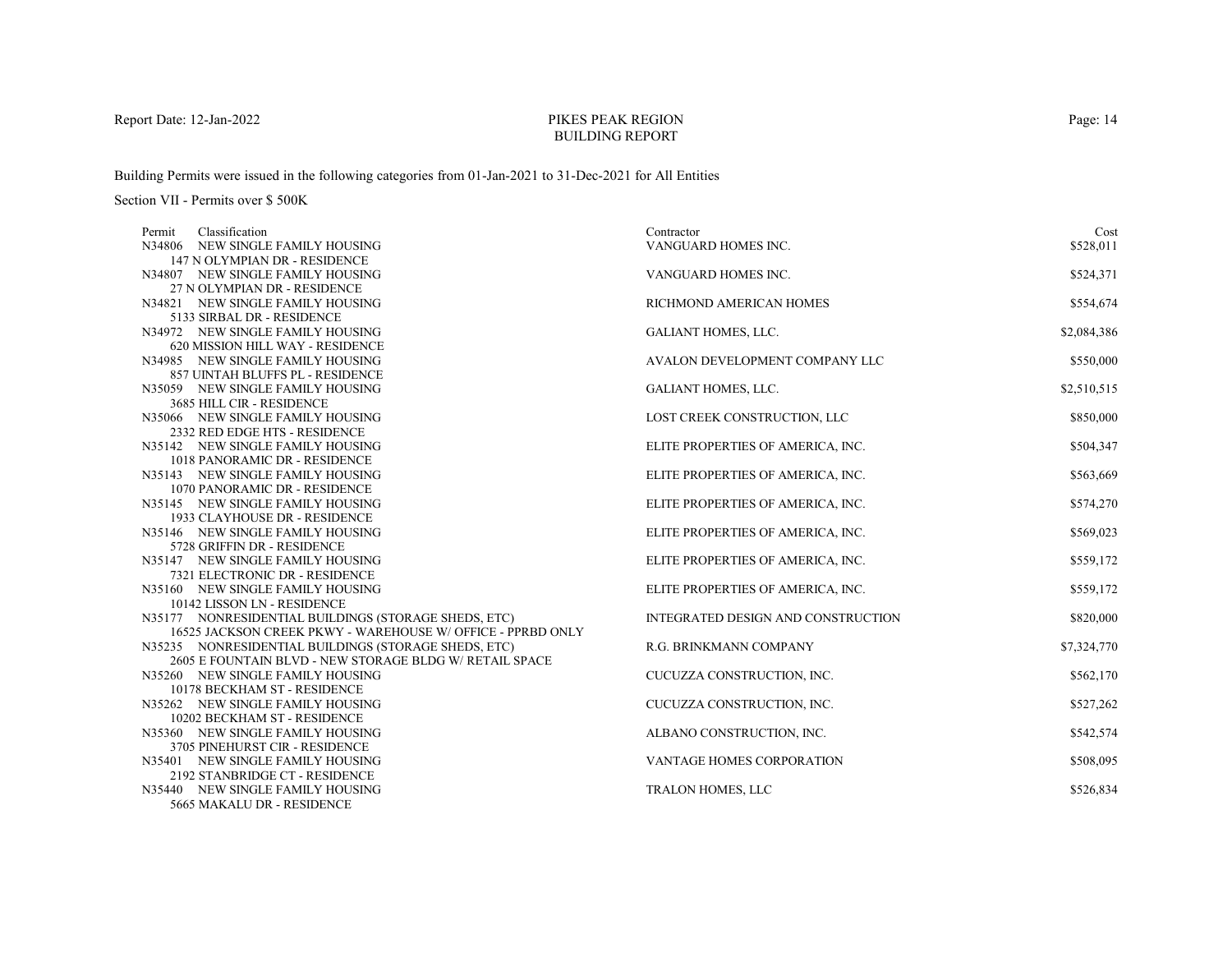# PIKES PEAK REGIONBUILDING REPORT

Building Permits were issued in the following categories from 01-Jan-2021 to 31-Dec-2021 for All Entities

Section VII - Permits over \$ 500K

| Classification<br>Permit                                       | Contractor                             | Cost        |
|----------------------------------------------------------------|----------------------------------------|-------------|
| N35448<br>NEW SINGLE FAMILY HOUSING                            | TRALON HOMES, LLC                      | \$540,326   |
| 5438 JANGA DR - RESIDENCE                                      |                                        |             |
| N35460 NEW SINGLE FAMILY HOUSING                               | MELODY HOMES, INC.                     | \$555,210   |
| 5357 JANGA DR - RESIDENCE                                      |                                        |             |
| N35464 NEW SINGLE FAMILY HOUSING                               | MELODY HOMES, INC.                     | \$526,512   |
| 5373 JANGA DR - RESIDENCE                                      |                                        |             |
| N35472 NEW SINGLE FAMILY HOUSING                               | MELODY HOMES, INC.                     | \$526,512   |
| 5325 JANGA DR - RESIDENCE                                      |                                        |             |
| N35600 NEW SINGLE FAMILY HOUSING                               | <b>WEEKLEY HOMES LLC</b>               | \$509,808   |
| <b>6854 ENCLAVE VISTA LOOP - RESIDENCE</b>                     |                                        |             |
| N35623 NEW SINGLE FAMILY HOUSING                               | GOETZMANN CUSTOM HOMES INC             | \$561,313   |
| 12487 ARROW CREEK CT - RESIDENCE                               |                                        |             |
| N35642 NEW OFFICES, BANKS, AND PROFESSIONAL BLDGS/INT FINISHES | KROESCHELL ROCKY MOUNTAIN, INC         | \$1,885,705 |
| 2845 RESNIK DR - COMMERCIAL BUILDING (THROUGH FINISH)          |                                        |             |
| N35711 NEW SINGLE FAMILY HOUSING                               | SADDLETREE HOLDINGS, INC.              | \$565,918   |
| 10627 DERBY MESA CT - RESIDENCE                                |                                        |             |
| N35727 STORES AND OTHER RETAIL BUILDINGS/INT FINISHES          | COLORADO COMMERCIAL CONSTRUCTION, INC. | \$1,500,000 |
| 7676 DUBLIN BLVD - RETAIL BUILDING - CORE AND SHELL            |                                        |             |
| N35734 NEW SINGLE FAMILY HOUSING                               | SADDLETREE HOLDINGS, INC.              | \$543,966   |
| 933 SIR BARTON DR - RESIDENCE                                  |                                        |             |
| N35736 NEW SINGLE FAMILY HOUSING                               | <b>HOMEOWNER</b>                       | \$508,844   |
| 13730 COYOTE CROSSING LN - RESIDENCE                           |                                        |             |
| N35778 NEW SINGLE FAMILY HOUSING                               | VANGUARD HOMES INC.                    | \$506,810   |
| 10119 MANHATTAN DR - RESIDENCE                                 |                                        |             |
| N35783 NEW SINGLE FAMILY HOUSING                               | <b>NEW HAVEN HOMES</b>                 | \$668,393   |
| 17394 POND VIEW PL - RESIDENCE                                 |                                        |             |
| N35784 NEW SINGLE FAMILY HOUSING                               | <b>NEW HAVEN HOMES</b>                 | \$557,458   |
| 17565 POND VIEW PL - RESIDENCE                                 |                                        |             |
| N35840 NEW SINGLE FAMILY HOUSING                               | SADDLETREE HOLDINGS, INC.              | \$554,460   |
| 10619 DERBY MESA CT - RESIDENCE                                |                                        |             |
| N35847 NEW SINGLE FAMILY HOUSING                               | <b>VANTAGE HOMES CORPORATION</b>       | \$672,248   |
| 1929 CLAYHOUSE DR - RESIDENCE                                  |                                        |             |
| N35858 NEW SINGLE FAMILY HOUSING                               | COLORADO RANCH HOMES, LLC.             | \$561,313   |
| 640 LARKS NEST WAY - RESIDENCE                                 |                                        |             |
| N35862 NEW OFFICES, BANKS, AND PROFESSIONAL BLDGS/INT FINISHES | HPM, INC.                              | \$2,750,000 |
| 5737 BARNES RD - COMMERCIAL BUILDING (THROUGH FINISH)          |                                        |             |
| N35982 COMMERCIAL ALTERATIONS (ADDITIONS, REMODELS, ETC)       | DANIEL-BARRY CONSTRUCTION INC          | \$1,091,000 |
| 711 E SAN RAFAEL ST - COMMERCIAL INTERIOR REMODEL              |                                        |             |
| N35993 NEW SINGLE FAMILY HOUSING<br>10177 LIGGON LAL DEGIDENCE | <b>RON COVINGTON HOMES</b>             | \$570,522   |
|                                                                |                                        |             |

10177 LISSON LN - RESIDENCE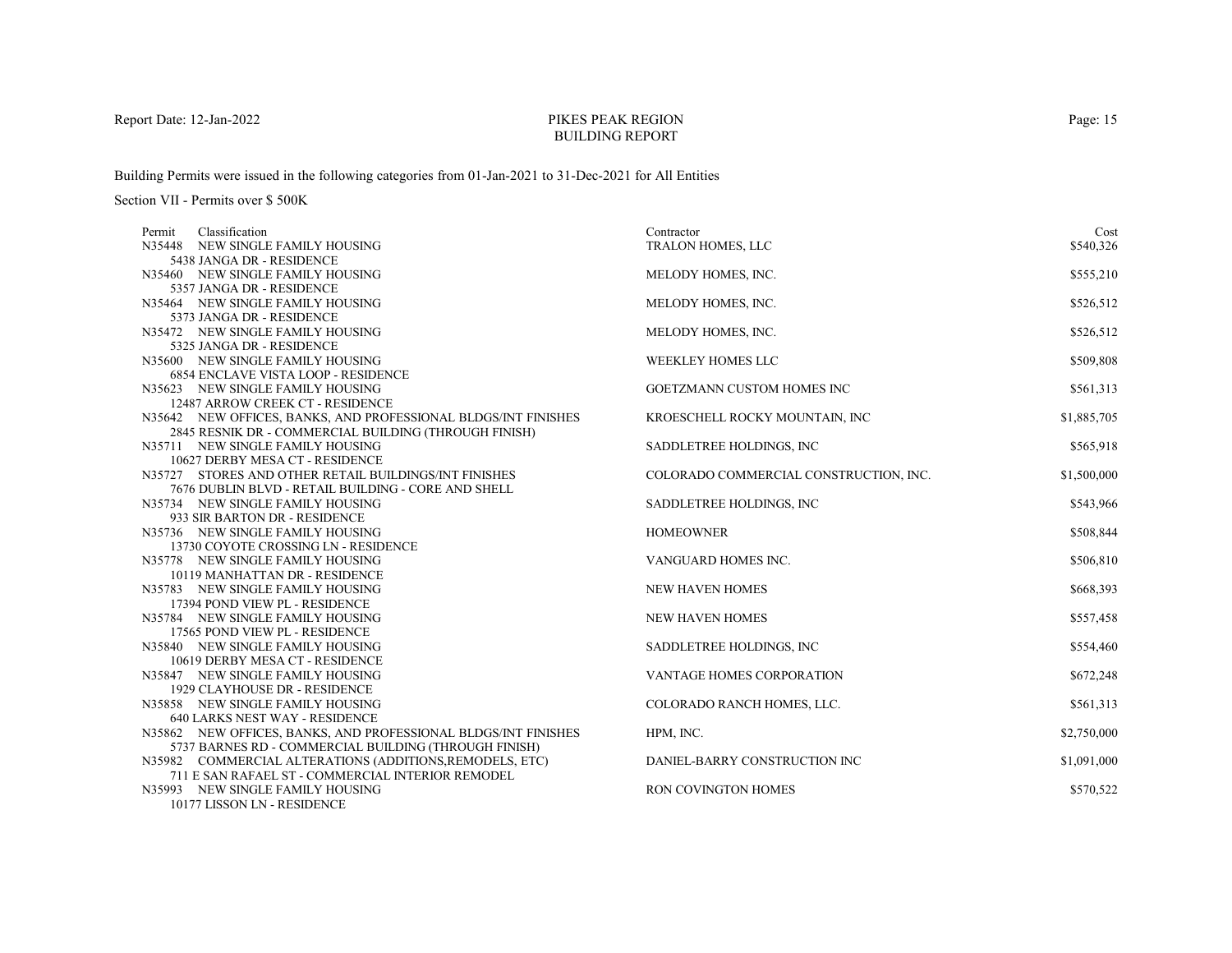# PIKES PEAK REGIONBUILDING REPORT

Building Permits were issued in the following categories from 01-Jan-2021 to 31-Dec-2021 for All Entities

| Contractor                        | Cost                                                                                                                                                                                                                                                                                                                                                                                                                                                                                                                                                                                                                                                                           |
|-----------------------------------|--------------------------------------------------------------------------------------------------------------------------------------------------------------------------------------------------------------------------------------------------------------------------------------------------------------------------------------------------------------------------------------------------------------------------------------------------------------------------------------------------------------------------------------------------------------------------------------------------------------------------------------------------------------------------------|
| CASCO ENTERPRISES, INC.           | \$2,018,261                                                                                                                                                                                                                                                                                                                                                                                                                                                                                                                                                                                                                                                                    |
|                                   | \$800,000                                                                                                                                                                                                                                                                                                                                                                                                                                                                                                                                                                                                                                                                      |
|                                   |                                                                                                                                                                                                                                                                                                                                                                                                                                                                                                                                                                                                                                                                                |
|                                   | \$559,172                                                                                                                                                                                                                                                                                                                                                                                                                                                                                                                                                                                                                                                                      |
|                                   |                                                                                                                                                                                                                                                                                                                                                                                                                                                                                                                                                                                                                                                                                |
|                                   | \$563,669                                                                                                                                                                                                                                                                                                                                                                                                                                                                                                                                                                                                                                                                      |
|                                   |                                                                                                                                                                                                                                                                                                                                                                                                                                                                                                                                                                                                                                                                                |
|                                   | \$576,519                                                                                                                                                                                                                                                                                                                                                                                                                                                                                                                                                                                                                                                                      |
|                                   |                                                                                                                                                                                                                                                                                                                                                                                                                                                                                                                                                                                                                                                                                |
|                                   | \$508,844                                                                                                                                                                                                                                                                                                                                                                                                                                                                                                                                                                                                                                                                      |
|                                   |                                                                                                                                                                                                                                                                                                                                                                                                                                                                                                                                                                                                                                                                                |
| CLAYTON PROPERTIES GROUP II, INC. | \$537,649                                                                                                                                                                                                                                                                                                                                                                                                                                                                                                                                                                                                                                                                      |
|                                   |                                                                                                                                                                                                                                                                                                                                                                                                                                                                                                                                                                                                                                                                                |
| CLAYTON PROPERTIES GROUP II, INC. | \$501,241                                                                                                                                                                                                                                                                                                                                                                                                                                                                                                                                                                                                                                                                      |
|                                   |                                                                                                                                                                                                                                                                                                                                                                                                                                                                                                                                                                                                                                                                                |
| CLAYTON PROPERTIES GROUP II, INC. | \$504,775                                                                                                                                                                                                                                                                                                                                                                                                                                                                                                                                                                                                                                                                      |
|                                   |                                                                                                                                                                                                                                                                                                                                                                                                                                                                                                                                                                                                                                                                                |
| VANTAGE HOMES CORPORATION         | \$530,260                                                                                                                                                                                                                                                                                                                                                                                                                                                                                                                                                                                                                                                                      |
|                                   |                                                                                                                                                                                                                                                                                                                                                                                                                                                                                                                                                                                                                                                                                |
|                                   | \$514,198                                                                                                                                                                                                                                                                                                                                                                                                                                                                                                                                                                                                                                                                      |
|                                   |                                                                                                                                                                                                                                                                                                                                                                                                                                                                                                                                                                                                                                                                                |
|                                   | \$518,910                                                                                                                                                                                                                                                                                                                                                                                                                                                                                                                                                                                                                                                                      |
|                                   |                                                                                                                                                                                                                                                                                                                                                                                                                                                                                                                                                                                                                                                                                |
|                                   | \$2,200,000                                                                                                                                                                                                                                                                                                                                                                                                                                                                                                                                                                                                                                                                    |
|                                   |                                                                                                                                                                                                                                                                                                                                                                                                                                                                                                                                                                                                                                                                                |
|                                   | \$9,900,000                                                                                                                                                                                                                                                                                                                                                                                                                                                                                                                                                                                                                                                                    |
|                                   |                                                                                                                                                                                                                                                                                                                                                                                                                                                                                                                                                                                                                                                                                |
|                                   | \$1,700,000                                                                                                                                                                                                                                                                                                                                                                                                                                                                                                                                                                                                                                                                    |
|                                   |                                                                                                                                                                                                                                                                                                                                                                                                                                                                                                                                                                                                                                                                                |
|                                   | \$1,200,000                                                                                                                                                                                                                                                                                                                                                                                                                                                                                                                                                                                                                                                                    |
|                                   |                                                                                                                                                                                                                                                                                                                                                                                                                                                                                                                                                                                                                                                                                |
|                                   | \$507,345                                                                                                                                                                                                                                                                                                                                                                                                                                                                                                                                                                                                                                                                      |
|                                   | \$555,210                                                                                                                                                                                                                                                                                                                                                                                                                                                                                                                                                                                                                                                                      |
|                                   |                                                                                                                                                                                                                                                                                                                                                                                                                                                                                                                                                                                                                                                                                |
|                                   | \$556,495                                                                                                                                                                                                                                                                                                                                                                                                                                                                                                                                                                                                                                                                      |
|                                   |                                                                                                                                                                                                                                                                                                                                                                                                                                                                                                                                                                                                                                                                                |
|                                   | \$540,112                                                                                                                                                                                                                                                                                                                                                                                                                                                                                                                                                                                                                                                                      |
|                                   |                                                                                                                                                                                                                                                                                                                                                                                                                                                                                                                                                                                                                                                                                |
|                                   | PALMER RIDGE CONSTRUCTION CO.<br>ELITE PROPERTIES OF AMERICA, INC.<br>ELITE PROPERTIES OF AMERICA, INC.<br>ELITE PROPERTIES OF AMERICA, INC.<br>CAMPBELL HOMES LTD.<br>VANTAGE HOMES CORPORATION<br>VANTAGE HOMES CORPORATION<br>GARNEY COMPANIES, INC.<br>19230 DRENNAN RD - NEW HEADWORKS BLDG PHASED B (THRU SUPERSTRUCTURE)<br><b>GARNEY COMPANIES, INC.</b><br>19238 DRENNAN RD - NEW FILTER BLDG PHASED B (THRU SUPERSTRUCTURE)<br>HAMMERS CONSTRUCTION, INC<br>GARNEY COMPANIES, INC.<br>19236 DRENNAN RD - NEW CHEMICAL BLDG PHASED B (THRU SUPERSTRUCTURE)<br>WOOD STONE CONSTRUCTION, LLC.<br>MELODY HOMES, INC.<br>MELODY HOMES, INC.<br>HI POINT HOME BUILDERS LLC |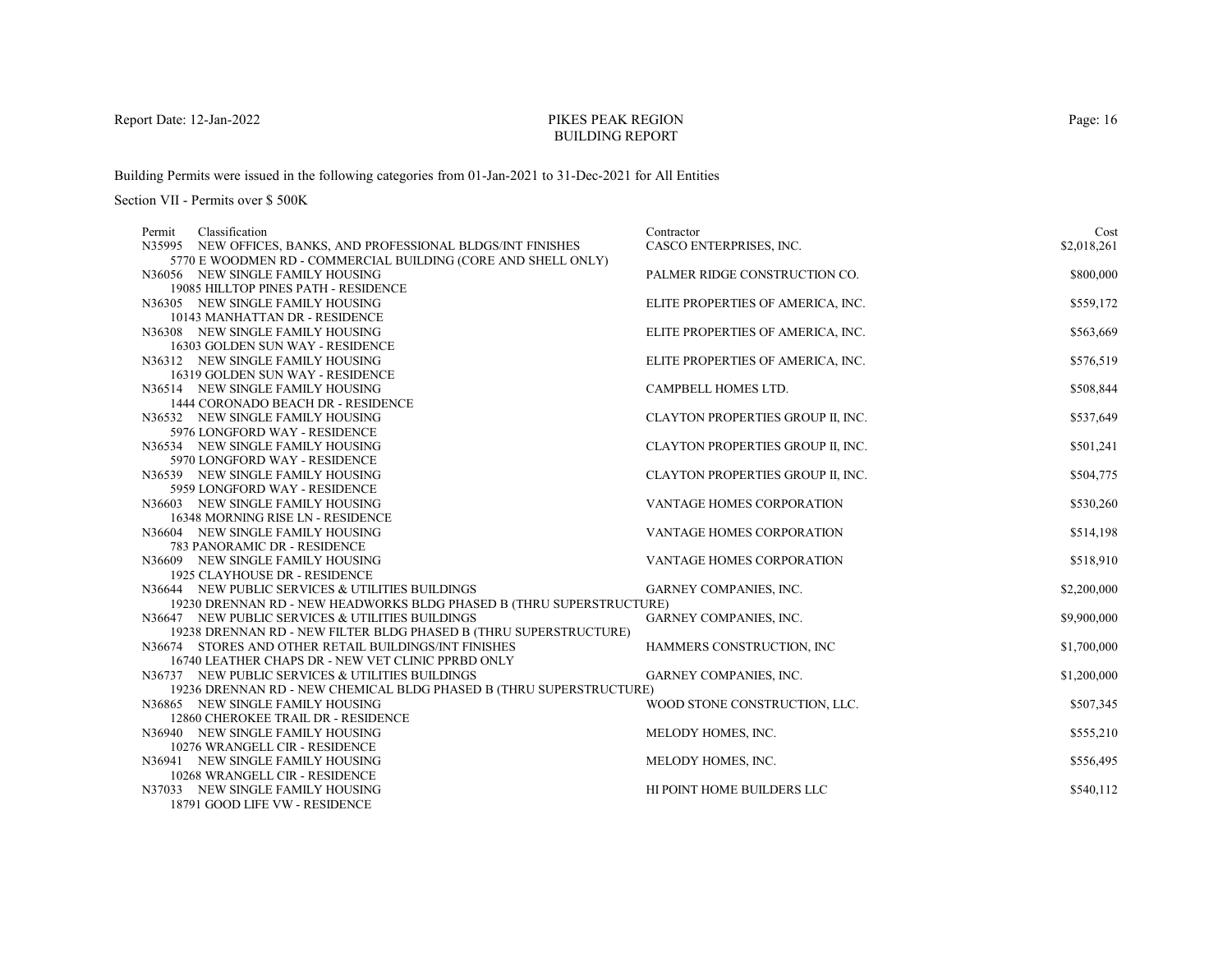# PIKES PEAK REGIONBUILDING REPORT

Building Permits were issued in the following categories from 01-Jan-2021 to 31-Dec-2021 for All Entities

| Classification<br>Permit                                             | Contractor                        | Cost      |
|----------------------------------------------------------------------|-----------------------------------|-----------|
| N37220<br>NEW SINGLE FAMILY HOUSING                                  | MELSSEN CONSTRUCTION LLC          | \$687,025 |
| 20356 ROYAL TROON DR - RESIDENCE                                     |                                   |           |
| N37255 NEW SINGLE FAMILY HOUSING                                     | <b>GRAY HOMES, INC</b>            | \$540,968 |
| 5475 CASTILIAN VILLAS PT - RESIDENCE                                 |                                   |           |
| N37277 STORES AND OTHER RETAIL BUILDINGS/INT FINISHES                | MARTINSON CONSTRUCTION, LLC       | \$900,000 |
| <b>4626 FRESHWATER PT - NEW RESTAURANT</b>                           |                                   |           |
| N37328 NEW SINGLE FAMILY HOUSING                                     | ELITE PROPERTIES OF AMERICA, INC. | \$574,270 |
| 5711 GRIFFIN DR - RESIDENCE                                          |                                   |           |
| N37330 NEW SINGLE FAMILY HOUSING                                     | ELITE PROPERTIES OF AMERICA, INC. | \$506,703 |
| 10172 LISSON LN - RESIDENCE                                          |                                   |           |
| N37332 NEW SINGLE FAMILY HOUSING                                     | ELITE PROPERTIES OF AMERICA, INC. | \$638,625 |
| 731 PANORAMIC DR - RESIDENCE                                         |                                   |           |
| N37334 NEW SINGLE FAMILY HOUSING                                     | ELITE PROPERTIES OF AMERICA, INC. | \$567,738 |
| 5724 MARLEE DR - RESIDENCE                                           |                                   |           |
| N37363 NEW SINGLE FAMILY HOUSING                                     | ELITE PROPERTIES OF AMERICA, INC. | \$658,114 |
| 16455 GOLDEN SUN WAY - RESIDENCE                                     |                                   |           |
| N37365 NEW SINGLE FAMILY HOUSING                                     | ELITE PROPERTIES OF AMERICA, INC. | \$659,506 |
| 16463 GOLDEN SUN WAY - RESIDENCE<br>N37384 NEW SINGLE FAMILY HOUSING | CLAYTON PROPERTIES GROUP II, INC. | \$549,320 |
| 5994 LONGFORD WAY - RESIDENCE                                        |                                   |           |
| N37386 NEW SINGLE FAMILY HOUSING                                     | CLAYTON PROPERTIES GROUP II, INC. | \$547,821 |
| 5988 LONGFORD WAY - RESIDENCE                                        |                                   |           |
| N37408 NEW SINGLE FAMILY HOUSING                                     | KIRELLA HOMES, INC                | \$750,000 |
| 4165 RESERVE PT - RESIDENCE                                          |                                   |           |
| N37415 NEW SINGLE FAMILY HOUSING                                     | TRALON HOMES, LLC                 | \$526,834 |
| 5164 YARI DR - RESIDENCE                                             |                                   |           |
| N37418 NEW SINGLE FAMILY HOUSING                                     | TRALON HOMES, LLC                 | \$540,326 |
| 10210 ODIN DR - RESIDENCE                                            |                                   |           |
| N37419 NEW SINGLE FAMILY HOUSING                                     | <b>TRALON HOMES, LLC</b>          | \$540,326 |
| 10540 WRANGELL CIR - RESIDENCE                                       |                                   |           |
| N37420 NEW SINGLE FAMILY HOUSING                                     | TRALON HOMES, LLC                 | \$540,326 |
| 5070 LONZO DR - RESIDENCE                                            |                                   |           |
| N37421 NEW SINGLE FAMILY HOUSING                                     | TRALON HOMES, LLC                 | \$540,326 |
| 5050 LONZO DR - RESIDENCE                                            |                                   |           |
| N37423 NEW SINGLE FAMILY HOUSING                                     | <b>TRALON HOMES, LLC</b>          | \$540,326 |
| 5214 YARI DR - RESIDENCE                                             |                                   |           |
| N37425 NEW SINGLE FAMILY HOUSING                                     | <b>TRALON HOMES, LLC</b>          | \$526,834 |
| 5194 YARI DR - RESIDENCE                                             |                                   |           |
| N37426 NEW SINGLE FAMILY HOUSING                                     | TRALON HOMES, LLC                 | \$540,326 |
| 5184 YARI DR - RESIDENCE                                             |                                   |           |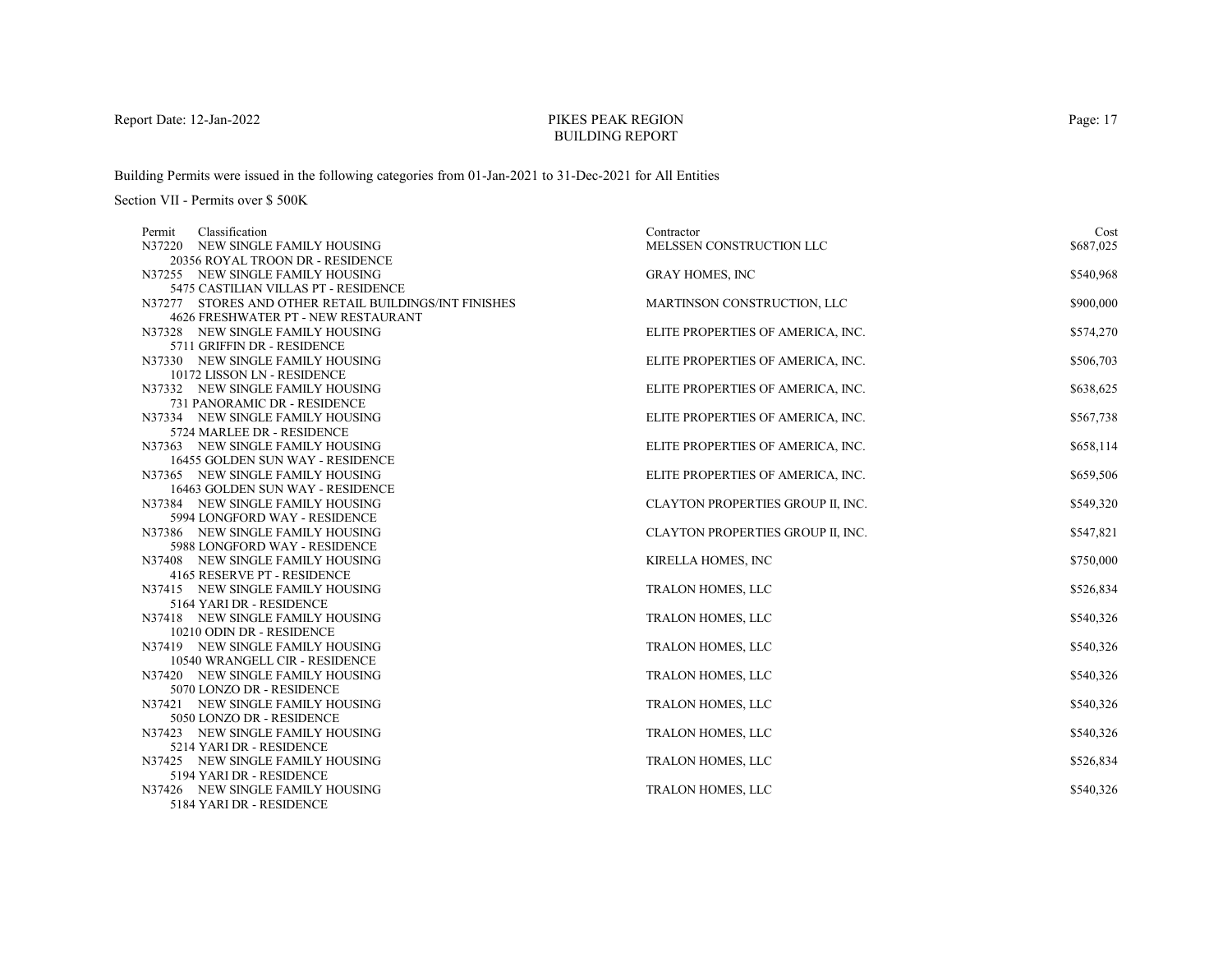# PIKES PEAK REGIONBUILDING REPORT

Building Permits were issued in the following categories from 01-Jan-2021 to 31-Dec-2021 for All Entities

| Cost         |
|--------------|
| \$35,000,000 |
|              |
| \$640,767    |
|              |
| \$663,146    |
|              |
| \$559,386    |
|              |
| \$522,336    |
|              |
| \$650,000    |
|              |
| \$3,783,557  |
|              |
| \$569,023    |
|              |
| \$504,347    |
|              |
| \$535,293    |
|              |
| \$650,000    |
|              |
| \$20,000,000 |
|              |
| \$520,088    |
|              |
| \$2,852,860  |
| \$518,910    |
|              |
| \$1,852,535  |
|              |
| \$2,500,000  |
|              |
| \$575,127    |
|              |
| \$762,981    |
|              |
| \$520,195    |
|              |
|              |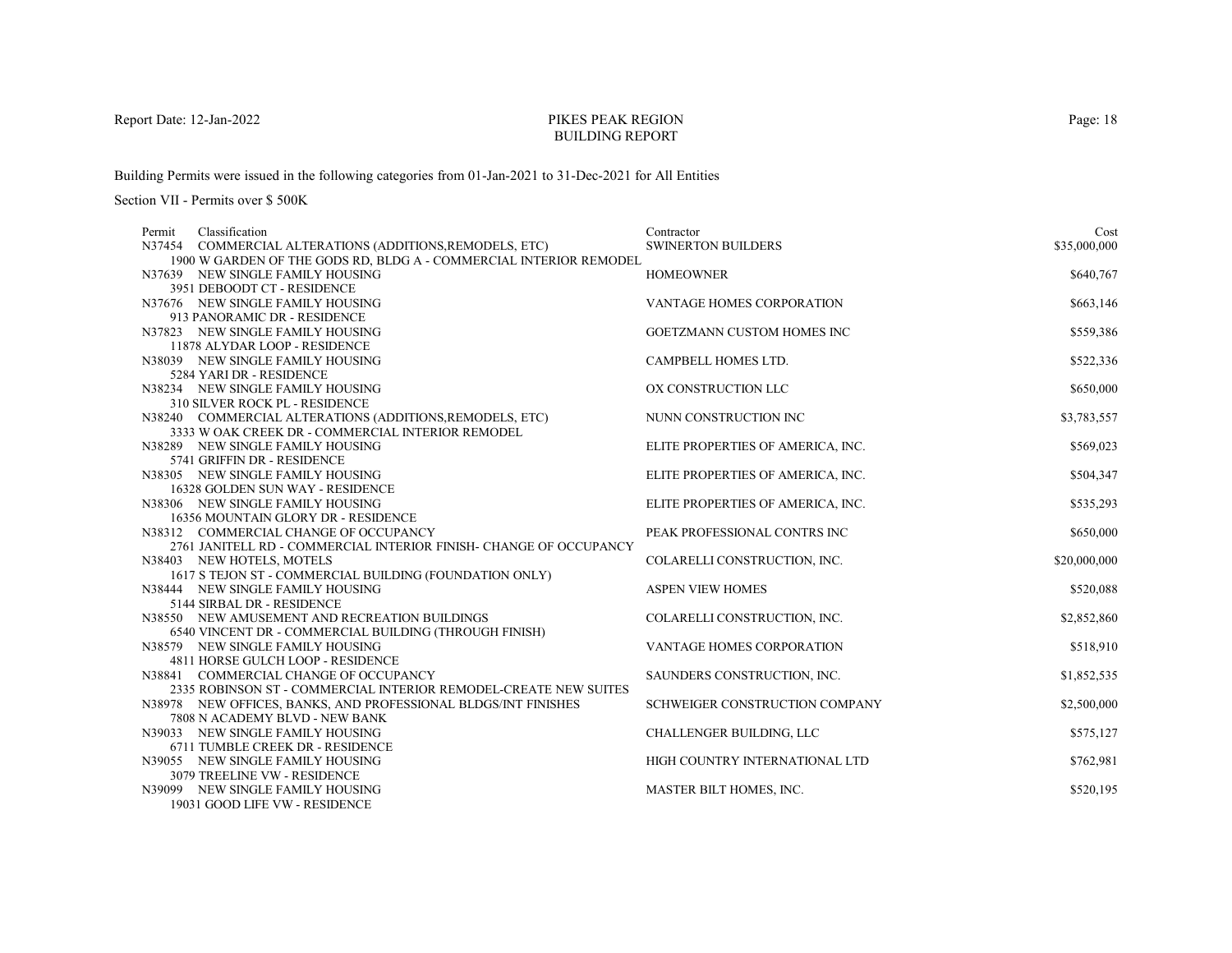# PIKES PEAK REGIONBUILDING REPORT

Building Permits were issued in the following categories from 01-Jan-2021 to 31-Dec-2021 for All Entities

| Classification<br>Permit                                                | Contractor                        | Cost        |
|-------------------------------------------------------------------------|-----------------------------------|-------------|
| N39240 NEW SINGLE FAMILY HOUSING                                        | RON COVINGTON HOMES               | \$548,250   |
| 10129 LISSON LN - RESIDENCE                                             |                                   |             |
| N39243 NEW SINGLE FAMILY HOUSING                                        | CLAYTON PROPERTIES GROUP II, INC. | \$507,131   |
| 5916 CALLAN DR - RESIDENCE                                              |                                   |             |
| N39274 NONRESIDENTIAL BUILDINGS (STORAGE SHEDS, ETC)                    | R.G. BRINKMANN COMPANY            | \$9,722,120 |
| 2540 ZEPPELIN RD - COMMERCIAL BUILDING (CORE AND SHELL ONLY)            |                                   |             |
| N39362 NEW SINGLE FAMILY HOUSING                                        | ELITE PROPERTIES OF AMERICA, INC. | \$542,039   |
| 1921 CLAYHOUSE DR - RESIDENCE                                           |                                   |             |
| N39363 NEW SINGLE FAMILY HOUSING                                        | ELITE PROPERTIES OF AMERICA, INC. | \$561,420   |
| 3733 FOREST LAKES DR - RESIDENCE                                        |                                   |             |
| N39364 NEW SINGLE FAMILY HOUSING                                        | ELITE PROPERTIES OF AMERICA, INC. | \$559,172   |
| 5740 GRIFFIN DR - RESIDENCE                                             |                                   |             |
| N39368 NEW SINGLE FAMILY HOUSING                                        | ELITE PROPERTIES OF AMERICA, INC. | \$543,324   |
| 8349 GLENDIVE WAY - RESIDENCE                                           |                                   |             |
| N39369 NEW SINGLE FAMILY HOUSING                                        | ELITE PROPERTIES OF AMERICA, INC. | \$612,283   |
| 9377 CUT BANK DR - RESIDENCE                                            |                                   |             |
| N39371 NEW SINGLE FAMILY HOUSING<br>10112 LISSON LN - RESIDENCE         | ELITE PROPERTIES OF AMERICA, INC. | \$569,023   |
| N39374 NEW SINGLE FAMILY HOUSING                                        | ELITE PROPERTIES OF AMERICA, INC. | \$513,770   |
| 16425 FLORAWOOD PL - RESIDENCE                                          |                                   |             |
| N39391 NEW SINGLE FAMILY HOUSING                                        | JS HOMES INC.                     | \$525,977   |
| 11198 MOSEY TRL - RESIDENCE                                             |                                   |             |
| N39395 NEW SINGLE FAMILY HOUSING                                        | CAMPBELL HOMES LTD.               | \$3,662,136 |
| 10508 WRANGELL CIR - RESIDENCE                                          |                                   |             |
| N39401 NEW SERVICE STATIONS AND REPAIR GARAGES                          | HAMMERS CONSTRUCTION, INC.        | \$1,468,908 |
| 9211 MERIDIAN RANCH BLVD - NEW COMMERCIAL BUILDING (CONDITIONED)+ FENCE |                                   |             |
| N39564 NEW SINGLE FAMILY HOUSING                                        | VANGUARD HOMES INC.               | \$544,609   |
| 37 N OLYMPIAN DR - RESIDENCE                                            |                                   |             |
| N39614 NEW SINGLE FAMILY HOUSING                                        | <b>WEEKLEY HOMES LLC</b>          | \$509,808   |
| 6722 ENCLAVE VISTA LOOP - RESIDENCE                                     |                                   |             |
| N39783 NEW SINGLE FAMILY HOUSING                                        | VANTAGE HOMES CORPORATION         | \$677,388   |
| 4206 MESA TOP DR - RESIDENCE                                            |                                   |             |
| N39787 NEW SINGLE FAMILY HOUSING                                        | <b>VANTAGE HOMES CORPORATION</b>  | \$514,198   |
| 3407 WIND WAKER WAY - RESIDENCE                                         |                                   |             |
| N39788 NEW SINGLE FAMILY HOUSING                                        | VANTAGE HOMES CORPORATION         | \$510,236   |
| 11599 SILVER CHARM WAY - RESIDENCE                                      |                                   |             |
| N40014 COMMERCIAL ALTERATIONS (ADDITIONS, REMODELS, ETC)                | STANEK CONSTRUCTORS, INC.         | \$1,674,884 |
| 1765 DEER CREEK RD - COMMERCIAL INTERIOR REMODEL                        |                                   |             |
| N40198 NEW SINGLE FAMILY HOUSING                                        | <b>HAMMER HOMES</b>               | \$700,000   |
| 3726 PINEHURST CIR - RESIDENCE                                          |                                   |             |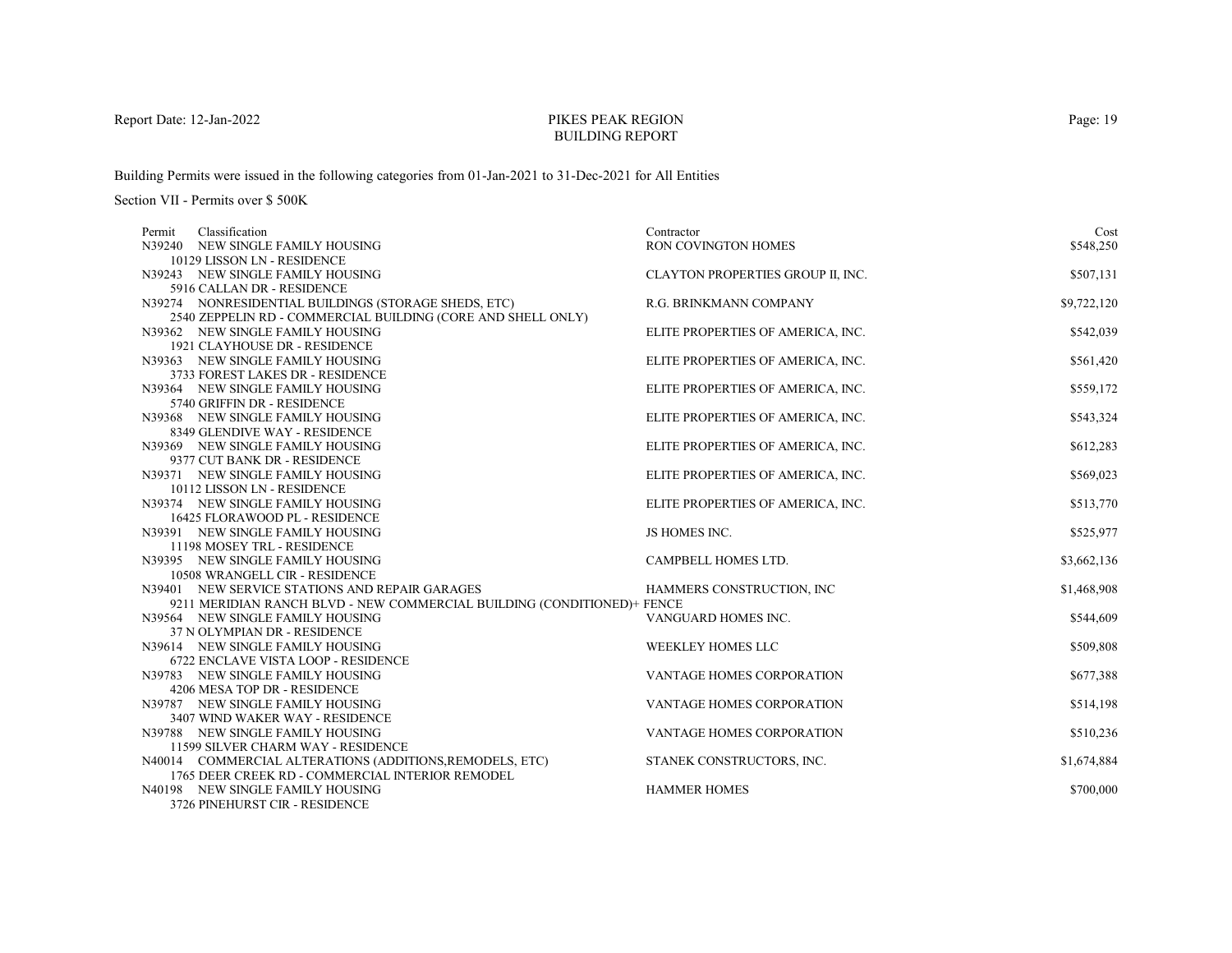# PIKES PEAK REGIONBUILDING REPORT

Building Permits were issued in the following categories from 01-Jan-2021 to 31-Dec-2021 for All Entities

| Classification<br>Permit                                       | Contractor                            | Cost        |
|----------------------------------------------------------------|---------------------------------------|-------------|
| N40200 NEW SINGLE FAMILY HOUSING                               | PICASSO HOMES, LLC                    | \$800,000   |
| 391 BERGAMO WAY - RESIDENCE                                    |                                       |             |
| N40251 STORES AND OTHER RETAIL BUILDINGS/INT FINISHES          | CHRISTOFFERSON COMM BLDRS INC         | \$1,200,000 |
| 2895 NEW CENTER PT - COMMERCIAL BUILDING (THROUGH FINISH)      |                                       |             |
| N40350 NEW SINGLE FAMILY HOUSING                               | SADDLETREE HOLDINGS, INC.             | \$565,275   |
| 1165 SEATTLE SLEW HTS - RESIDENCE                              |                                       |             |
| N40352 NEW SINGLE FAMILY HOUSING                               | SADDLETREE HOLDINGS, INC.             | \$511,200   |
| <b>4068 NOTCH TRL - RESIDENCE</b>                              |                                       |             |
| N40381 NEW SINGLE FAMILY HOUSING                               | <b>HOMEOWNER</b>                      | \$551,890   |
| 1620 ALDRIN PL - RESIDENCE                                     |                                       |             |
| N40435 NONRESIDENTIAL BUILDINGS (STORAGE SHEDS, ETC)           | ALCORN CONSTRUCTION, INC.             | \$5,680,532 |
| 930 N NEWPORT RD - NEW WAREHOUSE W/ OFFICE (CORE AND SHELL)    |                                       |             |
| N40444 NEW SINGLE FAMILY HOUSING                               | RON COVINGTON HOMES                   | \$505,203   |
| 13237 STONE PEAKS WAY - RESIDENCE                              |                                       |             |
| N40452 NEW SINGLE FAMILY HOUSING                               | VANGUARD HOMES INC.                   | \$524,371   |
| 137 N OLYMPIAN DR - RESIDENCE                                  |                                       |             |
| N40481 STORES AND OTHER RETAIL BUILDINGS/INT FINISHES          | HAYS CONSTRUCTION CO., INC.           | \$800,000   |
| 2905 HANCOCK EXPY - COMMERCIAL BUILDING (THROUGH FINISH)       |                                       |             |
| N40489 NEW DUPLEX                                              | RAY - ECCHER SERVICES, LLC            | \$637,126   |
| 4280 ROSALIE ST, 101&102 - DUPLEX                              |                                       |             |
| N40492 NEW DUPLEX                                              | RAY - ECCHER SERVICES, LLC            | \$626,418   |
| 4290 ROSALIE ST, 101&102 - DUPLEX - ENGINEER STAMPED           |                                       |             |
| N40505 NEW OFFICES, BANKS, AND PROFESSIONAL BLDGS/INT FINISHES | HAMMERS CONSTRUCTION, INC             | \$931,275   |
| 7776 GARY WATSON PT - OFFICE/WAREHOUSE                         |                                       |             |
| N40580 NEW SINGLE FAMILY HOUSING                               | ELITE PROPERTIES OF AMERICA, INC.     | \$610,784   |
| 9393 CUT BANK DR - RESIDENCE                                   |                                       |             |
| N40586 NEW SINGLE FAMILY HOUSING                               | ELITE PROPERTIES OF AMERICA, INC.     | \$559,172   |
| 16846 ROAMING ELK DR - RESIDENCE                               |                                       |             |
| N40593 NEW SINGLE FAMILY HOUSING                               | MURPHY'S CUSTOM HOMES, INC.           | \$700,000   |
| <b>2620 BRICKER RD - RESIDENCE</b>                             |                                       |             |
| N40727 COMMERCIAL ALTERATIONS (ADDITIONS, REMODELS, ETC)       | COLARELLI CONSTRUCTION, INC.          | \$1,000,000 |
| 945 MOTOR CITY DR - COMMERCIAL INTERIOR REMODEL                |                                       |             |
| N40731 NEW SINGLE FAMILY HOUSING                               | CUTTING EDGE CONSTRUCTION COMPANY LLC | \$750,000   |
| 12920 WARD LN - RESIDENCE<br>N40795 NEW SINGLE FAMILY HOUSING  | MOUNTAIN PROPERTY BUILDERS INC        | \$642,266   |
| 4442 LIGHT VW - RESIDENCE                                      |                                       |             |
|                                                                | MOUNTAIN PROPERTY BUILDERS INC        |             |
| N40818 NEW SINGLE FAMILY HOUSING<br>4458 LIGHT VW - RESIDENCE  |                                       | \$642,266   |
| N40820 NEW SINGLE FAMILY HOUSING                               | MOUNTAIN PROPERTY BUILDERS INC        | \$642,266   |
| 4441 LIGHT VW - RESIDENCE                                      |                                       |             |
|                                                                |                                       |             |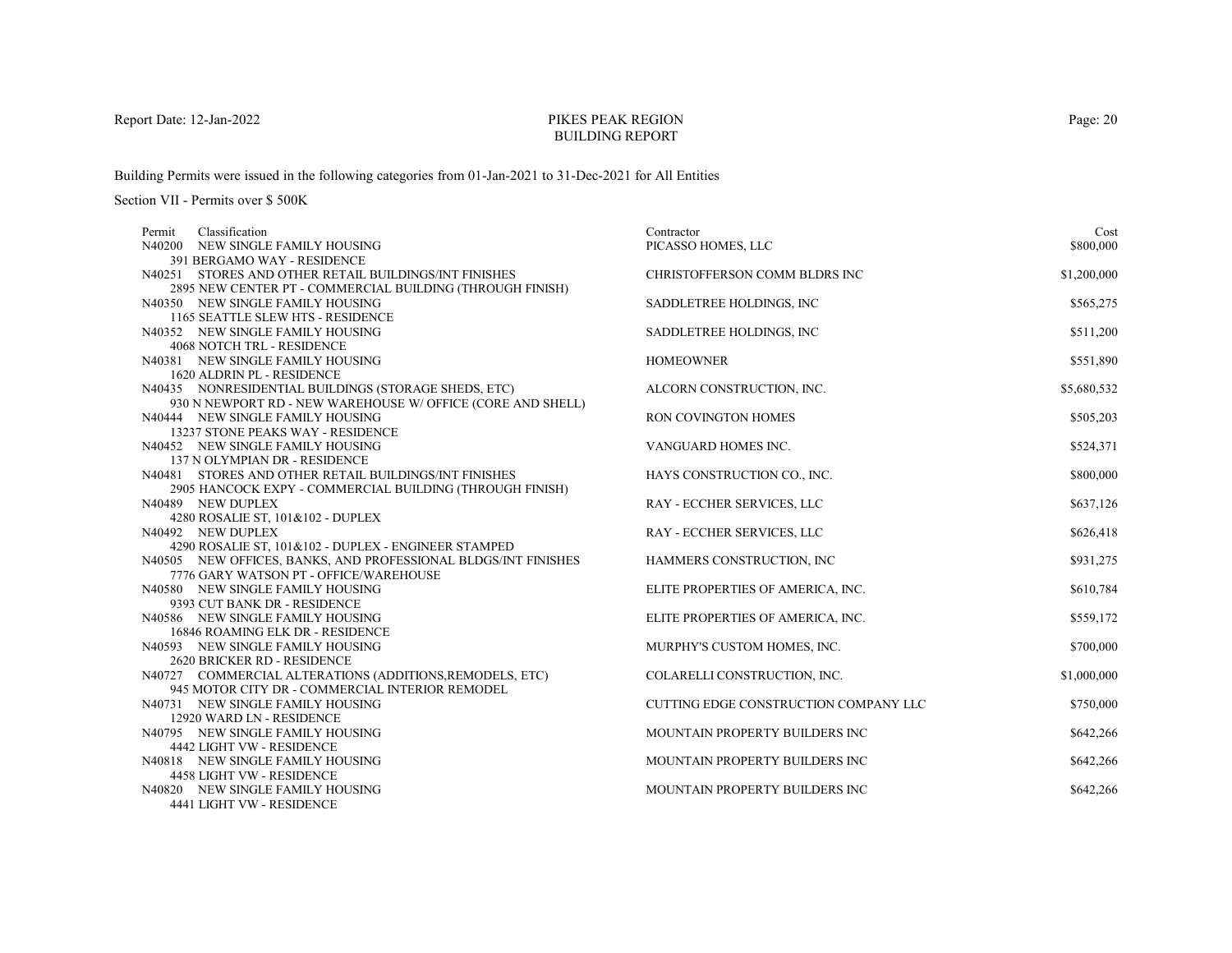# PIKES PEAK REGIONBUILDING REPORT

Building Permits were issued in the following categories from 01-Jan-2021 to 31-Dec-2021 for All Entities

| Classification<br>Permit                                               | Contractor                                   | Cost        |
|------------------------------------------------------------------------|----------------------------------------------|-------------|
| N40821 NEW SINGLE FAMILY HOUSING                                       | MOUNTAIN PROPERTY BUILDERS INC               | \$642,266   |
| 4457 LIGHT VW - RESIDENCE                                              |                                              |             |
| N40858 NEW SINGLE FAMILY HOUSING                                       | ELITE PROPERTIES OF AMERICA, INC.            | \$658,114   |
| 16335 GOLDEN SUN WAY - RESIDENCE                                       |                                              |             |
| N40860 NEW SINGLE FAMILY HOUSING                                       | ELITE PROPERTIES OF AMERICA, INC.            | \$590,653   |
| 16222 MORNING RISE LN - RESIDENCE                                      |                                              |             |
| N40914 NEW SINGLE FAMILY HOUSING                                       | VANTAGE HOMES CORPORATION                    | \$526,941   |
| 2024 STANBRIDGE CT - RESIDENCE                                         |                                              |             |
| N40933 NEW SINGLE FAMILY HOUSING                                       | <b>HOMEOWNER</b>                             | \$1,087,504 |
| 7626 RANNOCH MOOR WAY - RESIDENCE                                      |                                              |             |
| N40938 NEW SINGLE FAMILY HOUSING                                       | SADDLETREE HOLDINGS, INC.                    | \$530,046   |
| 16341 MOUNTAIN GLORY DR - RESIDENCE                                    |                                              |             |
| N40940 NEW SINGLE FAMILY HOUSING                                       | GOETZMANN CUSTOM HOMES INC                   | \$559,386   |
| <b>1055 NATIVE DANCER TER - RESIDENCE</b>                              |                                              |             |
| N40943 NONRESIDENTIAL BUILDINGS (STORAGE SHEDS, ETC)                   | WEST RAC CONTRACTING CORP                    | \$5,313,596 |
| 6015 MARK DABLING BLVD - PHASED COMMERCIAL BLDG (THRU FINISH)          |                                              |             |
| N41062 NEW SINGLE FAMILY HOUSING                                       | TIFFANY HOMES, LLC.                          | \$850,000   |
| 3680 STAGECOACH RD - RESIDENCE                                         |                                              |             |
| N41067 NEW SINGLE FAMILY HOUSING                                       | <b>VANTAGE HOMES CORPORATION</b>             | \$518,910   |
| 16352 GOLDEN SUN WAY - RESIDENCE                                       |                                              |             |
| N41081 NEW SINGLE FAMILY HOUSING                                       | ALLIANCE HOMES, LLC                          | \$1,534,000 |
| 14750 RATON RD - RESIDENCE                                             |                                              |             |
| N41264 NEW SINGLE FAMILY HOUSING<br>3465 LONGHORN RIDGE VW - RESIDENCE | HI POINT HOME BUILDERS LLC                   | \$559,600   |
| N41316 NEW SINGLE FAMILY HOUSING                                       | <b>HOMEOWNER</b>                             | \$525,000   |
| 17425 JUDGE ORR RD - RESIDENCE                                         |                                              |             |
| N41334 NEW SINGLE FAMILY HOUSING                                       | TRALON HOMES, LLC                            | \$641,302   |
| 5030 LONZO DR - RESIDENCE                                              |                                              |             |
| N41367 NEW SINGLE FAMILY HOUSING                                       | CHALLENGER BUILDING, LLC                     | \$505,632   |
| 8324 MOSBY WAY - RESIDENCE                                             |                                              |             |
| N41491 NEW SINGLE FAMILY HOUSING                                       | COMITO BUILDING AND DESIGN, LLC              | \$900,000   |
| 3625 OUTBACK VISTA PT - RESIDENCE                                      |                                              |             |
| N41498 NEW SINGLE FAMILY HOUSING                                       | TKO DESIGN & CONSTRUCTION LTD. LIABILITY CO. | \$600,000   |
| 18930 CYPRESS PT - RESIDENCE                                           |                                              |             |
| N41648 COMMERCIAL ALTERATIONS (ADDITIONS, REMODELS, ETC)               | RANSOM CONSTRUCTION, INC.                    | \$743,364   |
| 2660 W UINTAH ST - COMMERCIAL EXTERIOR REMODEL                         |                                              |             |
| N41721 NEW SINGLE FAMILY HOUSING                                       | ELITE PROPERTIES OF AMERICA, INC.            | \$516,126   |
| <b>6008 BENNACH GRV - RESIDENCE</b>                                    |                                              |             |
| N41727 NEW SINGLE FAMILY HOUSING                                       | MARK LTD LLC                                 | \$767,121   |
| 5470 OLD STAGECOACH RD - RESIDENCE                                     |                                              |             |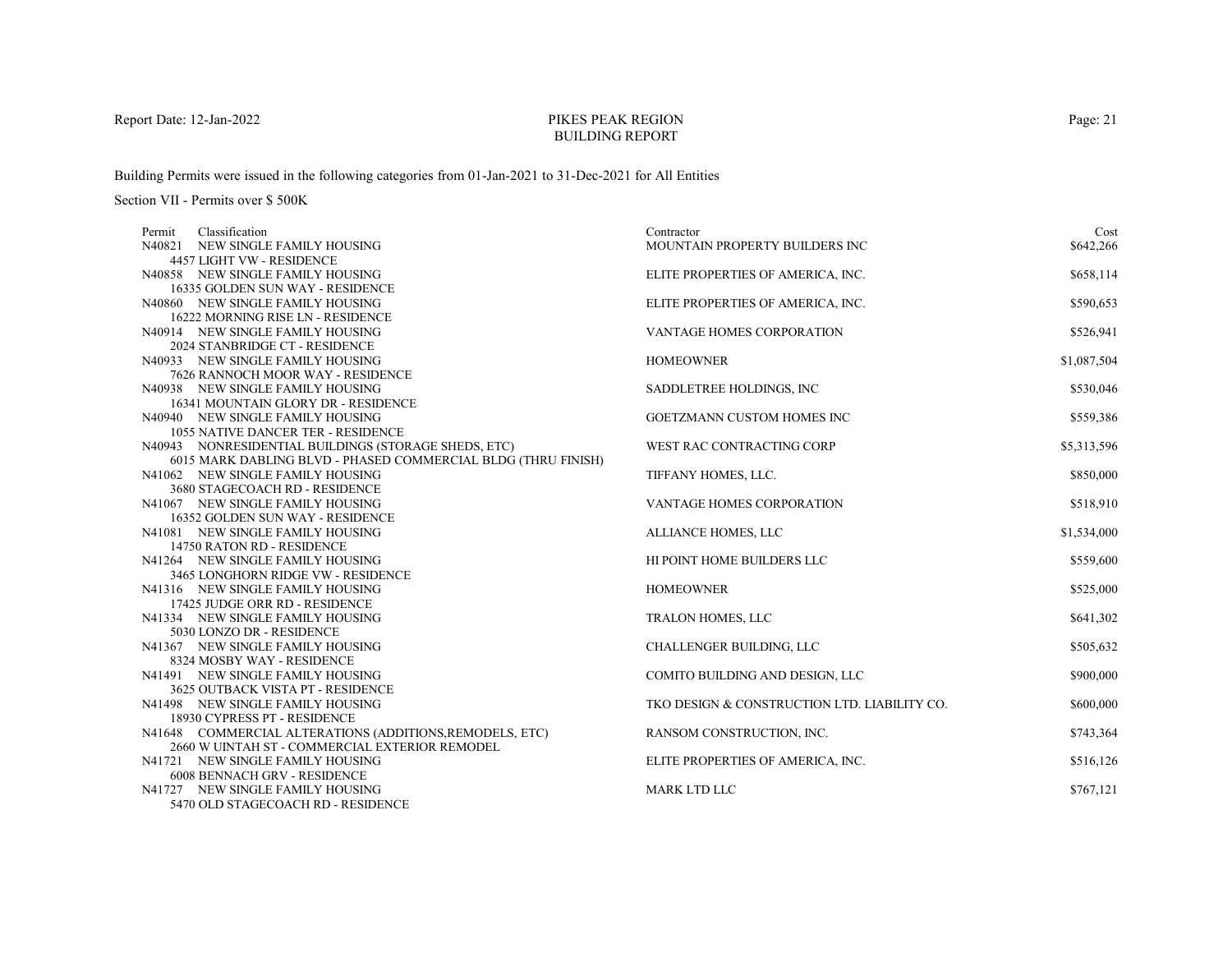# PIKES PEAK REGIONBUILDING REPORT

Building Permits were issued in the following categories from 01-Jan-2021 to 31-Dec-2021 for All Entities

Section VII - Permits over \$ 500K

| Classification<br>Permit                                                | Contractor                           | Cost        |
|-------------------------------------------------------------------------|--------------------------------------|-------------|
| N41737 NEW SINGLE FAMILY HOUSING                                        | ELITE PROPERTIES OF AMERICA, INC.    | \$574,270   |
| 16421 MOUNTAIN GLORY DR - RESIDENCE                                     |                                      |             |
| N41739 NEW SINGLE FAMILY HOUSING                                        | ELITE PROPERTIES OF AMERICA, INC.    | \$504,347   |
| 16882 ROAMING ELK DR - RESIDENCE                                        |                                      |             |
| N41740 NEW SINGLE FAMILY HOUSING                                        | ELITE PROPERTIES OF AMERICA, INC.    | \$637,126   |
| 809 PANORAMIC DR - RESIDENCE                                            |                                      |             |
| N42018 NEW DUPLEX                                                       | DECO DESIGN & CONSTRUCTION           | \$2,000,000 |
| 3547 E UINTAH ST, 101&102 - DUPLEX                                      |                                      |             |
| N42020 COMMERCIAL ALTERATIONS (ADDITIONS, REMODELS, ETC)                | <b>SOLON HOMES INC</b>               | \$800,000   |
| 1430 E FOUNTAIN BLVD, 1-7 - INTERIOR REMODEL OF ENTIRE BUILDING         |                                      |             |
| N42070 COMMERCIAL ALTERATIONS (ADDITIONS, REMODELS, ETC)                | WEATHERCRAFT CO OF CO SPGS INC       | \$747,480   |
| 8675 EXPLORER DR - REROOF                                               |                                      |             |
| N42079 NEW SINGLE FAMILY HOUSING                                        | <b>REUNION HOMES</b>                 | \$691,630   |
| 12847 MORNING CREEK LN - RESIDENCE                                      |                                      |             |
| N42107 NEW SINGLE FAMILY HOUSING                                        | VANTAGE HOMES CORPORATION            | \$518,910   |
| 11849 ALYDAR LOOP - RESIDENCE                                           |                                      |             |
| N42111 NEW SINGLE FAMILY HOUSING<br>16429 MOUNTAIN GLORY DR - RESIDENCE | <b>VANTAGE HOMES CORPORATION</b>     | \$602,753   |
| N42112 NEW SINGLE FAMILY HOUSING                                        | <b>HOMEOWNER</b>                     | \$1,058,379 |
| 11005 RAYGOR RD - RESIDENCE - MAIN                                      |                                      |             |
| N42117 NEW OFFICES, BANKS, AND PROFESSIONAL BLDGS/INT FINISHES          | HAMMERS CONSTRUCTION, INC            | \$950,000   |
| 7716 GARY WATSON PT - OFFICE/WAREHOUSE                                  |                                      |             |
| N42127 NEW CONDOMINIUMS                                                 | LOKAL COMMUNITIES, LLC               | \$1,123,628 |
| 3815 PRESIDIO PT - NEW CONDOMINIUMS                                     |                                      |             |
| N42258 NEW PUBLIC SERVICES & UTILITIES BUILDINGS                        | STANEK CONSTRUCTORS, INC.            | \$722,800   |
| 1757 DEER CREEK RD - NEW COMMERCIAL BUILDING (CONDITIONED)              |                                      |             |
| N42262 NEW SINGLE FAMILY HOUSING                                        | VANGUARD HOMES INC.                  | \$542,467   |
| 5719 ADKISSON PL - RESIDENCE                                            |                                      |             |
| N42273 NEW SINGLE FAMILY HOUSING                                        | S K STEELE CONSTRUCTION COMPANY INC. | \$1,600,000 |
| <b>2 BELLE AIR RD - RESIDENCE</b>                                       |                                      |             |
| N42335 NEW SINGLE FAMILY HOUSING                                        | <b>HOMEOWNER</b>                     | \$558,529   |
| 7598 CULLODEN CT - RESIDENCE                                            |                                      |             |
| N42339 NEW SERVICE STATIONS AND REPAIR GARAGES                          | <b>BLUE MOON BUILDERS, INC</b>       | \$950,000   |
| 207 N CHELTON RD - NEW AUTOMOTIVE REPAIR GARAGE (CORE AND SHELL)        |                                      |             |
| N42344 NEW PUBLIC SERVICES & UTILITIES BUILDINGS                        | MOLTZ CONSTRUCTION, INC.             | \$750,000   |
| 6522 SOUTHMOOR DR - PHASED COMMERCIAL BLDG (FOUNDATION ONLY)            |                                      |             |
| N42455 NEW SINGLE FAMILY HOUSING                                        | ALLIANCE HOMES, LLC                  | \$1,379,000 |
| 5005 BROADLAKE VW - RESIDENCE                                           |                                      |             |
| N42546 NEW SINGLE FAMILY HOUSING                                        | VANGUARD HOMES INC.                  | \$521,051   |
| 127 N OLYMPIAN DR - RESIDENCE                                           |                                      |             |

Page: 22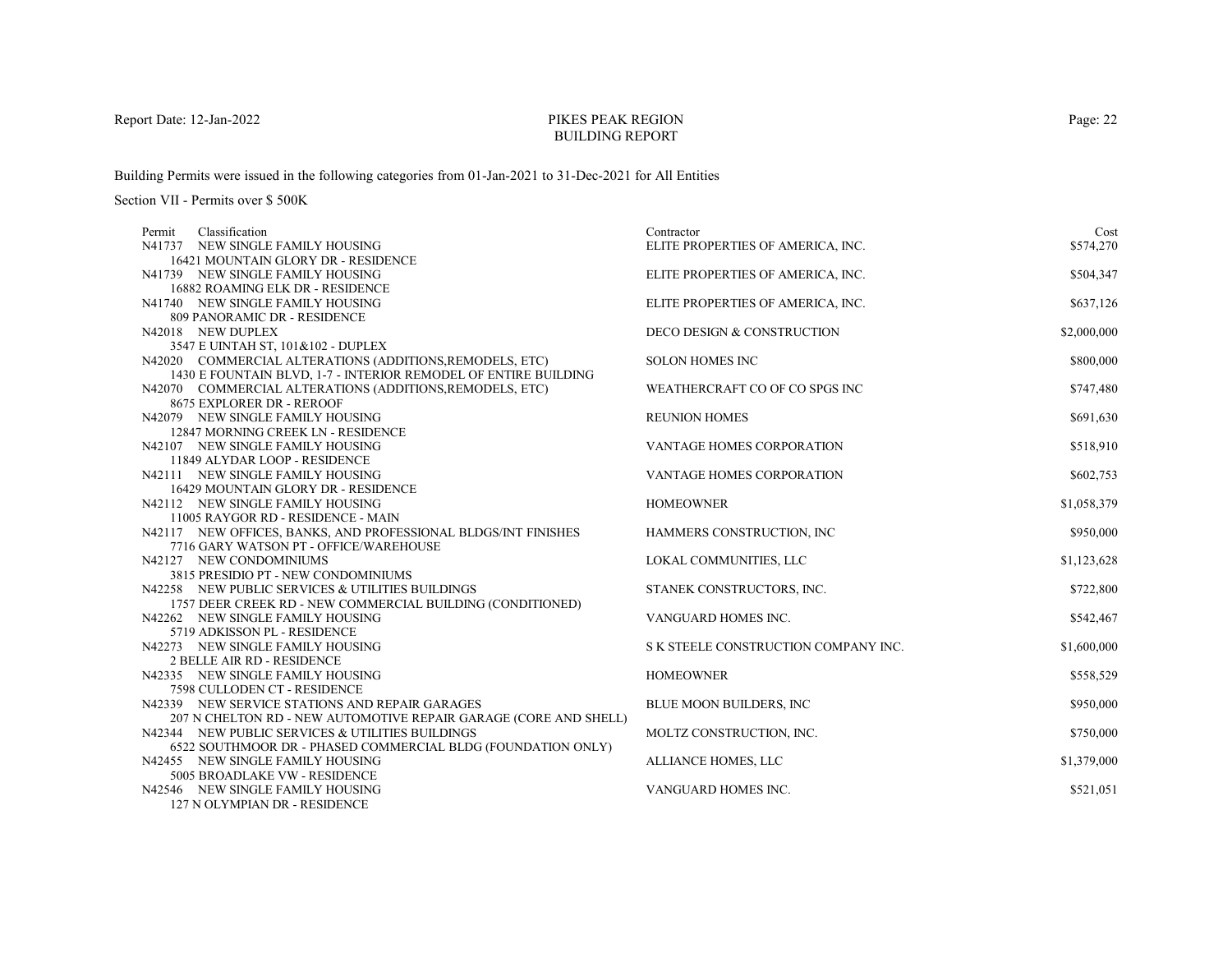# PIKES PEAK REGIONBUILDING REPORT

Building Permits were issued in the following categories from 01-Jan-2021 to 31-Dec-2021 for All Entities

| Classification<br>Permit                                                | Contractor                        | Cost      |
|-------------------------------------------------------------------------|-----------------------------------|-----------|
| N42588 NEW SINGLE FAMILY HOUSING                                        | CAMPBELL HOMES LTD.               | \$549,106 |
| 9966 BRACKNELL PL - RESIDENCE                                           |                                   |           |
| N42735 NEW SINGLE FAMILY HOUSING                                        | <b>HOMEOWNER</b>                  | \$743,000 |
| <b>6875 COWBOY RANCH VW - RESIDENCE</b>                                 |                                   |           |
| N42928 NEW SINGLE FAMILY HOUSING                                        | ELITE PROPERTIES OF AMERICA, INC. | \$576,519 |
| 1017 PANORAMIC DR - RESIDENCE                                           |                                   |           |
| N42933 NEW SINGLE FAMILY HOUSING<br>3824 FOREST LAKES DR - RESIDENCE    | ELITE PROPERTIES OF AMERICA, INC. | \$659,506 |
| N42938 NEW SINGLE FAMILY HOUSING                                        | ELITE PROPERTIES OF AMERICA, INC. | \$561,420 |
| 5710 GRIFFIN DR - RESIDENCE                                             |                                   |           |
| N42939 NEW SINGLE FAMILY HOUSING                                        | ELITE PROPERTIES OF AMERICA, INC. | \$535,293 |
| 5729 GRIFFIN DR - RESIDENCE                                             |                                   |           |
| N42941 NEW SINGLE FAMILY HOUSING                                        | ELITE PROPERTIES OF AMERICA, INC. | \$516,126 |
| 5972 BENNACH GRV - RESIDENCE                                            |                                   |           |
| N42956 NEW SINGLE FAMILY HOUSING                                        | ELITE PROPERTIES OF AMERICA, INC. | \$512,378 |
| 9201 BEAVER BROOK DR - RESIDENCE                                        |                                   |           |
| N42958 NEW SINGLE FAMILY HOUSING                                        | ELITE PROPERTIES OF AMERICA, INC. | \$561,420 |
| 9392 BEAVER BROOK DR - RESIDENCE                                        |                                   |           |
| N42959 NEW SINGLE FAMILY HOUSING                                        | ELITE PROPERTIES OF AMERICA, INC. | \$513,770 |
| 11049 GALAXY HUNTER DR - RESIDENCE                                      |                                   |           |
| N42962 NEW SINGLE FAMILY HOUSING                                        | ELITE PROPERTIES OF AMERICA, INC. | \$637,126 |
| 16294 MORNING RISE LN - RESIDENCE                                       |                                   |           |
| N43083 NEW SINGLE FAMILY HOUSING                                        | <b>VANTAGE HOMES CORPORATION</b>  | \$514,198 |
| 4842 HORSE GULCH LOOP - RESIDENCE                                       |                                   |           |
| N43084 NEW SINGLE FAMILY HOUSING                                        | VANTAGE HOMES CORPORATION         | \$545,787 |
| 11575 SILVER CHARM WAY - RESIDENCE                                      |                                   |           |
| N43132 NEW SINGLE FAMILY HOUSING                                        | GMC CONSTRUCTION COMPANY, INC     | \$521,694 |
| 2685 CRESTWOOD DR - RESIDENCE                                           |                                   |           |
| N43157 NEW SINGLE FAMILY HOUSING                                        | RON COVINGTON HOMES               | \$516,768 |
| 13225 STONE PEAKS WAY - RESIDENCE                                       |                                   |           |
| N43158 NEW SINGLE FAMILY HOUSING<br>6927 ENCLAVE VISTA LOOP - RESIDENCE | WEEKLEY HOMES LLC                 | \$509,808 |
| N43159 NEW SINGLE FAMILY HOUSING                                        | RON COVINGTON HOMES               | \$506,274 |
| 12780 ENCLAVE SCENIC DR - RESIDENCE                                     |                                   |           |
| N43161 NEW SINGLE FAMILY HOUSING                                        | <b>RON COVINGTON HOMES</b>        | \$548,250 |
| 6918 COMPASS BEND DR - RESIDENCE                                        |                                   |           |
| N43162 NEW SINGLE FAMILY HOUSING                                        | RON COVINGTON HOMES               | \$516,768 |
| 6256 ASHMORE LN - RESIDENCE                                             |                                   |           |
| N43169 NEW SINGLE FAMILY HOUSING                                        | MASTER BILT HOMES, INC.           | \$560,000 |
| 6740 HODGEN RD. B - RESIDENCE                                           |                                   |           |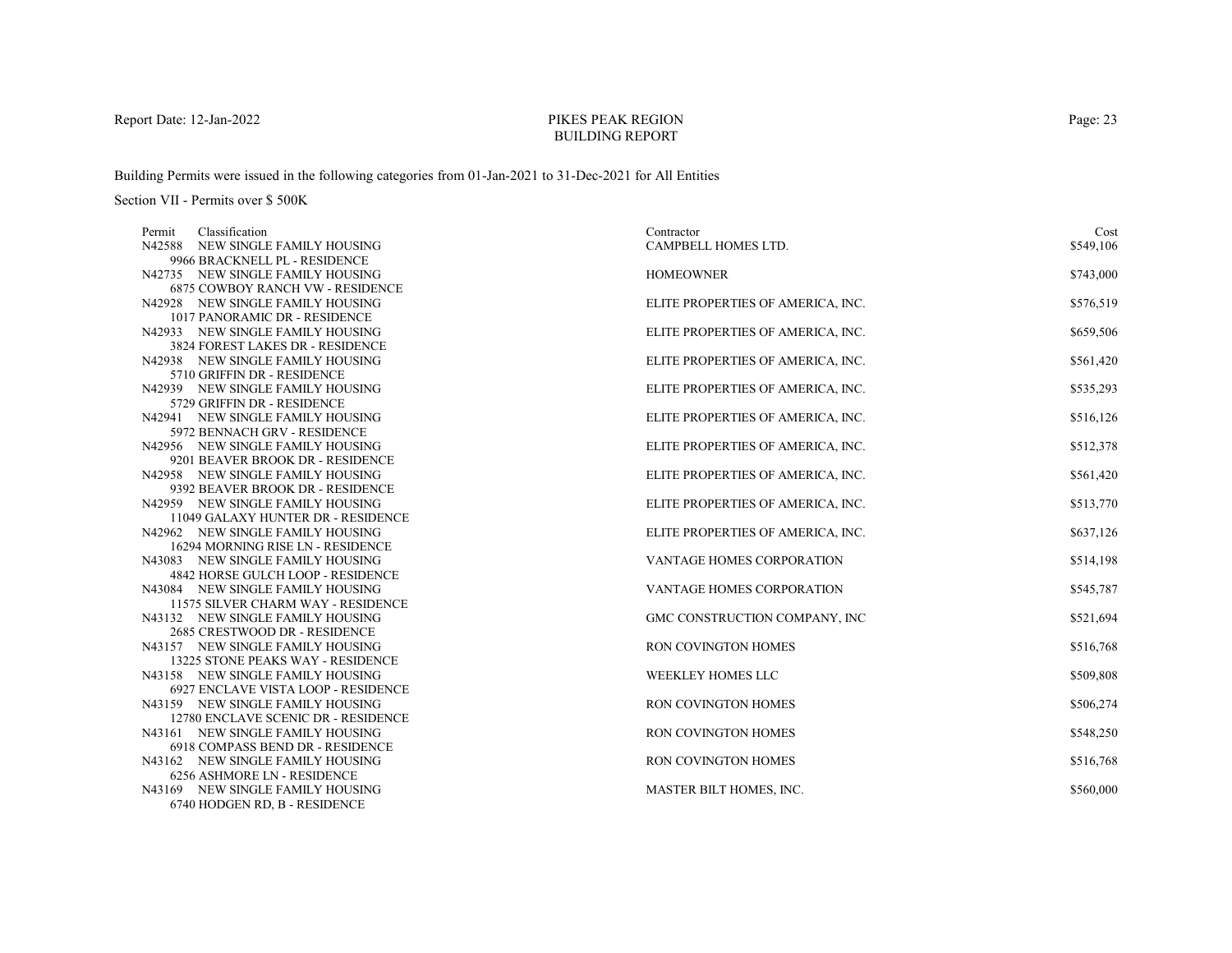# PIKES PEAK REGIONBUILDING REPORT

Building Permits were issued in the following categories from 01-Jan-2021 to 31-Dec-2021 for All Entities

| Classification<br>Permit                                             | Contractor                        | Cost        |
|----------------------------------------------------------------------|-----------------------------------|-------------|
| N43222 NEW SINGLE FAMILY HOUSING                                     | COLORADO RE AND DESIGN. LLC       | \$783,611   |
| 7668 BUCKSKIN RANCH VW - RESIDENCE                                   |                                   |             |
| N43238 RESIDENTIAL GARAGES AND CARPORTS (ATT & DETACHED)             | <b>HOMEOWNER</b>                  | \$535,400   |
| 20390 BEACON LITE RD - DETACHED ACCESSORY STRUCTURE                  |                                   |             |
| N43245 NEW SINGLE FAMILY HOUSING                                     | VANGUARD HOMES INC.               | \$524,371   |
| 117 N OLYMPIAN DR - RESIDENCE                                        |                                   |             |
| N43298 NEW SINGLE FAMILY HOUSING                                     | <b>NEW HAVEN HOMES</b>            | \$668,393   |
| 8783 SANCTUARY PINE DR - RESIDENCE                                   |                                   |             |
| N43378 NEW SINGLE FAMILY HOUSING                                     | TOLL BROS., INC.                  | \$519,552   |
| 4942 SAND CANYON TRL - RESIDENCE                                     |                                   |             |
| N43451 NEW SINGLE FAMILY HOUSING                                     | ECHO CONSTRUCTION & REMODELING    | \$528,119   |
| 12910 BLACK LN - RESIDENCE                                           |                                   |             |
| N43660 NEW SINGLE FAMILY HOUSING                                     | MBI CONTRACTORS, INC.             | \$571,165   |
| 946 LOCKLIN WAY - RESIDENCE                                          |                                   |             |
| N43802 NEW SINGLE FAMILY HOUSING                                     | <b>GOETZMANN CUSTOM HOMES INC</b> | \$559,386   |
| 4321 HANGING LAKE CIR - RESIDENCE                                    |                                   |             |
| N43807 NEW SINGLE FAMILY HOUSING                                     | <b>TARA CUSTOM HOMES</b>          | \$800,000   |
| 19773 HUNTING DOWNS WAY - RESIDENCE                                  |                                   |             |
| N43911 NEW INDUSTRIAL BUILDINGS (MANUFACTURING ETC)                  | HAMMERS CONSTRUCTION, INC         | \$581,560   |
| 7715 GARY WATSON PT - NEW COMMERCIAL BUILDING (CONDITIONED)          |                                   |             |
| N44111 NEW SINGLE FAMILY HOUSING                                     | ELITE PROPERTIES OF AMERICA, INC. | \$764,980   |
| 784 PANORAMIC DR - RESIDENCE                                         |                                   |             |
| N44112 NEW SINGLE FAMILY HOUSING                                     | ELITE PROPERTIES OF AMERICA, INC. | \$569,023   |
| 991 PANORAMIC DR - RESIDENCE                                         |                                   |             |
| N44117 NEW SINGLE FAMILY HOUSING                                     | ELITE PROPERTIES OF AMERICA, INC. | \$550,712   |
| 3431 WIND WAKER WAY - RESIDENCE                                      |                                   |             |
| N44119 NEW SINGLE FAMILY HOUSING                                     | ELITE PROPERTIES OF AMERICA, INC. | \$504,347   |
| 4154 FOREST LAKES DR - RESIDENCE<br>N44121 NEW SINGLE FAMILY HOUSING |                                   |             |
| 5708 MARLEE DR - RESIDENCE                                           | ELITE PROPERTIES OF AMERICA, INC. | \$572,236   |
| N44131 NEW SINGLE FAMILY HOUSING                                     | ELITE PROPERTIES OF AMERICA, INC. | \$632,736   |
| 9353 CUT BANK DR - RESIDENCE                                         |                                   |             |
| N44136 NEW SINGLE FAMILY HOUSING                                     | ELITE PROPERTIES OF AMERICA, INC. | \$569,987   |
| 16402 MORNING RISE LN - RESIDENCE                                    |                                   |             |
| N44268 NEW SINGLE FAMILY HOUSING                                     | <b>GRAY HOMES, INC</b>            | \$576,519   |
| 1210 WOODLAND VALLEY RANCH DR - RESIDENCE                            |                                   |             |
| N44298 NEW SINGLE FAMILY HOUSING                                     | <b>HOMEOWNER</b>                  | \$514,412   |
| 2150 S EDISON RD - RESIDENCE                                         |                                   |             |
| N44322 NEW SINGLE FAMILY HOUSING                                     | HEREBIC PROPERTIES, LLC.          | \$1,000,000 |
| 1287 KELSO PL - RESIDENCE                                            |                                   |             |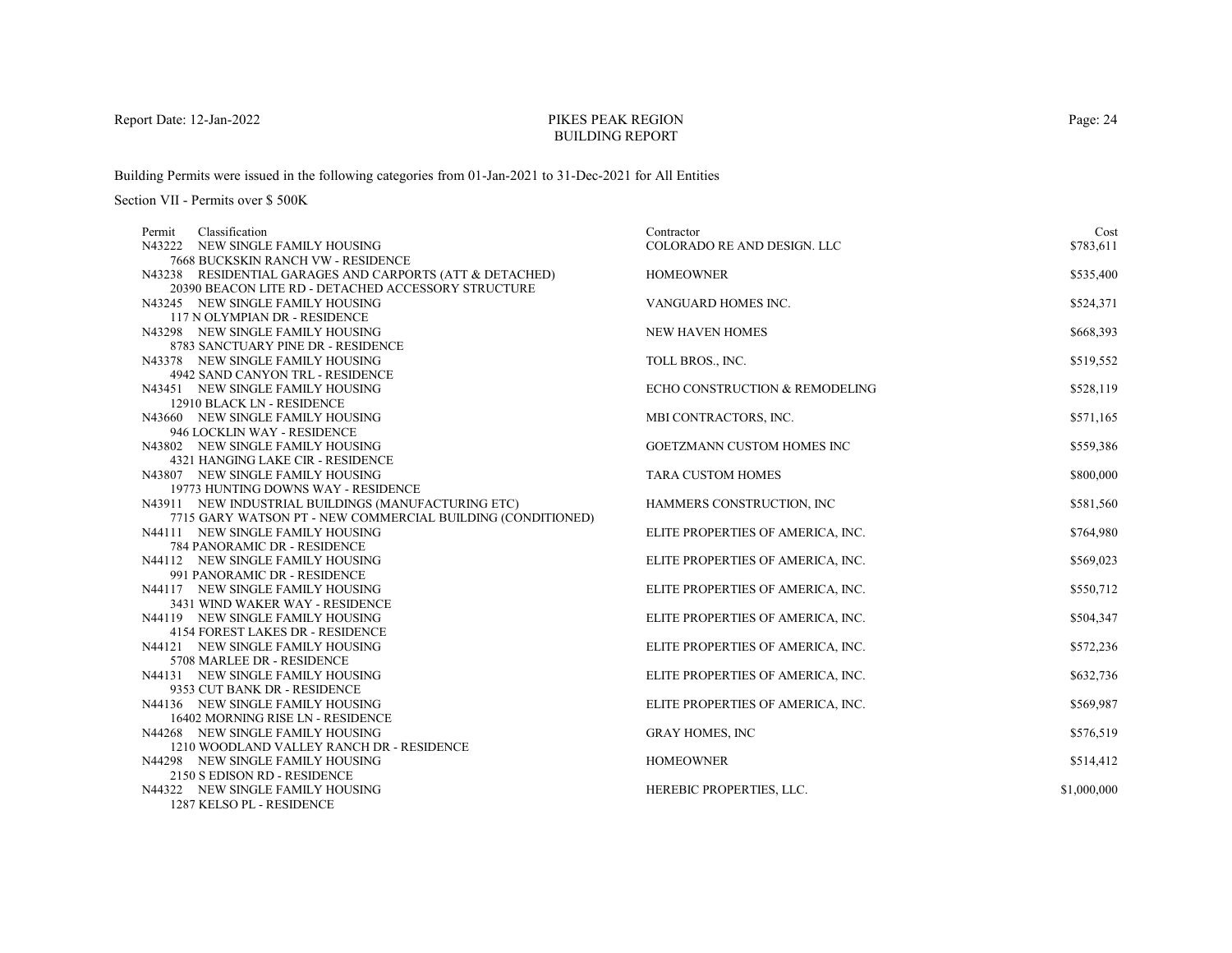# PIKES PEAK REGIONBUILDING REPORT

Building Permits were issued in the following categories from 01-Jan-2021 to 31-Dec-2021 for All Entities

Section VII - Permits over \$ 500K

| Classification<br>Permit                                                | Contractor                               | Cost        |
|-------------------------------------------------------------------------|------------------------------------------|-------------|
| N44391 NEW SINGLE FAMILY HOUSING                                        | INDEPENDENT CONSTRUCTION & REMODEL, INC. | \$726,645   |
| 330 LARIAT LOOP - RESIDENCE                                             |                                          |             |
| N44404 NEW HOSPITALS AND OTHER INSTITUTIONS                             | GE JOHNSON CONSTRUCTION COMPANY, INC.    | \$6,836,000 |
| 6001 E WOODMEN RD - DOCK ADDITION AND CORE AND SHELL ABOVE              |                                          |             |
| N44407 NEW SINGLE FAMILY HOUSING                                        | SCOTT BUILDING, INC                      | \$800,000   |
| <b>1695 OAKMOOR HTS - RESIDENCE</b>                                     |                                          |             |
| N44425 NEW SINGLE FAMILY HOUSING                                        | <b>VANTAGE HOMES CORPORATION</b>         | \$518,910   |
| 11141 FAINT WIND DR - RESIDENCE                                         |                                          |             |
| N44426 NEW SINGLE FAMILY HOUSING                                        | VANTAGE HOMES CORPORATION                | \$530,046   |
| 10660 DERBY MESA CT - RESIDENCE                                         |                                          |             |
| N44464 COMMERCIAL ALTERATIONS (ADDITIONS, REMODELS, ETC)                | CONSTRUCTION CONSULTING SOLUTIONS, INC.  | \$659,000   |
| 4725 CENTENNIAL BLVD - COMMERCIAL INTERIOR REMODEL- CHANGE OF OCCUPANCY |                                          |             |
| N44519 NEW CONDOMINIUMS                                                 | LOKAL COMMUNITIES, LLC                   | \$1,263,603 |
| 3825 PRESIDIO PT - NEW CONDOMINIUMS                                     |                                          |             |
| N44653 NEW SINGLE FAMILY HOUSING                                        | HI POINT HOME BUILDERS LLC               | \$571,379   |
| 8840 PALOMINO RIDGE VW - RESIDENCE                                      |                                          |             |
| N44741 NEW SINGLE FAMILY HOUSING                                        | MELODY HOMES, INC.                       | \$516,126   |
| 10244 WRANGELL CIR - RESIDENCE                                          |                                          |             |
| N44742 NEW SINGLE FAMILY HOUSING                                        | MELODY HOMES, INC.                       | \$526,512   |
| 10236 WRANGELL CIR - RESIDENCE                                          |                                          |             |
| N44814 NEW SINGLE FAMILY HOUSING                                        | ADAMO BUILDING COMPANY, LLC              | \$513,127   |
| 1154 LADY CAMPBELL DR - RESIDENCE                                       |                                          |             |
| N44832 NEW SINGLE FAMILY HOUSING                                        | O' CONNELL SPENCER CONSTRUCTION          | \$694,842   |
| 1635 KINGS CROSS LN - RESIDENCE                                         |                                          |             |
| N45021 NEW SINGLE FAMILY HOUSING                                        | GOETZMANN CUSTOM HOMES INC               | \$540,112   |
| 969 SIR BARTON DR - RESIDENCE                                           |                                          |             |
| N45033 NEW SINGLE FAMILY HOUSING                                        | BLACK OAK HOMES & DESIGN, INC.           | \$636,269   |
| 10310 BECKHAM ST - RESIDENCE                                            |                                          |             |
| N45034 NEW SINGLE FAMILY HOUSING<br>10142 BECKHAM ST - RESIDENCE        | BLACK OAK HOMES & DESIGN, INC.           | \$551,783   |
| N45134 NEW SINGLE FAMILY HOUSING                                        | SADDLETREE HOLDINGS, INC                 | \$579,945   |
| 1059 TREE BARK TER - RESIDENCE                                          |                                          |             |
| N45135 NEW SINGLE FAMILY HOUSING                                        | SADDLETREE HOLDINGS, INC                 | \$502,634   |
| 16321 TREETOP CT - RESIDENCE                                            |                                          |             |
| N45230 COMMERCIAL ALTERATIONS (ADDITIONS, REMODELS, ETC)                | GE JOHNSON CONSTRUCTION COMPANY, INC.    | \$852,000   |
| 4120 CONSTITUTION AVE - COMMERCIAL INTERIOR REMODEL                     |                                          |             |
| N45234 NEW SINGLE FAMILY HOUSING                                        | SADDLETREE HOLDINGS, INC                 | \$502,419   |
| 12549 CHIANTI CT - RESIDENCE                                            |                                          |             |
| N45236 COMMERCIAL ALTERATIONS (ADDITIONS, REMODELS, ETC)                | ART C KLEIN CONSTRUCTION, INC.           | \$2,935,883 |
| 400 CAMINO DEL REY - COMMERCIAL INTERIOR REMODEL                        |                                          |             |

Page: 25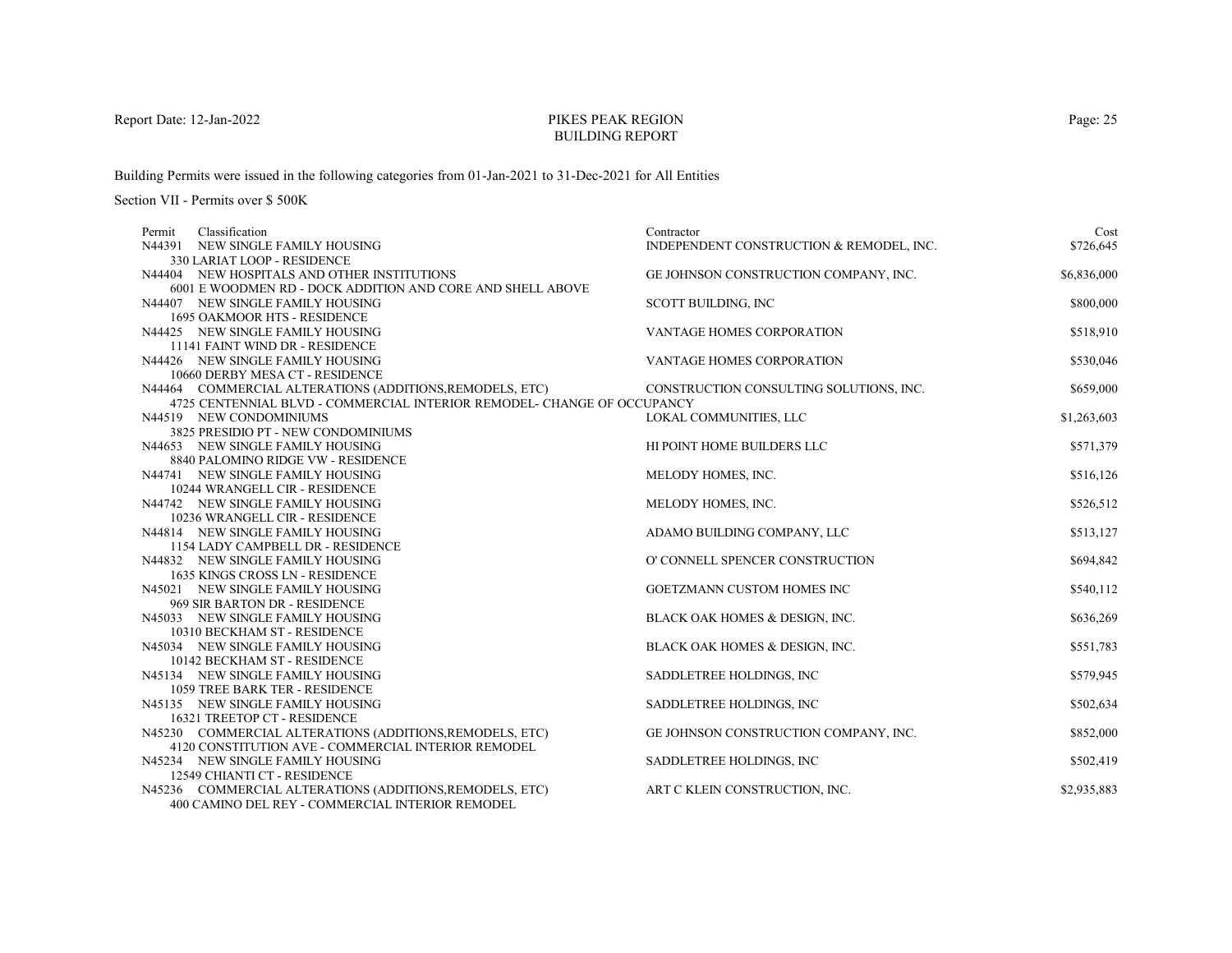# PIKES PEAK REGIONBUILDING REPORT

Building Permits were issued in the following categories from 01-Jan-2021 to 31-Dec-2021 for All Entities

Section VII - Permits over \$ 500K

| Classification<br>Permit                                                                  | Contractor                        | Cost         |
|-------------------------------------------------------------------------------------------|-----------------------------------|--------------|
| N45424 NEW SINGLE FAMILY HOUSING                                                          | ELITE PROPERTIES OF AMERICA, INC. | \$574,270    |
| 939 PANORAMIC DR - RESIDENCE                                                              |                                   |              |
| N45443 NEW SINGLE FAMILY HOUSING                                                          | ELITE PROPERTIES OF AMERICA, INC. | \$567,738    |
| 9273 BEAVER BROOK DR - RESIDENCE                                                          |                                   |              |
| N45450 NEW SINGLE FAMILY HOUSING                                                          | ELITE PROPERTIES OF AMERICA, INC. | \$628,667    |
| 16368 GOLDEN SUN WAY - RESIDENCE                                                          |                                   |              |
| N45492 COMMERCIAL ALTERATIONS (ADDITIONS, REMODELS, ETC)                                  | <b>GERALD H PHIPPS INC</b>        | \$1,400,000  |
| 12320 ORACLE BLVD - COMMERCIAL EXTERIOR REMODEL                                           |                                   |              |
| N45503 COMMERCIAL ALTERATIONS (ADDITIONS, REMODELS, ETC)                                  | <b>CLAREY CONSTRUCTION</b>        | \$68,690,818 |
| 4222 INTEGRATION LOOP - COMMERCIAL REMODEL - CONVEYANCE/SORTER SYSTEM                     |                                   |              |
| N45534 NEW SINGLE FAMILY HOUSING                                                          | PALACE HOMES, INC.                | \$550,000    |
| 1352 SUN VALLEY LN - RESIDENCE                                                            |                                   |              |
| N45544 NEW SINGLE FAMILY HOUSING                                                          | HI POINT HOME BUILDERS LLC        | \$674,069    |
| 1105 LADY CAMPBELL DR - RESIDENCE                                                         |                                   |              |
| N45592 NEW AMUSEMENT AND RECREATION BUILDINGS                                             | ROCKY MOUNTAIN DEVELOPMENT GROUP  | \$3,022,740  |
| 9150 BRAEMORE HTS - COMMERCIAL BUILDING (THROUGH FINISH) CLUB HOUSE                       |                                   |              |
| N45594 NEW AMUSEMENT AND RECREATION BUILDINGS                                             | ROCKY MOUNTAIN DEVELOPMENT GROUP  | \$938,777    |
| 9120 BRAEMORE HTS - POOL/MAINTENANCE/RESTROOM (THROUGH FINISH)                            |                                   |              |
| N45812 NEW CONDOMINIUMS                                                                   | LOKAL COMMUNITIES, LLC            | \$1,263,602  |
| 3835 PRESIDIO PT - NEW CONDOMINIUMS                                                       |                                   |              |
| N45814 NEW SINGLE FAMILY HOUSING                                                          | INNOVATIVE CONSTRUCTION, INC.     | \$825,000    |
| 4525 EDGEDALE WAY - RESIDENCE                                                             |                                   |              |
| N45826 COMMERCIAL ALTERATIONS (ADDITIONS, REMODELS, ETC)                                  | DYNAMIC ROOFING HOLDINGS, LLC     | \$1,200,000  |
| 10205 FEDERAL DR, B - REROOF                                                              |                                   |              |
| N45831 NEW SINGLE FAMILY HOUSING                                                          | VANTAGE HOMES CORPORATION         | \$510,236    |
| 4967 BOWLING GREEN LN - RESIDENCE                                                         |                                   |              |
| N45832 NEW SINGLE FAMILY HOUSING                                                          | VANTAGE HOMES CORPORATION         | \$545,787    |
| 4930 BOWLING GREEN LN - RESIDENCE<br>N45918 NONRESIDENTIAL BUILDINGS (STORAGE SHEDS, ETC) | ELITE PROPERTIES OF AMERICA, INC. | \$574,560    |
| 15302 ALLEN RANCH RD - NEW COMMERCIAL BUILDING (UNCONDITIONED)                            |                                   |              |
| N45950 NEW SINGLE FAMILY HOUSING                                                          | S.C. SCOTT CONST. CONSULTING      | \$1,500,000  |
| <b>16808 BLACK FOREST RD - RESIDENCE</b>                                                  |                                   |              |
| N45971 NEW SINGLE FAMILY HOUSING                                                          | CAMPBELL HOMES LTD.               | \$659,720    |
| 4746 HANGING LAKE CIR - RESIDENCE                                                         |                                   |              |
| N46058 COMMERCIAL ALTERATIONS (ADDITIONS, REMODELS, ETC)                                  | GATEWAY PROPERTY SOLUTIONS LTD    | \$530,000    |
| 2221 E BIJOU ST - COMMERCIAL INTERIOR REMODEL                                             |                                   |              |
| N46332 STORES AND OTHER RETAIL BUILDINGS/INT FINISHES                                     | THE COPESTONE COMPANY             | \$1,800,000  |
| 3582 BLUE HORIZON VW - RETAIL BUILDING - CORE AND SHELL                                   |                                   |              |
| N46385 NEW SINGLE FAMILY HOUSING                                                          | HI POINT HOME BUILDERS LLC        | \$727,579    |
| <b>7020 DUCKSKIM BAMCHAWE BESIDEMCE</b>                                                   |                                   |              |

7020 BUCKSKIN RANCH VW - RESIDENCE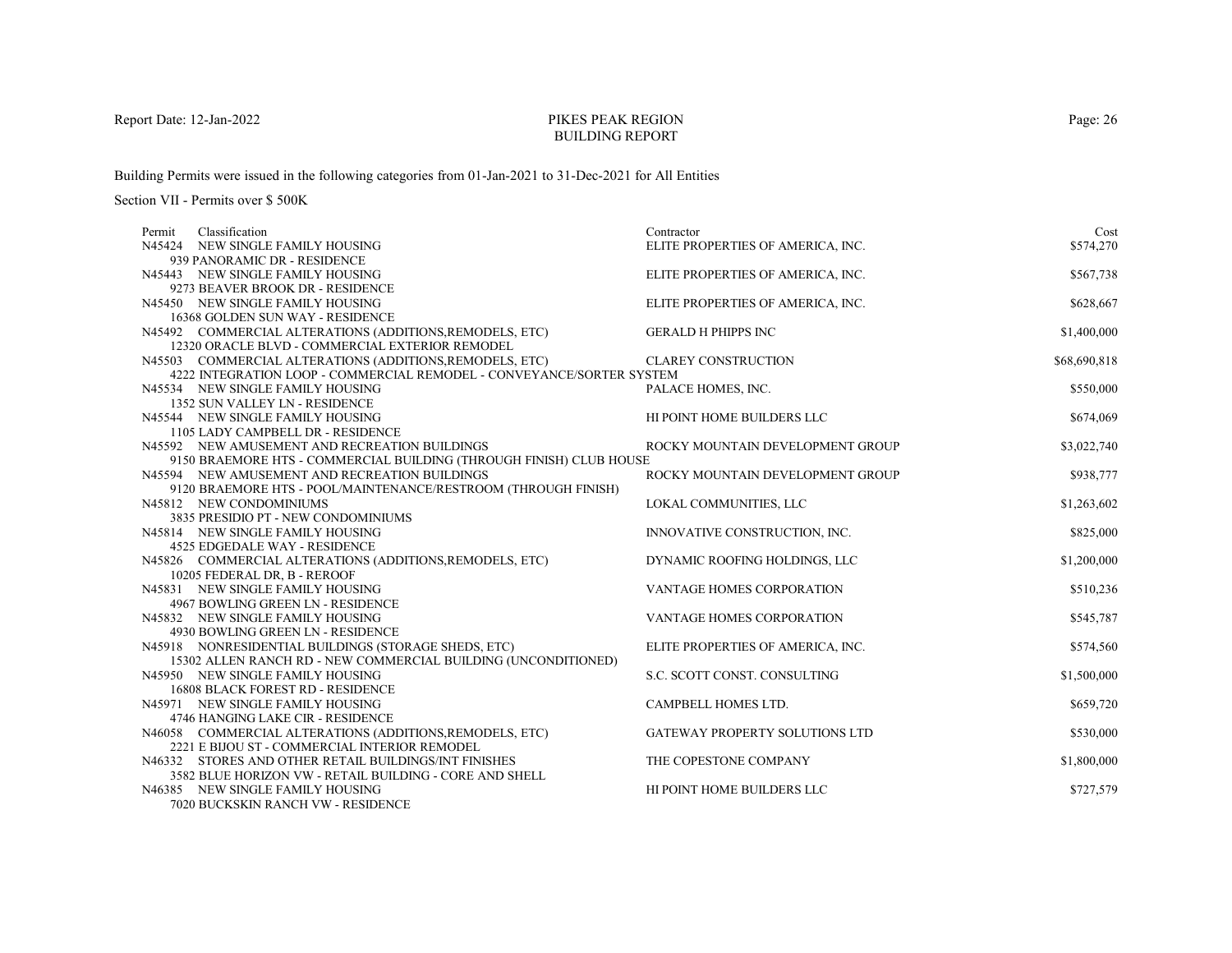# PIKES PEAK REGIONBUILDING REPORT

Building Permits were issued in the following categories from 01-Jan-2021 to 31-Dec-2021 for All Entities

| Classification<br>Permit                                        | Contractor                        | Cost         |
|-----------------------------------------------------------------|-----------------------------------|--------------|
| N46555 NEW SINGLE FAMILY HOUSING                                | CHALLENGER BUILDING, LLC          | \$575,127    |
| 8807 CHESS CT - RESIDENCE                                       |                                   |              |
| N46596 NEW SINGLE FAMILY HOUSING                                | <b>ASPEN VIEW HOMES</b>           | \$520,088    |
| 5114 YARI DR - RESIDENCE                                        |                                   |              |
| N46629 NEW SINGLE FAMILY HOUSING                                | ZOOK CONTRACTING                  | \$601,575    |
| 2215 TERRI LEE DR - RESIDENCE                                   |                                   |              |
| N46735 NEW SINGLE FAMILY HOUSING                                | ELITE PROPERTIES OF AMERICA, INC. | \$520,944    |
| 835 PANORAMIC DR - RESIDENCE                                    |                                   |              |
| N46737 NEW SINGLE FAMILY HOUSING                                | ELITE PROPERTIES OF AMERICA, INC. | \$542,039    |
| 1071 FOGGY DAY DR - RESIDENCE                                   |                                   |              |
| N46738 NEW SINGLE FAMILY HOUSING                                | ELITE PROPERTIES OF AMERICA, INC. | \$520,944    |
| 1094 RAMBLING OAK DR - RESIDENCE                                |                                   |              |
| N46740 NEW SINGLE FAMILY HOUSING                                | ELITE PROPERTIES OF AMERICA, INC. | \$563,669    |
| 4033 FOREST LAKES DR - RESIDENCE                                |                                   |              |
| N46748 NEW SINGLE FAMILY HOUSING                                | ELITE PROPERTIES OF AMERICA, INC. | \$534,758    |
| 7329 ELECTRONIC DR - RESIDENCE                                  |                                   |              |
| N46757 NEW SINGLE FAMILY HOUSING                                | ELITE PROPERTIES OF AMERICA, INC. | \$506,703    |
| 16894 ROAMING ELK DR - RESIDENCE                                |                                   |              |
| N46982 NEW SINGLE FAMILY HOUSING                                | ELITE PROPERTIES OF AMERICA, INC. | \$3,500,000  |
| 14842 LONGWALL DR - RESIDENCE                                   |                                   |              |
| N46998 NEW SINGLE FAMILY HOUSING                                | <b>GOEBEL CONSTRUCTION, INC</b>   | \$671,820    |
| 8782 SANCTUARY PINE DR - RESIDENCE                              |                                   |              |
| N47001 NEW SINGLE FAMILY HOUSING                                | <b>VANTAGE HOMES CORPORATION</b>  | \$598,042    |
| 2262 SOLTERRA ST - RESIDENCE                                    |                                   |              |
| N47002 NEW SINGLE FAMILY HOUSING<br>1927 RUFFINO DR - RESIDENCE | <b>VANTAGE HOMES CORPORATION</b>  | \$677,388    |
| N47004 NEW SINGLE FAMILY HOUSING                                | VANTAGE HOMES CORPORATION         |              |
| 8307 NIARADA WAY - RESIDENCE                                    |                                   | \$547,714    |
| N47009 NEW SINGLE FAMILY HOUSING                                | MARKHARRIS BUILD, LLC             | \$550,000    |
| 3830 ROXBURY CT - RESIDENCE                                     |                                   |              |
| N47037 NONRESIDENTIAL BUILDINGS (STORAGE SHEDS, ETC)            | COLARELLI CONSTRUCTION, INC.      | \$17,000,000 |
| 1935 CYGNET HTS - NEW COMMERCIAL BUILDING (CONDITIONED)         |                                   |              |
| N47117 NONRESIDENTIAL BUILDINGS (STORAGE SHEDS, ETC)            | HOMES BY MICHAEL HALL, LLC.       | \$1,812,480  |
| 3372 ADOBE CT - WAREHOUSE CORE AND SHELL                        |                                   |              |
| N47125 NEW SINGLE FAMILY HOUSING                                | WEEKLEY HOMES LLC                 | \$509,808    |
| <b>6656 ENCLAVE VISTA LOOP - RESIDENCE</b>                      |                                   |              |
| N47132 STORES AND OTHER RETAIL BUILDINGS/INT FINISHES           | CHRISTOFFERSON COMM BLDRS INC     | \$740,000    |
| 11775 MERIDIAN MARKET VW - NEW RESTAURANT                       |                                   |              |
| N47198 COMMERCIAL ALTERATIONS (ADDITIONS, REMODELS, ETC)        | BRYAN CONSTRUCTION, INC.          | \$567,000    |
| 1110 BAYFIELD DR - INTERIOR NON-LOAD BEARING DEMO ONLY          |                                   |              |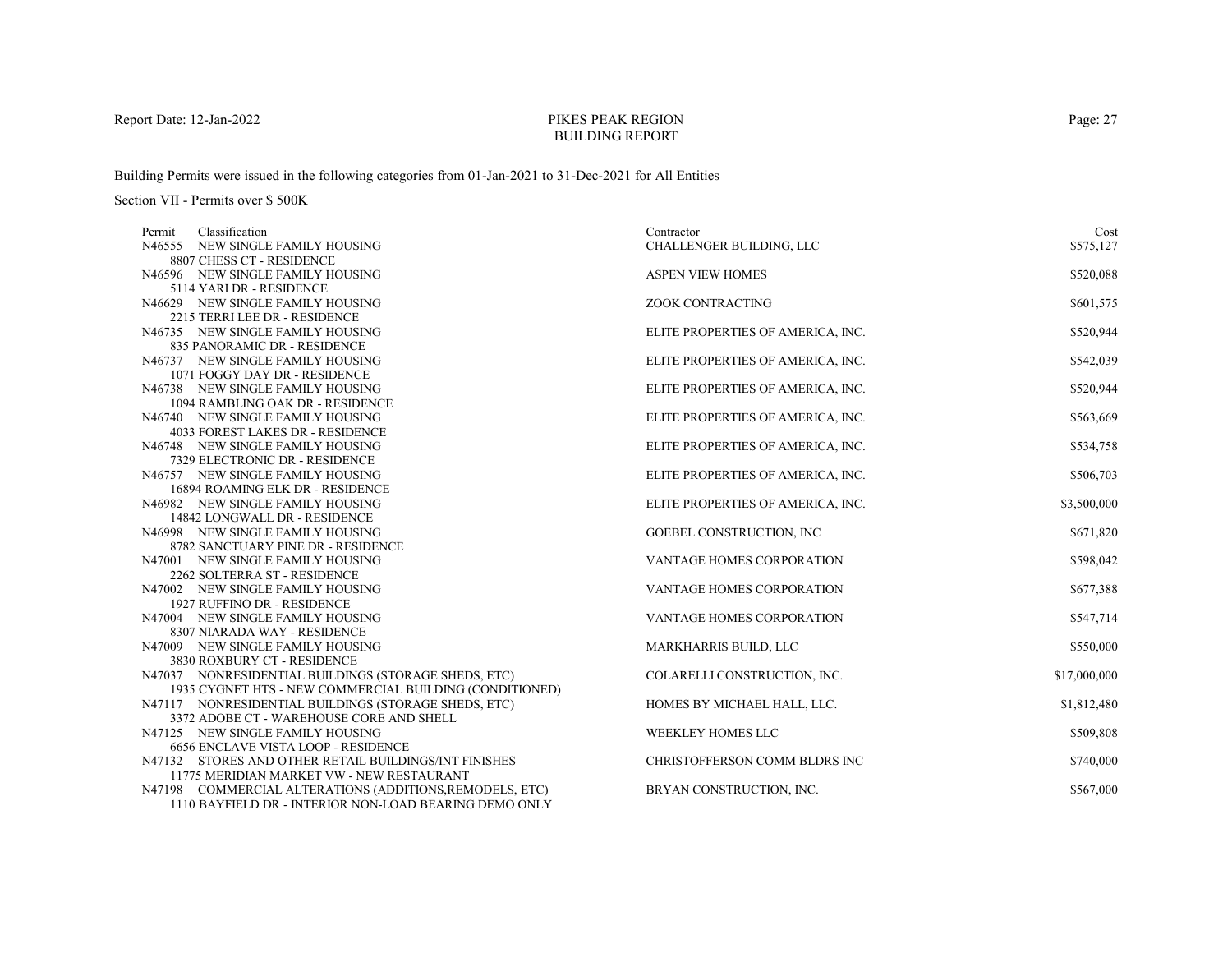# PIKES PEAK REGIONBUILDING REPORT

Building Permits were issued in the following categories from 01-Jan-2021 to 31-Dec-2021 for All Entities

| Classification<br>Permit                                                       | Contractor                           | Cost        |
|--------------------------------------------------------------------------------|--------------------------------------|-------------|
| N47199 NEW SINGLE FAMILY HOUSING                                               | PALMER RIDGE CONSTRUCTION CO.        | \$1,200,000 |
| 19204 HILLTOP PINES PATH - RESIDENCE                                           |                                      |             |
| N47292 NEW SINGLE FAMILY HOUSING                                               | CAMPBELL HOMES LTD.                  | \$724,289   |
| 10532 WRANGELL CIR - RESIDENCE                                                 |                                      |             |
| N47321 NEW FIVE OR MORE FAMILY BUILDINGS                                       | D & D CUSTOM HOME REMODELING         | \$1,502,335 |
| 2760-2764 MIRAGE DR - NEW APARTMENTS - BLDG 2 (9 UNITS)                        |                                      |             |
| N47322 NEW FIVE OR MORE FAMILY BUILDINGS                                       | D & D CUSTOM HOME REMODELING         | \$961,669   |
| 2780-2784 MIRAGE DR - NEW APARTMENTS - BLDG 3 (6 UNITS)                        |                                      |             |
| N47495 NEW SINGLE FAMILY HOUSING                                               | CAMPBELL HOMES LTD.                  | \$540,754   |
| 10661 HILLANDALE WAY - RESIDENCE                                               |                                      |             |
| N47798 NONRESIDENTIAL BUILDINGS (STORAGE SHEDS, ETC)                           | <b>INNOVATE DESIGN BUILD INC.</b>    | \$640,646   |
| 3060 FLYING VW, 2 - AIRPLANE HANGAR BUILDING - CORE AND SHELL                  |                                      |             |
| N47816 NEW SINGLE FAMILY HOUSING                                               | RON COVINGTON HOMES                  | \$566,774   |
| 9823 MARBLE CANYON WAY - RESIDENCE                                             |                                      |             |
| N47866 NEW SINGLE FAMILY HOUSING                                               | SOLID ROCK CONSTRUCTION, LLC         | \$622,242   |
| 3706 PINEHURST CIR - RESIDENCE                                                 |                                      |             |
| N47934 NEW SINGLE FAMILY HOUSING                                               | ELITE PROPERTIES OF AMERICA, INC.    | \$567,738   |
| 2198 SILVER CREEK DR - RESIDENCE                                               |                                      |             |
| N47945 NEW SINGLE FAMILY HOUSING                                               | ELITE PROPERTIES OF AMERICA, INC.    | \$574,270   |
| 11807 KOENIG DR - RESIDENCE                                                    |                                      |             |
| N47946 NEW SINGLE FAMILY HOUSING<br>5799 ADKISSON PL - RESIDENCE               | <b>RON COVINGTON HOMES</b>           | \$548,250   |
|                                                                                |                                      |             |
| N47947 NEW SINGLE FAMILY HOUSING<br>16384 MORNING RISE LN - RESIDENCE          | ELITE PROPERTIES OF AMERICA, INC.    | \$504,347   |
| N47950 NEW SINGLE FAMILY HOUSING                                               | ELITE PROPERTIES OF AMERICA, INC.    | \$590,653   |
| 16474 MORNING RISE LN - RESIDENCE                                              |                                      |             |
| N48025 COMMERCIAL ALTERATIONS (ADDITIONS, REMODELS, ETC)                       | GREAT WEST CONSTRUCTION, LLC         | \$4,376,877 |
| 1635 OLD RANCH RD - ADDITION/REMODEL                                           |                                      |             |
| N48153 COMMERCIAL ALTERATIONS (ADDITIONS, REMODELS, ETC)                       | WESTERN INDUSTRIAL CONTRACTORS, INC. | \$8,984,176 |
| 4333 INTEGRATION LOOP - COMMERCIAL INTERIOR REMODEL - CONVEYANCE/SORTER SYSTEM |                                      |             |
| N48237 NEW SINGLE FAMILY HOUSING                                               | PALMER RIDGE CONSTRUCTION CO.        | \$1,100,000 |
| 19245 HILLTOP PINES PATH - RESIDENCE                                           |                                      |             |
| N48247 NEW SINGLE FAMILY HOUSING                                               | HIGH PERFORMANCE STRUCTURES INC.     | \$555,000   |
| 523 W HENRIETTA AVE - RESIDENCE                                                |                                      |             |
| N48267 COMMERCIAL ALTERATIONS (ADDITIONS, REMODELS, ETC)                       | COLARELLI CONSTRUCTION, INC.         | \$850,000   |
| 4110 BRIARGATE PKWY, 460 - COMMERCIAL INTERIOR REMODEL                         |                                      |             |
| N48270 NEW TOWN HOUSES (ATTACHED)                                              | PREMIER HOMES, INC.                  | \$782,434   |
| 7623 SAND LAKE HTS - NEW TOWN HOUSE                                            |                                      |             |
| N48273 NEW TOWN HOUSES (ATTACHED)                                              | PREMIER HOMES, INC.                  | \$782,434   |
| 7633 SAND LAKE HTS - NEW TOWN HOUSE                                            |                                      |             |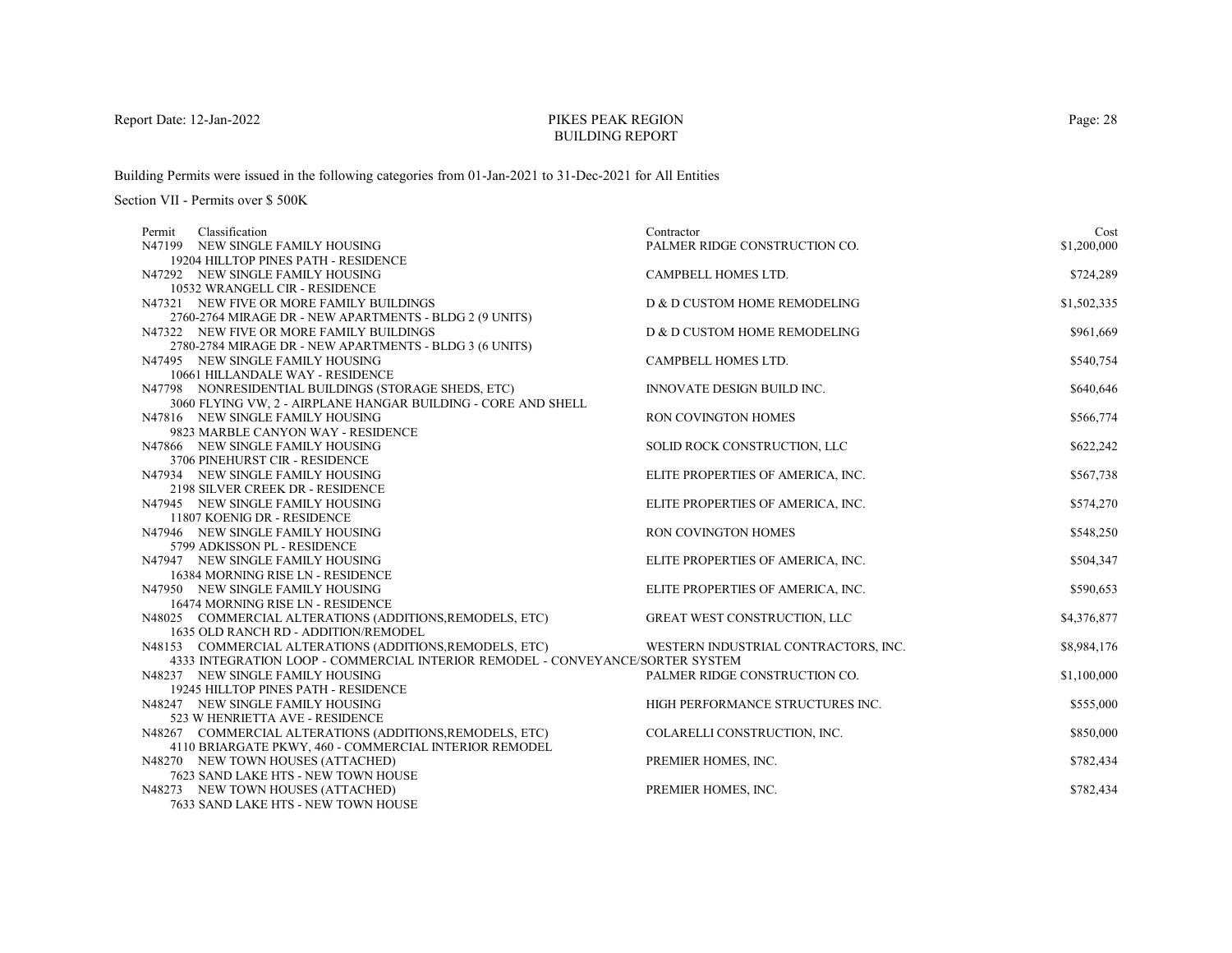# PIKES PEAK REGIONBUILDING REPORT

Building Permits were issued in the following categories from 01-Jan-2021 to 31-Dec-2021 for All Entities

| Classification<br>Permit                                         | Contractor                        | Cost        |
|------------------------------------------------------------------|-----------------------------------|-------------|
| N48276 NEW TOWN HOUSES (ATTACHED)                                | PREMIER HOMES, INC.               | \$782,434   |
| 7643 SAND LAKE HTS - NEW TOWN HOUSE                              |                                   |             |
| N48283 NEW SINGLE FAMILY HOUSING                                 | <b>VANTAGE HOMES CORPORATION</b>  | \$545,787   |
| 4954 BOWLING GREEN LN - RESIDENCE                                |                                   |             |
| N48287 NEW SINGLE FAMILY HOUSING                                 | <b>VANTAGE HOMES CORPORATION</b>  | \$507,988   |
| 11550 SILVER CHARM WAY - RESIDENCE                               |                                   |             |
| N48289 NEW SINGLE FAMILY HOUSING                                 | VANTAGE HOMES CORPORATION         | \$518,910   |
| 11860 HAWK STONE DR - RESIDENCE                                  |                                   |             |
| N48347 NEW SINGLE FAMILY HOUSING                                 | <b>GOETZMANN CUSTOM HOMES INC</b> | \$559,386   |
| 4861 PEARL LAKE WAY - RESIDENCE                                  |                                   |             |
| N48360 NEW SINGLE FAMILY HOUSING                                 | HI POINT HOME BUILDERS LLC        | \$574,163   |
| 3885 DOOLITTLE RD - RESIDENCE                                    |                                   |             |
| N48595 STRUCTURES OTHER THAN BUILDINGS (SWIMMING POOLS, ETC)     | LEC PROPERTIES, INC.              | \$1,468,833 |
| 4094 RIO VISTA DR - COMMERCIAL RETAINING WALL                    |                                   |             |
| N48730 NEW SINGLE FAMILY HOUSING                                 | MURPHY'S CUSTOM HOMES, INC.       | \$1,000,000 |
| 361 PAUMA VALLEY DR - RESIDENCE                                  |                                   |             |
| N48842 NEW SINGLE FAMILY HOUSING                                 | TOLL BROS., INC.                  | \$520,302   |
| 9044 MAHJONG CT - RESIDENCE                                      |                                   |             |
| N48853 NEW SINGLE FAMILY HOUSING                                 | CAMPBELL HOMES LTD.               | \$531,010   |
| 10492 WRANGELL CIR - RESIDENCE                                   |                                   |             |
| N48953 NEW SINGLE FAMILY HOUSING                                 | <b>HOMEOWNER</b>                  | \$768,192   |
| 4695 SETTLERS RANCH RD - RESIDENCE                               |                                   |             |
| N48981 NEW SINGLE FAMILY HOUSING                                 | <b>REUNION HOMES</b>              | \$691,630   |
| 12839 MORNING CREEK LN - RESIDENCE                               |                                   |             |
| N49081 NEW SINGLE FAMILY HOUSING                                 | SADDLETREE HOLDINGS, INC          | \$502,741   |
| 10410 BERGAN PEAK CT - RESIDENCE                                 |                                   |             |
| N49260 NEW SINGLE FAMILY HOUSING                                 | ELITE PROPERTIES OF AMERICA, INC. | \$576,519   |
| 914 PANORAMIC DR - RESIDENCE<br>N49262 NEW SINGLE FAMILY HOUSING | ELITE PROPERTIES OF AMERICA, INC. | \$638,625   |
| 2212 SOLTERRA ST - RESIDENCE                                     |                                   |             |
| N49263 NEW SINGLE FAMILY HOUSING                                 | ELITE PROPERTIES OF AMERICA, INC. | \$533,473   |
| 2258 SILVER CREEK DR - RESIDENCE                                 |                                   |             |
| N49264 NEW SINGLE FAMILY HOUSING                                 | ELITE PROPERTIES OF AMERICA, INC. | \$574,270   |
| 2282 SOLTERRA ST - RESIDENCE                                     |                                   |             |
| N49265 NEW SINGLE FAMILY HOUSING                                 | ELITE PROPERTIES OF AMERICA, INC. | \$590,653   |
| 2322 SOLTERRA ST - RESIDENCE                                     |                                   |             |
| N49277 NEW SINGLE FAMILY HOUSING                                 | ELITE PROPERTIES OF AMERICA, INC. | \$637,126   |
| 16330 MORNING RISE LN - RESIDENCE                                |                                   |             |
| N49323 NEW SINGLE FAMILY HOUSING                                 | OX CONSTRUCTION LLC               | \$800,000   |
| 14136 STONE EAGLE PL - RESIDENCE                                 |                                   |             |
|                                                                  |                                   |             |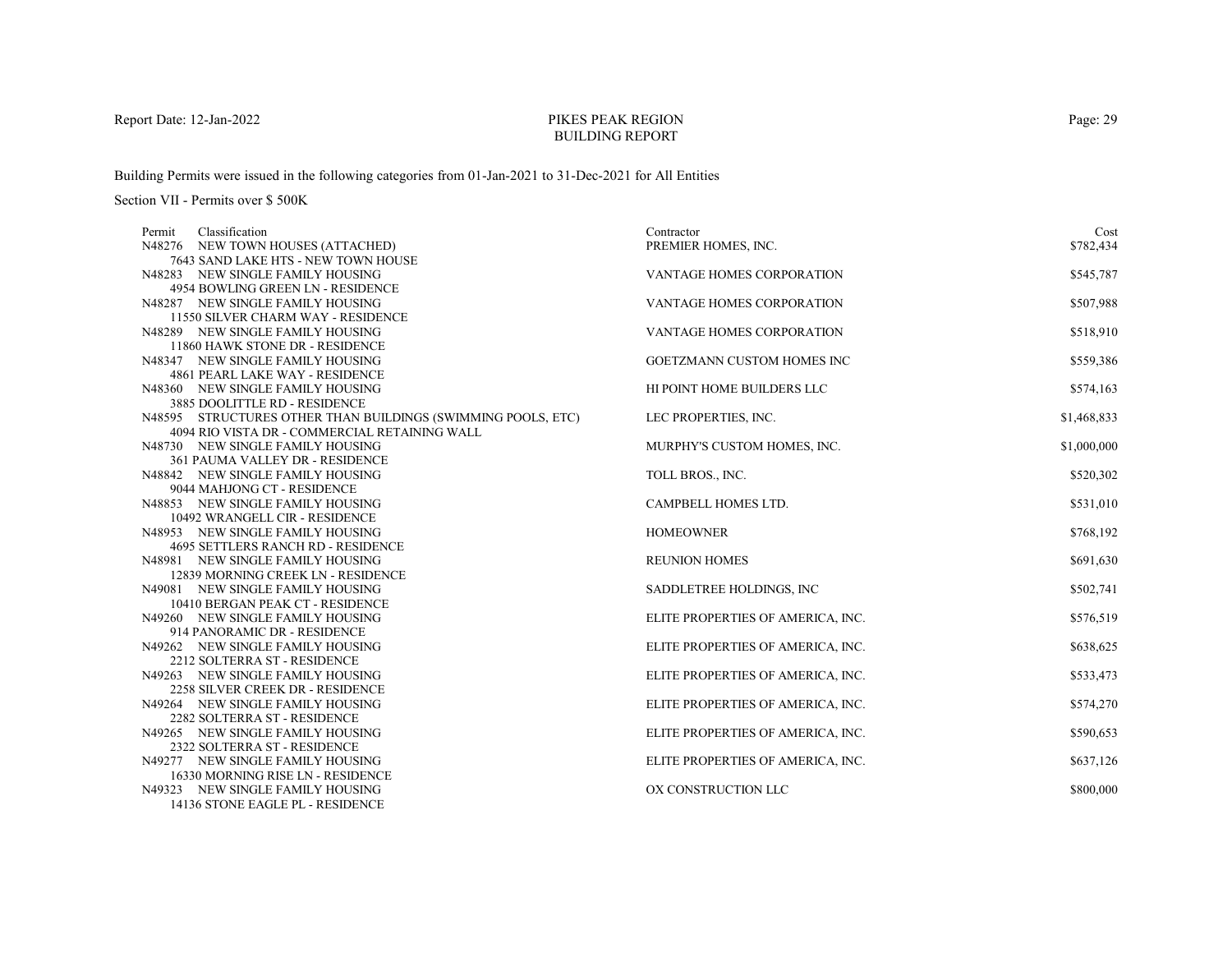# PIKES PEAK REGIONBUILDING REPORT

Building Permits were issued in the following categories from 01-Jan-2021 to 31-Dec-2021 for All Entities

Section VII - Permits over \$ 500K

| Classification<br>Permit                                               | Contractor                          | Cost         |
|------------------------------------------------------------------------|-------------------------------------|--------------|
| N49381 COMMERCIAL ALTERATIONS (ADDITIONS, REMODELS, ETC)               | R.G. BRINKMANN COMPANY              | \$11,437,500 |
| 715 S ACADEMY BLVD - COMMERCIAL INTERIOR REMODEL - CHANGE OF OCCUPANCY |                                     |              |
| N49451 NEW SINGLE FAMILY HOUSING                                       | <b>RON COVINGTON HOMES</b>          | \$506,274    |
| 12740 ENCLAVE SCENIC DR - RESIDENCE                                    |                                     |              |
| N49574 NEW SINGLE FAMILY HOUSING                                       | <b>REUNION HOMES</b>                | \$791,107    |
| 9733 WINDING BEND LN - RESIDENCE                                       |                                     |              |
| N49607 NEW SERVICE STATIONS AND REPAIR GARAGES                         | KTK GENERAL CONTRACTING LIMITED     | \$1,487,642  |
| 6180 TIMBER RAIL PT - COMMERCIAL BUILDING (THROUGH FINISH)             |                                     |              |
| N49658 NEW SINGLE FAMILY HOUSING                                       | <b>GRAY HOMES, INC</b>              | \$670,535    |
| 50 DESERT INN WAY - RESIDENCE                                          |                                     |              |
| N49665 NEW SINGLE FAMILY HOUSING                                       | VANTAGE HOMES CORPORATION           | \$518,910    |
| 4852 HORSE GULCH LOOP - RESIDENCE                                      |                                     |              |
| N49675 NEW SINGLE FAMILY HOUSING                                       | VANTAGE HOMES CORPORATION           | \$518,910    |
| 3432 WIND WAKER WAY - RESIDENCE                                        |                                     |              |
| N49892 NEW CONDOMINIUMS                                                | LOKAL COMMUNITIES, LLC              | \$1,263,602  |
| 3845 PRESIDIO PT - NEW CONDOMINIUMS                                    |                                     |              |
| N49922 NONRESIDENTIAL BUILDINGS (STORAGE SHEDS, ETC)                   | R.G. BRINKMANN COMPANY              | \$7,257,869  |
| 2520 ZEPPELIN RD - COMMERCIAL BUILDING (CORE AND SHELL ONLY)           |                                     |              |
| N49960 STORES AND OTHER RETAIL BUILDINGS/INT FINISHES                  | WANER CONSTRUCTION CO., INC.        | \$523,500    |
| 140 E CHEYENNE RD, 130 - INTERIOR FINISH - RESTAURANT                  |                                     |              |
| N50144 NEW AMUSEMENT AND RECREATION BUILDINGS                          | ARCO / MURRAY NATIONAL DENVER, INC. | \$5,600,000  |
| 281 KAYCEE CASE PL - INDOOR SKYDIVING (THRU SUPERSTRUCTURE)            |                                     |              |
| N50148 NEW OFFICES, BANKS, AND PROFESSIONAL BLDGS/INT FINISHES         | <b>BCC BUILDERS</b>                 | \$2,149,074  |
| 5780 E WOODMEN RD - COMMERCIAL BUILDING (CORE AND SHELL ONLY)          |                                     |              |
| N50226 NEW SINGLE FAMILY HOUSING                                       | ALLIANCE HOMES, LLC                 | \$1,382,573  |
| 530 STRUTHERS LOOP - RESIDENCE                                         |                                     |              |
| N50388 NEW CONDOMINIUMS<br>3855 PRESIDIO PT - NEW CONDOMINIUMS         | LOKAL COMMUNITIES, LLC              | \$1,263,602  |
| N50452 NEW SINGLE FAMILY HOUSING                                       | SADDLETREE HOLDINGS, INC            | \$540,004    |
| 1145 SEATTLE SLEW HTS - RESIDENCE                                      |                                     |              |
| N50453 NEW SINGLE FAMILY HOUSING                                       | SADDLETREE HOLDINGS, INC            | \$644,515    |
| 10611 DERBY MESA CT - RESIDENCE                                        |                                     |              |
| N50471 NEW SERVICE STATIONS AND REPAIR GARAGES                         | THE HANSEN COMPANY INC.             | \$1,981,000  |
| 1808 DEMOCRACY PT - NEW COMMERCIAL BUILDING (CONDITIONED)+FUEL CANOPY  |                                     |              |
| N50581 NEW SINGLE FAMILY HOUSING                                       | ELITE PROPERTIES OF AMERICA, INC.   | \$574,270    |
| 861 PANORAMIC DR - RESIDENCE                                           |                                     |              |
| N50585 NEW SINGLE FAMILY HOUSING                                       | ELITE PROPERTIES OF AMERICA, INC.   | \$683,492    |
| 2223 SOLTERRA ST - RESIDENCE                                           |                                     |              |
| N50587 NEW SINGLE FAMILY HOUSING                                       | ELITE PROPERTIES OF AMERICA, INC.   | \$504,347    |
| 2242 SOLTERRA ST - RESIDENCE                                           |                                     |              |

Page: 30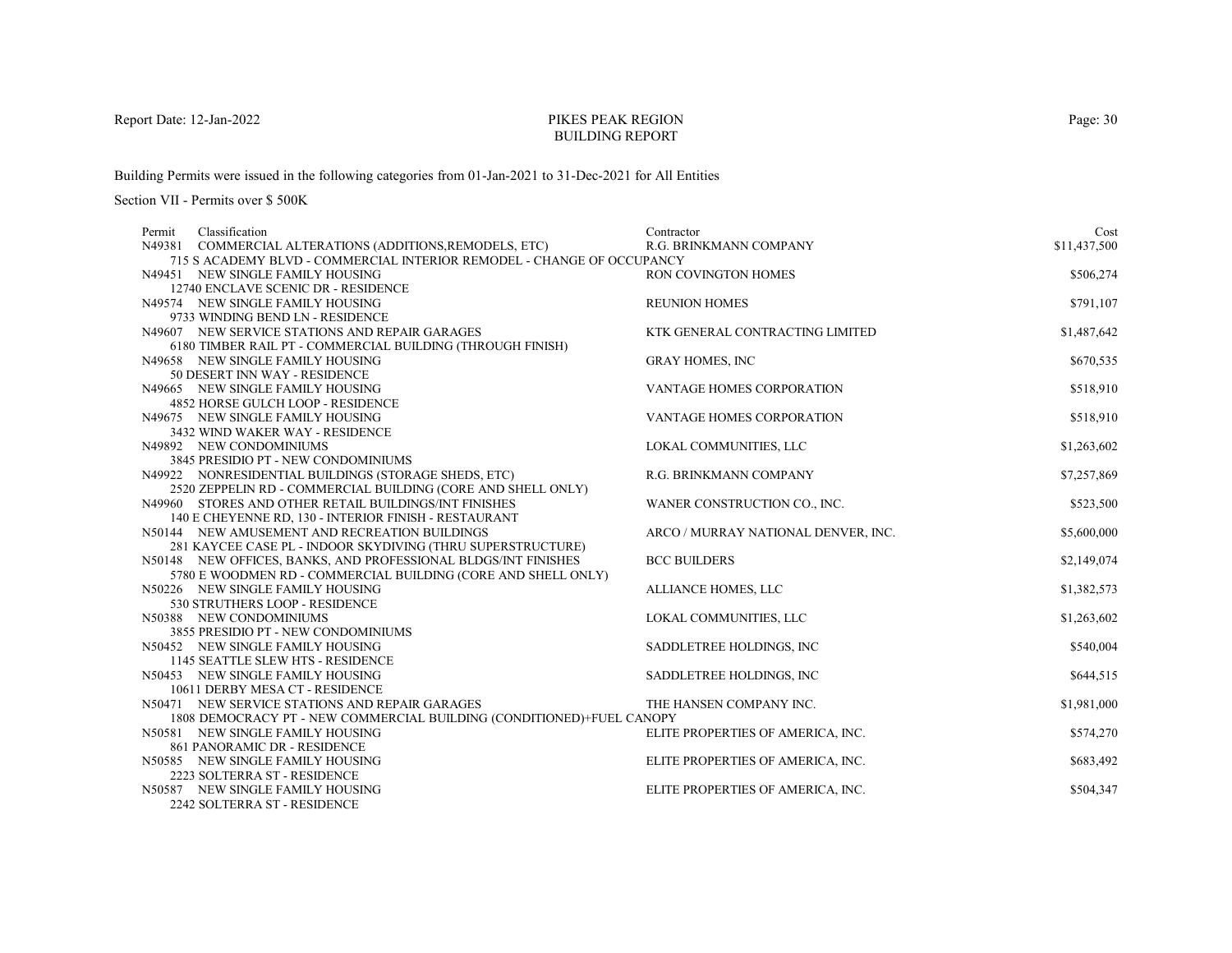# PIKES PEAK REGIONBUILDING REPORT

Building Permits were issued in the following categories from 01-Jan-2021 to 31-Dec-2021 for All Entities

| Classification<br>Permit                                             | Contractor                        | Cost        |
|----------------------------------------------------------------------|-----------------------------------|-------------|
| N50589 NEW SINGLE FAMILY HOUSING                                     | ELITE PROPERTIES OF AMERICA, INC. | \$590,653   |
| 2292 SOLTERRA ST - RESIDENCE                                         |                                   |             |
| N50644 NEW SINGLE FAMILY HOUSING                                     | <b>GOETZMANN CUSTOM HOMES INC</b> | \$559,386   |
| 4961 PEARL LAKE WAY - RESIDENCE                                      |                                   |             |
| N50990 NEW SINGLE FAMILY HOUSING<br>5940 CALLAN DR - RESIDENCE       | CLAYTON PROPERTIES GROUP II, INC. | \$532,830   |
| N50991 NEW SINGLE FAMILY HOUSING                                     | CLAYTON PROPERTIES GROUP II, INC. | \$507,131   |
| 5936 CALLAN DR - RESIDENCE                                           |                                   |             |
| N51088 NEW CONDOMINIUMS                                              | LOKAL COMMUNITIES, LLC            | \$1,263,602 |
| 3865 PRESIDIO PT - NEW CONDOMINIUMS                                  |                                   |             |
| N51089 NEW AMUSEMENT AND RECREATION BUILDINGS                        | JR WILDER CONSTRUCTION, LLC       | \$1,453,553 |
| 1895 DEMOCRACY PT - COMMERCIAL BUILDING (CORE AND SHELL ONLY)        |                                   |             |
| N51118 NEW SINGLE FAMILY HOUSING                                     | <b>HAMMER HOMES</b>               | \$746,669   |
| 17251 JACKSON RANCH CT - RESIDENCE                                   |                                   |             |
| N51521 COMMERCIAL ALTERATIONS (ADDITIONS, REMODELS, ETC)             | 38NORTH CONSTRUCTION GROUP, LLC   | \$700,000   |
| 1101 SYNTHES AVE - ADDITION WAREHOUSE/OFFICE                         |                                   |             |
| N51572 NEW SINGLE FAMILY HOUSING                                     | VANGUARD HOMES INC.               | \$537,863   |
| 5738 ADKISSON PL - RESIDENCE                                         |                                   |             |
| N51573 COMMERCIAL ALTERATIONS (ADDITIONS, REMODELS, ETC)             | JR & CO., INC.                    | \$1,802,757 |
| 7250 GETTING HTS - REROOF                                            |                                   |             |
| N51632 NEW SINGLE FAMILY HOUSING                                     | ELITE PROPERTIES OF AMERICA, INC. | \$535,293   |
| 679 PANORAMIC DR - RESIDENCE                                         |                                   |             |
| N51635 NEW SINGLE FAMILY HOUSING<br>2186 SILVER CREEK DR - RESIDENCE | ELITE PROPERTIES OF AMERICA, INC. | \$520,944   |
| N51644 NEW SINGLE FAMILY HOUSING                                     | ELITE PROPERTIES OF AMERICA, INC. | \$559,172   |
| 2332 SOLTERRA ST - RESIDENCE                                         |                                   |             |
| N51645 NEW SINGLE FAMILY HOUSING                                     | ELITE PROPERTIES OF AMERICA, INC. | \$504,347   |
| 4153 FOREST LAKES DR - RESIDENCE                                     |                                   |             |
| N51663 NEW SINGLE FAMILY HOUSING                                     | ELITE PROPERTIES OF AMERICA, INC. | \$655,651   |
| 16240 MORNING RISE LN - RESIDENCE                                    |                                   |             |
| N51665 NEW SINGLE FAMILY HOUSING                                     | ELITE PROPERTIES OF AMERICA, INC. | \$520,944   |
| 16344 GOLDEN SUN WAY - RESIDENCE                                     |                                   |             |
| N51770 NEW SINGLE FAMILY HOUSING                                     | TOLL BROS., INC.                  | \$502,741   |
| 9297 GLITTER WAY - RESIDENCE                                         |                                   |             |
| N51772 NEW SINGLE FAMILY HOUSING                                     | TOLL BROS., INC.                  | \$540,004   |
| 9247 GLITTER WAY - RESIDENCE                                         |                                   |             |
| N51873 NEW SINGLE FAMILY HOUSING                                     | SIGNATURE HOMES, INC.             | \$800,000   |
| 3258 BARK TREE TRL - RESIDENCE                                       |                                   |             |
| N52116 NEW SINGLE FAMILY HOUSING                                     | <b>RON COVINGTON HOMES</b>        | \$516,768   |
| 9843 MARBLE CANYON WAY - RESIDENCE                                   |                                   |             |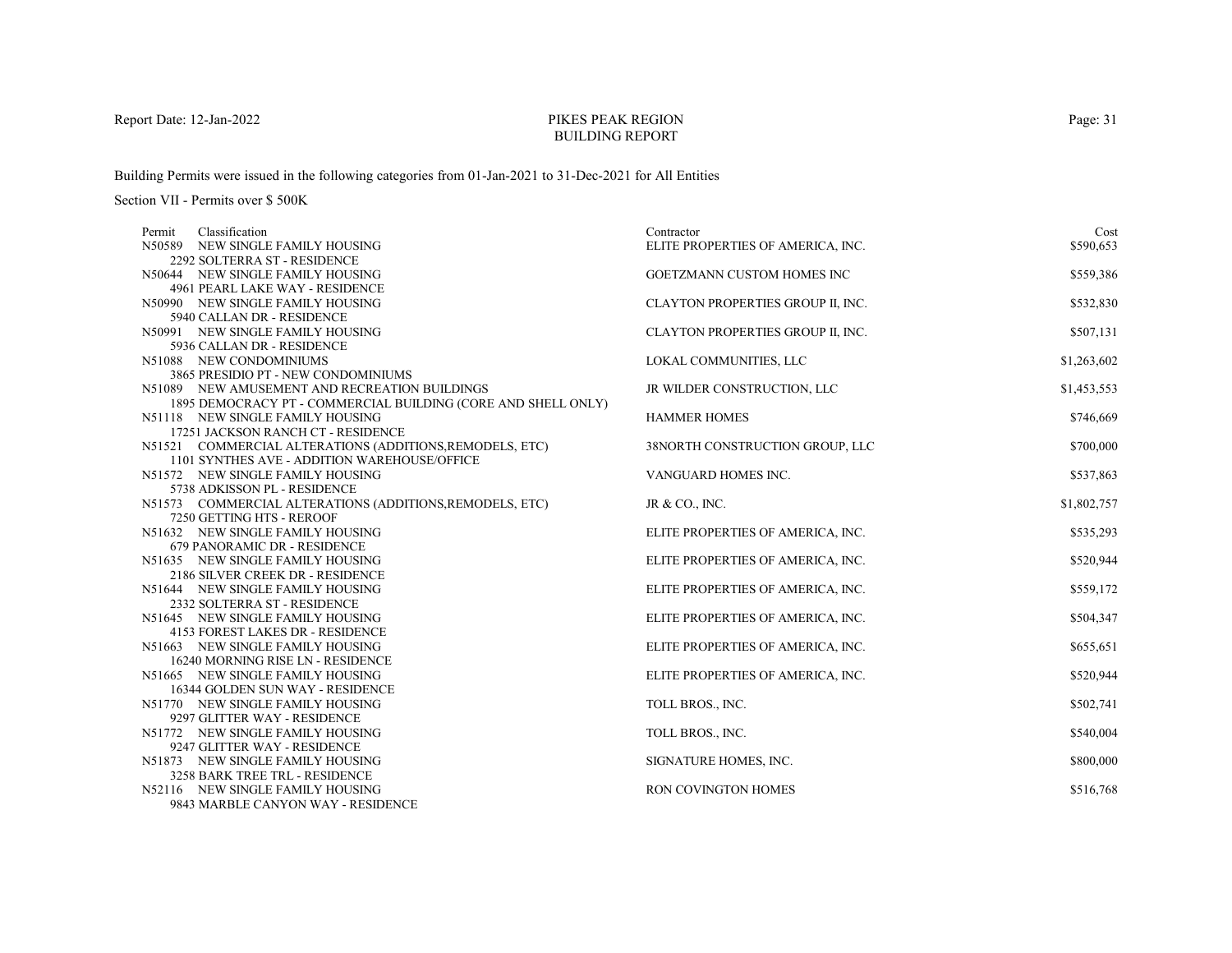# PIKES PEAK REGIONBUILDING REPORT

Building Permits were issued in the following categories from 01-Jan-2021 to 31-Dec-2021 for All Entities

| Classification<br>Permit                                                                                      | Contractor                        | Cost        |
|---------------------------------------------------------------------------------------------------------------|-----------------------------------|-------------|
| N52126 NEW SINGLE FAMILY HOUSING                                                                              | MARK LTD LLC                      | \$743,242   |
| 6595 OLD STAGECOACH RD - RESIDENCE                                                                            |                                   |             |
| N52161 NEW SINGLE FAMILY HOUSING                                                                              | VANTAGE HOMES CORPORATION         | \$508,095   |
| 4918 BOWLING GREEN LN - RESIDENCE                                                                             |                                   |             |
| N52169 NEW SINGLE FAMILY HOUSING                                                                              | VANTAGE HOMES CORPORATION         | \$555,103   |
| 16413 MOUNTAIN GLORY DR - RESIDENCE                                                                           |                                   |             |
| N52180 NEW SINGLE FAMILY HOUSING                                                                              | <b>ASPEN VIEW HOMES</b>           | \$504,133   |
| 5180 SIRBAL DR - RESIDENCE                                                                                    |                                   |             |
| N52347 NEW OFFICES, BANKS, AND PROFESSIONAL BLDGS/INT FINISHES                                                | HAMMERS CONSTRUCTION, INC         | \$726,075   |
| 7735 GARY WATSON PT - NEW COMMERCIAL BUILDING (CONDITIONED)                                                   |                                   |             |
| N52370 NEW SINGLE FAMILY HOUSING                                                                              | TOLL BROS., INC.                  | \$521,158   |
| 9106 GLITTER WAY - RESIDENCE                                                                                  |                                   |             |
| N52428 NEW SINGLE FAMILY HOUSING                                                                              | <b>VANTAGE HOMES CORPORATION</b>  | \$518,910   |
| 16340 MOUNTAIN GLORY DR - RESIDENCE                                                                           |                                   |             |
| N52609 NEW SINGLE FAMILY HOUSING                                                                              | VANGUARD HOMES INC.               | \$531,973   |
| 10114 MANHATTAN DR - RESIDENCE                                                                                |                                   |             |
| N52660 NEW SINGLE FAMILY HOUSING                                                                              | <b>CANAAN COMPANY</b>             | \$650,000   |
| 1510 SYMPHONY HTS - RESIDENCE                                                                                 |                                   |             |
| N52687 STORES AND OTHER RETAIL BUILDINGS/INT FINISHES                                                         | VAN TASSEL - PROCTOR, INC.        | \$997,584   |
| 8167 CARMELA GRV - RETAIL BUILDING THRU FINISH                                                                |                                   |             |
| N52818 COMMERCIAL ALTERATIONS (ADDITIONS, REMODELS, ETC)<br>655 SPACE CENTER DR - COMMERCIAL INTERIOR REMODEL | BRYAN CONSTRUCTION, INC.          | \$3,400,000 |
| N52881 NEW INDUSTRIAL BUILDINGS (MANUFACTURING ETC)                                                           | HAMMERS CONSTRUCTION, INC         | \$931,275   |
| 7775 GARY WATSON PT - NEW COMMERCIAL BUILDING (CONDITIONED)                                                   |                                   |             |
| N52882 NEW OFFICES, BANKS, AND PROFESSIONAL BLDGS/INT FINISHES                                                | HAMMERS CONSTRUCTION, INC         | \$670,305   |
| 7755 GARY WATSON PT - NEW COMMERCIAL BUILDING (CONDITIONED)                                                   |                                   |             |
| N52895 NEW SINGLE FAMILY HOUSING                                                                              | JS HOMES INC.                     | \$500,599   |
| 11240 MOSEY TRL - RESIDENCE                                                                                   |                                   |             |
| N52902 NEW SINGLE FAMILY HOUSING                                                                              | SKY VIEW HOMES OF COLORADO, INC   | \$650,000   |
| 5655 FLINTRIDGE DR - RESIDENCE                                                                                |                                   |             |
| N52936 COMMERCIAL ALTERATIONS (ADDITIONS, REMODELS, ETC)                                                      | RETAIL CONSTRUCTION SERVICES      | \$510,000   |
| 1520 BRIARGATE BLVD - COMMERCIAL EXTERIOR REMODEL                                                             |                                   |             |
| N53039 NEW SINGLE FAMILY HOUSING                                                                              | ELITE PROPERTIES OF AMERICA, INC. | \$533,473   |
| 1070 RAMBLING OAK DR - RESIDENCE                                                                              |                                   |             |
| N53040 NEW SINGLE FAMILY HOUSING                                                                              | ELITE PROPERTIES OF AMERICA, INC. | \$550,712   |
| 2222 SOLTERRA ST - RESIDENCE                                                                                  |                                   |             |
| N53041 NEW SINGLE FAMILY HOUSING                                                                              | ELITE PROPERTIES OF AMERICA, INC. | \$535,293   |
| 2233 SILVER CREEK DR - RESIDENCE                                                                              |                                   |             |
| N53044 NEW SINGLE FAMILY HOUSING                                                                              | ELITE PROPERTIES OF AMERICA, INC. | \$569,023   |
| 2352 SOLTERRA ST - RESIDENCE                                                                                  |                                   |             |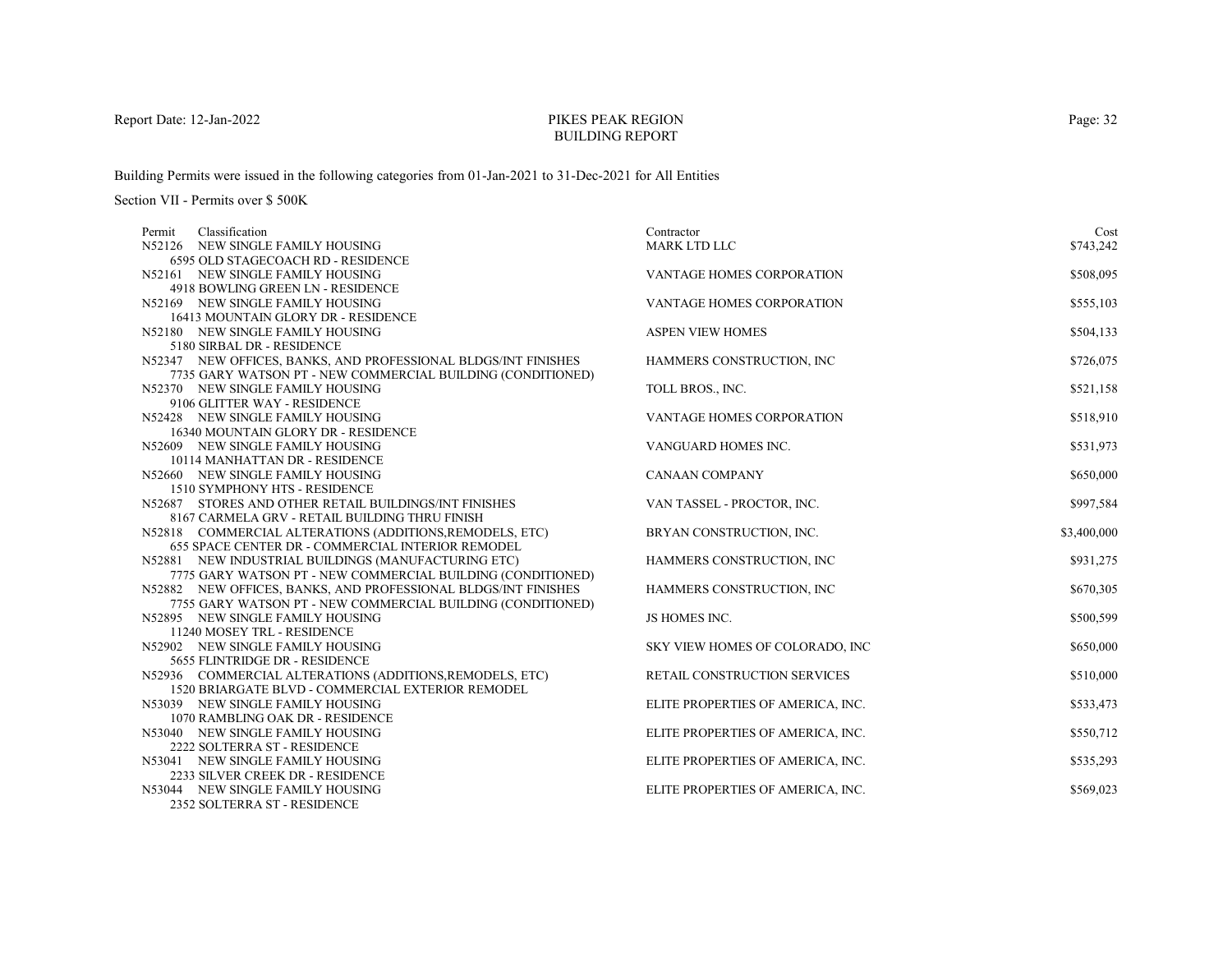# PIKES PEAK REGIONBUILDING REPORT

Building Permits were issued in the following categories from 01-Jan-2021 to 31-Dec-2021 for All Entities

Section VII - Permits over \$ 500K

| Classification<br>Permit                                         | Contractor                        | Cost        |
|------------------------------------------------------------------|-----------------------------------|-------------|
| N53045 NEW SINGLE FAMILY HOUSING                                 | ELITE PROPERTIES OF AMERICA, INC. | \$507,131   |
| 2353 SOLTERRA ST - RESIDENCE                                     |                                   |             |
| N53046 NEW SINGLE FAMILY HOUSING                                 | ELITE PROPERTIES OF AMERICA, INC. | \$504,347   |
| 4183 FOREST LAKES DR - RESIDENCE                                 |                                   |             |
| N53064 NEW SINGLE FAMILY HOUSING                                 | ELITE PROPERTIES OF AMERICA, INC. | \$563,669   |
| 16312 MORNING RISE LN - RESIDENCE                                |                                   |             |
| N53065 NEW SINGLE FAMILY HOUSING                                 | ELITE PROPERTIES OF AMERICA, INC. | \$526,084   |
| 16389 MOUNTAIN GLORY DR - RESIDENCE                              |                                   |             |
| N53067 NEW SINGLE FAMILY HOUSING                                 | ELITE PROPERTIES OF AMERICA, INC. | \$666,894   |
| 16421 MORNING RISE LN - RESIDENCE                                |                                   |             |
| N53075 NEW SINGLE FAMILY HOUSING                                 | ELITE PROPERTIES OF AMERICA, INC. | \$569,023   |
| 5715 MARLEE DR - RESIDENCE                                       |                                   |             |
| N53102 NEW SINGLE FAMILY HOUSING                                 | <b>RAMPART CONSTRUCTION</b>       | \$1,200,000 |
| 4540 DARR CIR - RESIDENCE                                        |                                   |             |
| N53461 NEW SINGLE FAMILY HOUSING                                 | VANTAGE HOMES CORPORATION         | \$602,753   |
| 16428 MOUNTAIN GLORY DR - RESIDENCE                              |                                   |             |
| N53661 NEW SINGLE FAMILY HOUSING                                 | <b>NEW HAVEN HOMES</b>            | \$687,561   |
| 7517 CULLODEN CT - RESIDENCE                                     |                                   |             |
| N53674 NEW SINGLE FAMILY HOUSING                                 | GMC CONSTRUCTION COMPANY, INC     | \$644,943   |
| 1610 TRUMPETERS CT - RESIDENCE                                   |                                   |             |
| N53685 NEW SINGLE FAMILY HOUSING                                 | STONE RIDGE CONSTRUCTION          | \$650,000   |
| 11536 BISON MEADOWS CT - RESIDENCE                               |                                   |             |
| N53798 NEW SINGLE FAMILY HOUSING                                 | MASTER BILT HOMES, INC.           | \$680,000   |
| 16579 WINSOME WAY - RESIDENCE                                    |                                   |             |
| N53804 NEW SINGLE FAMILY HOUSING                                 | TOLL BROS., INC.                  | \$500,385   |
| 9061 MAHJONG CT - RESIDENCE                                      |                                   |             |
| N53943 NEW SINGLE FAMILY HOUSING                                 | PALMER RIDGE CONSTRUCTION CO.     | \$951,941   |
| 19475 KERSHAW CT - RESIDENCE                                     |                                   |             |
| N54025 NEW SINGLE FAMILY HOUSING                                 | MBI CONTRACTORS, INC.             | \$685,526   |
| 321 THUNDER RIDGE DR - RESIDENCE                                 |                                   |             |
| N54037 NEW SINGLE FAMILY HOUSING                                 | VANGUARD HOMES INC.               | \$528,333   |
| 830 SWORD DANCER DR - RESIDENCE                                  |                                   |             |
| N54139 COMMERCIAL ALTERATIONS (ADDITIONS, REMODELS, ETC)         | BRYAN CONSTRUCTION, INC.          | \$6,000,000 |
| 1110 BAYFIELD DR - COMMERCIAL INTERIOR REMODEL                   |                                   |             |
| N54252 NEW OFFICES, BANKS, AND PROFESSIONAL BLDGS/INT FINISHES   | CHRISTOFFERSON COMM BLDRS INC     | \$1,000,000 |
| 881 REAGAN HTS - NEW COMMERCIAL BUILDING (CONDITIONED)           |                                   |             |
| N54316 COMMERCIAL ALTERATIONS (ADDITIONS, REMODELS, ETC)         | RAND CONSTRUCTION CORPORATION     | \$606,000   |
| 5725 MARK DABLING BLVD, 120 - COMMERCIAL INTERIOR REMODEL        |                                   |             |
| N54402 NEW SINGLE FAMILY HOUSING<br>$1040$ CALLAN DD. DECIDEMATE | CLAYTON PROPERTIES GROUP II, INC. | \$507,131   |
|                                                                  |                                   |             |

5948 CALLAN DR - RESIDENCE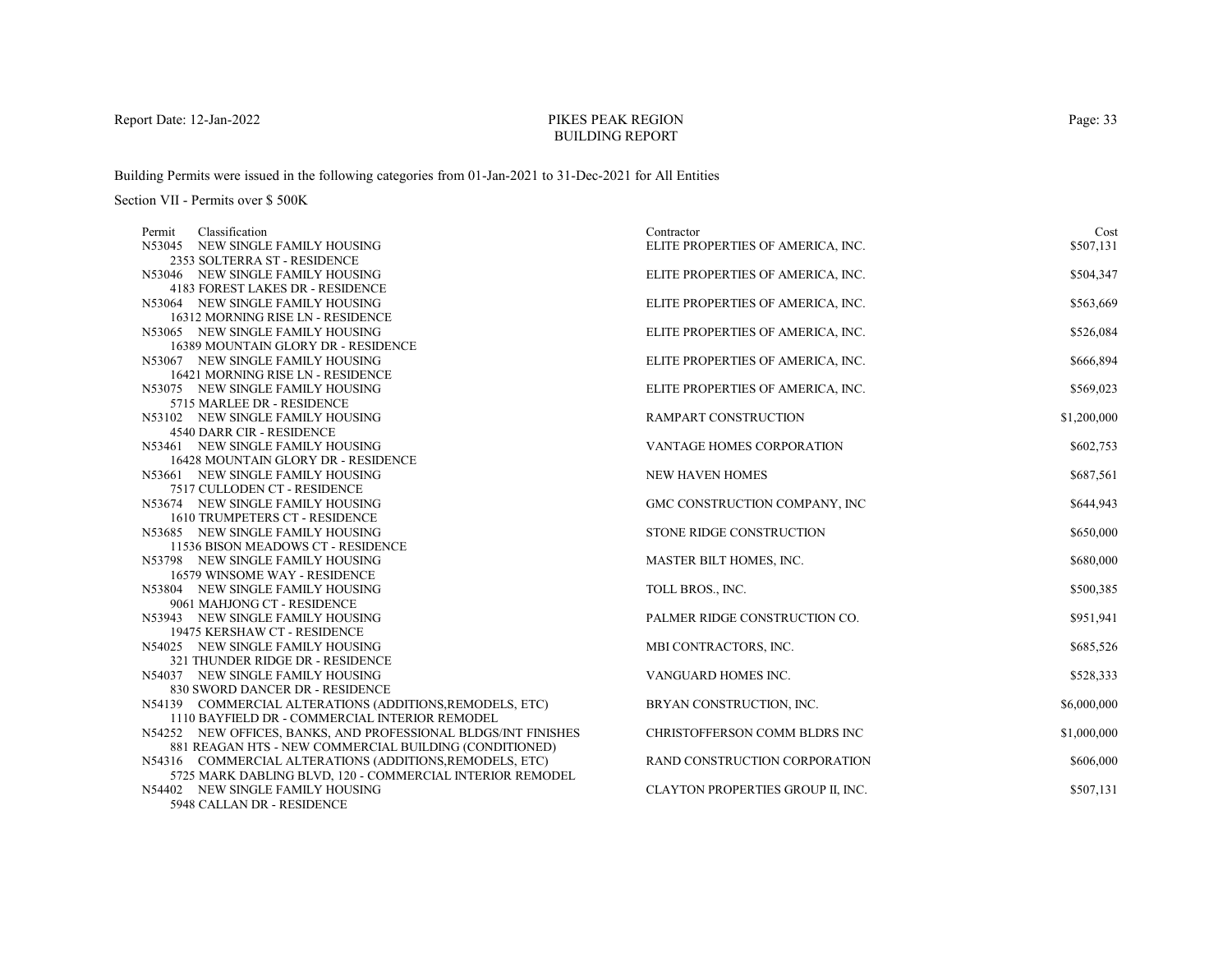# PIKES PEAK REGIONBUILDING REPORT

Building Permits were issued in the following categories from 01-Jan-2021 to 31-Dec-2021 for All Entities

| Classification<br>Permit                                                | Contractor                        | Cost        |
|-------------------------------------------------------------------------|-----------------------------------|-------------|
| N54453 NEW PUBLIC SERVICES & UTILITIES BUILDINGS                        | MARK YOUNG CONSTRUCTION, INC.     | \$1,700,000 |
| 18650 HWY 105 - FIRE STATION ADDITION AND REMODEL                       |                                   |             |
| N54455 NEW SINGLE FAMILY HOUSING                                        | ELITE PROPERTIES OF AMERICA, INC. | \$506,488   |
| 2150 SILVER CREEK DR - RESIDENCE                                        |                                   |             |
| N54458 NEW SINGLE FAMILY HOUSING                                        | ELITE PROPERTIES OF AMERICA, INC. | \$600,826   |
| 2257 SILVER CREEK DR - RESIDENCE                                        |                                   |             |
| N54569 NEW SINGLE FAMILY HOUSING                                        | CUVALA CONSTRUCTION, INC.         | \$625,000   |
| 207 S VALLEY RD - RESIDENCE                                             |                                   |             |
| N54586 NEW SINGLE FAMILY HOUSING                                        | MAJESTIC CUSTOM HOMES, INC.       | \$613,997   |
| 10981 CLOVE HITCH CT - RESIDENCE                                        |                                   |             |
| N54619 NEW OFFICES, BANKS, AND PROFESSIONAL BLDGS/INT FINISHES          | ALCORN CONSTRUCTION, INC.         | \$6,239,540 |
| 3930 TECH VW - COMMERCIAL BUILDING (CORE AND SHELL ONLY)                |                                   |             |
| N54697 NEW SINGLE FAMILY HOUSING                                        | VANTAGE HOMES CORPORATION         | \$500,813   |
| 4960 PEARL LAKE WAY - RESIDENCE                                         |                                   |             |
| N54701 NEW SINGLE FAMILY HOUSING                                        | VANTAGE HOMES CORPORATION         | \$602,753   |
| 2174 SILVER CREEK DR - RESIDENCE                                        |                                   |             |
| N54706 NEW SINGLE FAMILY HOUSING                                        | <b>VANTAGE HOMES CORPORATION</b>  | \$593,330   |
| 2269 SILVER CREEK DR - RESIDENCE                                        |                                   |             |
| N54708 NEW SINGLE FAMILY HOUSING                                        | VANTAGE HOMES CORPORATION         | \$518,910   |
| 4953 SAND CANYON TRL - RESIDENCE                                        |                                   |             |
| N54709 NEW SINGLE FAMILY HOUSING                                        | <b>VANTAGE HOMES CORPORATION</b>  | \$508,095   |
| 4980 PEARL LAKE WAY - RESIDENCE                                         |                                   |             |
| N54713 NEW SINGLE FAMILY HOUSING                                        | <b>VANTAGE HOMES CORPORATION</b>  | \$672,248   |
| 2222 SILVER CREEK DR - RESIDENCE                                        |                                   | \$509,808   |
| N54764 NEW SINGLE FAMILY HOUSING<br>6639 ENCLAVE VISTA LOOP - RESIDENCE | WEEKLEY HOMES LLC                 |             |
| N54770 NEW SINGLE FAMILY HOUSING                                        | MURPHY'S CUSTOM HOMES, INC.       | \$700,000   |
| 19475 HORSESHOE CT - RESIDENCE                                          |                                   |             |
| N54796 NEW FIVE OR MORE FAMILY BUILDINGS                                | <b>EMJ CORPORATION</b>            | \$3,304,627 |
| 1818 ANGELIC VW - NEW APARTMENT BUILDINGS (24 UNITS)                    |                                   |             |
| N54815 NEW FIVE OR MORE FAMILY BUILDINGS                                | <b>EMJ CORPORATION</b>            | \$3,304,627 |
| 1850 ANGELIC VW - NEW APARTMENT BUILDINGS (24 UNITS)                    |                                   |             |
| N54819 NEW FIVE OR MORE FAMILY BUILDINGS                                | <b>EMJ CORPORATION</b>            | \$3,304,627 |
| 1882 ANGELIC VW - NEW APARTMENT BUILDINGS (24 UNITS)                    |                                   |             |
| N54825 NEW FIVE OR MORE FAMILY BUILDINGS                                | <b>EMJ CORPORATION</b>            | \$3,304,627 |
| 1914 ANGELIC VW - NEW APARTMENT BUILDINGS (24 UNITS)                    |                                   |             |
| N54826 NEW FIVE OR MORE FAMILY BUILDINGS                                | <b>EMJ CORPORATION</b>            | \$3,304,627 |
| 1946 ANGELIC VW - NEW APARTMENT BUILDINGS (24 UNITS)                    |                                   |             |
| N54827 NEW FIVE OR MORE FAMILY BUILDINGS                                | <b>EMJ CORPORATION</b>            | \$3,304,627 |
| 1978 ANGELIC VW - NEW APARTMENT BUILDINGS (24 UNITS)                    |                                   |             |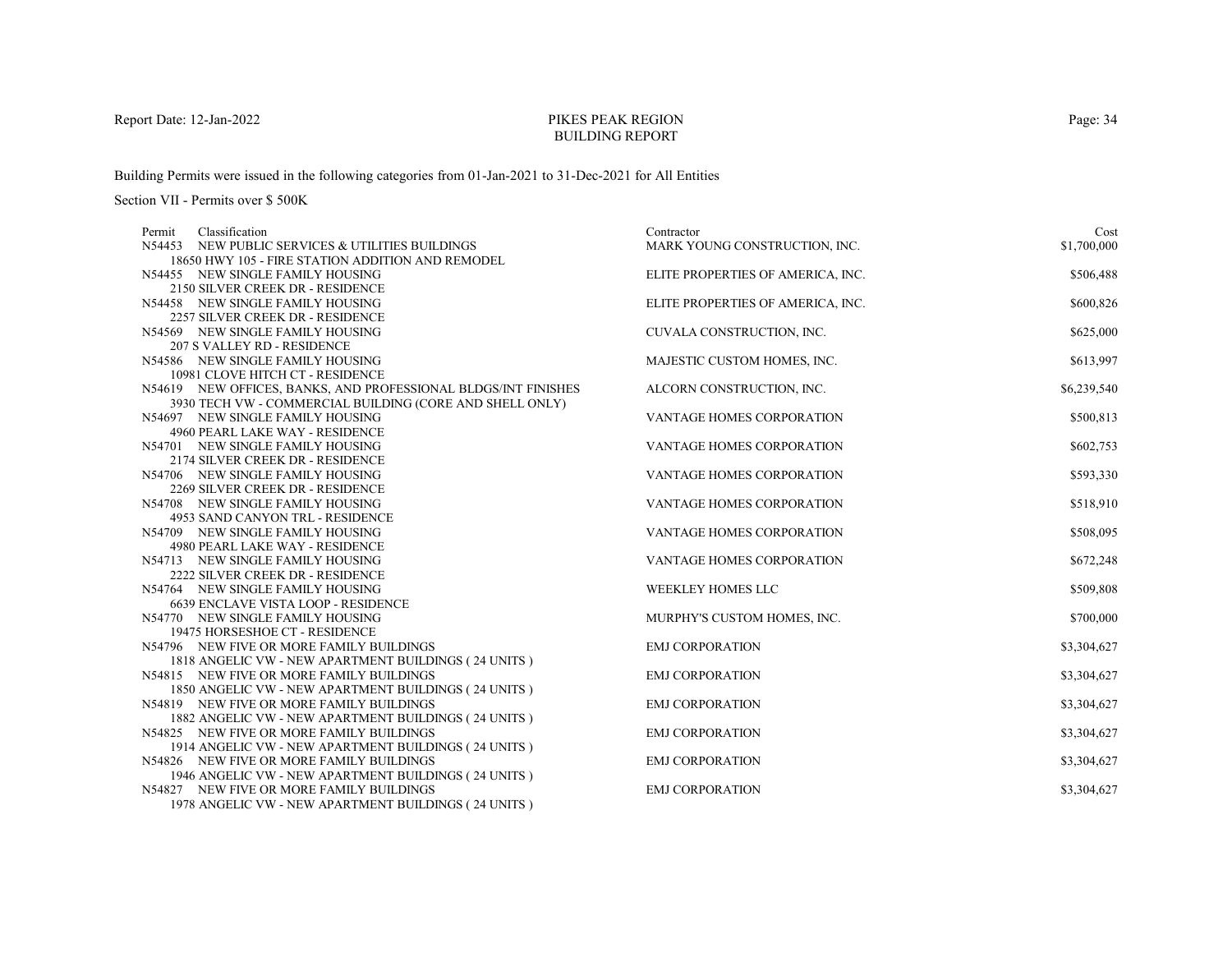# PIKES PEAK REGIONBUILDING REPORT

Building Permits were issued in the following categories from 01-Jan-2021 to 31-Dec-2021 for All Entities

Section VII - Permits over \$ 500K

| Classification<br>Permit                                             | Contractor                              | Cost         |
|----------------------------------------------------------------------|-----------------------------------------|--------------|
| N54836 NEW FIVE OR MORE FAMILY BUILDINGS                             | <b>EMJ CORPORATION</b>                  | \$3,191,182  |
| 1842 ELDORADO SPRING HTS - NEW APARTMENT BUILDINGS (23 UNITS)        |                                         |              |
| N54837 NEW FIVE OR MORE FAMILY BUILDINGS                             | <b>EMJ CORPORATION</b>                  | \$3,191,182  |
| 1874 ELDORADO SPRING HTS - NEW APARTMENT BUILDINGS (23 UNITS)        |                                         |              |
| N54838 NEW FIVE OR MORE FAMILY BUILDINGS                             | <b>EMJ CORPORATION</b>                  | \$3,191,182  |
| 1906 ELDORADO SPRING HTS - NEW APARTMENT BUILDINGS (23 UNITS)        |                                         |              |
| N54839 NEW FIVE OR MORE FAMILY BUILDINGS                             | <b>EMJ CORPORATION</b>                  | \$3,191,182  |
| 1938 ELDORADO SPRING HTS - NEW APARTMENT BUILDINGS (23 UNITS)        |                                         |              |
| N54852 NEW SINGLE FAMILY HOUSING                                     | CAMPBELL HOMES LTD.                     | \$531,010    |
| 12661 WINDINGWALK DR - RESIDENCE                                     |                                         |              |
| N54875 STORES AND OTHER RETAIL BUILDINGS/INT FINISHES                | R.G. BRINKMANN COMPANY                  | \$10,682,000 |
| 1671 SQUADRON DR - WAREHOUSE W/ OFFICE+ GUARD SHACK                  |                                         |              |
| N55142 NEW OFFICES, BANKS, AND PROFESSIONAL BLDGS/INT FINISHES       | ALCORN CONSTRUCTION, INC.               | \$525,000    |
| 930 N NEWPORT RD, 100 - OFFICE/WAREHOUSE INTERIOR FINISH             |                                         |              |
| N55156 NEW AMUSEMENT AND RECREATION BUILDINGS                        | <b>EMJ CORPORATION</b>                  | \$795,969    |
| 1810 ELDORADO SPRING HTS - NEW CLUBHOUSE                             |                                         |              |
| N55307 NEW SINGLE FAMILY HOUSING                                     | MAJESTIC CUSTOM HOMES, INC.             | \$770,762    |
| 11415 BISON MEADOWS CT - RESIDENCE                                   |                                         |              |
| N55506 NEW SINGLE FAMILY HOUSING                                     | RIVER ROCK CUSTOM HOMES, INC.           | \$600,000    |
| 14149 STONE EAGLE PL - RESIDENCE                                     |                                         |              |
| N55623 NEW SINGLE FAMILY HOUSING                                     | MAJESTIC CUSTOM HOMES, INC.             | \$579,731    |
| 10877 CLOVE HITCH CT - RESIDENCE                                     |                                         |              |
| N55630 NEW SINGLE FAMILY HOUSING                                     | GOETZMANN CUSTOM HOMES INC              | \$635,413    |
| 4971 PEARL LAKE WAY - RESIDENCE                                      |                                         |              |
| N55712 NEW SINGLE FAMILY HOUSING                                     | SADDLETREE HOLDINGS, INC.               | \$665,181    |
| 16276 MORNING RISE LN - RESIDENCE                                    |                                         |              |
| N55759 NEW SINGLE FAMILY HOUSING                                     | <b>STRUCTURE CUSTOM BUILDS</b>          | \$708,120    |
| 19628 GUILDFORD CT - RESIDENCE                                       |                                         |              |
| N55764 NEW SINGLE FAMILY HOUSING                                     | RON COVINGTON HOMES                     | \$569,559    |
| 9822 MARBLE CANYON WAY - RESIDENCE                                   |                                         |              |
| N55829 NEW SINGLE FAMILY HOUSING                                     | GOEBEL CONSTRUCTION, INC.               | \$1,007,409  |
| 12977 WARD LN - RESIDENCE                                            |                                         |              |
| N55860 COMMERCIAL ALTERATIONS (ADDITIONS, REMODELS, ETC)             | CONSTRUCTION CONSULTING SOLUTIONS, INC. | \$5,148,434  |
| 2409 E PIKES PEAK AVE - COMMERCIAL REMODEL/CHANGE OF OCCUPANCY       |                                         |              |
| N55924 NEW FIVE OR MORE FAMILY BUILDINGS                             | GORDON CONSTRUCTION COMPANY, INC        | \$6,438,000  |
| 15310 MONUMENT RIDGE CT - NEW APTS BLDG A TYPE B (58 UNITS)          |                                         |              |
| N55943 NEW SINGLE FAMILY HOUSING                                     | ELITE PROPERTIES OF AMERICA, INC.       | \$764,980    |
| 2137 SILVER CREEK DR - RESIDENCE<br>N55945 NEW SINGLE FAMILY HOUSING |                                         |              |
| 2222 COLTERNA CT. BECIDEMOE                                          | ELITE PROPERTIES OF AMERICA, INC.       | \$563,669    |

2233 SOLTERRA ST - RESIDENCE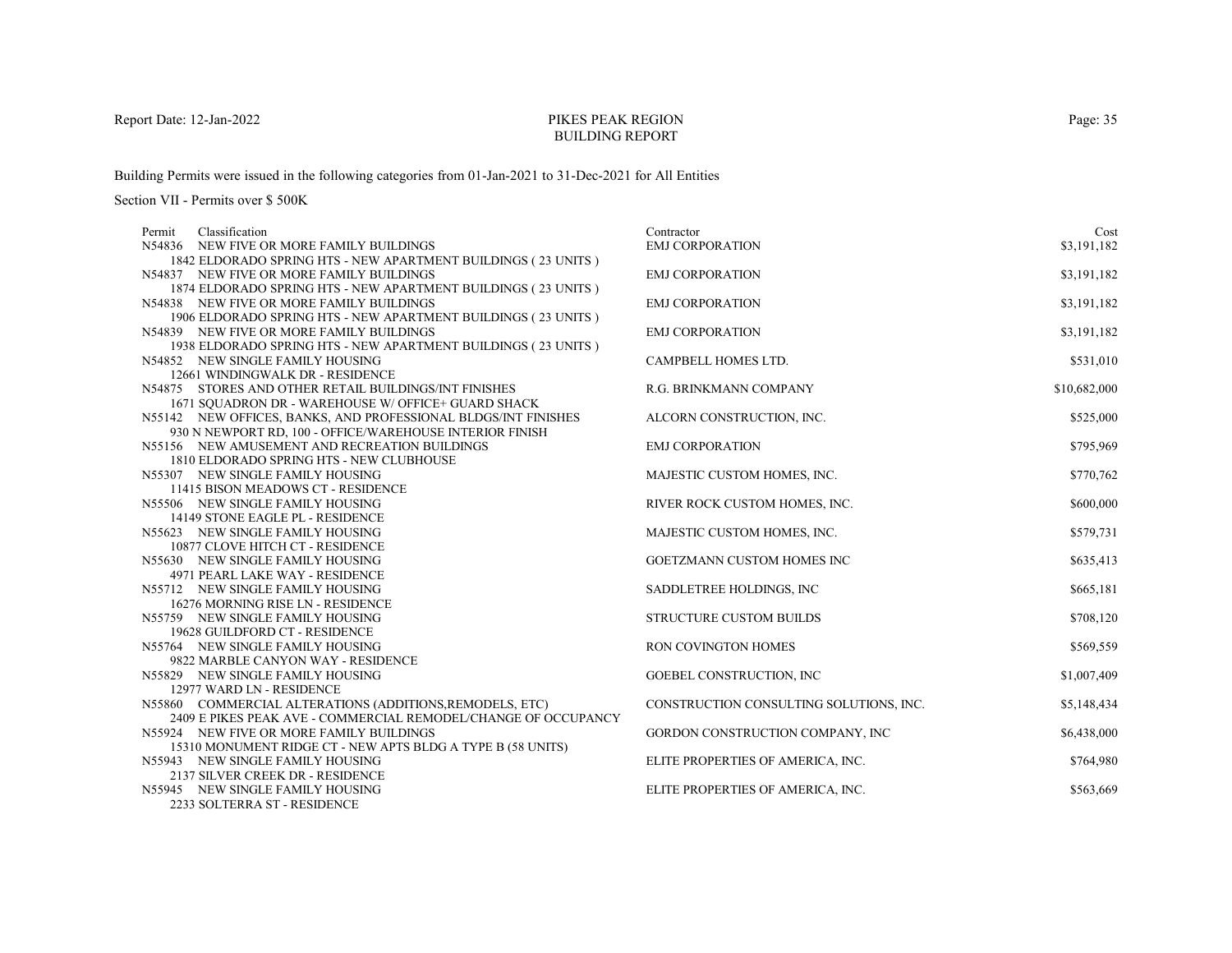# PIKES PEAK REGIONBUILDING REPORT

Building Permits were issued in the following categories from 01-Jan-2021 to 31-Dec-2021 for All Entities

Section VII - Permits over \$ 500K

| Classification<br>Permit                                                               | Contractor                           | Cost        |
|----------------------------------------------------------------------------------------|--------------------------------------|-------------|
| N55951 NEW SINGLE FAMILY HOUSING                                                       | ELITE PROPERTIES OF AMERICA, INC.    | \$507,452   |
| 5984 BENNACH GRV - RESIDENCE                                                           |                                      |             |
| N55960 NEW SINGLE FAMILY HOUSING                                                       | ELITE PROPERTIES OF AMERICA, INC.    | \$504,347   |
| 11831 KOENIG DR - RESIDENCE                                                            |                                      |             |
| N56004 NEW SINGLE FAMILY HOUSING                                                       | PRECISE CONSTRUCTION LLC             | \$697,519   |
| 7345 BUCKSKIN RANCH VW - RESIDENCE                                                     |                                      |             |
| N56017 NEW SINGLE FAMILY HOUSING                                                       | ALLIANCE HOMES, LLC                  | \$1,570,107 |
| 4308 SILVER NELL DR - RESIDENCE                                                        |                                      |             |
| N56330 NEW SINGLE FAMILY HOUSING                                                       | ACORDIA HOMES, INC.                  | \$625,000   |
| 11157 MOSEY TRL - RESIDENCE                                                            |                                      |             |
| N56334 NEW SINGLE FAMILY HOUSING                                                       | VANTAGE HOMES CORPORATION            | \$508,095   |
| 4920 PEARL LAKE WAY - RESIDENCE                                                        |                                      |             |
| N56335 NEW SINGLE FAMILY HOUSING                                                       | <b>VANTAGE HOMES CORPORATION</b>     | \$508,095   |
| 4950 PEARL LAKE WAY - RESIDENCE                                                        |                                      |             |
| N56339 NEW SINGLE FAMILY HOUSING                                                       | VANTAGE HOMES CORPORATION            | \$507,988   |
| 11583 SILVER CHARM WAY - RESIDENCE                                                     |                                      |             |
| N56340 NEW SINGLE FAMILY HOUSING                                                       | <b>VANTAGE HOMES CORPORATION</b>     | \$508,095   |
| 2010 STANBRIDGE CT - RESIDENCE                                                         |                                      |             |
| N56373 NEW SINGLE FAMILY HOUSING                                                       | VANGUARD HOMES INC.                  | \$516,768   |
| 10131 MANHATTAN DR - RESIDENCE                                                         |                                      |             |
| N56379 COMMERCIAL ALTERATIONS (ADDITIONS, REMODELS, ETC)                               | EMPIRE ROOFING AND SHEET METAL, INC. | \$1,237,890 |
| 4323 ARROWSWEST DR - REROOF                                                            |                                      |             |
| N56443 NEW OFFICES, BANKS, AND PROFESSIONAL BLDGS/INT FINISHES                         | EMERALD C.M., INC.                   | \$2,146,000 |
| 6031 E WOODMEN RD, 200 - COMMERCIAL INTERIOR FINISH                                    |                                      |             |
| N56461 COMMERCIAL ALTERATIONS (ADDITIONS, REMODELS, ETC)                               | SEPTON DEVELOPMENT GROUP, INC        | \$661,921   |
| 4385 VENETUCCI BLVD - COMMERCIAL INTERIOR REMODEL                                      |                                      |             |
| N56539 NEW SINGLE FAMILY HOUSING                                                       | PALMER RIDGE CONSTRUCTION CO.        | \$850,000   |
| 3598 BLUE HERON SPRING LN - RESIDENCE                                                  |                                      |             |
| N56628 NEW OFFICES, BANKS, AND PROFESSIONAL BLDGS/INT FINISHES                         | <b>CMG CORP</b>                      | \$1,300,000 |
| 12730 BLACK FOREST RD - COMMERCIAL BUILDING (THROUGH FINISH)                           |                                      |             |
| N56663 NEW SINGLE FAMILY HOUSING                                                       | SADDLETREE HOLDINGS, INC.            | \$640,981   |
| 13453 DRYTOWN GRV - RESIDENCE                                                          |                                      |             |
| N56665 NEW SINGLE FAMILY HOUSING                                                       | SADDLETREE HOLDINGS, INC.            | \$527,690   |
| 10016 BUCK GULCH CT - RESIDENCE                                                        |                                      |             |
| N56746 STORES AND OTHER RETAIL BUILDINGS/INT FINISHES                                  | EPIC CONSTRUCTION, INC.              | \$1,000,000 |
| 1358 INTERQUEST PKWY, 100 - INTERIOR FINISH - RESTAURANT                               |                                      |             |
| N56971 NEW SINGLE FAMILY HOUSING                                                       | COMITO BUILDING AND DESIGN, LLC      | \$1,100,000 |
| 3795 OUTBACK VISTA PT - RESIDENCE                                                      | WEATHERCRAFT CO OF CO SPGS INC       | \$625,900   |
| N57025 COMMERCIAL ALTERATIONS (ADDITIONS, REMODELS, ETC)<br>2215 WESTWOOD DLVD. BEBOOT |                                      |             |

3215 WESTWOOD BLVD - REROOF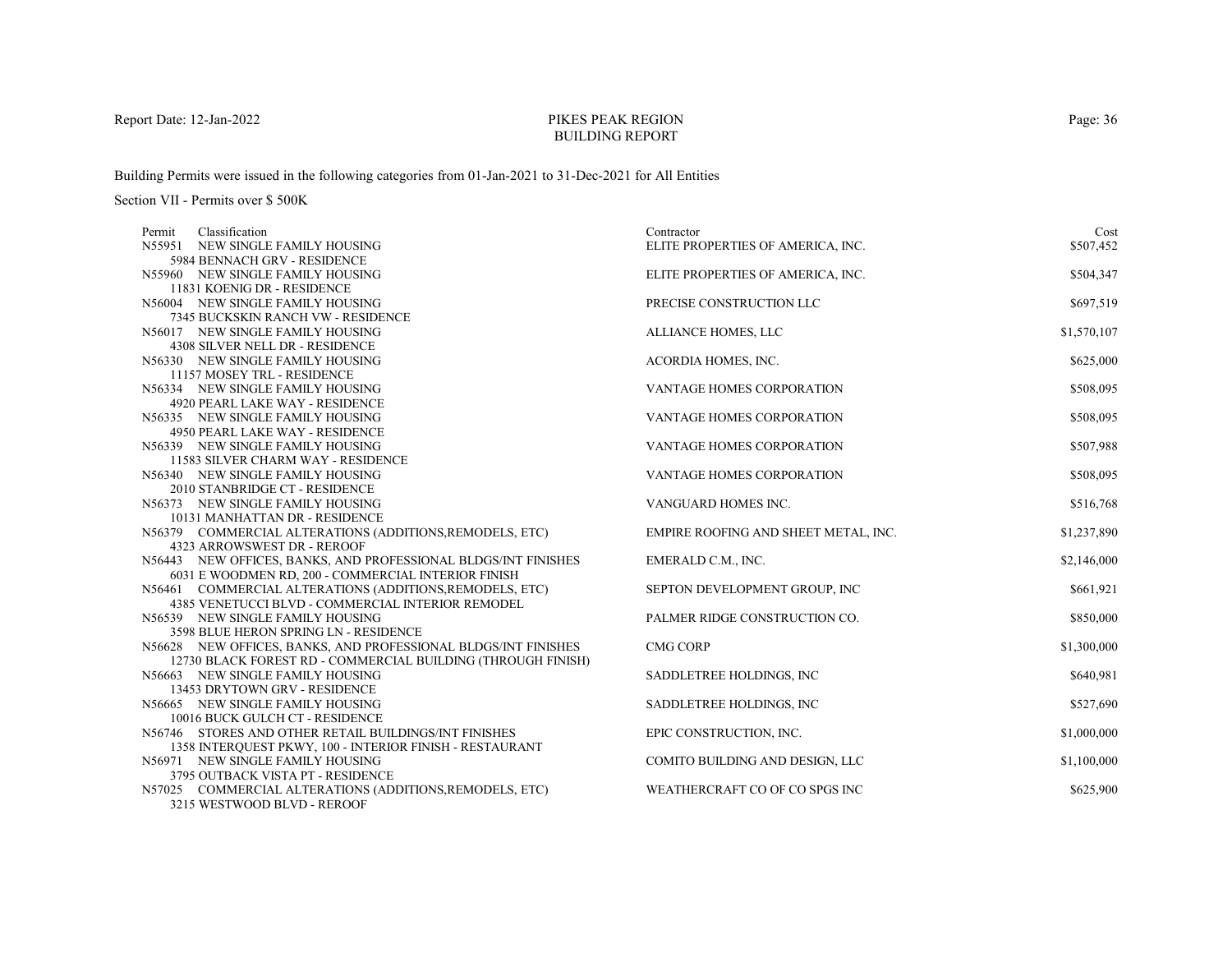# PIKES PEAK REGIONBUILDING REPORT

Building Permits were issued in the following categories from 01-Jan-2021 to 31-Dec-2021 for All Entities

| Classification<br>Permit                                                                               | Contractor                             | Cost         |
|--------------------------------------------------------------------------------------------------------|----------------------------------------|--------------|
| N57060 NEW SINGLE FAMILY HOUSING                                                                       | MURPHY'S CUSTOM HOMES, INC.            | \$800,000    |
| 3635 MOONRISE PT - RESIDENCE                                                                           |                                        |              |
| N57074 NEW SINGLE FAMILY HOUSING                                                                       | TOLL BROS., INC.                       | \$540,004    |
| 9126 GLITTER WAY - RESIDENCE                                                                           |                                        |              |
| N57132 COMMERCIAL ALTERATIONS (ADDITIONS, REMODELS, ETC)                                               | WELLS & WEST GENERAL CONTRACTORS, INC. | \$733,333    |
| 2424 W GARDEN OF THE GODS RD, D/F - INTERIOR/EXTERIOR REPAIR<br>N57285 NEW SINGLE FAMILY HOUSING       | VANGUARD HOMES INC.                    | \$516,875    |
| 10120 MANHATTAN DR - RESIDENCE                                                                         |                                        |              |
| N57334 NEW SINGLE FAMILY HOUSING                                                                       | VANGUARD HOMES INC.                    | \$516,768    |
| 5759 ADKISSON PL - RESIDENCE                                                                           |                                        |              |
| N57433 NEW SINGLE FAMILY HOUSING                                                                       | ELITE PROPERTIES OF AMERICA, INC.      | \$576,519    |
| 705 PANORAMIC DR - RESIDENCE                                                                           |                                        |              |
| N57452 NEW SINGLE FAMILY HOUSING                                                                       | ELITE PROPERTIES OF AMERICA, INC.      | \$569,023    |
| 16437 MOUNTAIN GLORY DR - RESIDENCE                                                                    |                                        |              |
| N57455 NEW SINGLE FAMILY HOUSING                                                                       | ELITE PROPERTIES OF AMERICA, INC.      | \$504,347    |
| 16444 MOUNTAIN GLORY DR - RESIDENCE                                                                    |                                        |              |
| N57544 NEW SINGLE FAMILY HOUSING                                                                       | <b>ASPEN VIEW HOMES</b>                | \$520,088    |
| 5204 SIRBAL DR - RESIDENCE                                                                             |                                        |              |
| N57642 NEW OFFICES, BANKS, AND PROFESSIONAL BLDGS/INT FINISHES                                         | SHARP GENERAL CONTRACTORS, INC         | \$10,000,000 |
| 1370 INTERQUEST PKWY - COMMERCIAL BUILDING (CORE AND SHELL ONLY)                                       |                                        |              |
| N57714 NEW SINGLE FAMILY HOUSING                                                                       | AFFORDABLE VIEWS BY RJB CONSTRUCTION   | \$595,151    |
| 2691 CATHEDRAL ROCK VW - RESIDENCE                                                                     |                                        |              |
| N57751 NEW FIVE OR MORE FAMILY BUILDINGS                                                               | DBG PROPERTIES, LLC                    | \$7,000,000  |
| 1350 INVERNESS DR - NEW APARTMENT BUILDING (67 UNITS)                                                  |                                        |              |
| N57752 NEW FIVE OR MORE FAMILY BUILDINGS                                                               | DBG PROPERTIES, LLC                    | \$7,000,000  |
| 1380 INVERNESS DR - NEW APARTMENT BUILDING (67 UNITS)                                                  |                                        |              |
| N57755 NEW FIVE OR MORE FAMILY BUILDINGS                                                               | DBG PROPERTIES, LLC                    | \$7,000,000  |
| 1390 INVERNESS DR - NEW APARTMENT BUILDING (67 UNITS)<br>N57787 NEW AMUSEMENT AND RECREATION BUILDINGS | DBG PROPERTIES, LLC                    | \$4,500,000  |
| 1340 INVERNESS DR - CLUBHOUSE                                                                          |                                        |              |
| N57877 NEW SINGLE FAMILY HOUSING                                                                       | <b>BOB MCGRATH CONSTRUCTION</b>        | \$1,200,000  |
| 3675 CAMELS VW - RESIDENCE                                                                             |                                        |              |
| N58143 NEW SINGLE FAMILY HOUSING                                                                       | TOLL BROS., INC.                       | \$515,804    |
| 6599 ROLLING CREEK DR - RESIDENCE                                                                      |                                        |              |
| N58203 NEW SINGLE FAMILY HOUSING                                                                       | BLACK OAK HOMES & DESIGN, INC.         | \$645,478    |
| 11073 MOSEY TRL - RESIDENCE                                                                            |                                        |              |
| N58482 NEW SINGLE FAMILY HOUSING                                                                       | <b>VANTAGE HOMES CORPORATION</b>       | \$512,806    |
| 2281 SILVER CREEK DR - RESIDENCE                                                                       |                                        |              |
| N58483 NEW SINGLE FAMILY HOUSING                                                                       | VANTAGE HOMES CORPORATION              | \$539,148    |
| 2272 SOLTERRA ST - RESIDENCE                                                                           |                                        |              |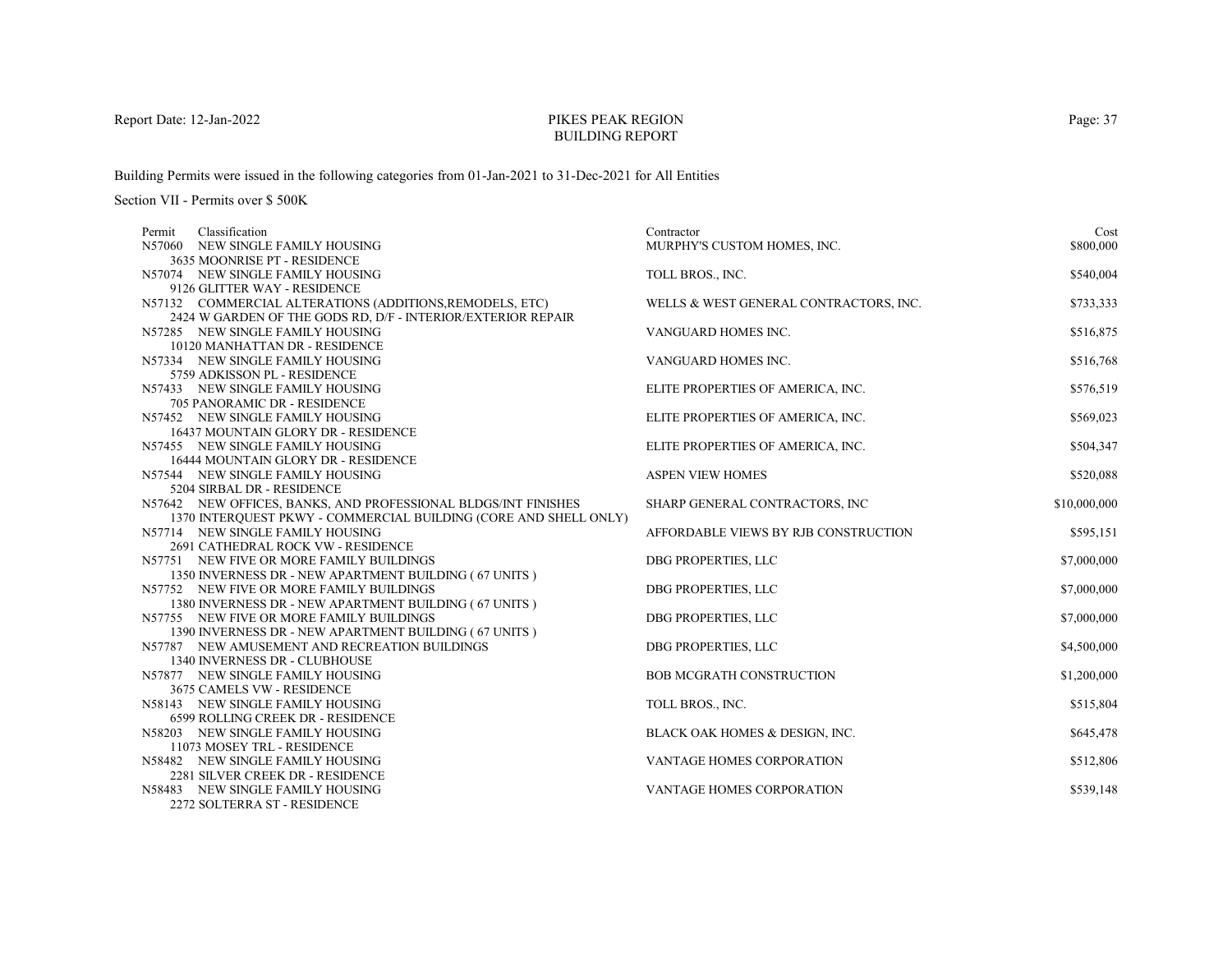# PIKES PEAK REGIONBUILDING REPORT

Building Permits were issued in the following categories from 01-Jan-2021 to 31-Dec-2021 for All Entities

| Classification<br>Permit                                                                                           | Contractor                            | Cost        |
|--------------------------------------------------------------------------------------------------------------------|---------------------------------------|-------------|
| N58484 NEW SINGLE FAMILY HOUSING                                                                                   | VANTAGE HOMES CORPORATION             | \$510,236   |
| 3973 FOREST LAKES DR - RESIDENCE                                                                                   |                                       |             |
| N58486 NEW SINGLE FAMILY HOUSING                                                                                   | VANTAGE HOMES CORPORATION             | \$534,650   |
| 4970 PEARL LAKE WAY - RESIDENCE                                                                                    |                                       |             |
| N58487 NEW SINGLE FAMILY HOUSING                                                                                   | VANTAGE HOMES CORPORATION             | \$593,330   |
| 2197 SILVER CREEK DR - RESIDENCE                                                                                   |                                       |             |
| N58625 NEW SINGLE FAMILY HOUSING                                                                                   | ELITE PROPERTIES OF AMERICA, INC.     | \$659,506   |
| 757 PANORAMIC DR - RESIDENCE                                                                                       |                                       |             |
| N58781 NEW SINGLE FAMILY HOUSING                                                                                   | COMITO BUILDING AND DESIGN, LLC       | \$1,200,000 |
| 3770 OUTBACK VISTA PT - RESIDENCE                                                                                  |                                       |             |
| N58841 NEW SINGLE FAMILY HOUSING                                                                                   | GOETZMANN CUSTOM HOMES INC            | \$549,856   |
| 4851 PEARL LAKE WAY - RESIDENCE                                                                                    |                                       |             |
| N58862 COMMERCIAL ALTERATIONS (ADDITIONS, REMODELS, ETC)                                                           | T. N. PARKER CONSTRUCTION, LLC        | \$847,600   |
| 3975 N ACADEMY BLVD - COMMERCIAL INTERIOR REMODEL                                                                  |                                       |             |
| N58901 NEW SINGLE FAMILY HOUSING                                                                                   | CAMPBELL HOMES LTD.                   | \$550,498   |
| 12658 WINDINGWALK DR - RESIDENCE                                                                                   |                                       |             |
| N59167 NEW OFFICES, BANKS, AND PROFESSIONAL BLDGS/INT FINISHES                                                     | <b>ES COMPANIES LLC</b>               | \$750,000   |
| 1090 S INSTITUTE ST - NEW COMMERCIAL BUILDING (CONDITIONED)                                                        | DRAKE CONSTRUCTION CO.                | \$2,275,643 |
| N59281 COMMERCIAL ALTERATIONS (ADDITIONS, REMODELS, ETC)<br>1925 BRIARGATE PKWY, 627 - COMMERCIAL INTERIOR REMODEL |                                       |             |
| N59306 NEW SINGLE FAMILY HOUSING                                                                                   | <b>VANTAGE HOMES CORPORATION</b>      | \$516,768   |
| 2037 STANBRIDGE CT - RESIDENCE                                                                                     |                                       |             |
| N59360 NEW SINGLE FAMILY HOUSING                                                                                   | HIGH PERFORMANCE STRUCTURES INC.      | \$996,662   |
| 3674 FOREST LAKES DR - RESIDENCE                                                                                   |                                       |             |
| N59576 NEW SINGLE FAMILY HOUSING                                                                                   | ABIGAIL GREEN BUILDING CONCEPTS, INC. | \$700,000   |
| 14359 SPYGLASS HILL PL - RESIDENCE                                                                                 |                                       |             |
| N59963 COMMERCIAL ALTERATIONS (ADDITIONS, REMODELS, ETC)                                                           | HENSEL PHELPS CONSTRUCTION CO         | \$1,300,000 |
| 4050 BRIARGATE PKWY, 2ND FL - COMMERCIAL INTERIOR REMODEL                                                          |                                       |             |
| N59965 NEW SINGLE FAMILY HOUSING                                                                                   | TOLL BROS., INC.                      | \$501,027   |
| 6648 ROLLING CREEK DR - RESIDENCE                                                                                  |                                       |             |
| N60073 NEW SINGLE FAMILY HOUSING                                                                                   | HIGH COUNTRY INTERNATIONAL LTD        | \$588,609   |
| 6370 SANDRAY CT - RESIDENCE                                                                                        |                                       |             |
| N60084 NEW SINGLE FAMILY HOUSING                                                                                   | ELITE PROPERTIES OF AMERICA, INC.     | \$572,021   |
| 16320 SUNSET PEAK LN - RESIDENCE                                                                                   |                                       |             |
| N60086 NEW SINGLE FAMILY HOUSING                                                                                   | ELITE PROPERTIES OF AMERICA, INC.     | \$569,987   |
| 16445 MOUNTAIN GLORY DR - RESIDENCE                                                                                |                                       |             |
| N60089 NEW SINGLE FAMILY HOUSING                                                                                   | ELITE PROPERTIES OF AMERICA, INC.     | \$710,047   |
| 2162 SILVER CREEK DR - RESIDENCE                                                                                   |                                       |             |
| N60090 NEW SINGLE FAMILY HOUSING                                                                                   | ELITE PROPERTIES OF AMERICA, INC.     | \$513,449   |
| 2936 EOUINE CT - RESIDENCE                                                                                         |                                       |             |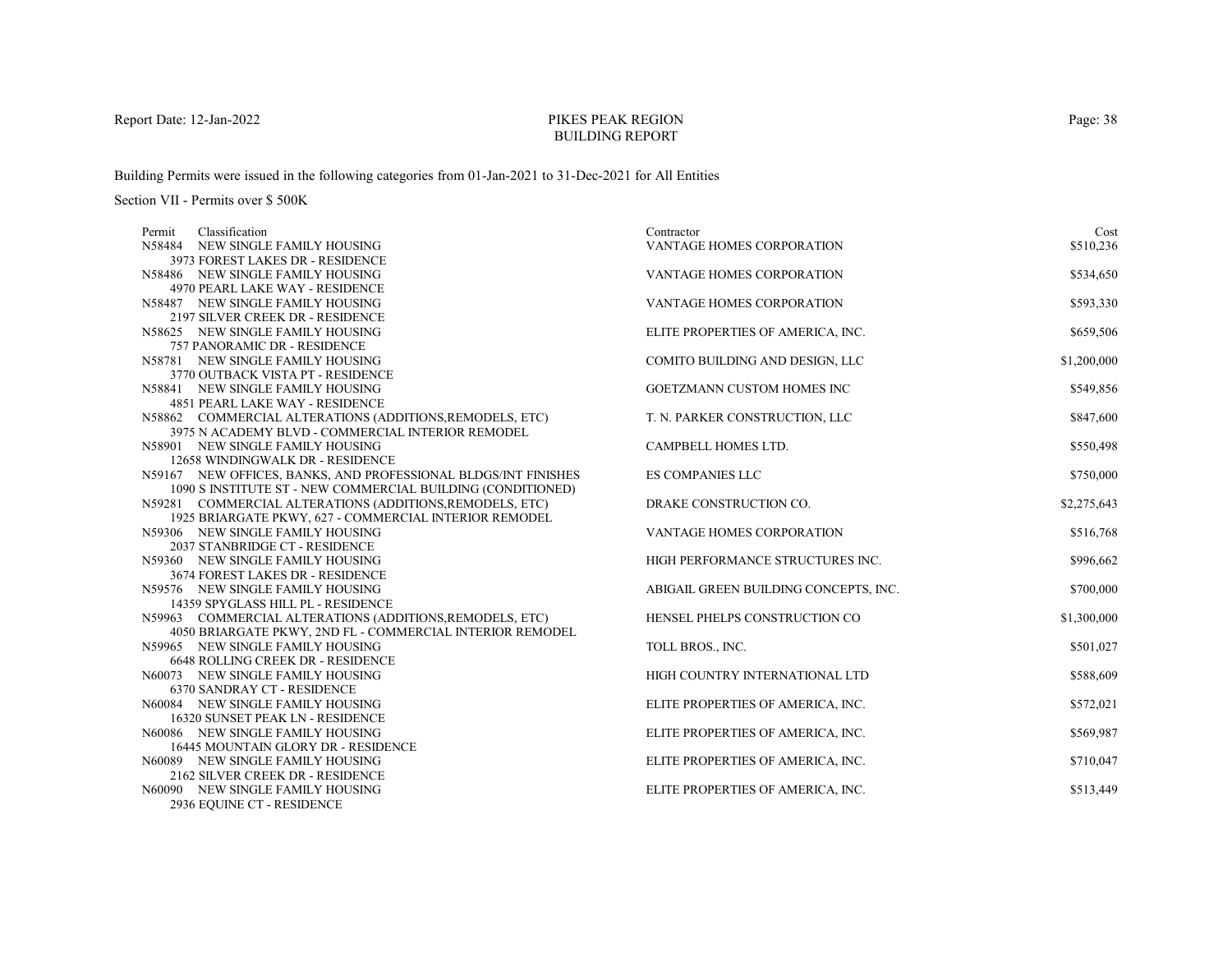# PIKES PEAK REGIONBUILDING REPORT

Building Permits were issued in the following categories from 01-Jan-2021 to 31-Dec-2021 for All Entities

| Classification<br>Permit                                             | Contractor                            | Cost        |
|----------------------------------------------------------------------|---------------------------------------|-------------|
| N60188 NEW SINGLE FAMILY HOUSING                                     | ELITE PROPERTIES OF AMERICA, INC.     | \$560,457   |
| 3048 EQUINE CT - RESIDENCE                                           |                                       |             |
| N60286 NEW SINGLE FAMILY HOUSING                                     | VANTAGE HOMES CORPORATION             | \$539,148   |
| 2243 SOLTERRA ST - RESIDENCE                                         |                                       |             |
| N60287 NEW SINGLE FAMILY HOUSING                                     | VANTAGE HOMES CORPORATION             | \$593,330   |
| 2283 SOLTERRA ST - RESIDENCE                                         |                                       |             |
| N60297 NEW SINGLE FAMILY HOUSING                                     | <b>VANTAGE HOMES CORPORATION</b>      | \$514,198   |
| 10668 DERBY MESA CT - RESIDENCE                                      |                                       |             |
| N60436 NEW PUBLIC SERVICES & UTILITIES BUILDINGS                     | GLACIER CONSTRUCTION CO., INC.        | \$2,800,000 |
| 3118 GLENARM RD - NEW COMMERCIAL BUILDING (CONDITIONED)              |                                       |             |
| N60745 NEW SINGLE FAMILY HOUSING                                     | SADDLETREE HOLDINGS, INC              | \$502,419   |
| <b>4588 OUTLOOK RIDGE TRL - RESIDENCE</b>                            |                                       |             |
| N60784 NEW SINGLE FAMILY HOUSING                                     | HIGH COUNTRY INTERNATIONAL LTD        | \$1,400,000 |
| 2772 CATHEDRAL PARK VW - RESIDENCE                                   |                                       |             |
| N61020 NEW SINGLE FAMILY HOUSING                                     | CUTTING EDGE CONSTRUCTION COMPANY LLC | \$1,018,000 |
| 4316 GREEN MOUNTAIN DR - RESIDENCE                                   |                                       |             |
| N61067 NEW FIVE OR MORE FAMILY BUILDINGS                             | GORDON CONSTRUCTION COMPANY, INC      | \$850,000   |
| 2335 CORALBELL GRV - NEW APARTMENT BUILDINGS (5 UNITS)               |                                       |             |
| N61250 NEW SINGLE FAMILY HOUSING                                     | TANDEM ENTERPRISES INC                | \$698,269   |
| 375 MISSION HILL WAY - RESIDENCE                                     |                                       |             |
| N61301 NEW SINGLE FAMILY HOUSING                                     | <b>VANTAGE HOMES CORPORATION</b>      | \$545,787   |
| 3823 FOREST LAKES DR - RESIDENCE                                     |                                       |             |
| N61302 NEW SINGLE FAMILY HOUSING                                     | VANTAGE HOMES CORPORATION             | \$516,875   |
| 4862 HORSE GULCH LOOP - RESIDENCE                                    |                                       |             |
| N61304 NEW SINGLE FAMILY HOUSING<br>4963 SAND CANYON TRL - RESIDENCE | VANTAGE HOMES CORPORATION             | \$508,095   |
| N61311 NEW SINGLE FAMILY HOUSING                                     | VANTAGE HOMES CORPORATION             | \$500,813   |
| 4833 SAND CANYON TRL - RESIDENCE                                     |                                       |             |
| N61554 NEW SINGLE FAMILY HOUSING                                     | ELITE PROPERTIES OF AMERICA, INC.     | \$590,653   |
| 11848 HAWK STONE DR - RESIDENCE                                      |                                       |             |
| N61597 NEW SINGLE FAMILY HOUSING                                     | <b>GREGOIRE HOMES, INC.</b>           | \$650,000   |
| 3182 SPIRIT WIND HTS - RESIDENCE                                     |                                       |             |
| N61706 NEW SINGLE FAMILY HOUSING                                     | 5 STAR HOME CONSTRUCTION, LLC.        | \$550,000   |
| 1235 COTTONTAIL TRL - RESIDENCE                                      |                                       |             |
| N61957 NEW OFFICES, BANKS, AND PROFESSIONAL BLDGS/INT FINISHES       | HAMMERS CONSTRUCTION, INC             | \$705,555   |
| 7756 GARY WATSON PT - OFFICE/WAREHOUSE                               |                                       |             |
| N62136 COMMERCIAL ALTERATIONS (ADDITIONS, REMODELS, ETC)             | RAINE BUILDING LLC.                   | \$3,600,000 |
| 1575 W GARDEN OF THE GODS RD, 100 - COMMERCIAL INTERIOR REMODEL      |                                       |             |
| N62363 NEW SINGLE FAMILY HOUSING                                     | <b>HAMMER HOMES</b>                   | \$622,884   |
| 17192 JACKSON RANCH CT - RESIDENCE                                   |                                       |             |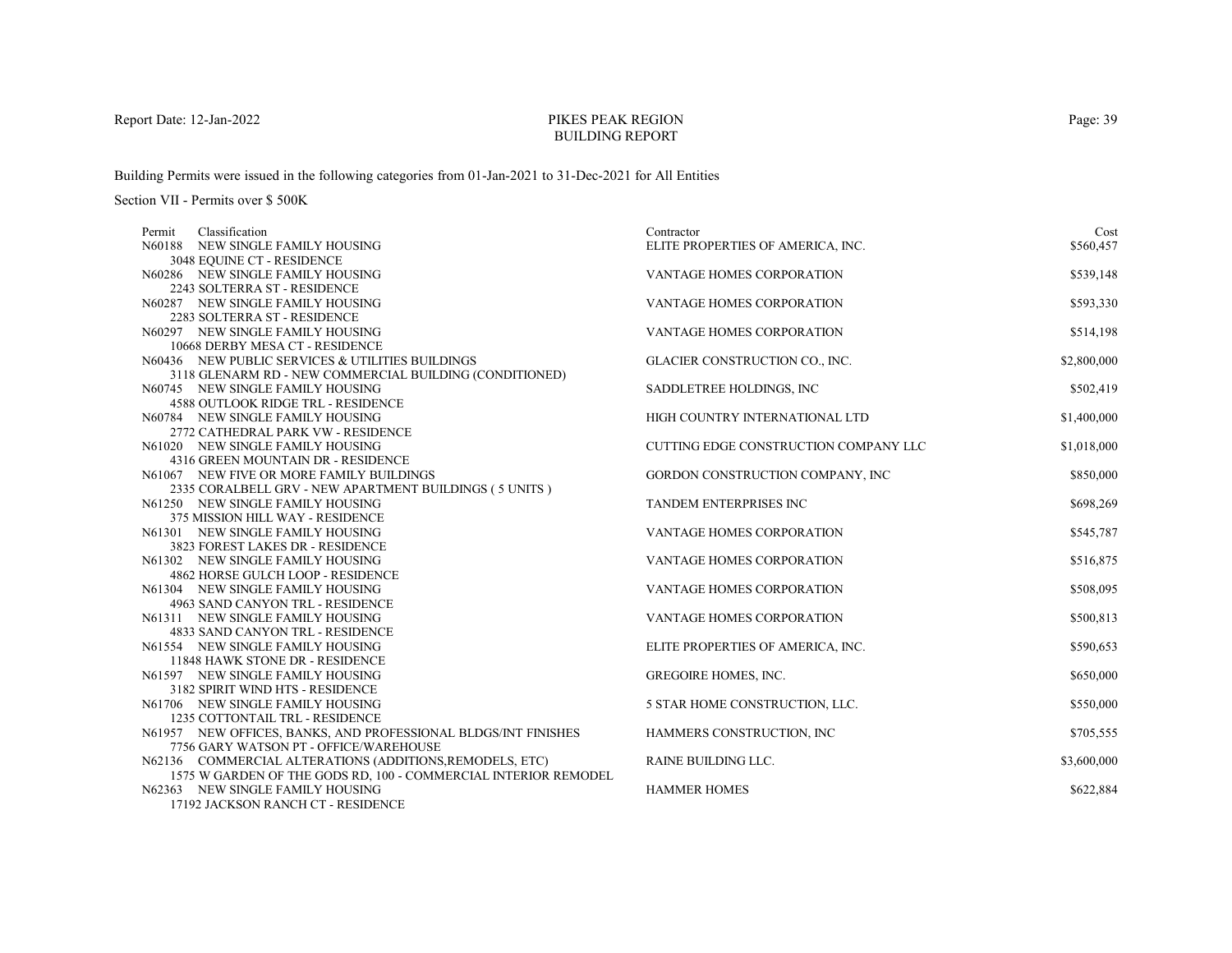# PIKES PEAK REGIONBUILDING REPORT

Building Permits were issued in the following categories from 01-Jan-2021 to 31-Dec-2021 for All Entities

Section VII - Permits over \$ 500K

| Classification<br>Permit                                                | Contractor                              | Cost         |
|-------------------------------------------------------------------------|-----------------------------------------|--------------|
| N62432 NONRESIDENTIAL BUILDINGS (STORAGE SHEDS, ETC)                    | RC ANDERSEN LLC                         | \$10,865,805 |
| 4611 FORGE RD - NEW COMMERCIAL BUILDING (CONDITIONED)                   |                                         |              |
| N62453 COMMERCIAL ALTERATIONS (ADDITIONS, REMODELS, ETC)                | COLARELLI CONSTRUCTION, INC.            | \$3,115,000  |
| 1225 AEROPLAZA DR - COMMERCIAL INTERIOR REMODEL                         |                                         |              |
| N62570 NEW SINGLE FAMILY HOUSING                                        | KIRELLA HOMES, INC                      | \$900,000    |
| 2553 LYONS VIEW PT - RESIDENCE                                          |                                         |              |
| N62626 NEW SINGLE FAMILY HOUSING                                        | HEREBIC HOMES, INC                      | \$537,416    |
| <b>149 STAR VIEW CIR - RESIDENCE</b>                                    |                                         |              |
| N62720 STRUCTURES OTHER THAN BUILDINGS (SWIMMING POOLS, ETC)            | PRELOAD, LLC                            | \$2,407,000  |
| 10957 DRENNAN RD - NEW WATER STORAGE TANK                               |                                         |              |
| N62789 NEW SINGLE FAMILY HOUSING                                        | CAMPBELL HOMES LTD.                     | \$659,720    |
| 10343 MOUNT ROSA LN - RESIDENCE<br>N62843 NEW SINGLE FAMILY HOUSING     | RON COVINGTON HOMES                     |              |
| 9956 MERIDIAN HILLS TRL - RESIDENCE                                     |                                         | \$590,011    |
| N62908 NEW SINGLE FAMILY HOUSING                                        | ELITE PROPERTIES OF AMERICA, INC.       | \$512,378    |
| 11843 KOENIG DR - RESIDENCE                                             |                                         |              |
| N62909 NEW SINGLE FAMILY HOUSING                                        | ELITE PROPERTIES OF AMERICA, INC.       | \$572,236    |
| 11863 KOENIG DR - RESIDENCE                                             |                                         |              |
| N62911 NEW SINGLE FAMILY HOUSING                                        | ELITE PROPERTIES OF AMERICA, INC.       | \$563,669    |
| 16319 SUNSET PEAK LN - RESIDENCE                                        |                                         |              |
| N62913 NEW SINGLE FAMILY HOUSING                                        | ELITE PROPERTIES OF AMERICA, INC.       | \$683,492    |
| 16456 MORNING RISE LN - RESIDENCE                                       |                                         |              |
| N62964 NONRESIDENTIAL BUILDINGS (STORAGE SHEDS, ETC)                    | CONSTRUCTION CONSULTING SOLUTIONS, INC. | \$1,094,763  |
| <b>6843 CORPORATE DR - WAREHOUSE</b>                                    |                                         |              |
| N63020 NEW SINGLE FAMILY HOUSING                                        | TOLL BROS., INC.                        | \$546,643    |
| 9216 GLITTER WAY - RESIDENCE                                            |                                         |              |
| N63022 NEW SINGLE FAMILY HOUSING                                        | TOLL BROS., INC.                        | \$502,741    |
| 9206 GLITTER WAY - RESIDENCE                                            |                                         |              |
| N63033 NEW SINGLE FAMILY HOUSING                                        | TOLL BROS., INC.                        | \$528,868    |
| 6591 ROLLING CREEK DR - RESIDENCE                                       |                                         |              |
| N63041 NEW SINGLE FAMILY HOUSING                                        | TOLL BROS., INC.                        | \$520,302    |
| <b>6575 ROLLING CREEK DR - RESIDENCE</b>                                |                                         |              |
| N63169 NEW SINGLE FAMILY HOUSING                                        | ACUFF HOMES, INC.                       | \$750,000    |
| 420 CARDIFF CIR - RESIDENCE                                             |                                         |              |
| N63171 NEW SINGLE FAMILY HOUSING                                        | <b>VANTAGE HOMES CORPORATION</b>        | \$518,910    |
| 4843 SAND CANYON TRL - RESIDENCE                                        |                                         |              |
| N63174 NEW SINGLE FAMILY HOUSING                                        | <b>VANTAGE HOMES CORPORATION</b>        | \$598,042    |
| 3943 FOREST LAKES DR - RESIDENCE                                        | <b>WEEKLEY HOMES LLC</b>                |              |
| N63176 NEW SINGLE FAMILY HOUSING<br>6950 ENCLAVE VISTA LOOP - RESIDENCE |                                         | \$509,808    |
|                                                                         |                                         |              |

Page: 40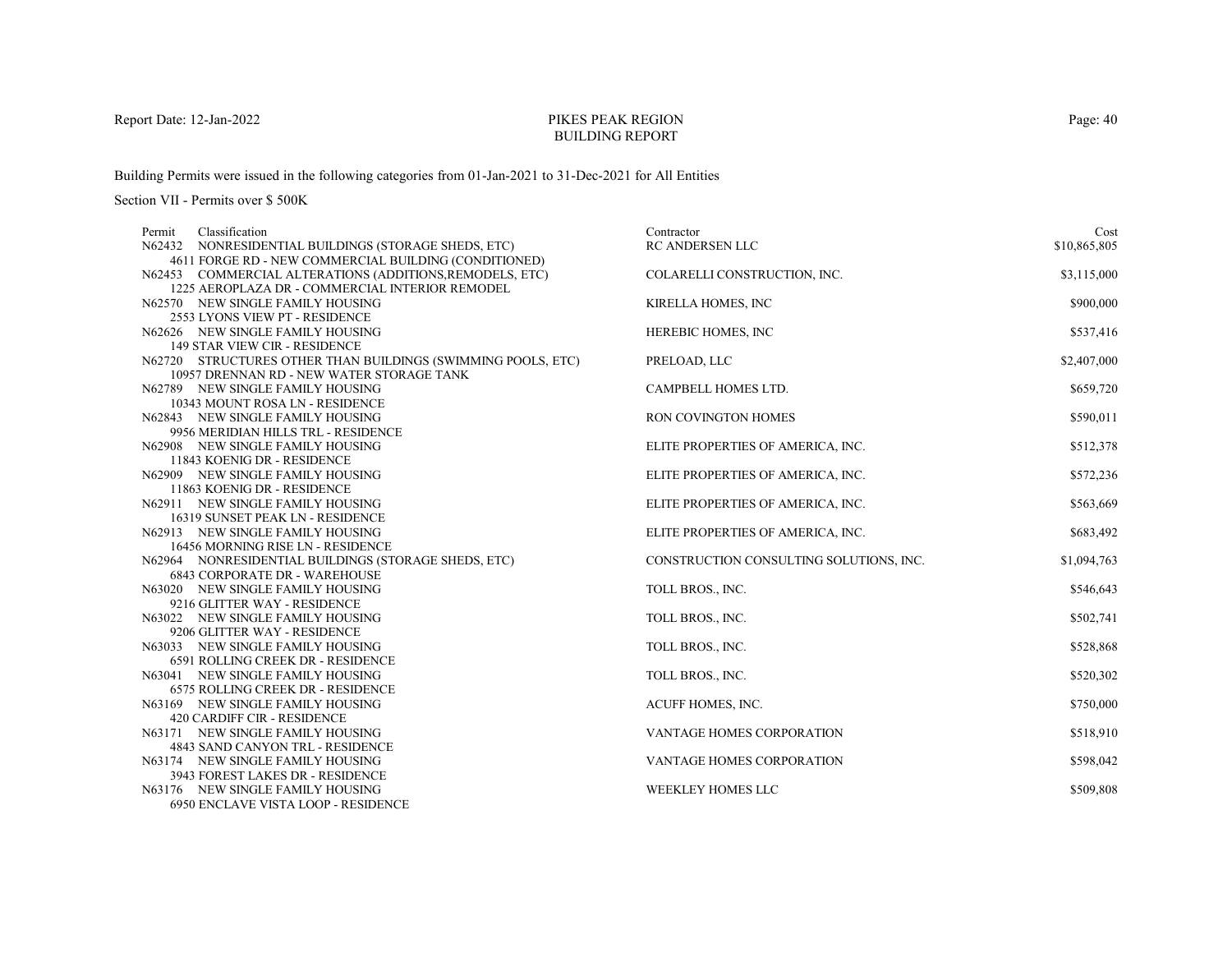# PIKES PEAK REGIONBUILDING REPORT

Building Permits were issued in the following categories from 01-Jan-2021 to 31-Dec-2021 for All Entities

| Classification<br>Permit                                                | Contractor                            | Cost          |
|-------------------------------------------------------------------------|---------------------------------------|---------------|
| N63409 NEW SINGLE FAMILY HOUSING                                        | SADDLETREE HOLDINGS, INC              | \$503,918     |
| 14148 STONE EAGLE PL - RESIDENCE                                        |                                       |               |
| N63617 NEW SINGLE FAMILY HOUSING                                        | <b>GOWLER CUSTOM HOMES, INC</b>       | \$704,372     |
| 19712 KNIGHTS XING - RESIDENCE                                          |                                       |               |
| N63648 NEW SINGLE FAMILY HOUSING                                        | CASCADE BUILDERS, LLC                 | \$800,000     |
| 14358 SPYGLASS HILL PL - RESIDENCE                                      |                                       |               |
| N63914 NEW SINGLE FAMILY HOUSING                                        | <b>HOMEOWNER</b>                      | \$751,273     |
| 15305 LEATHER CHAPS DR - RESIDENCE                                      |                                       |               |
| N63975 NEW SINGLE FAMILY HOUSING                                        | CENTRAL COLORADO BUILDERS, INC        | \$1,500,000   |
| 4690 RED ROCK RANCH DR - RESIDENCE                                      |                                       |               |
| N64092 COMMERCIAL ALTERATIONS (ADDITIONS, REMODELS, ETC)                | <b>BPL VENTURES LLC</b>               | \$600,000     |
| <b>415 W PIKES PEAK AVE - REROOF</b>                                    |                                       |               |
| N64307 NEW SINGLE FAMILY HOUSING                                        | ELITE PROPERTIES OF AMERICA, INC.     | \$512,378     |
| 11824 HAWK STONE DR - RESIDENCE                                         |                                       |               |
| N64308 NEW SINGLE FAMILY HOUSING                                        | ELITE PROPERTIES OF AMERICA, INC.     | \$504,347     |
| 11836 HAWK STONE DR - RESIDENCE                                         |                                       |               |
| N64310 NEW SINGLE FAMILY HOUSING<br>16332 MOUNTAIN GLORY DR - RESIDENCE | ELITE PROPERTIES OF AMERICA, INC.     | \$632,736     |
| N64322 NEW SINGLE FAMILY HOUSING                                        | <b>ASPEN VIEW HOMES</b>               | \$520,088     |
| 4919 OLYMPUS DR - RESIDENCE                                             |                                       |               |
| N64403 NEW SINGLE FAMILY HOUSING                                        | CAMPBELL HOMES LTD.                   | \$531,010     |
| 13011 STONE VALLEY DR - RESIDENCE                                       |                                       |               |
| N64455 NEW SINGLE FAMILY HOUSING                                        | <b>BALDWIN ENTERPRISES</b>            | \$523,942     |
| 19867 CHISHOLM TRL - RESIDENCE                                          |                                       |               |
| N64487 NEW FIVE OR MORE FAMILY BUILDINGS                                | GORDON CONSTRUCTION COMPANY, INC      | \$4,329,000   |
| 710 REAGAN HTS - NEW MULTI-FAMILY BLDG (39 UNITS)                       |                                       |               |
| N64828 NEW HOSPITALS AND OTHER INSTITUTIONS                             | GE JOHNSON CONSTRUCTION COMPANY, INC. | \$102,873,561 |
| 10860 NEW ALLEGIANCE DR - NEW HOSPITAL (THRU SUPERSTRUCTURE)            |                                       |               |
| N64869 NEW SINGLE FAMILY HOUSING                                        | ALLIANCE HOMES, LLC                   | \$1,367,347   |
| 4457 SILVER NELL DR - RESIDENCE                                         |                                       |               |
| N64875 NEW SINGLE FAMILY HOUSING                                        | ACUFF HOMES, INC.                     | \$750,000     |
| <b>6405 FARTHING DR - RESIDENCE</b>                                     |                                       |               |
| N65164 COMMERCIAL ALTERATIONS (ADDITIONS, REMODELS, ETC)                | TURNER CONSTRUCTION CO.               | \$1,583,301   |
| 1400 E BOULDER ST, 1ST FLR - COMMERCIAL INTERIOR REMODEL                |                                       |               |
| N65349 NEW SINGLE FAMILY HOUSING                                        | <b>REUNION HOMES</b>                  | \$691,630     |
| 9756 PICKET FENCE WAY - RESIDENCE                                       |                                       |               |
| N65369 COMMERCIAL ALTERATIONS (ADDITIONS, REMODELS, ETC)                | <b>ELDER CONSTRUCTION</b>             | \$569,752     |
| 332 E WILLAMETTE AVE - COMMERCIAL INTERIOR REMODEL                      |                                       |               |
| N65477 NEW FIVE OR MORE FAMILY BUILDINGS                                | GORDON CONSTRUCTION COMPANY, INC      | \$4,329,000   |
| 15362 REDBUD CT - NEW APARTMENT BUILDINGS (39 UNITS)                    |                                       |               |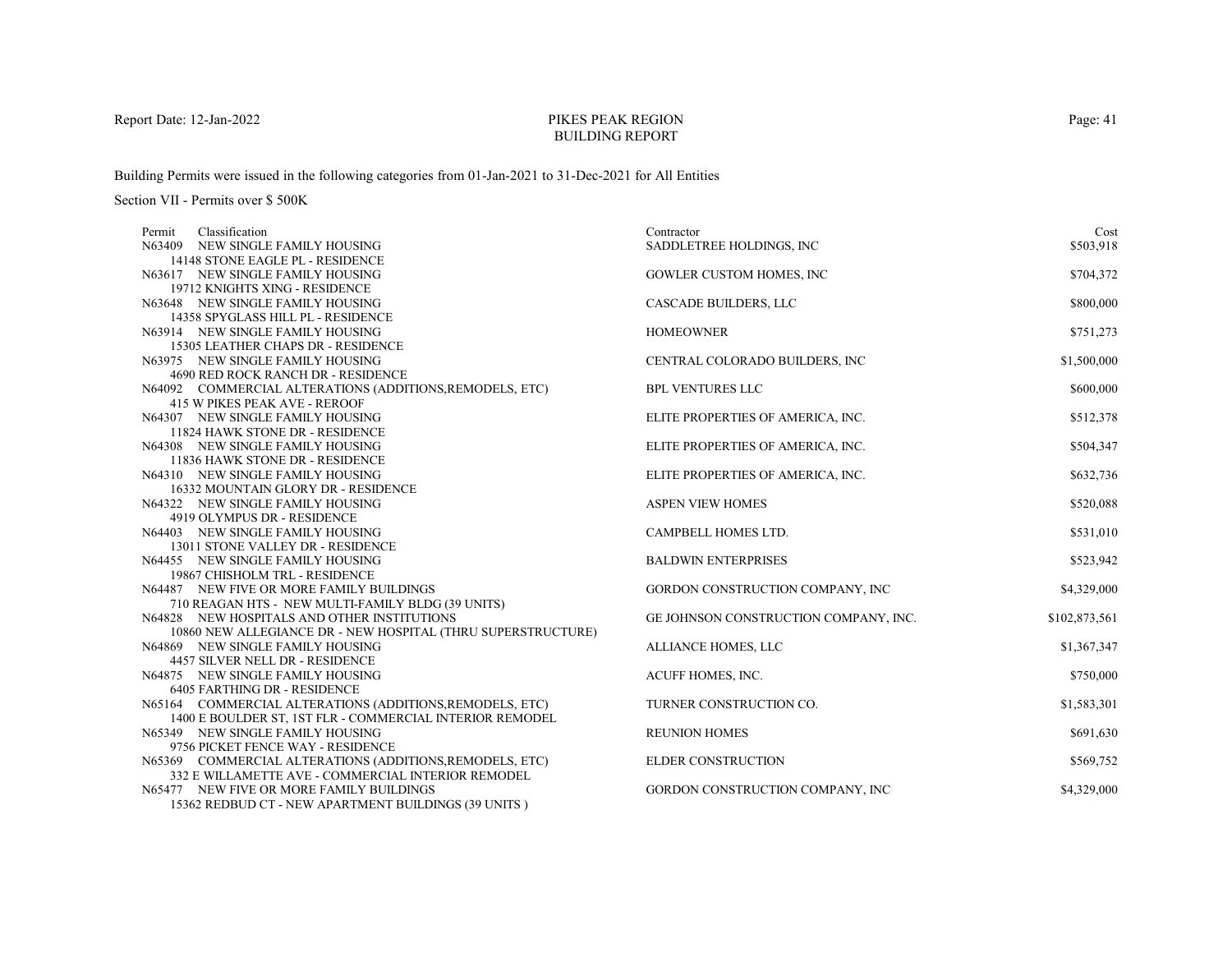# PIKES PEAK REGIONBUILDING REPORT

Building Permits were issued in the following categories from 01-Jan-2021 to 31-Dec-2021 for All Entities

Section VII - Permits over \$ 500K

| Classification<br>Permit                                                                             | Contractor                        | Cost         |
|------------------------------------------------------------------------------------------------------|-----------------------------------|--------------|
| N65580 NEW SINGLE FAMILY HOUSING                                                                     | JR WILDER CONSTRUCTION, LLC       | \$696,984    |
| 6450 BUCKBOARD DR - RESIDENCE                                                                        |                                   |              |
| N65591 NEW SINGLE FAMILY HOUSING                                                                     | ELITE PROPERTIES OF AMERICA, INC. | \$613,568    |
| 5406 GANSEVOORT DR - RESIDENCE                                                                       |                                   |              |
| N65604 NEW SINGLE FAMILY HOUSING                                                                     | ELITE PROPERTIES OF AMERICA, INC. | \$504,347    |
| 2263 SOLTERRA ST - RESIDENCE                                                                         |                                   |              |
| N65605 NEW SINGLE FAMILY HOUSING                                                                     | ELITE PROPERTIES OF AMERICA, INC. | \$590,653    |
| 2333 SOLTERRA ST - RESIDENCE                                                                         |                                   |              |
| N65607 NEW SINGLE FAMILY HOUSING                                                                     | ELITE PROPERTIES OF AMERICA, INC. | \$504,347    |
| 2363 SOLTERRA ST - RESIDENCE                                                                         |                                   |              |
| N65610 NEW SINGLE FAMILY HOUSING                                                                     | ELITE PROPERTIES OF AMERICA, INC. | \$632,736    |
| 2373 SOLTERRA ST - RESIDENCE                                                                         |                                   |              |
| N65614 NEW SINGLE FAMILY HOUSING                                                                     | ELITE PROPERTIES OF AMERICA, INC. | \$542,039    |
| 5385 GANSEVOORT DR - RESIDENCE                                                                       |                                   |              |
| N65738 STORES AND OTHER RETAIL BUILDINGS/INT FINISHES                                                | LOST CREEK CONSTRUCTION, LLC      | \$1,506,000  |
| 810 SKY VISTA PT - COMMERCIAL BUILDING (CORE AND SHELL ONLY)                                         |                                   |              |
| N65739 STORES AND OTHER RETAIL BUILDINGS/INT FINISHES                                                | LOST CREEK CONSTRUCTION, LLC      | \$1,200,000  |
| 830 SKY VISTA PT - COMMERCIAL BUILDING (CORE AND SHELL ONLY)                                         |                                   |              |
| N65860 NEW SINGLE FAMILY HOUSING                                                                     | GMC CONSTRUCTION COMPANY, INC     | \$688,000    |
| 1325 BOLDMERE CT - RESIDENCE                                                                         |                                   |              |
| N65870 COMMERCIAL ALTERATIONS (ADDITIONS, REMODELS, ETC)                                             | BRYAN CONSTRUCTION, INC.          | \$22,706,000 |
| 1110 BAYFIELD DR - COMMERCIAL INTERIOR REMODEL                                                       |                                   |              |
| N65904 NEW SINGLE FAMILY HOUSING                                                                     | <b>CANAAN COMPANY</b>             | \$700,000    |
| 3866 PINEHURST CIR - RESIDENCE                                                                       |                                   |              |
| N66072 NEW FIVE OR MORE FAMILY BUILDINGS                                                             | 303 DEVELOPMENT LLC               | \$1,800,000  |
| 311 E RIO GRANDE ST - NEW APARTMENT BUILDINGS (11 UNITS)                                             |                                   |              |
| N66075 NEW FIVE OR MORE FAMILY BUILDINGS                                                             | 303 DEVELOPMENT LLC               | \$1,700,000  |
| 391 E RIO GRANDE ST - NEW APARTMENT BUILDINGS(11 UNITS)                                              |                                   |              |
| N66087 NEW FIVE OR MORE FAMILY BUILDINGS                                                             | 303 DEVELOPMENT LLC               | \$1,500,000  |
| 327 E RIO GRANDE ST - NEW APARTMENT BUILDINGS (10 UNITS)                                             | 303 DEVELOPMENT LLC               |              |
| N66097 NEW FIVE OR MORE FAMILY BUILDINGS<br>343 E RIO GRANDE ST - NEW APARTMENT BUILDINGS (10 UNITS) |                                   | \$1,500,000  |
| N66100 NEW FIVE OR MORE FAMILY BUILDINGS                                                             | 303 DEVELOPMENT LLC               | \$1,500,000  |
| 359 E RIO GRANDE ST - NEW APARTMENT BUILDINGS (10 UNITS)                                             |                                   |              |
| N66109 NEW FIVE OR MORE FAMILY BUILDINGS                                                             | 303 DEVELOPMENT LLC               | \$1,500,000  |
| 375 E RIO GRANDE ST - NEW APARTMENT BUILDINGS (10 UNITS)                                             |                                   |              |
| N66257 NEW SINGLE FAMILY HOUSING                                                                     | HOME PRO SERVICES                 | \$561,000    |
| 730 PEMBROOK DR - RESIDENCE                                                                          |                                   |              |
| N66445 NEW SINGLE FAMILY HOUSING                                                                     | MASTER BILT HOMES, INC.           | \$520,195    |
| <b>11115 MOREY TDI DESIDEMOR</b>                                                                     |                                   |              |

11115 MOSEY TRL - RESIDENCE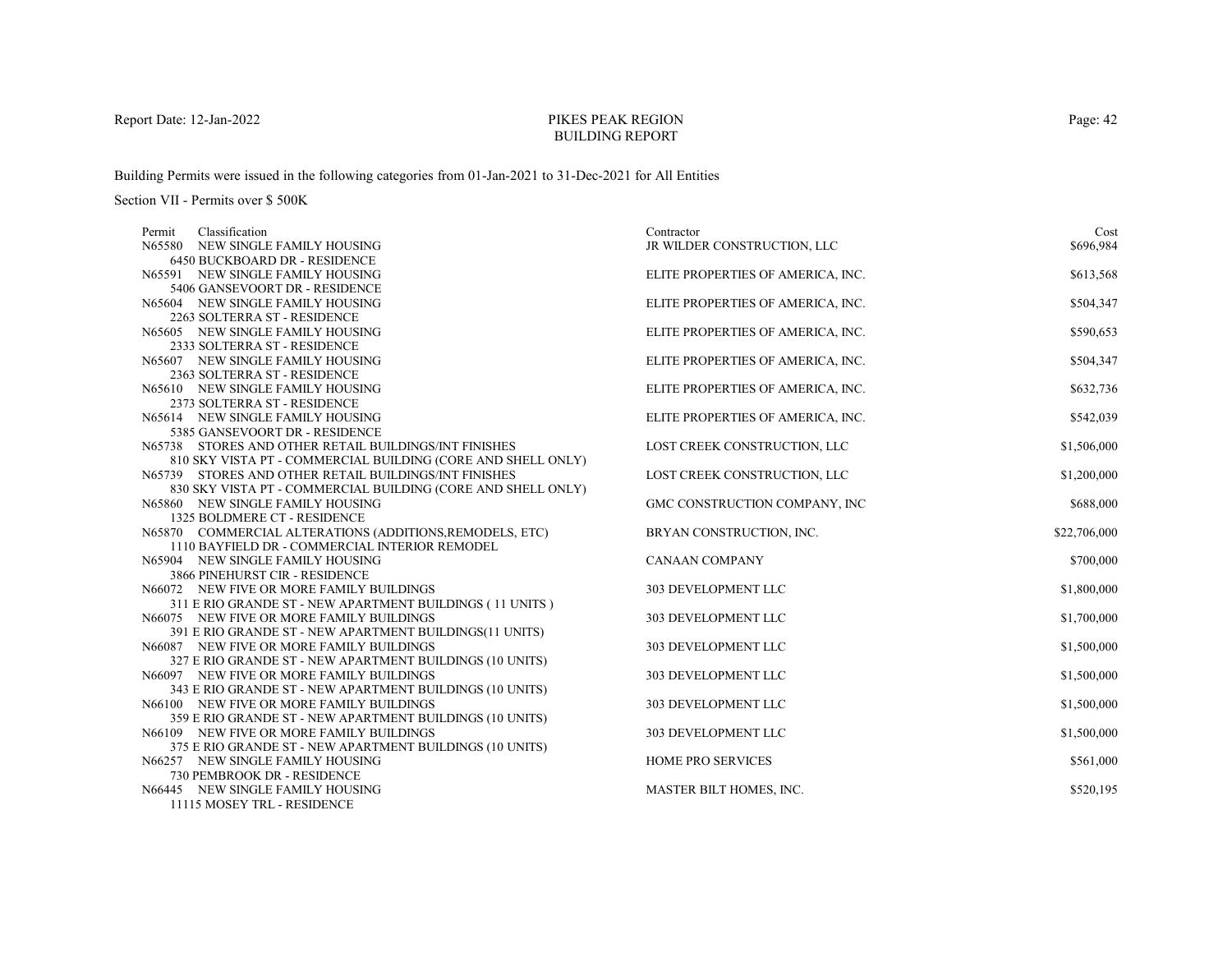# PIKES PEAK REGIONBUILDING REPORT

Building Permits were issued in the following categories from 01-Jan-2021 to 31-Dec-2021 for All Entities

| Contractor                     | Cost                                                                                                                                                                                                                                                                                                                                                                                                                                                                                                                                          |
|--------------------------------|-----------------------------------------------------------------------------------------------------------------------------------------------------------------------------------------------------------------------------------------------------------------------------------------------------------------------------------------------------------------------------------------------------------------------------------------------------------------------------------------------------------------------------------------------|
| MURPHY CONSTRUCTORS OF C/S INC | \$850,000                                                                                                                                                                                                                                                                                                                                                                                                                                                                                                                                     |
|                                |                                                                                                                                                                                                                                                                                                                                                                                                                                                                                                                                               |
| GOETZMANN CUSTOM HOMES INC     | \$540,112                                                                                                                                                                                                                                                                                                                                                                                                                                                                                                                                     |
|                                |                                                                                                                                                                                                                                                                                                                                                                                                                                                                                                                                               |
| PEACEMAKER BUILDERS INC        | \$883,196                                                                                                                                                                                                                                                                                                                                                                                                                                                                                                                                     |
|                                |                                                                                                                                                                                                                                                                                                                                                                                                                                                                                                                                               |
| SOUTHWIND GROUP, INC.          | \$588,210                                                                                                                                                                                                                                                                                                                                                                                                                                                                                                                                     |
|                                |                                                                                                                                                                                                                                                                                                                                                                                                                                                                                                                                               |
|                                | \$850,000                                                                                                                                                                                                                                                                                                                                                                                                                                                                                                                                     |
|                                |                                                                                                                                                                                                                                                                                                                                                                                                                                                                                                                                               |
|                                | \$850,000                                                                                                                                                                                                                                                                                                                                                                                                                                                                                                                                     |
|                                |                                                                                                                                                                                                                                                                                                                                                                                                                                                                                                                                               |
|                                | \$590,000                                                                                                                                                                                                                                                                                                                                                                                                                                                                                                                                     |
|                                |                                                                                                                                                                                                                                                                                                                                                                                                                                                                                                                                               |
|                                | \$590,653                                                                                                                                                                                                                                                                                                                                                                                                                                                                                                                                     |
|                                |                                                                                                                                                                                                                                                                                                                                                                                                                                                                                                                                               |
|                                | \$567,738                                                                                                                                                                                                                                                                                                                                                                                                                                                                                                                                     |
|                                |                                                                                                                                                                                                                                                                                                                                                                                                                                                                                                                                               |
|                                | \$678,000                                                                                                                                                                                                                                                                                                                                                                                                                                                                                                                                     |
|                                |                                                                                                                                                                                                                                                                                                                                                                                                                                                                                                                                               |
|                                | \$700,000                                                                                                                                                                                                                                                                                                                                                                                                                                                                                                                                     |
|                                |                                                                                                                                                                                                                                                                                                                                                                                                                                                                                                                                               |
|                                | \$766,693                                                                                                                                                                                                                                                                                                                                                                                                                                                                                                                                     |
|                                |                                                                                                                                                                                                                                                                                                                                                                                                                                                                                                                                               |
|                                | \$627,168                                                                                                                                                                                                                                                                                                                                                                                                                                                                                                                                     |
|                                |                                                                                                                                                                                                                                                                                                                                                                                                                                                                                                                                               |
|                                | \$750,000                                                                                                                                                                                                                                                                                                                                                                                                                                                                                                                                     |
|                                |                                                                                                                                                                                                                                                                                                                                                                                                                                                                                                                                               |
|                                | \$2,307,000                                                                                                                                                                                                                                                                                                                                                                                                                                                                                                                                   |
|                                | \$10,437,690                                                                                                                                                                                                                                                                                                                                                                                                                                                                                                                                  |
|                                |                                                                                                                                                                                                                                                                                                                                                                                                                                                                                                                                               |
|                                | \$633,914                                                                                                                                                                                                                                                                                                                                                                                                                                                                                                                                     |
|                                |                                                                                                                                                                                                                                                                                                                                                                                                                                                                                                                                               |
|                                | \$973,585                                                                                                                                                                                                                                                                                                                                                                                                                                                                                                                                     |
|                                |                                                                                                                                                                                                                                                                                                                                                                                                                                                                                                                                               |
|                                | \$699,000                                                                                                                                                                                                                                                                                                                                                                                                                                                                                                                                     |
|                                |                                                                                                                                                                                                                                                                                                                                                                                                                                                                                                                                               |
|                                | \$750,000                                                                                                                                                                                                                                                                                                                                                                                                                                                                                                                                     |
|                                |                                                                                                                                                                                                                                                                                                                                                                                                                                                                                                                                               |
|                                | GORDON CONSTRUCTION COMPANY, INC<br>GORDON CONSTRUCTION COMPANY, INC<br>THE WHITING-TURNER CONTRACTING COMPANY<br>ELITE PROPERTIES OF AMERICA, INC.<br>ELITE PROPERTIES OF AMERICA, INC.<br>DYNAMIS DEMOLITION, LLC<br>PICASSO HOMES, LLC<br>BLACK OAK HOMES & DESIGN, INC.<br>ELITE PROPERTIES OF AMERICA, INC.<br>CONSTRUCTION BY GENESIS, INC.<br>GE JOHNSON CONSTRUCTION COMPANY, INC.<br>BRYAN CONSTRUCTION, INC.<br>HOFFMAN HOMES, INC.<br>ART C KLEIN CONSTRUCTION, INC.<br>HACIENDA CONSTRUCTION, INC.<br>HACIENDA CONSTRUCTION, INC. |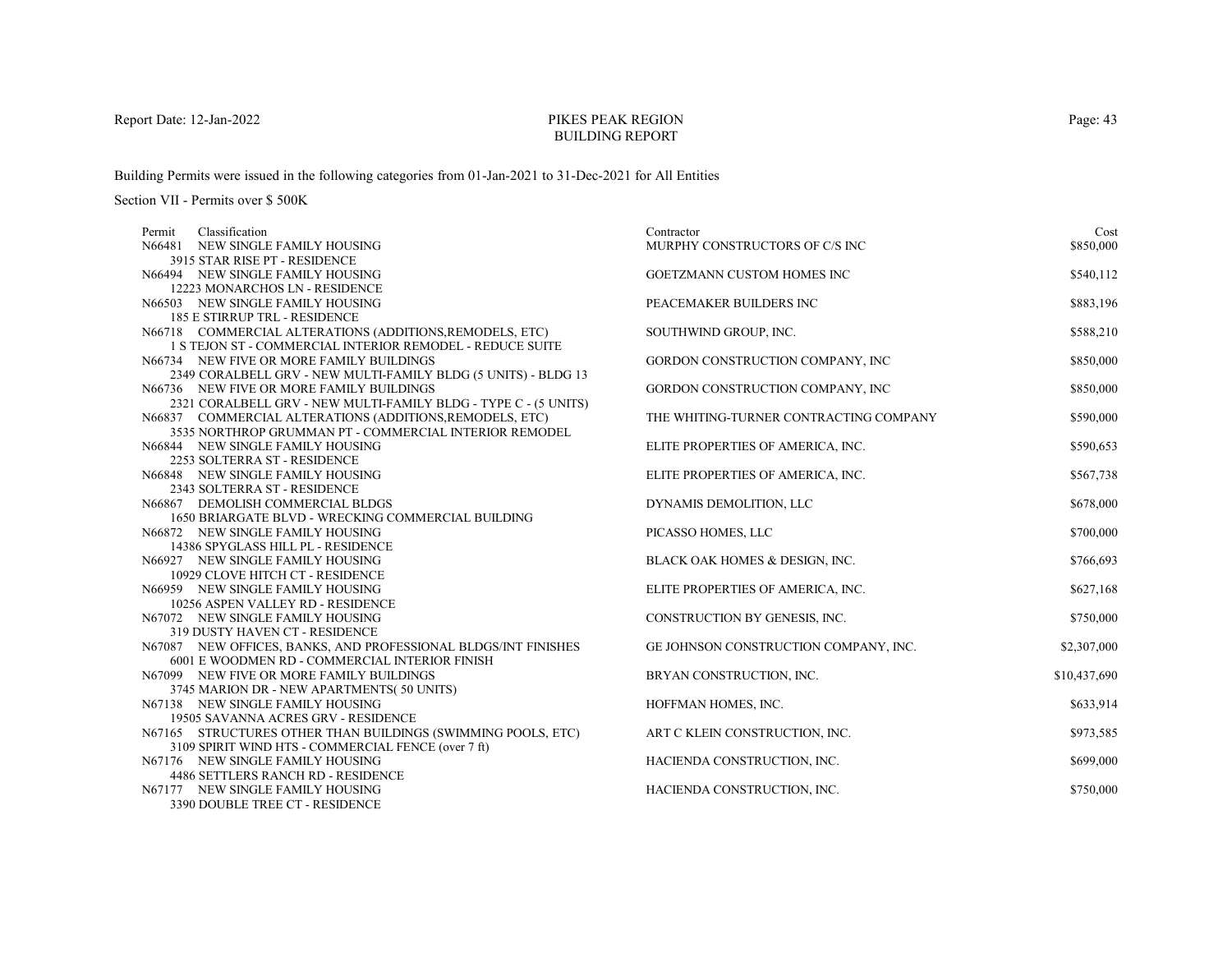# PIKES PEAK REGIONBUILDING REPORT

Building Permits were issued in the following categories from 01-Jan-2021 to 31-Dec-2021 for All Entities

| Classification<br>Permit                                                                                | Contractor                        | Cost      |
|---------------------------------------------------------------------------------------------------------|-----------------------------------|-----------|
| N67271 NEW OFFICES, BANKS, AND PROFESSIONAL BLDGS/INT FINISHES                                          | COLARELLI CONSTRUCTION, INC.      | \$857,562 |
| 12515 ACADEMY RIDGE VW, 3RD FL - COMMERCIAL INTERIOR FINISH 3RD FLOOR                                   |                                   |           |
| N67598 NEW SINGLE FAMILY HOUSING                                                                        | KIRELLA HOMES, INC                | \$700,000 |
| <b>1455 TRUMPETERS CT - RESIDENCE</b>                                                                   |                                   |           |
| N67782 NEW SINGLE FAMILY HOUSING                                                                        | <b>HOMEOWNER</b>                  | \$642,480 |
| <b>6625 CHIEF RD - RESIDENCE</b>                                                                        |                                   |           |
| N67900 NEW SINGLE FAMILY HOUSING                                                                        | <b>GOWLER CUSTOM HOMES, INC</b>   | \$737,246 |
| 19720 GLEN SHADOWS DR - RESIDENCE                                                                       |                                   |           |
| N67944 NEW SINGLE FAMILY HOUSING                                                                        | <b>CHALLENGER BUILDING, LLC</b>   | \$575,127 |
| 9081 BUGABOO DR - RESIDENCE                                                                             |                                   |           |
| N67947 NEW SINGLE FAMILY HOUSING                                                                        | CHALLENGER BUILDING, LLC          | \$575,127 |
| 9049 BUGABOO DR - RESIDENCE                                                                             |                                   |           |
| N68080 NEW SINGLE FAMILY HOUSING                                                                        | RP INTEGRITY LLC                  | \$513,984 |
| 20080 OASIS AVE - RESIDENCE                                                                             |                                   |           |
| N68110 NEW SINGLE FAMILY HOUSING                                                                        | <b>NEW HAVEN HOMES</b>            | \$733,819 |
| 18812 CHERRY SPRINGS RANCH DR - RESIDENCE                                                               |                                   |           |
| N68166 NEW SINGLE FAMILY HOUSING                                                                        | ELITE PROPERTIES OF AMERICA, INC. | \$534,758 |
| 1082 RAMBLING OAK DR - RESIDENCE                                                                        |                                   |           |
| N68168 NEW SINGLE FAMILY HOUSING                                                                        | ELITE PROPERTIES OF AMERICA, INC. | \$567,738 |
| 2173 SILVER CREEK DR - RESIDENCE                                                                        |                                   |           |
| N68169 NEW SINGLE FAMILY HOUSING<br>2202 SOLTERRA ST - RESIDENCE                                        | ELITE PROPERTIES OF AMERICA, INC. | \$618,494 |
| N68170 NEW SINGLE FAMILY HOUSING                                                                        | <b>JS HOMES INC.</b>              |           |
| 16698 WINSOME WAY - RESIDENCE                                                                           |                                   | \$550,177 |
| N68176 NEW SINGLE FAMILY HOUSING                                                                        | ELITE PROPERTIES OF AMERICA, INC. | \$506,703 |
| 5386 GANSEVOORT DR - RESIDENCE                                                                          |                                   |           |
| N68184 NEW SINGLE FAMILY HOUSING                                                                        | <b>RON COVINGTON HOMES</b>        | \$590,653 |
| 9383 DOME RUN CT - RESIDENCE                                                                            |                                   |           |
| N68320 NEW OFFICES, BANKS, AND PROFESSIONAL BLDGS/INT FINISHES                                          | WOOD STONE CONSTRUCTION, LLC.     | \$934,380 |
| 10634 MALTESE PT - COMMERCIAL BUILDING (CORE AND SHELL ONLY)                                            |                                   |           |
| N68328 NEW SINGLE FAMILY HOUSING                                                                        | TRALON HOMES, LLC                 | \$678,352 |
| 10525 LUNETH DR - RESIDENCE                                                                             |                                   |           |
| N68751 NEW SINGLE FAMILY HOUSING                                                                        | TOLL BROS., INC.                  | \$502,741 |
| 9157 GLITTER WAY - RESIDENCE                                                                            |                                   |           |
| N68775 NEW SINGLE FAMILY HOUSING                                                                        | CONSTRUCTION BY GENESIS, INC.     | \$830,512 |
| 5550 OLD STAGECOACH RD - RESIDENCE                                                                      |                                   |           |
| N68809 NONRESIDENTIAL BUILDINGS (STORAGE SHEDS, ETC)                                                    | T-BONE CONSTRUCTION, INC.         | \$550,000 |
| 5835 OMAHA BLVD, BLDG 15 - 3 NEW COMMERCIAL BUILDINGS (UNCONDITIONED) - BUILDING 13, 14, 15 (3 PERMITS) |                                   |           |
| N68815 NONRESIDENTIAL BUILDINGS (STORAGE SHEDS, ETC)                                                    | T-BONE CONSTRUCTION, INC.         | \$778,447 |
| 5835 OMAHA BLVD, BLDG 13 - NEW COMMERCIAL BUILDING - STORAGE                                            |                                   |           |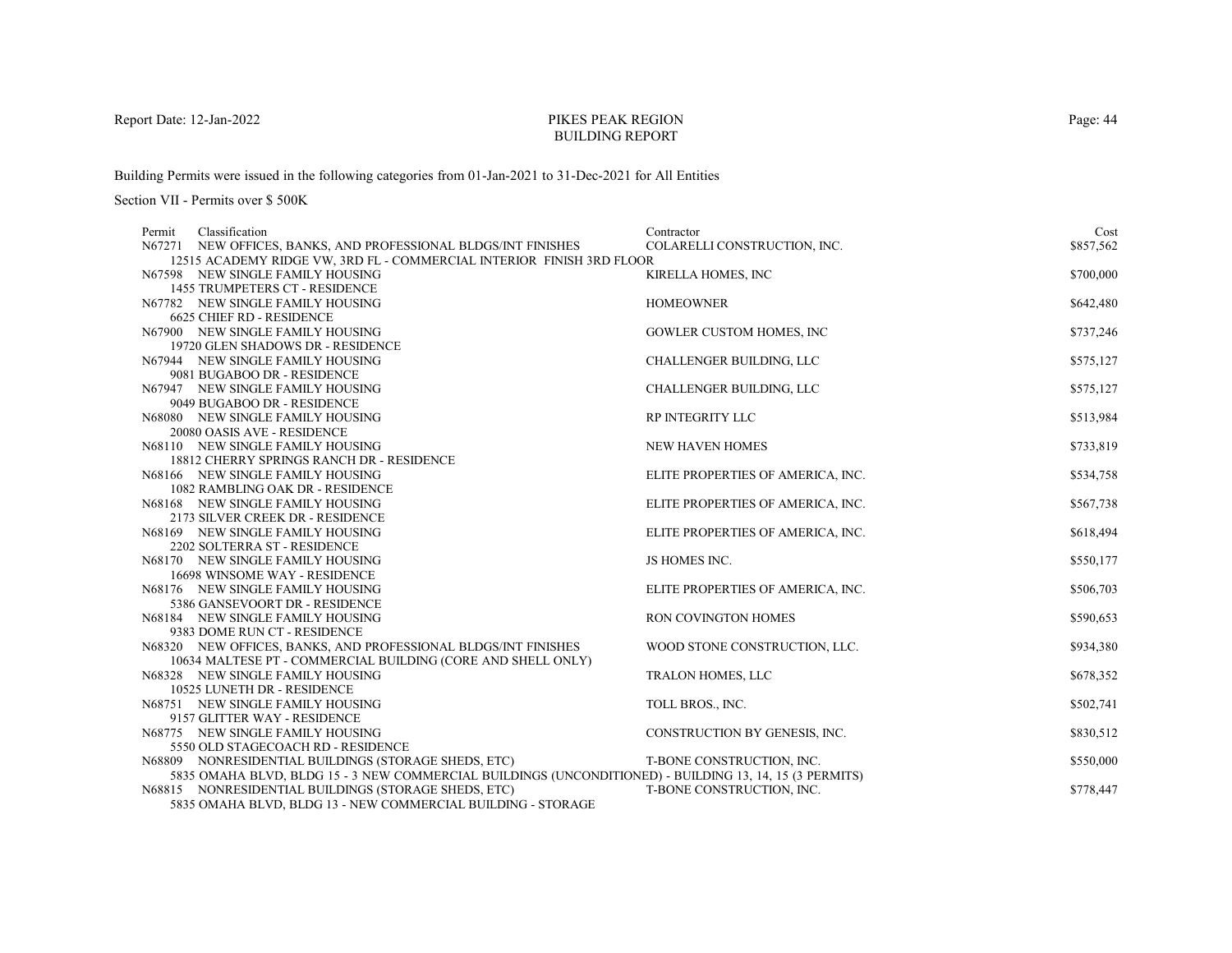# PIKES PEAK REGIONBUILDING REPORT

Building Permits were issued in the following categories from 01-Jan-2021 to 31-Dec-2021 for All Entities

| Classification<br>Permit                                         | Contractor                        | Cost         |
|------------------------------------------------------------------|-----------------------------------|--------------|
| N68915 NEW SINGLE FAMILY HOUSING                                 | <b>RON COVINGTON HOMES</b>        | \$546,322    |
| 9941 MERIDIAN HILLS TRL - RESIDENCE                              |                                   |              |
| N69041 NEW SINGLE FAMILY HOUSING                                 | CHALLENGER BUILDING, LLC          | \$575,127    |
| 9096 BUGABOO DR - RESIDENCE                                      |                                   |              |
| N69224 NEW SINGLE FAMILY HOUSING                                 | REO CONSTRUCTION, LLC             | \$574,056    |
| 6785 CONNAUGHT DR - RESIDENCE                                    |                                   |              |
| N69229 NEW SINGLE FAMILY HOUSING                                 | GOETZMANN CUSTOM HOMES INC        | \$559,386    |
| 12235 MONARCHOS LN - RESIDENCE                                   |                                   |              |
| N69235 NEW SINGLE FAMILY HOUSING                                 | CAMPBELL HOMES LTD.               | \$670,321    |
| 12618 WINDINGWALK DR - RESIDENCE                                 |                                   |              |
| N69242 NEW SINGLE FAMILY HOUSING                                 | ALLIANCE HOMES, LLC               | \$1,601,694  |
| 4358 SILVER NELL DR - RESIDENCE                                  |                                   |              |
| N69356 NEW SINGLE FAMILY HOUSING                                 | <b>ASPEN VIEW HOMES</b>           | \$520,088    |
| 5252 SIRBAL DR - RESIDENCE                                       |                                   |              |
| N69416 NEW SINGLE FAMILY HOUSING                                 | <b>CAMPBELL HOMES LTD.</b>        | \$659,720    |
| 1459 CORONADO BEACH DR - RESIDENCE                               |                                   |              |
| N69504 STORES AND OTHER RETAIL BUILDINGS/INT FINISHES            | KTK GENERAL CONTRACTING LIMITED   | \$865,000    |
| 5790 S CAREFREE CIR - RESTAURANT                                 |                                   |              |
| N69523 NEW SINGLE FAMILY HOUSING                                 | ELITE PROPERTIES OF AMERICA, INC. | \$535,293    |
| 3883 FOREST LAKES DR - RESIDENCE                                 |                                   |              |
| N69528 NEW SINGLE FAMILY HOUSING                                 | ELITE PROPERTIES OF AMERICA, INC. | \$516,126    |
| 6068 BENNACH GRV - RESIDENCE<br>N69539 NEW SINGLE FAMILY HOUSING |                                   |              |
| 11884 HAWK STONE DR - RESIDENCE                                  | ELITE PROPERTIES OF AMERICA, INC. | \$559,172    |
| N69542 NEW SINGLE FAMILY HOUSING                                 | ELITE PROPERTIES OF AMERICA, INC. | \$576,519    |
| 16298 FOREST CLOUD WAY - RESIDENCE                               |                                   |              |
| N69577 COMMERCIAL ALTERATIONS (ADDITIONS, REMODELS, ETC)         | BEAVER CONSULTING, INC.           | \$856,900    |
| 5150 N ACADEMY BLVD - COMMERCIAL INTERIOR REMODEL                |                                   |              |
| N69637 STORES AND OTHER RETAIL BUILDINGS/INT FINISHES            | <b>EDNA LUMBER CO INC</b>         | \$948,000    |
| 1310 INTERQUEST PKWY - NEW COMMERCIAL BUILDING (CONDITIONED)     |                                   |              |
| N69689 NEW OFFICES, BANKS, AND PROFESSIONAL BLDGS/INT FINISHES   | SHARP GENERAL CONTRACTORS, INC    | \$1,200,000  |
| 1915 DEMOCRACY PT - COMMERCIAL INTERIOR FINISH                   |                                   |              |
| N69899 NEW SINGLE FAMILY HOUSING                                 | <b>HOMEOWNER</b>                  | \$800,000    |
| <b>4668 SETTLERS RANCH RD - RESIDENCE</b>                        |                                   |              |
| N69906 NEW SINGLE FAMILY HOUSING                                 | MBI CONTRACTORS, INC.             | \$727,609    |
| 935 LOCKLIN WAY - RESIDENCE                                      |                                   |              |
| N70083 NEW SINGLE FAMILY HOUSING                                 | <b>STRUCTURE CUSTOM BUILDS</b>    | \$503,490    |
| 7165 MCSHANE RD - RESIDENCE                                      |                                   |              |
| N70139 NEW FIVE OR MORE FAMILY BUILDINGS                         | LEC PROPERTIES, INC.              | \$13,503,298 |
| 4090 RIO VISTA DR - NEW APARTMENT BUILDING (75 UNITS)            |                                   |              |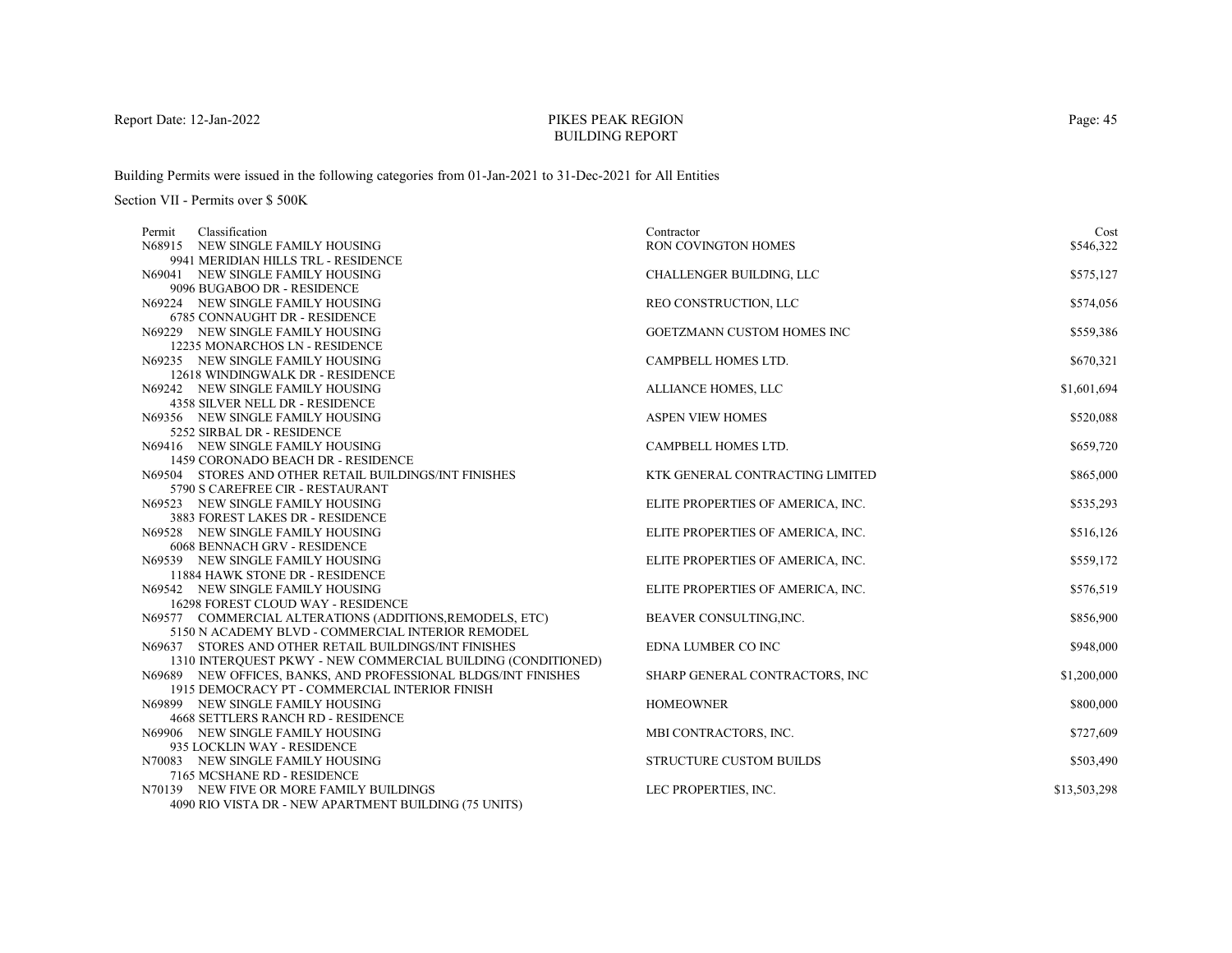# PIKES PEAK REGIONBUILDING REPORT

Building Permits were issued in the following categories from 01-Jan-2021 to 31-Dec-2021 for All Entities

Section VII - Permits over \$ 500K

| Classification<br>Permit                                                                                           | Contractor                        | Cost        |
|--------------------------------------------------------------------------------------------------------------------|-----------------------------------|-------------|
| N70366 NEW SINGLE FAMILY HOUSING                                                                                   | CHALLENGER BUILDING, LLC          | \$505,632   |
| 8303 WHITE FISH WAY - RESIDENCE                                                                                    |                                   |             |
| N70468 NEW SINGLE FAMILY HOUSING                                                                                   | HI POINT HOME BUILDERS LLC        | \$571,577   |
| 9060 PALOMINO RIDGE VW - RESIDENCE                                                                                 |                                   |             |
| N70470 NEW SINGLE FAMILY HOUSING                                                                                   | HI POINT HOME BUILDERS LLC        | \$606,021   |
| 8355 HOWDY PARTNER VW - RESIDENCE                                                                                  |                                   |             |
| N70533 NEW SINGLE FAMILY HOUSING                                                                                   | ELITE PROPERTIES OF AMERICA, INC. | \$561,420   |
| 2245 SILVER CREEK DR - RESIDENCE                                                                                   |                                   |             |
| N70536 NEW SINGLE FAMILY HOUSING                                                                                   | ELITE PROPERTIES OF AMERICA, INC. | \$567,738   |
| 5376 GANSEVOORT DR - RESIDENCE                                                                                     |                                   |             |
| N70545 NEW SINGLE FAMILY HOUSING                                                                                   | VANGUARD HOMES INC.               | \$521,480   |
| 67 N OLYMPIAN DR - RESIDENCE                                                                                       |                                   |             |
| N70636 NEW FIVE OR MORE FAMILY BUILDINGS                                                                           | GORDON CONSTRUCTION COMPANY, INC  | \$6,438,000 |
| 15370 NINEBARK CT - NEW MULTI-FAMILY BLDG - TYPE B (58 UNITS)                                                      |                                   |             |
| N70639 NEW SINGLE FAMILY HOUSING                                                                                   | ELITE PROPERTIES OF AMERICA, INC. | \$506,703   |
| 3020 EQUINE CT - RESIDENCE                                                                                         |                                   |             |
| N70645 NONRESIDENTIAL BUILDINGS (STORAGE SHEDS, ETC)                                                               | R.G. BRINKMANN COMPANY            | \$588,112   |
| 2540 ZEPPELIN RD, 150 - COMMERCIAL INTERIOR FINISH                                                                 |                                   |             |
| N70698 NEW FIVE OR MORE FAMILY BUILDINGS                                                                           | QUADRANT CONSTRUCTORS LLC         | \$4,629,744 |
| 955 MENLO PARK PT - NEW APARTMENT BUILDINGS (39 UNITS) BLDG 3                                                      |                                   |             |
| N70699 NEW FIVE OR MORE FAMILY BUILDINGS                                                                           | QUADRANT CONSTRUCTORS LLC         | \$5,282,930 |
| 940 MENLO PARK PT - NEW APARTMENT BUILDINGS (42 UNITS) BLDG 2                                                      |                                   |             |
| N70726 NEW SINGLE FAMILY HOUSING                                                                                   | SADDLETREE HOLDINGS, INC.         | \$642,694   |
| 1199 KELSO PL - RESIDENCE                                                                                          |                                   |             |
| N70727 NEW SINGLE FAMILY HOUSING                                                                                   | SADDLETREE HOLDINGS, INC          | \$678,887   |
| 11838 ARTFUL WAY - RESIDENCE                                                                                       |                                   |             |
| N70728 NEW SINGLE FAMILY HOUSING                                                                                   | SADDLETREE HOLDINGS, INC.         | \$561,420   |
| 4911 PEARL LAKE WAY - RESIDENCE                                                                                    |                                   |             |
| N70735 STORES AND OTHER RETAIL BUILDINGS/INT FINISHES                                                              | KTK GENERAL CONTRACTING LIMITED   | \$867,705   |
| 6140 TIMBER RAIL PT - NEW RESTAURANT                                                                               |                                   |             |
| N70756 NEW SERVICE STATIONS AND REPAIR GARAGES                                                                     | CASCO ENTERPRISES, INC.           | \$978,541   |
| 1670 PAONIA ST - COMMERCIAL ADDITION (CORE/SHELL)                                                                  |                                   |             |
| N70837 NEW SINGLE FAMILY HOUSING                                                                                   | <b>HOMEOWNER</b>                  | \$600,000   |
| 613 COLUMBIA CT - RESIDENCE                                                                                        | <b>ELDER CONSTRUCTION</b>         |             |
| N70838 COMMERCIAL ALTERATIONS (ADDITIONS, REMODELS, ETC)                                                           |                                   | \$1,200,000 |
| 1925 AEROTECH DR, 224 - COMMERCIAL INTERIOR REMODEL                                                                |                                   |             |
| N70840 COMMERCIAL ALTERATIONS (ADDITIONS, REMODELS, ETC)<br>5475 TECH CENTER DR, 300 - COMMERCIAL INTERIOR REMODEL | BRYAN CONSTRUCTION, INC.          | \$1,217,342 |
| N70844 NEW SINGLE FAMILY HOUSING                                                                                   | TOLL BROS., INC.                  | \$544,181   |
| 0107 CLITTED WAY DECIDEMON                                                                                         |                                   |             |

9197 GLITTER WAY - RESIDENCE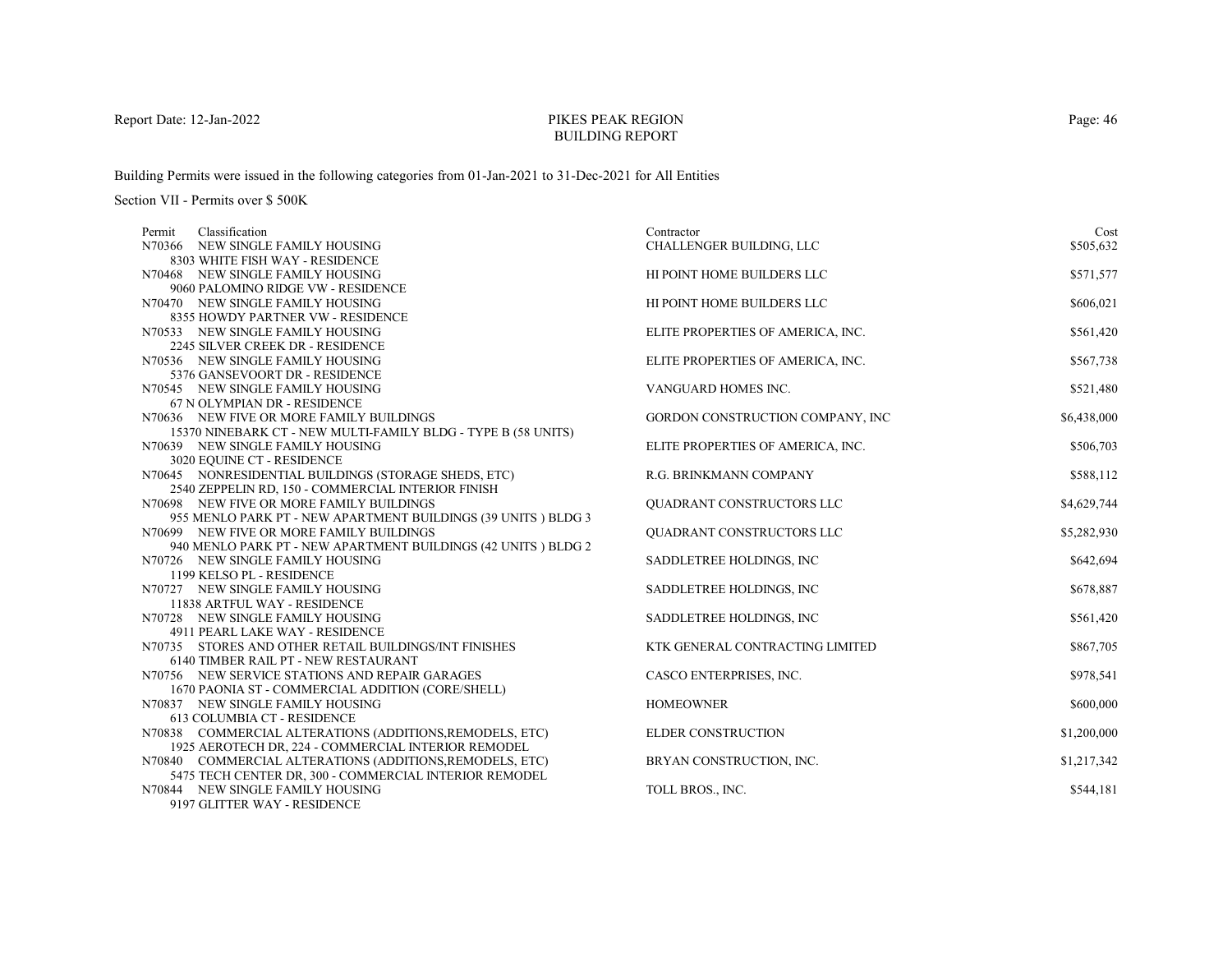# PIKES PEAK REGIONBUILDING REPORT

Building Permits were issued in the following categories from 01-Jan-2021 to 31-Dec-2021 for All Entities

| Classification<br>Permit                                             | Contractor                            | Cost        |
|----------------------------------------------------------------------|---------------------------------------|-------------|
| N70845 NEW SINGLE FAMILY HOUSING                                     | TOLL BROS., INC.                      | \$508,523   |
| 9226 GLITTER WAY - RESIDENCE                                         |                                       |             |
| N70878 NEW SINGLE FAMILY HOUSING                                     | VANTAGE HOMES CORPORATION             | \$549,106   |
| 4910 PEARL LAKE WAY - RESIDENCE                                      |                                       |             |
| N70899 NEW HOSPITALS AND OTHER INSTITUTIONS                          | GE JOHNSON CONSTRUCTION COMPANY, INC. | \$2,935,122 |
| 111 E LAS VEGAS ST - HEALTH CLINIC                                   |                                       |             |
| N70917 NEW SINGLE FAMILY HOUSING                                     | <b>RON COVINGTON HOMES</b>            | \$528,654   |
| 12692 ENCLAVE SCENIC DR - RESIDENCE                                  |                                       |             |
| N70926 NEW SINGLE FAMILY HOUSING                                     | <b>HEREBIC HOMES, INC</b>             | \$943,000   |
| 16920 COPPER VALLEY CT - RESIDENCE                                   |                                       |             |
| N70948 NEW SINGLE FAMILY HOUSING                                     | ELITE PROPERTIES OF AMERICA, INC.     | \$618,494   |
| 10003 ASPEN VALLEY RD - RESIDENCE                                    |                                       |             |
| N71034 STORES AND OTHER RETAIL BUILDINGS/INT FINISHES                | COLORADO STRUCTURES INC               | \$3,800,000 |
| 4008 TUTT BLVD - AUTO DEALERSHIP                                     |                                       |             |
| N71054 NEW SINGLE FAMILY HOUSING                                     | <b>TUSCANY HOMES LLC</b>              | \$560,457   |
| 371 BERGAMO WAY - RESIDENCE                                          |                                       |             |
| N71072 NEW SINGLE FAMILY HOUSING                                     | <b>DLM ENTERPRISES</b>                | \$760,000   |
| 15992 CALA ROJO DR - RESIDENCE                                       |                                       |             |
| N71321 NEW SINGLE FAMILY HOUSING                                     | <b>RAMPART CONSTRUCTION</b>           | \$3,900,000 |
| 14210 FARNHAM ROYAL CT - RESIDENCE                                   |                                       |             |
| N71425 NEW SINGLE FAMILY HOUSING                                     | TOLL BROS., INC.                      | \$560,028   |
| 9236 GLITTER WAY - RESIDENCE                                         |                                       |             |
| N71435 NEW SINGLE FAMILY HOUSING                                     | <b>VANTAGE HOMES CORPORATION</b>      | \$532,295   |
| 2051 STANBRIDGE CT - RESIDENCE                                       |                                       |             |
| N71511 NEW SINGLE FAMILY HOUSING                                     | HIGH COUNTRY INTERNATIONAL LTD        | \$692,864   |
| 2756 TREELINE VW - RESIDENCE                                         |                                       |             |
| N71542 NEW SINGLE FAMILY HOUSING<br>12621 WINDINGWALK DR - RESIDENCE | CAMPBELL HOMES LTD.                   | \$605,109   |
| N71552 NEW SINGLE FAMILY HOUSING                                     | ELEVATION HOMES, LLC                  | \$875,000   |
| 17040 SUNNYVALE CT - RESIDENCE                                       |                                       |             |
| N71558 COMMERCIAL ALTERATIONS (ADDITIONS, REMODELS, ETC)             | <b>ROOF REHAB LLC</b>                 | \$854,000   |
| 1615 W GARDEN OF THE GODS RD - REROOF                                |                                       |             |
| N71584 NEW SINGLE FAMILY HOUSING                                     | <b>M6 STRUCTURES LLC</b>              | \$533,687   |
| 3135 TRENTON PARK GRV - RESIDENCE - SINGLE FAMILY ATTACHED           |                                       |             |
| N71586 NEW SINGLE FAMILY HOUSING                                     | <b>M6 STRUCTURES LLC</b>              | \$533,687   |
| 3149 TRENTON PARK GRV - RESIDENCE - SINGLE FAMILY ATTACHED           |                                       |             |
| N71587 NEW SINGLE FAMILY HOUSING                                     | <b>M6 STRUCTURES LLC</b>              | \$533,687   |
| 3163 TRENTON PARK GRV - RESIDENCE - SINGLE FAMILY ATTACHED           |                                       |             |
| N71588 NEW SINGLE FAMILY HOUSING                                     | <b>M6 STRUCTURES LLC</b>              | \$533,687   |
| 3177 TRENTON PARK GRV - RESIDENCE - SINGLE FAMILY ATTACHED           |                                       |             |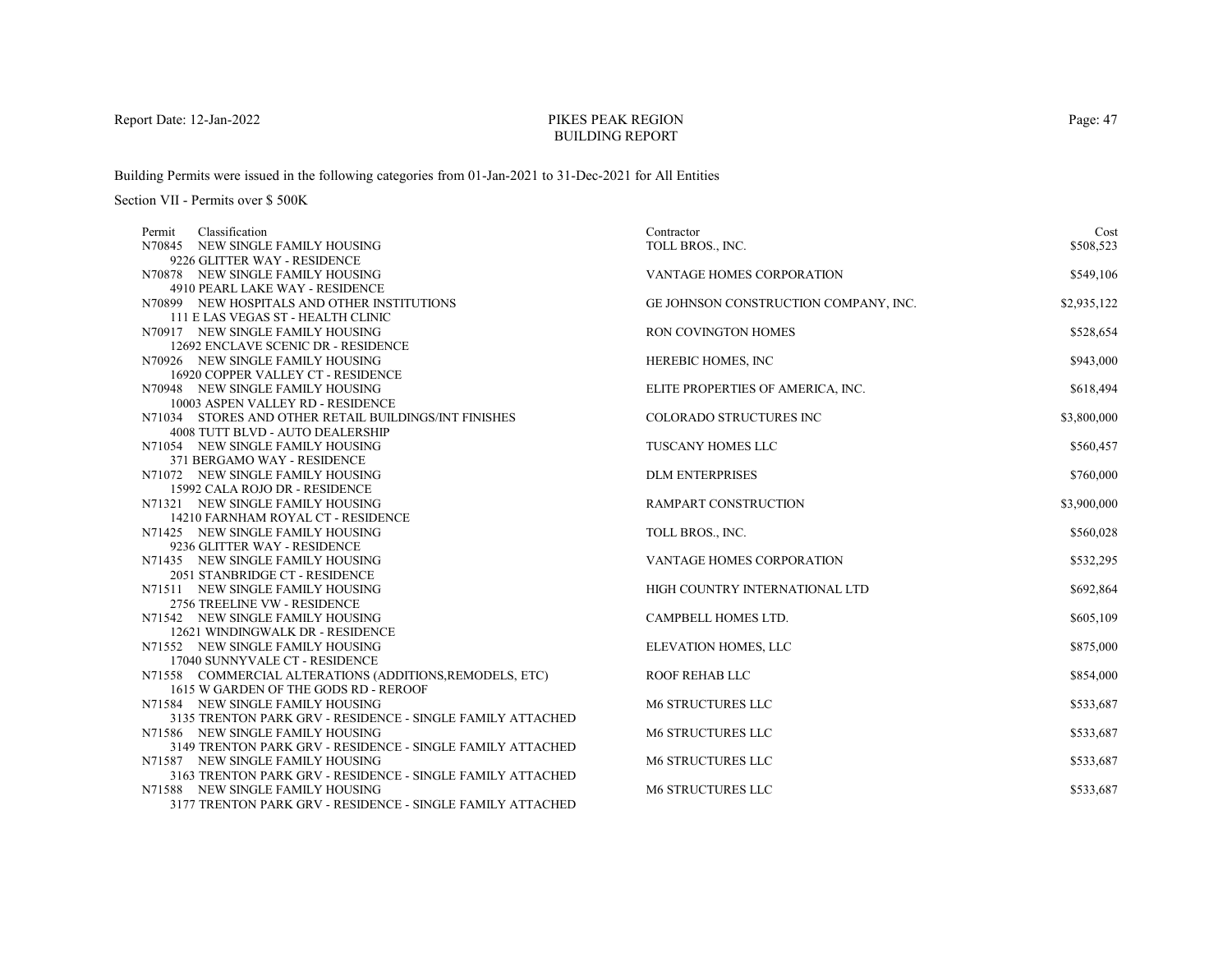# PIKES PEAK REGIONBUILDING REPORT

Building Permits were issued in the following categories from 01-Jan-2021 to 31-Dec-2021 for All Entities

| Classification<br>Permit                                             | Contractor                        | Cost         |
|----------------------------------------------------------------------|-----------------------------------|--------------|
| N71673 NEW SINGLE FAMILY HOUSING                                     | ELITE PROPERTIES OF AMERICA, INC. | \$560,457    |
| 2886 DAPPLES CT - RESIDENCE                                          |                                   |              |
| N71684 NEW SCHOOLS AND OTHER EDUCATIONAL BUILDINGS                   | ART C KLEIN CONSTRUCTION, INC.    | \$37,200,000 |
| 10725 TROJAN PT - NEW COMMERCIAL BUILDING (CONDITIONED)              |                                   |              |
| N71691 NEW SINGLE FAMILY HOUSING                                     | ELITE PROPERTIES OF AMERICA, INC. | \$541,825    |
| 16228 FOREST CLOUD WAY - RESIDENCE                                   |                                   |              |
| N71722 NEW SINGLE FAMILY HOUSING                                     | ELITE PROPERTIES OF AMERICA, INC. | \$504,347    |
| 10063 ANTELOPE RAVINE DR - RESIDENCE                                 |                                   |              |
| N71831 NEW SINGLE FAMILY HOUSING                                     | ADAMO BUILDING COMPANY, LLC       | \$813,487    |
| 6050 BURGESS RD - RESIDENCE                                          |                                   |              |
| N71940 NEW SINGLE FAMILY HOUSING                                     | VANGUARD HOMES INC.               | \$539,362    |
| 5526 GANSEVOORT DR - RESIDENCE                                       |                                   |              |
| N72017 STORES AND OTHER RETAIL BUILDINGS/INT FINISHES                | EPIC CONSTRUCTION, INC.           | \$518,612    |
| 1846 DEMOCRACY PT - NEW RESTAURANT                                   |                                   |              |
| N72070 NEW SINGLE FAMILY HOUSING                                     | RIVER ROCK CUSTOM HOMES, INC.     | \$1,000,000  |
| <b>6486 FARTHING DR - RESIDENCE</b>                                  |                                   |              |
| N72087 DEMOLISH COMMERCIAL BLDGS                                     | ENGINEERED DEMOLITION, INC.       | \$654,980    |
| 700 CONEJOS ST, 734 - DEMOLISH BUILDING:                             |                                   |              |
| N72088 STRUCTURES OTHER THAN BUILDINGS (SWIMMING POOLS, ETC)         | GARNEY COMPANIES, INC.            | \$1,650,000  |
| 4055 N 30TH ST - WATER STORAGE TANK (THROUGH FINISH)                 |                                   |              |
| N72094 NEW SINGLE FAMILY HOUSING                                     | <b>VANTAGE HOMES CORPORATION</b>  | \$539,148    |
| 16251 SUNSET SPLENDOR LN - RESIDENCE                                 |                                   |              |
| N72096 NEW SINGLE FAMILY HOUSING<br>2161 SILVER CREEK DR - RESIDENCE | VANTAGE HOMES CORPORATION         | \$510,236    |
| N72210 NEW SINGLE FAMILY HOUSING                                     | HACIENDA CONSTRUCTION, INC.       | \$700,000    |
| 7729 RANNOCH MOOR WAY - RESIDENCE                                    |                                   |              |
| N72240 NEW SINGLE FAMILY HOUSING                                     | MASTER BILT HOMES, INC.           | \$575,000    |
| 18790 GOOD LIFE VW - RESIDENCE                                       |                                   |              |
| N72314 NEW SINGLE FAMILY HOUSING                                     | CUVALA CONSTRUCTION, INC.         | \$950,000    |
| 3953 ROBERTS RIDGE PL - RESIDENCE                                    |                                   |              |
| N72357 NEW SINGLE FAMILY HOUSING                                     | <b>RON COVINGTON HOMES</b>        | \$568,702    |
| 7029 COMPASS BEND DR - RESIDENCE                                     |                                   |              |
| N72363 NEW SINGLE FAMILY HOUSING                                     | ALLIANCE HOMES, LLC               | \$1,864,973  |
| 17110 COPPER VALLEY CT - RESIDENCE                                   |                                   |              |
| N72454 NEW SINGLE FAMILY HOUSING                                     | SADDLETREE HOLDINGS, INC          | \$509,487    |
| 12320 MONARCHOS LN - RESIDENCE                                       |                                   |              |
| N72461 NEW SINGLE FAMILY HOUSING                                     | GOETZMANN CUSTOM HOMES INC        | \$564,312    |
| 4991 PEARL LAKE WAY - RESIDENCE                                      |                                   |              |
| N72463 NEW SINGLE FAMILY HOUSING                                     | BLACK OAK HOMES & DESIGN, INC.    | \$715,080    |
| 16519 WINSOME WAY - RESIDENCE                                        |                                   |              |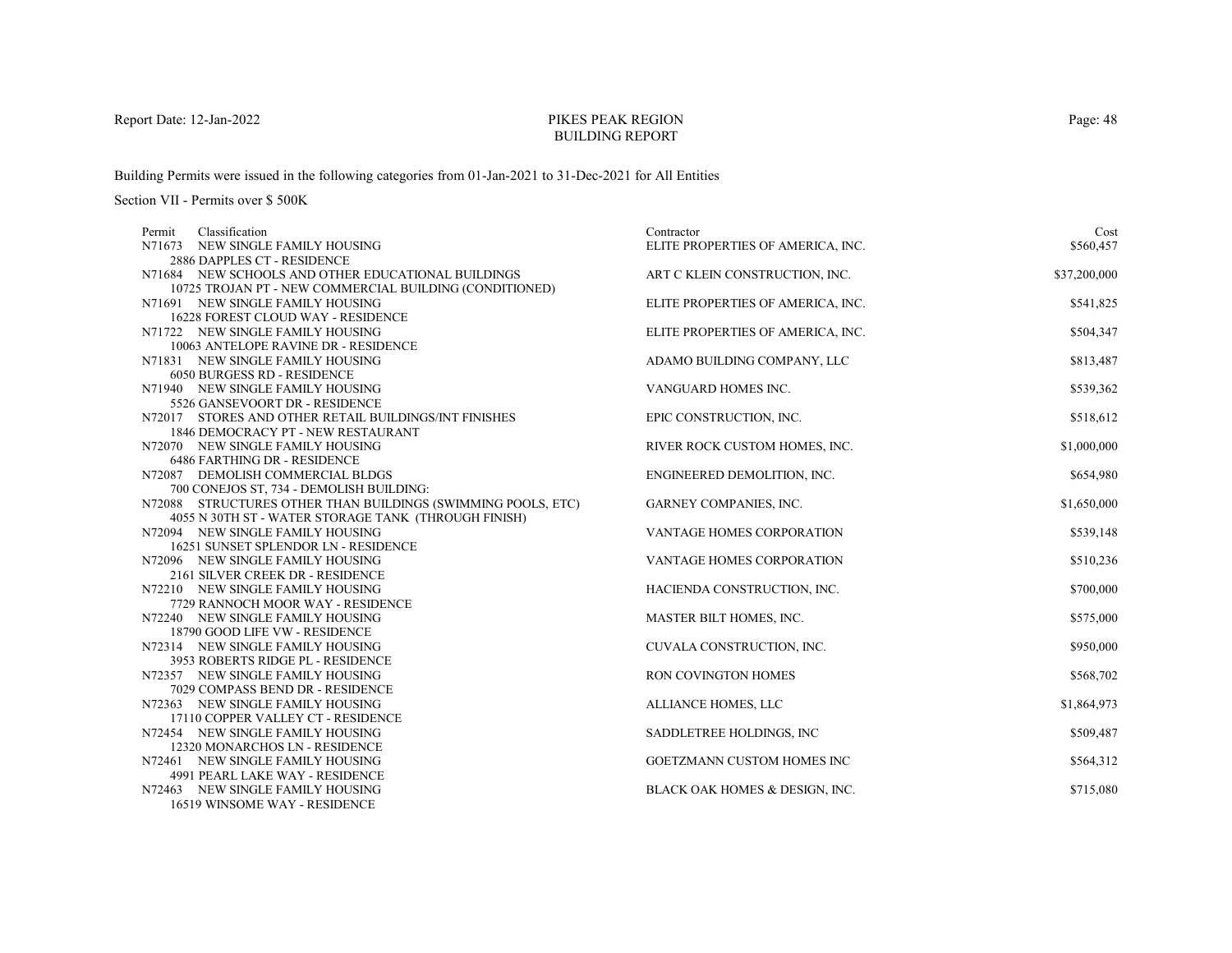# PIKES PEAK REGIONBUILDING REPORT

Building Permits were issued in the following categories from 01-Jan-2021 to 31-Dec-2021 for All Entities

| Permit | Classification                                                           | Contractor                             | Cost         |
|--------|--------------------------------------------------------------------------|----------------------------------------|--------------|
|        | N72662 NEW SINGLE FAMILY HOUSING                                         | HIGH COUNTRY INTERNATIONAL LTD         | \$707,594    |
|        | 2774 TREELINE VW - RESIDENCE                                             |                                        |              |
|        | N72667 NEW OFFICES, BANKS, AND PROFESSIONAL BLDGS/INT FINISHES           | MURRAY & STAFFORD INC.                 | \$9,000,000  |
|        | 7435 SISTERS GRV - COMMERCIAL BUILDING (CORE AND SHELL ONLY)             |                                        |              |
|        | N72735 NEW OFFICES, BANKS, AND PROFESSIONAL BLDGS/INT FINISHES           | <b>CUSITECH LLC</b>                    | \$1,503,573  |
|        | 6845 CAMPUS DR, 100 - COMMERCIAL INTERIOR FINISH TO CREATE A NEW SUITE   |                                        |              |
|        | N72782 COMMERCIAL ALTERATIONS (ADDITIONS, REMODELS, ETC)                 | THE WHITING-TURNER CONTRACTING COMPANY | \$1,690,000  |
|        | 1925 BRIARGATE PKWY, 611 - COMMERCIAL ADDITION/RETURN TO SHELL           |                                        |              |
|        | N72908 NEW SINGLE FAMILY HOUSING                                         | SADDLETREE HOLDINGS, INC               | \$665,609    |
|        | 16070 MISTY RAIN CT - RESIDENCE                                          |                                        |              |
|        | N72948 NEW SINGLE FAMILY HOUSING                                         | GMC CONSTRUCTION COMPANY, INC          | \$648,369    |
|        | 2906 WATERFRONT DR - RESIDENCE                                           |                                        |              |
|        | N72996 NEW SINGLE FAMILY HOUSING                                         | ELITE PROPERTIES OF AMERICA, INC.      | \$504,347    |
|        | 5405 GANSEVOORT DR - RESIDENCE                                           |                                        |              |
|        | N73039 NEW SINGLE FAMILY HOUSING                                         | ELITE PROPERTIES OF AMERICA, INC.      | \$559,172    |
|        | 10062 ANTELOPE RAVINE DR - RESIDENCE                                     |                                        |              |
|        | N73041 NEW SINGLE FAMILY HOUSING                                         | ELITE PROPERTIES OF AMERICA, INC.      | \$728,144    |
|        | 16161 SUNSET SPLENDOR LN - RESIDENCE                                     |                                        |              |
|        | N73042 NEW SINGLE FAMILY HOUSING                                         | ELITE PROPERTIES OF AMERICA, INC.      | \$627,168    |
|        | 16227 FOREST CLOUD WAY - RESIDENCE                                       |                                        |              |
|        | N73165 NEW SINGLE FAMILY HOUSING                                         | <b>RON COVINGTON HOMES</b>             | \$506,274    |
|        | 9949 MERIDIAN HILLS TRL - RESIDENCE                                      |                                        |              |
|        | N73176 NEW SINGLE FAMILY HOUSING                                         | <b>RON COVINGTON HOMES</b>             | \$548,250    |
|        | 5455 GANSEVOORT DR - RESIDENCE                                           |                                        |              |
|        | N73177 NEW SINGLE FAMILY HOUSING<br>10315 FINN DR - RESIDENCE            | RON COVINGTON HOMES                    | \$548,250    |
|        |                                                                          | VANTAGE HOMES CORPORATION              | \$508,095    |
|        | N73311 NEW SINGLE FAMILY HOUSING<br>16198 SUNSET SPLENDOR LN - RESIDENCE |                                        |              |
|        | N73315 NEW SINGLE FAMILY HOUSING                                         | VANTAGE HOMES CORPORATION              | \$516,875    |
|        | 1022 CHARISMATIC WAY - RESIDENCE                                         |                                        |              |
|        | N73581 STORES AND OTHER RETAIL BUILDINGS/INT FINISHES                    | MANNA CONSTRUCTION COMPANY, LLC        | \$546,363    |
|        | 5985 DUBLIN BLVD, 100 - INTERIOR FINISH - RESTAURANT                     |                                        |              |
|        | N73784 NEW FIVE OR MORE FAMILY BUILDINGS                                 | <b>COLORADO STRUCTURES INC</b>         | \$95,000,000 |
|        | 655 S SIERRA MADRE ST - NEW APARTMENT BLDG (408 UNIT/5 STORY)            |                                        |              |
|        | N73788 NEW SINGLE FAMILY HOUSING                                         | ELEVATION HOMES, LLC                   | \$1,000,000  |
|        | 3470 BROADMOOR VALLEY RD - RESIDENCE                                     |                                        |              |
|        | N73849 NEW SINGLE FAMILY HOUSING                                         | ALLIANCE HOMES, LLC                    | \$1,699,882  |
|        | 16996 COPPER VALLEY CT - RESIDENCE                                       |                                        |              |
|        | N73865 COMMERCIAL CHANGE OF OCCUPANCY                                    | SILVER CREEK DEVELOPMENT, LLC          | \$1,172,251  |
|        | 5020 N NEVADA AVE, 130 - COMMERCIAL REMODEL - CHANGE OF OCCUPANCY        |                                        |              |
|        |                                                                          |                                        |              |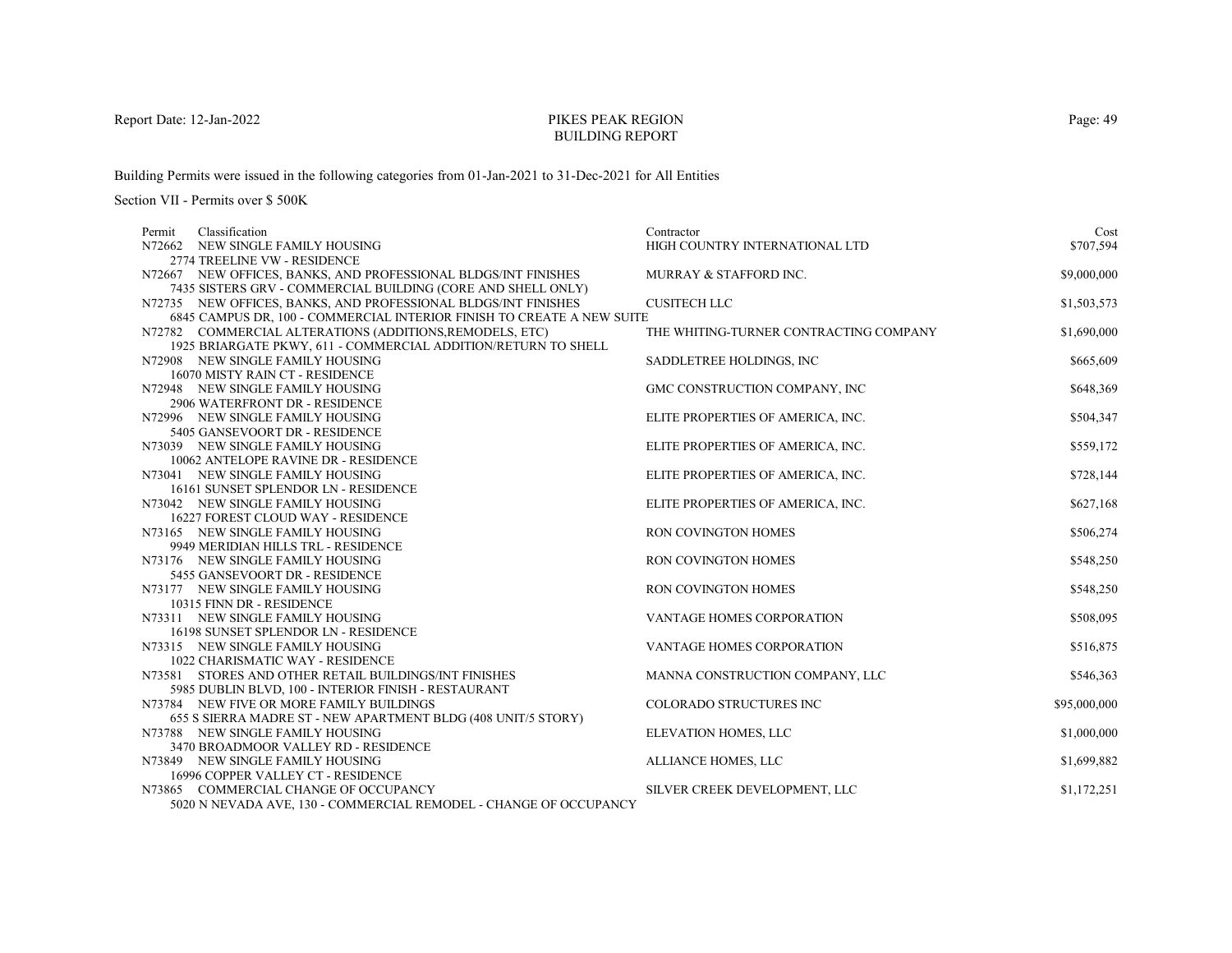# PIKES PEAK REGIONBUILDING REPORT

Building Permits were issued in the following categories from 01-Jan-2021 to 31-Dec-2021 for All Entities

Section VII - Permits over \$ 500K

| Classification<br>Permit                                              | Contractor                             | Cost        |
|-----------------------------------------------------------------------|----------------------------------------|-------------|
| N73872 NEW SINGLE FAMILY HOUSING                                      | PARAMOUNT HOMES COMPANY                | \$650,000   |
| 7075 WYOMING LN - RESIDENCE                                           |                                        |             |
| N73977 COMMERCIAL CHANGE OF OCCUPANCY                                 | CASCO ENTERPRISES, INC.                | \$575,000   |
| 5027 N ACADEMY BLVD - COMMERCIAL INTERIOR REMODEL-CHANGE OF OCCUPANCY |                                        |             |
| N74131 NEW SINGLE FAMILY HOUSING                                      | <b>TRALON HOMES, LLC</b>               | \$1,104,637 |
| 10547 SUMMER RIDGE DR - RESIDENCE                                     |                                        |             |
| N74206 NEW SINGLE FAMILY HOUSING                                      | ELITE PROPERTIES OF AMERICA, INC.      | \$541,825   |
| 9909 ANTELOPE RAVINE DR - RESIDENCE                                   |                                        |             |
| N74210 NEW SINGLE FAMILY HOUSING                                      | ELITE PROPERTIES OF AMERICA, INC.      | \$632,200   |
| 11819 KOENIG DR - RESIDENCE                                           |                                        |             |
| N74220 COMMERCIAL ALTERATIONS (ADDITIONS, REMODELS, ETC)              | COLORADO COMMERCIAL CONSTRUCTION, INC. | \$1,500,000 |
| 9550 OTERO AVE - COMMERCIAL ADDITION (CONDITIONED)                    |                                        |             |
| N74227 NEW SINGLE FAMILY HOUSING                                      | <b>HOMEOWNER</b>                       | \$667,537   |
| 19879 GLEN SHADOWS DR - RESIDENCE                                     |                                        |             |
| N74248 NONRESIDENTIAL BUILDINGS (STORAGE SHEDS, ETC)                  | H.W. HOUSTON CONSTRUCTION LLC          | \$980,000   |
| 3202 CAPITAL DR - NEW COMMERCIAL BUILDING (CONDITIONED)               |                                        |             |
| N74280 NEW OFFICES, BANKS, AND PROFESSIONAL BLDGS/INT FINISHES        | HAMMERS CONSTRUCTION, INC              | \$1,138,684 |
| 2168 WOLF CT - NEW COMMERCIAL BUILDING (CONDITIONED)                  |                                        |             |
| N74291 NEW SINGLE FAMILY HOUSING                                      | GOETZMANN CUSTOM HOMES INC             | \$540,112   |
| 4252 HORSE GULCH LOOP - RESIDENCE                                     |                                        | \$552,104   |
| N74340 NEW SINGLE FAMILY HOUSING<br>2094 STANBRIDGE CT - RESIDENCE    | VANTAGE HOMES CORPORATION              |             |
| N74342 NEW SINGLE FAMILY HOUSING                                      | <b>VANTAGE HOMES CORPORATION</b>       | \$645,585   |
| 10004 ASPEN VALLEY RD - RESIDENCE                                     |                                        |             |
| N74344 NEW SINGLE FAMILY HOUSING                                      | VANTAGE HOMES CORPORATION              | \$528,837   |
| 1046 CHARISMATIC WAY - RESIDENCE                                      |                                        |             |
| N74362 NEW SINGLE FAMILY HOUSING                                      | VANGUARD HOMES INC.                    | \$521,480   |
| 57 N OLYMPIAN DR - RESIDENCE                                          |                                        |             |
| N74378 NEW SINGLE FAMILY HOUSING                                      | TOLL BROS., INC.                       | \$518,910   |
| 6560 ROLLING CREEK DR - RESIDENCE                                     |                                        |             |
| N74445 NEW SINGLE FAMILY HOUSING                                      | SADDLETREE HOLDINGS, INC               | \$672,462   |
| 16417 MOUNTAIN GLORY DR - RESIDENCE                                   |                                        |             |
| N74450 NEW SINGLE FAMILY HOUSING                                      | SADDLETREE HOLDINGS, INC.              | \$691,737   |
| <b>680 PANORAMIC DR - RESIDENCE</b>                                   |                                        |             |
| N74570 NEW SINGLE FAMILY HOUSING                                      | <b>HOMEOWNER</b>                       | \$630,701   |
| 7830 COWBOY RANCH VW - RESIDENCE                                      |                                        |             |
| N74698 NEW OFFICES, BANKS, AND PROFESSIONAL BLDGS/INT FINISHES        | FACILITIES CONTRACTING, INC.           | \$1,075,000 |
| 6616 DALBY DR, 140 - COMMERCIAL INTERIOR FINISH                       |                                        |             |
| N74968 NEW SINGLE FAMILY HOUSING                                      | PARAMOUNT HOMES COMPANY                | \$650,000   |
| 1205 COTTONTAIL TRL - RESIDENCE                                       |                                        |             |

Page: 50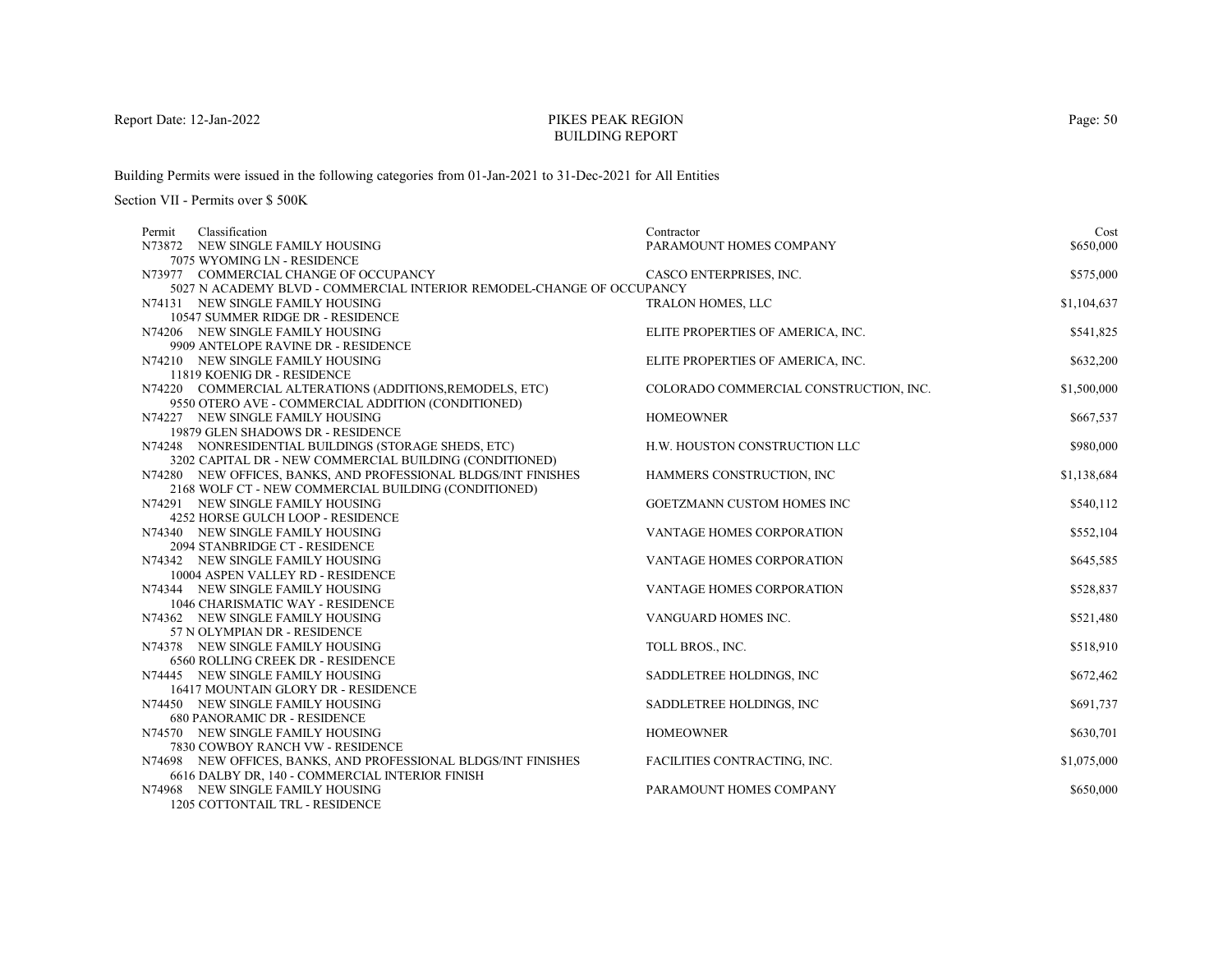# PIKES PEAK REGIONBUILDING REPORT

Building Permits were issued in the following categories from 01-Jan-2021 to 31-Dec-2021 for All Entities

| Classification<br>Permit                                              | Contractor                                    | Cost         |
|-----------------------------------------------------------------------|-----------------------------------------------|--------------|
| N75038 NEW SINGLE FAMILY HOUSING                                      | MBI CONTRACTORS, INC.                         | \$550,000    |
| 926 LOCKLIN WAY - RESIDENCE                                           |                                               |              |
| N75246 NEW SINGLE FAMILY HOUSING                                      | PARK VISTA BUILDERS, INC                      | \$750,000    |
| 19455 RIM OF THE WORLD DR - RESIDENCE                                 |                                               |              |
| N75262 NEW SINGLE FAMILY HOUSING                                      | VANGUARD HOMES INC.                           | \$555,424    |
| 47 N OLYMPIAN DR - RESIDENCE                                          |                                               |              |
| N75293 NEW FIVE OR MORE FAMILY BUILDINGS                              | GORDON CONSTRUCTION COMPANY, INC              | \$850,000    |
| 2363 CORALBELL GRV - NEW MULTI-FAMILY BLDG (6 UNITS) - BLDG 12 TYPE D |                                               |              |
| N75299 NEW SINGLE FAMILY HOUSING                                      | AMERICAN CRAFTSMAN HOMES OF WOODLAND PARK LLC | \$800,000    |
| 119 BRIDLEWOOD LN - RESIDENCE                                         |                                               |              |
| N75306 NEW SINGLE FAMILY HOUSING                                      | SKRABO CONSTRUCTION, INC.                     | \$699,661    |
| 4307 SILVER NELL DR - RESIDENCE                                       |                                               |              |
| N75346 NEW SINGLE FAMILY HOUSING                                      | TOLL BROS., INC.                              | \$520,302    |
| 6519 ROLLING CREEK DR - RESIDENCE                                     |                                               |              |
| N75450 NEW SINGLE FAMILY HOUSING                                      | ELITE PROPERTIES OF AMERICA, INC.             | \$590,653    |
| 2219 MERLOT DR - RESIDENCE                                            |                                               |              |
| N75509 NEW SINGLE FAMILY HOUSING                                      | <b>RON COVINGTON HOMES</b>                    | \$548,250    |
| 5575 GANSEVOORT DR - RESIDENCE                                        |                                               |              |
| N75681 NEW SINGLE FAMILY HOUSING                                      | MASTER BILT HOMES, INC.                       | \$650,000    |
| 18386 PRAIRIE COACH VW - RESIDENCE                                    |                                               |              |
| N75727 NEW SINGLE FAMILY HOUSING<br>1070 CHARISMATIC WAY - RESIDENCE  | VANTAGE HOMES CORPORATION                     | \$534,238    |
| N75784 NEW FIVE OR MORE FAMILY BUILDINGS                              | THE GARRETT CONSTRUCTION COMPANY LLC          |              |
| 9270 GRAND CORDERA PKWY - NEW APARTMENT BUILDINGS - 100 UNITS         |                                               | \$12,736,270 |
| N75785 NEW FIVE OR MORE FAMILY BUILDINGS                              | THE GARRETT CONSTRUCTION COMPANY LLC          | \$12,354,182 |
| 9276 GRAND CORDERA PKWY - NEW APARTMENT BUILDINGS (100 UNITS)         |                                               |              |
| N75810 NEW SINGLE FAMILY HOUSING                                      | CONSTRUCTION BY GENESIS, INC.                 | \$700,000    |
| 329 DUSTY HAVEN CT - RESIDENCE                                        |                                               |              |
| N75812 NEW AMUSEMENT AND RECREATION BUILDINGS                         | THE GARRETT CONSTRUCTION COMPANY LLC          | \$758,003    |
| 9246 GRAND CORDERA PKWY - NEW CLUBHOUSE                               |                                               |              |
| N75966 NEW SINGLE FAMILY HOUSING                                      | AVALON DEVELOPMENT COMPANY LLC                | \$525,000    |
| 856 UINTAH BLUFFS PL - RESIDENCE                                      |                                               |              |
| N75972 NEW SINGLE FAMILY HOUSING                                      | TOLL BROS., INC.                              | \$660,362    |
| 9166 GLITTER WAY - RESIDENCE                                          |                                               |              |
| N76067 NEW OFFICES, BANKS, AND PROFESSIONAL BLDGS/INT FINISHES        | SHARP GENERAL CONTRACTORS, INC                | \$2,596,331  |
| 9524 FEDERAL DR - COMMERCIAL BUILDING (CORE AND SHELL ONLY)           |                                               |              |
| N76139 NEW SINGLE FAMILY HOUSING                                      | JS HOMES INC.                                 | \$511,414    |
| 11495 BISON MEADOWS CT - RESIDENCE                                    |                                               |              |
| N76285 NEW OFFICES, BANKS, AND PROFESSIONAL BLDGS/INT FINISHES        | RAND CONSTRUCTION CORPORATION                 | \$856,000    |
| 5310 N NEVADA AVE - COMMERCIAL INTERIOR FINISH                        |                                               |              |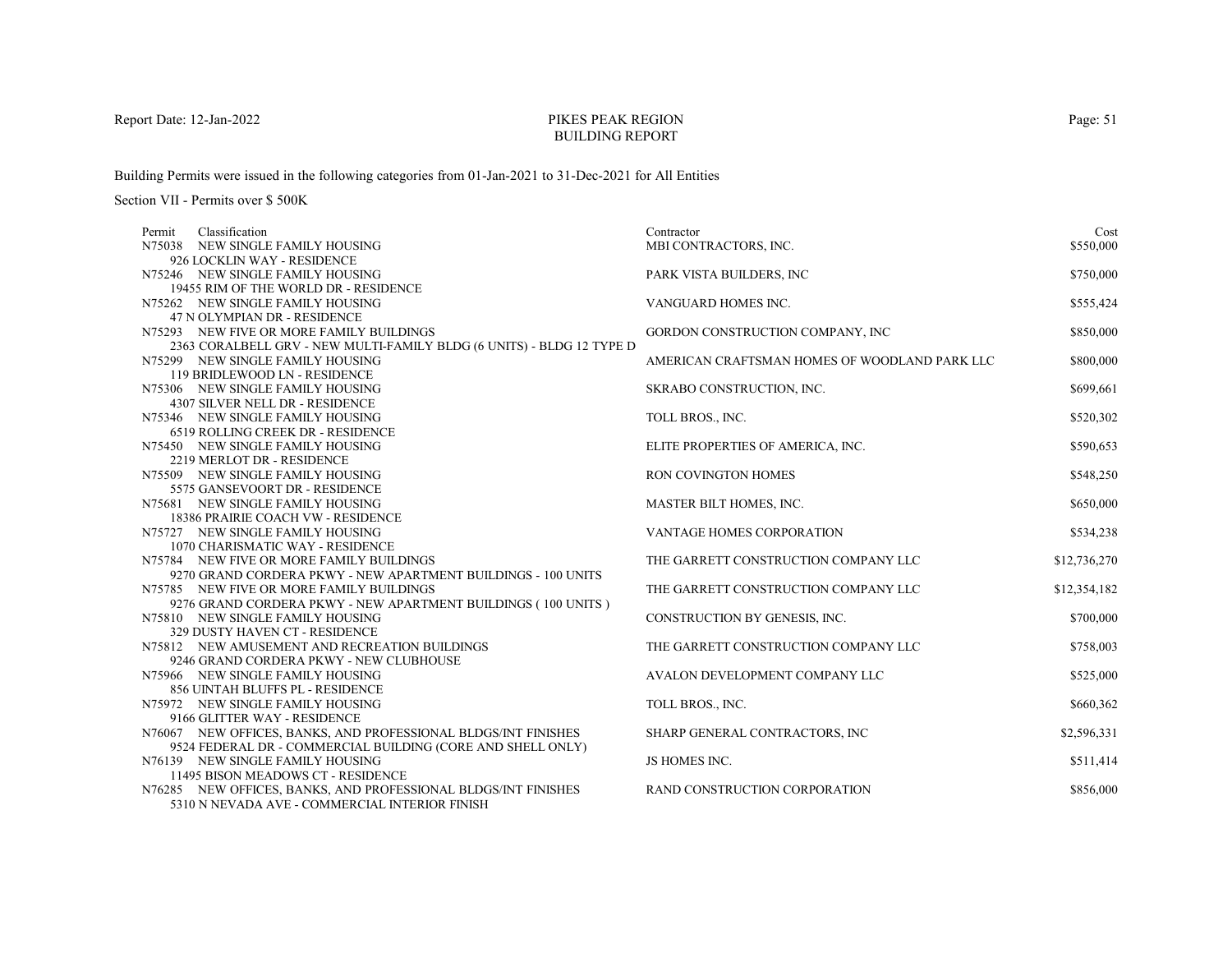# PIKES PEAK REGIONBUILDING REPORT

Building Permits were issued in the following categories from 01-Jan-2021 to 31-Dec-2021 for All Entities

| Classification<br>Permit                                 | Contractor                        | Cost        |
|----------------------------------------------------------|-----------------------------------|-------------|
| N76400 COMMERCIAL ALTERATIONS (ADDITIONS, REMODELS, ETC) | EPIC CONSTRUCTION, INC.           | \$962,761   |
| 945 N ACADEMY BLVD - COMMERCIAL REMODEL - INTERIOR       |                                   |             |
| N76438 NEW SINGLE FAMILY HOUSING                         | VILLAGREE, LLC                    | \$696,984   |
| 4870 SAXTON HOLLOW RD - RESIDENCE                        |                                   |             |
| N76507 NEW SINGLE FAMILY HOUSING                         | ZRH CONSTRUCTION, L.L.C.          | \$791,107   |
| 10758 ROLLING PEAKS DR - RESIDENCE                       |                                   |             |
| N76518 NEW SINGLE FAMILY HOUSING                         | ZRH CONSTRUCTION, L.L.C.          | \$791,107   |
| 10759 ROLLING PEAKS DR - RESIDENCE                       |                                   |             |
| N76522 NEW SINGLE FAMILY HOUSING                         | COMITO BUILDING AND DESIGN, LLC   | \$1,100,000 |
| 1685 OAKMOOR HTS - RESIDENCE                             |                                   |             |
| N76558 NEW SINGLE FAMILY HOUSING                         | GOETZMANN CUSTOM HOMES INC        | \$564,312   |
| 4262 HORSE GULCH LOOP - RESIDENCE                        |                                   |             |
| N76570 NEW FIVE OR MORE FAMILY BUILDINGS                 | COLORADO STRUCTURES INC           | \$6,267,126 |
| 5725 WELKIN CIR - NEW APARTMENT BLDG 2 (49 UNITS)        |                                   |             |
| N76571 STORES AND OTHER RETAIL BUILDINGS/INT FINISHES    | EPIC CONSTRUCTION, INC.           | \$1,314,008 |
| 3710 N CITADEL DR - NEW RESTAURANT                       |                                   |             |
| N76572 NEW FIVE OR MORE FAMILY BUILDINGS                 | COLORADO STRUCTURES INC           | \$2,473,178 |
| 5845 WELKIN CIR - NEW APARTMENT BLDG 1 (18 UNITS)        |                                   |             |
| N76588 STORES AND OTHER RETAIL BUILDINGS/INT FINISHES    | WANER CONSTRUCTION CO., INC.      | \$878,229   |
| 100 E CHEYENNE RD, 110 - COMMERCIAL INTERIOR FINISH      |                                   |             |
| N76674 NEW FIVE OR MORE FAMILY BUILDINGS                 | GORDON CONSTRUCTION COMPANY, INC  | \$850,000   |
| 2377 CORALBELL GRV - NEW MULTI-FAMILY BLDG (6 UNITS)     |                                   |             |
| N76676 NEW FIVE OR MORE FAMILY BUILDINGS                 | GORDON CONSTRUCTION COMPANY, INC  | \$850,000   |
| 2678 ARCTIC THYME VW - NEW MULTI-FAMILY BLDG (5 UNITS)   |                                   |             |
| N76693 COMMERCIAL ADDITION                               | VAN GIESON AND COMPANY, INC.      | \$6,500,000 |
| 3150 N CHESTNUT ST - COMMERCIAL ADDITION (CONDITIONED)   |                                   |             |
| N76696 NEW SINGLE FAMILY HOUSING                         | ELITE PROPERTIES OF AMERICA, INC. | \$569,987   |
| 11872 HAWK STONE DR - RESIDENCE                          |                                   |             |
| N76698 NEW SINGLE FAMILY HOUSING                         | ELITE PROPERTIES OF AMERICA, INC. | \$567,738   |
| 10000 BISON VALLEY TRL - RESIDENCE                       |                                   |             |
| N76703 NEW SINGLE FAMILY HOUSING                         | ELITE PROPERTIES OF AMERICA, INC. | \$559,172   |
| 10065 BISON VALLEY TRL - RESIDENCE                       |                                   |             |
| N76706 NEW SINGLE FAMILY HOUSING                         | ELITE PROPERTIES OF AMERICA, INC. | \$512,378   |
| 9733 ANTELOPE RAVINE DR - RESIDENCE                      |                                   |             |
| N76711 NEW SINGLE FAMILY HOUSING                         | ZRH CONSTRUCTION, L.L.C.          | \$572,450   |
| 10767 ROLLING PEAKS DR - RESIDENCE                       |                                   |             |
| N76714 NEW SINGLE FAMILY HOUSING                         | ELITE PROPERTIES OF AMERICA, INC. | \$542,039   |
| 5445 GANSEVOORT DR - RESIDENCE                           |                                   |             |
| N76715 NEW SINGLE FAMILY HOUSING                         | ELITE PROPERTIES OF AMERICA, INC. | \$535,293   |
| 5435 GANSEVOORT DR - RESIDENCE                           |                                   |             |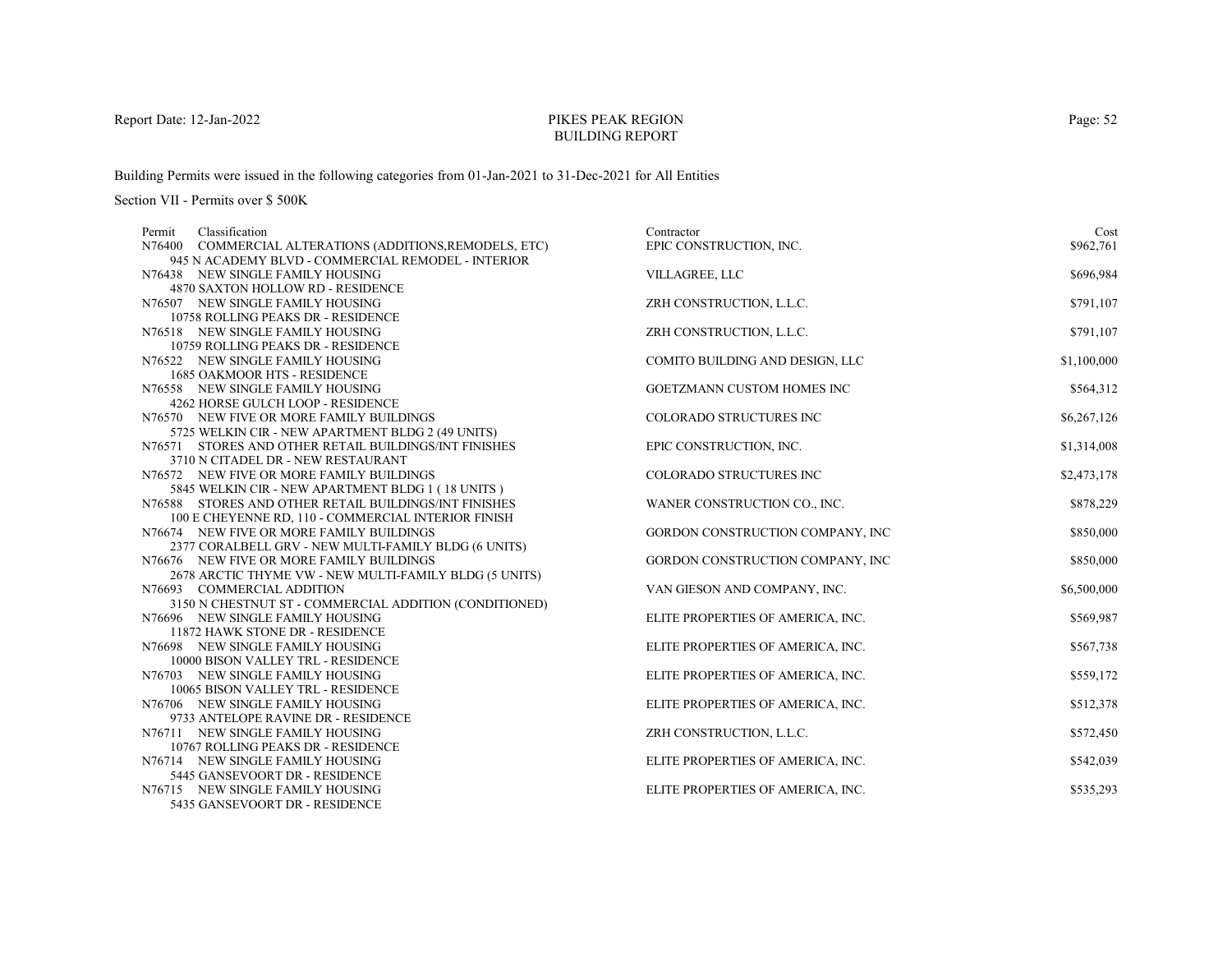# PIKES PEAK REGIONBUILDING REPORT

Building Permits were issued in the following categories from 01-Jan-2021 to 31-Dec-2021 for All Entities

| Classification<br>Permit                                                      | Contractor                       | Cost         |
|-------------------------------------------------------------------------------|----------------------------------|--------------|
| N76749 NEW SINGLE FAMILY HOUSING                                              | <b>WEEKLEY HOMES LLC</b>         | \$509,808    |
| 6202 ROWDY DR - RESIDENCE                                                     |                                  |              |
| N76804 NEW SINGLE FAMILY HOUSING                                              | <b>HOMEOWNER</b>                 | \$704,908    |
| 2600 ANTELOPE HILL VW - RESIDENCE                                             |                                  |              |
| N76848 NEW SINGLE FAMILY HOUSING                                              | PAR 5 LUXURY HOMES, LLC          | \$750,000    |
| 10502 ODIN DR - RESIDENCE                                                     |                                  |              |
| N76858 NEW SINGLE FAMILY HOUSING                                              | <b>GREGOIRE HOMES, INC.</b>      | \$1,300,000  |
| 3134 SPIRIT WIND HTS - RESIDENCE                                              |                                  |              |
| N76962 NEW SINGLE FAMILY HOUSING                                              | <b>VANTAGE HOMES CORPORATION</b> | \$600,287    |
| 2266 MERLOT DR - RESIDENCE                                                    |                                  |              |
| N76971 NEW SINGLE FAMILY HOUSING                                              | <b>HAMMER HOMES</b>              | \$750,000    |
| 7677 RANNOCH MOOR WAY - RESIDENCE                                             |                                  |              |
| N77017 NEW SINGLE FAMILY HOUSING                                              | HORIZON COMPANY LLC              | \$859,638    |
| 11545 GREEN ACRES LN - RES MFG HSG - IRC (BASEMENT)                           |                                  |              |
| N77047 COMMERCIAL ALTERATIONS (ADDITIONS, REMODELS, ETC)                      | NUNN CONSTRUCTION INC            | \$7,082,780  |
| 1160 KEITH DR - COMMERCIAL INTERIOR REMODEL                                   |                                  |              |
| N77118 COMMERCIAL CHANGE OF OCCUPANCY                                         | <b>BOB MCGRATH CONSTRUCTION</b>  | \$1,000,000  |
| 2026 W COLORADO AVE - CHANGE OF OCCUPANCY - CONVERT RESIDENTIAL TO COMMERCIAL |                                  |              |
| N77186 NEW SINGLE FAMILY HOUSING                                              | GOEBEL CONSTRUCTION, INC.        | \$600,000    |
| 8385 SWAN RD - RESIDENCE                                                      |                                  |              |
| N77308 NEW SINGLE FAMILY HOUSING                                              | MAJESTIC CUSTOM HOMES, INC.      | \$622,401    |
| 11180 PALMER PEAK PL - RESIDENCE                                              |                                  |              |
| N77309 NEW SINGLE FAMILY HOUSING<br>11150 PALMER PEAK PL - RESIDENCE          | MAJESTIC CUSTOM HOMES, INC.      | \$730,161    |
|                                                                               |                                  |              |
| N77330 NEW SINGLE FAMILY HOUSING<br>6567 ROLLING CREEK DR - RESIDENCE         | TOLL BROS., INC.                 | \$508,951    |
| N77332 NEW SINGLE FAMILY HOUSING                                              | TOLL BROS., INC.                 | \$501,027    |
| 6416 ROLLING CREEK DR - RESIDENCE                                             |                                  |              |
| N77598 NEW FIVE OR MORE FAMILY BUILDINGS                                      | COLORADO STRUCTURES INC          | \$15,031,913 |
| 5850 WELKIN CIR - NEW APARTMENT BLDG 3 (115 UNITS)                            |                                  |              |
| N77619 NEW SINGLE FAMILY HOUSING                                              | SADDLETREE HOLDINGS, INC         | \$531,010    |
| 1158 KELSO PL - RESIDENCE                                                     |                                  |              |
| N77621 NEW SINGLE FAMILY HOUSING                                              | SADDLETREE HOLDINGS, INC         | \$532,616    |
| 1043 NATIVE DANCER TER - RESIDENCE                                            |                                  |              |
| N77629 NEW SINGLE FAMILY HOUSING                                              | MELODY HOMES, INC.               | \$516,126    |
| 15986 LITTLE BLUESTEM RD - RESIDENCE                                          |                                  |              |
| N77630 NEW SINGLE FAMILY HOUSING                                              | MELODY HOMES, INC.               | \$555,210    |
| 15978 LITTLE BLUESTEM RD - RESIDENCE                                          |                                  |              |
| N77633 NEW SINGLE FAMILY HOUSING                                              | MELODY HOMES, INC.               | \$526,512    |
| 15970 LITTLE BLUESTEM RD - RESIDENCE                                          |                                  |              |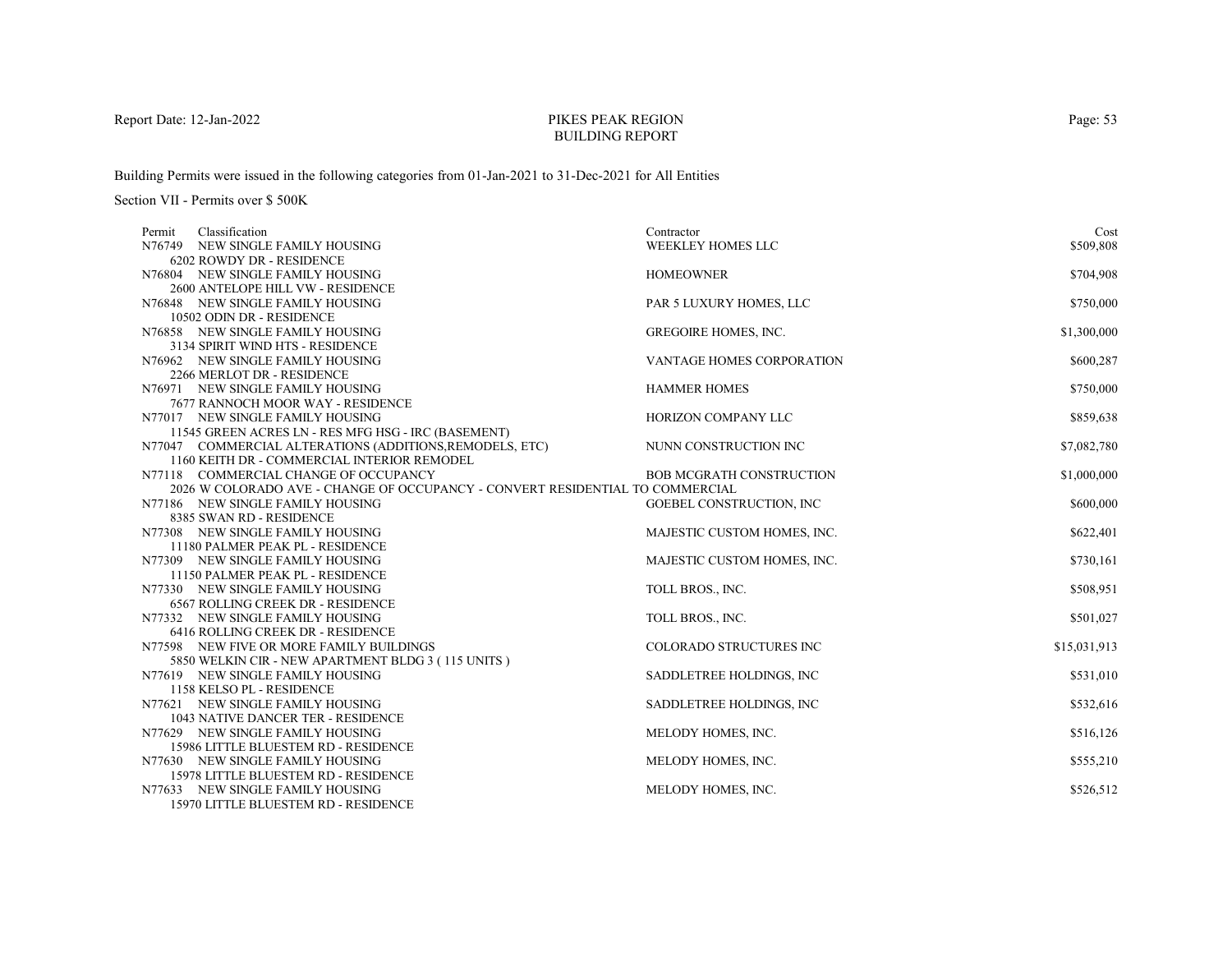# PIKES PEAK REGIONBUILDING REPORT

Building Permits were issued in the following categories from 01-Jan-2021 to 31-Dec-2021 for All Entities

| Classification<br>Permit                                       | Contractor                        | Cost        |
|----------------------------------------------------------------|-----------------------------------|-------------|
| N77634 NEW SINGLE FAMILY HOUSING                               | MELODY HOMES, INC.                | \$516,126   |
| 15962 LITTLE BLUESTEM RD - RESIDENCE                           |                                   |             |
| N77635 NEW SINGLE FAMILY HOUSING                               | MELODY HOMES, INC.                | \$555,210   |
| 15954 LITTLE BLUESTEM RD - RESIDENCE                           |                                   |             |
| N77638 NEW SINGLE FAMILY HOUSING                               | MELODY HOMES, INC.                | \$526,512   |
| 15946 LITTLE BLUESTEM RD - RESIDENCE                           |                                   |             |
| N77639 NEW SINGLE FAMILY HOUSING                               | MELODY HOMES, INC.                | \$516,126   |
| 15938 LITTLE BLUESTEM RD - RESIDENCE                           |                                   |             |
| N77640 NEW SINGLE FAMILY HOUSING                               | MELODY HOMES, INC.                | \$555,210   |
| 15930 LITTLE BLUESTEM RD - RESIDENCE                           |                                   |             |
| N77641 NEW SINGLE FAMILY HOUSING                               | MELODY HOMES, INC.                | \$556,495   |
| 15922 LITTLE BLUESTEM RD - RESIDENCE                           |                                   |             |
| N77991 NEW SINGLE FAMILY HOUSING                               | ELITE PROPERTIES OF AMERICA, INC. | \$618,494   |
| 2218 MERLOT DR - RESIDENCE<br>N77996 NEW SINGLE FAMILY HOUSING | ELITE PROPERTIES OF AMERICA, INC. | \$574,270   |
| 2242 MERLOT DR - RESIDENCE                                     |                                   |             |
| N78012 NEW SINGLE FAMILY HOUSING                               | ELITE PROPERTIES OF AMERICA, INC. | \$563,669   |
| 9997 ANTELOPE RAVINE DR - RESIDENCE                            |                                   |             |
| N78123 NEW SINGLE FAMILY HOUSING                               | <b>HAMMER HOMES</b>               | \$650,000   |
| 16185 RIDGE RUN DR - RESIDENCE                                 |                                   |             |
| N78230 NEW SINGLE FAMILY HOUSING                               | <b>WEEKLEY HOMES LLC</b>          | \$571,272   |
| 9016 WOLF VALLEY DR - RESIDENCE                                |                                   |             |
| N78289 NEW SINGLE FAMILY HOUSING                               | VANTAGE HOMES CORPORATION         | \$636,818   |
| 2243 MERLOT DR - RESIDENCE                                     |                                   |             |
| N78290 NEW SINGLE FAMILY HOUSING                               | VANTAGE HOMES CORPORATION         | \$518,910   |
| 11664 JUSTIFY DR - RESIDENCE                                   |                                   |             |
| N78314 NEW SINGLE FAMILY HOUSING                               | HEREBIC HOMES, INC                | \$1,200,000 |
| 17186 COPPER VALLEY CT - RESIDENCE                             |                                   |             |
| N78363 NEW SINGLE FAMILY HOUSING                               | <b>HOMEOWNER</b>                  | \$580,000   |
| 4616 SETTLERS RANCH RD - RESIDENCE                             |                                   |             |
| N78537 NEW SINGLE FAMILY HOUSING                               | HI POINT HOME BUILDERS LLC        | \$580,895   |
| 7515 COWBOY RANCH VW - RESIDENCE                               |                                   |             |
| N78962 NEW SINGLE FAMILY HOUSING                               | <b>HOMEOWNER</b>                  | \$893,797   |
| 950 TINER TRL - RESIDENCE                                      |                                   |             |
| N78968 NEW SINGLE FAMILY HOUSING                               | HOME RUN RESTORATIONS, INC.       | \$513,127   |
| 24250 MURPHY RD - RESIDENCE                                    |                                   |             |
| N79012 NEW SINGLE FAMILY HOUSING                               | <b>CUSTOM CASTLES</b>             | \$525,977   |
| 3785 PINEHURST CIR - RESIDENCE                                 |                                   |             |
| N79045 NEW SINGLE FAMILY HOUSING                               | <b>CASCADE BUILDERS, LLC</b>      | \$927,313   |
| 4215 OUTPOST RD - RESIDENCE                                    |                                   |             |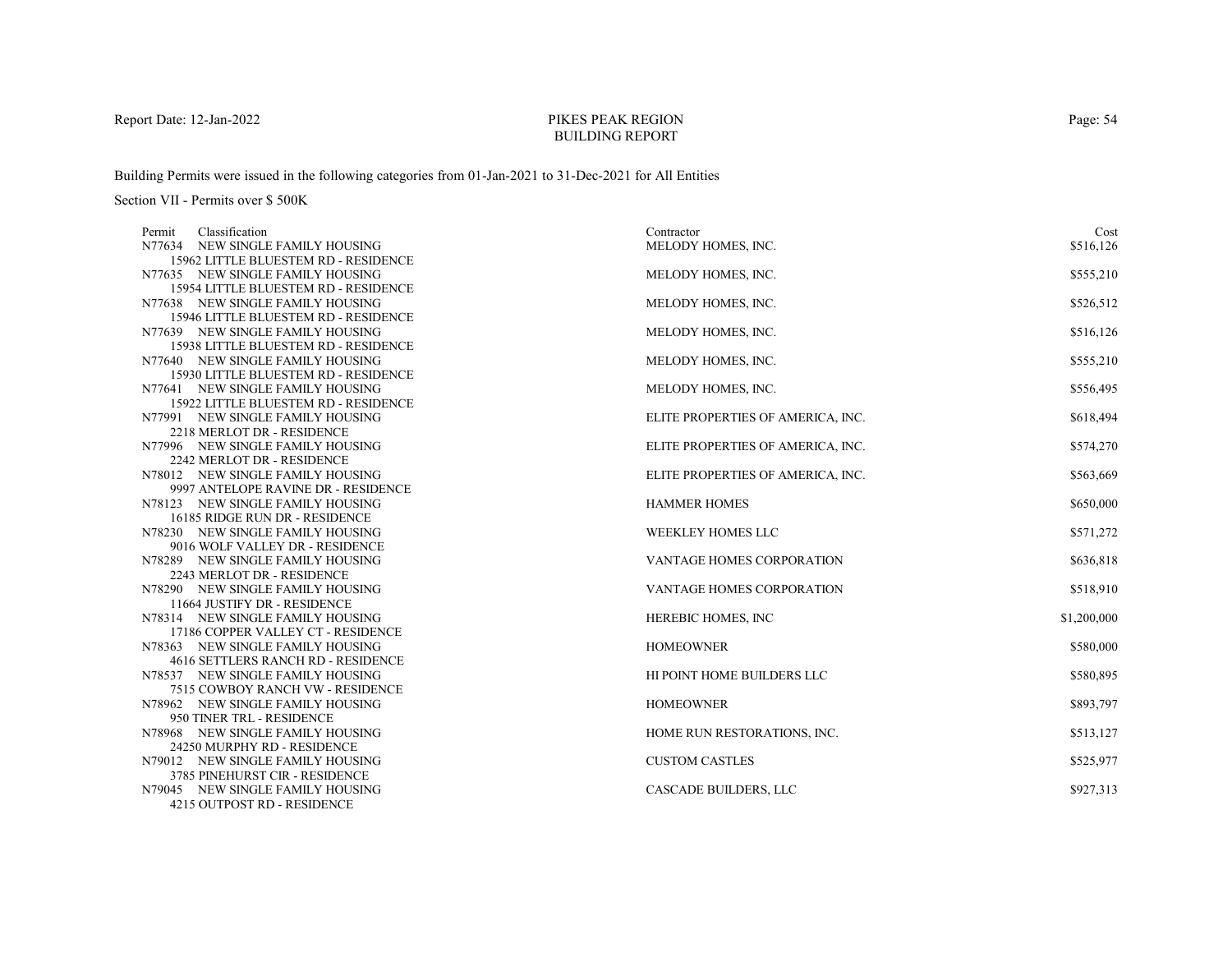# PIKES PEAK REGIONBUILDING REPORT

Building Permits were issued in the following categories from 01-Jan-2021 to 31-Dec-2021 for All Entities

Section VII - Permits over \$ 500K

| Classification<br>Permit                                               | Contractor                        | Cost         |
|------------------------------------------------------------------------|-----------------------------------|--------------|
| N79066 COMMERCIAL ALTERATIONS (ADDITIONS, REMODELS, ETC)               | COLARELLI CONSTRUCTION, INC.      | \$850,956    |
| 219 E BIJOU ST - AIR HANDLER AND CHILLER REPLACEMENT                   |                                   |              |
| N79068 COMMERCIAL CHANGE OF OCCUPANCY                                  | DUSTON CONSTRUCTION INC           | \$1,600,000  |
| 563 N ACADEMY BLVD - COMMERCIAL INTERIOR REMODEL- CHANGE OF OCCUPANCY  |                                   |              |
| N79091 NEW SINGLE FAMILY HOUSING                                       | HI POINT HOME BUILDERS LLC        | \$558,430    |
| 7884 WRANGLER RANCH VW - RESIDENCE                                     |                                   |              |
| N79134 NEW SINGLE FAMILY HOUSING                                       | <b>CANAAN COMPANY</b>             | \$1,100,000  |
| 3845 PINEHURST CIR - RESIDENCE                                         |                                   |              |
| N79184 STORES AND OTHER RETAIL BUILDINGS/INT FINISHES                  | SPRINGFIELD BUILDERS, INC.        | \$1,143,431  |
| 2417 N MARKSHEFFEL RD - NEW RETAIL AUTO PARTS STORE                    |                                   |              |
| N79193 NEW SINGLE FAMILY HOUSING                                       | ELITE PROPERTIES OF AMERICA, INC. | \$504,347    |
| 9952 ANTELOPE RAVINE DR - RESIDENCE                                    |                                   |              |
| N79195 NEW SINGLE FAMILY HOUSING                                       | ELITE PROPERTIES OF AMERICA, INC. | \$541,825    |
| 10040 ANTELOPE RAVINE DR - RESIDENCE                                   |                                   |              |
| N79196 NEW SINGLE FAMILY HOUSING                                       | ELITE PROPERTIES OF AMERICA, INC. | \$763,909    |
| 10129 ASPEN VALLEY RD - RESIDENCE                                      |                                   |              |
| N79226 NEW HOTELS, MOTELS                                              | CAREERS IN CONSTRUCTION COLORADO  | \$6,590,000  |
| 7284 SISTERS GRV - PHASED COMMERCIAL BLDG (FOUNDATION ONLY)            |                                   |              |
| N79231 NEW SINGLE FAMILY HOUSING                                       | CLANCY BUILDING & DESIGN, LLC     | \$600,000    |
| 3040 HOOFPRINT RD - RESIDENCE                                          |                                   |              |
| N79238 NEW SINGLE FAMILY HOUSING                                       | ELITE PROPERTIES OF AMERICA, INC. | \$666,894    |
| 16288 SUNSET SPLENDOR LN - RESIDENCE                                   |                                   |              |
| N79274 NEW SINGLE FAMILY HOUSING                                       | ELITE PROPERTIES OF AMERICA, INC. | \$567,738    |
| 2206 MERLOT DR - RESIDENCE                                             |                                   |              |
| N79282 NEW SINGLE FAMILY HOUSING                                       | GOETZMANN CUSTOM HOMES INC        | \$564,312    |
| 12284 MONARCHOS LN - RESIDENCE                                         |                                   |              |
| N79360 NEW SINGLE FAMILY HOUSING                                       | ELITE PROPERTIES OF AMERICA, INC. | \$567,738    |
| 10388 ELEVATED LN - RESIDENCE                                          |                                   |              |
| N79420 NEW SINGLE FAMILY HOUSING                                       | VANTAGE HOMES CORPORATION         | \$661,647    |
| 10066 BISON VALLEY TRL - RESIDENCE<br>N79421 NEW SINGLE FAMILY HOUSING | <b>VANTAGE HOMES CORPORATION</b>  | \$539,148    |
| 4714 HANGING LAKE CIR - RESIDENCE                                      |                                   |              |
| N79555 NEW SINGLE FAMILY HOUSING                                       | CONSTRUCTION BY GENESIS, INC.     | \$900,000    |
| 14160 STONE EAGLE PL - RESIDENCE                                       |                                   |              |
| N79717 NEW SINGLE FAMILY HOUSING                                       | TOLL BROS., INC.                  | \$509,380    |
| 9234 GALLERY PL - RESIDENCE                                            |                                   |              |
| N79772 NEW FIVE OR MORE FAMILY BUILDINGS                               | LEC PROPERTIES, INC.              | \$11,533,060 |
| 4170 RIO VISTA DR - NEW APARTMENT BUILDINGS (80 UNITS)                 |                                   |              |
| N79973 NEW SINGLE FAMILY HOUSING                                       | <b>GO FREEDOM VENTURES</b>        | \$1,000,000  |
| 1955 CACTULOT DECIDEMATE                                               |                                   |              |

1255 S 26TH ST - RESIDENCE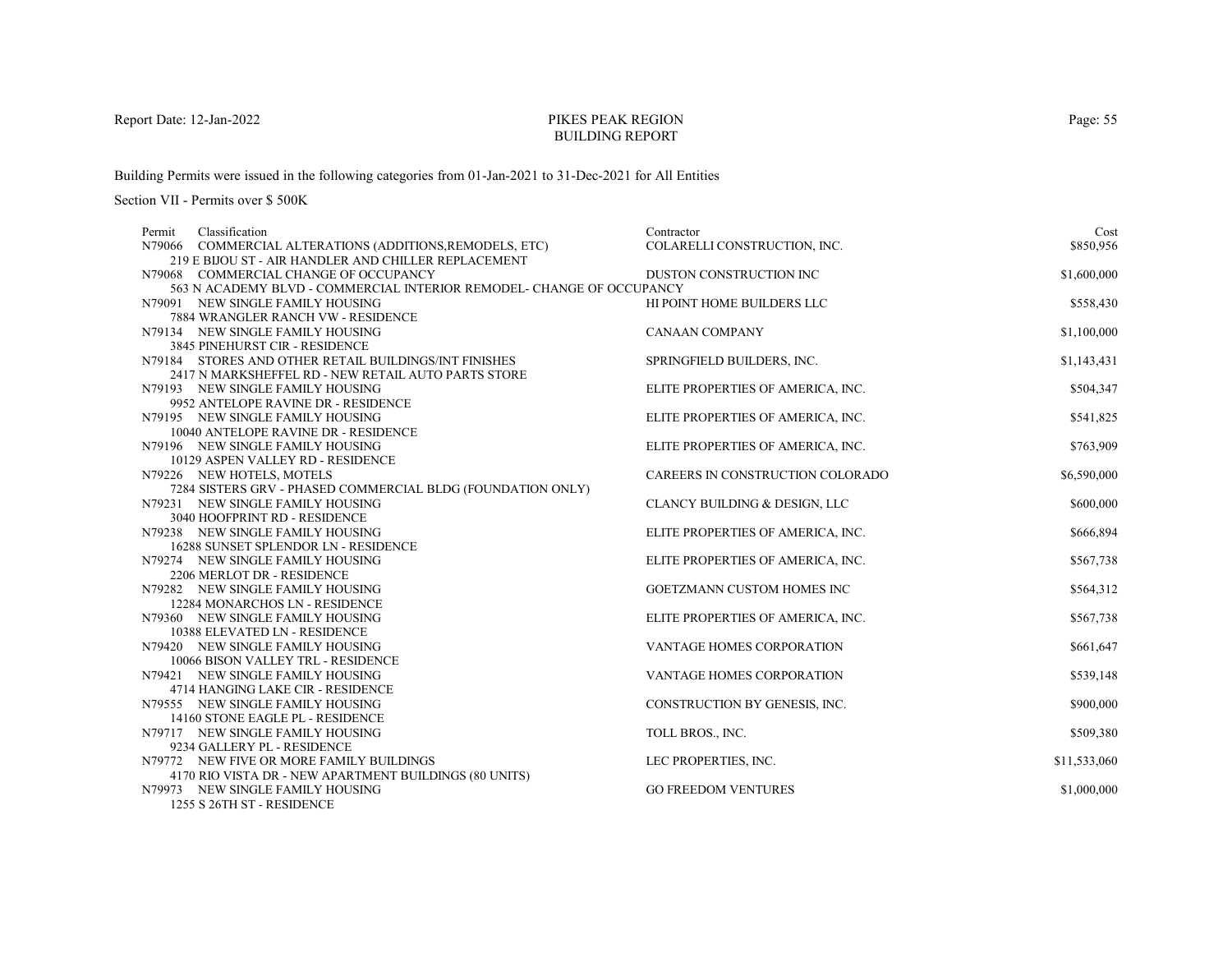# PIKES PEAK REGIONBUILDING REPORT

Building Permits were issued in the following categories from 01-Jan-2021 to 31-Dec-2021 for All Entities

| Classification<br>Permit                                                 | Contractor                         | Cost        |
|--------------------------------------------------------------------------|------------------------------------|-------------|
| N79986 NEW SINGLE FAMILY HOUSING                                         | MELODY HOMES, INC.                 | \$555,210   |
| 15889 LITTLE BLUESTEM RD - RESIDENCE                                     |                                    |             |
| N79987 NEW SINGLE FAMILY HOUSING                                         | MELODY HOMES, INC.                 | \$526,512   |
| 15873 LITTLE BLUESTEM RD - RESIDENCE                                     |                                    |             |
| N79988 NEW SINGLE FAMILY HOUSING                                         | MELODY HOMES, INC.                 | \$519,552   |
| 15865 LITTLE BLUESTEM RD - RESIDENCE                                     |                                    |             |
| N79994 NEW SINGLE FAMILY HOUSING                                         | MELODY HOMES, INC.                 | \$555,210   |
| 15849 LITTLE BLUESTEM RD - RESIDENCE                                     |                                    |             |
| N80002 NEW SINGLE FAMILY HOUSING                                         | MELODY HOMES, INC.                 | \$516,126   |
| 2112 FLAME GRASS DR - RESIDENCE                                          |                                    |             |
| N80004 NEW SINGLE FAMILY HOUSING                                         | MELODY HOMES, INC.                 | \$556,495   |
| 15945 LITTLE BLUESTEM RD - RESIDENCE                                     |                                    |             |
| N80025 NEW SINGLE FAMILY HOUSING                                         | MELODY HOMES, INC.                 | \$526,512   |
| 2126 FLAME GRASS DR - RESIDENCE                                          |                                    |             |
| N80027 NEW SINGLE FAMILY HOUSING                                         | MELODY HOMES, INC.                 | \$555,210   |
| 2140 FLAME GRASS DR - RESIDENCE                                          |                                    |             |
| N80028 NEW SINGLE FAMILY HOUSING                                         | MELODY HOMES, INC.                 | \$519,552   |
| 15937 LITTLE BLUESTEM RD - RESIDENCE                                     |                                    |             |
| N80032 NEW SINGLE FAMILY HOUSING<br>15929 LITTLE BLUESTEM RD - RESIDENCE | MELODY HOMES, INC.                 | \$526,512   |
| N80033 NEW SINGLE FAMILY HOUSING                                         | MELODY HOMES, INC.                 | \$516,126   |
| 15921 LITTLE BLUESTEM RD - RESIDENCE                                     |                                    |             |
| N80123 NONRESIDENTIAL BUILDINGS (STORAGE SHEDS, ETC)                     | SAUNDERS NORWOOD CONSTRUCTION, LLC | \$6,053,077 |
| 1190 TRANSIT DR - COMMERCIAL BUILDING (THROUGH FINISH)                   |                                    |             |
| N80180 NEW SINGLE FAMILY HOUSING                                         | CHALLENGER BUILDING, LLC           | \$575,127   |
| <b>6687 ROLLING CREEK DR - RESIDENCE</b>                                 |                                    |             |
| N80368 NEW SINGLE FAMILY HOUSING                                         | ELITE PROPERTIES OF AMERICA, INC.  | \$658,970   |
| 2314 MERLOT DR - RESIDENCE                                               |                                    |             |
| N80374 NEW SINGLE FAMILY HOUSING                                         | ELITE PROPERTIES OF AMERICA, INC.  | \$559,172   |
| 2802 DAPPLES CT - RESIDENCE                                              |                                    |             |
| N80376 NEW SINGLE FAMILY HOUSING                                         | ELITE PROPERTIES OF AMERICA, INC.  | \$504,347   |
| 6347 VERRADO PL - RESIDENCE                                              |                                    |             |
| N80377 NEW SINGLE FAMILY HOUSING                                         | ELITE PROPERTIES OF AMERICA, INC.  | \$506,488   |
| 10213 ASPEN VALLEY RD - RESIDENCE                                        |                                    |             |
| N80380 NEW SINGLE FAMILY HOUSING                                         | ELITE PROPERTIES OF AMERICA, INC.  | \$576,519   |
| 16241 FOREST CLOUD WAY - RESIDENCE                                       |                                    |             |
| N80416 NEW SINGLE FAMILY HOUSING                                         | ASPEN VALLEY CUSTOM HOMES, LLC     | \$750,000   |
| 19071 MALMSBURY CT - RESIDENCE                                           |                                    |             |
| N80444 NEW SINGLE FAMILY HOUSING                                         | MASTER BILT HOMES, INC.            | \$600,000   |
| 16758 WINSOME WAY - RESIDENCE                                            |                                    |             |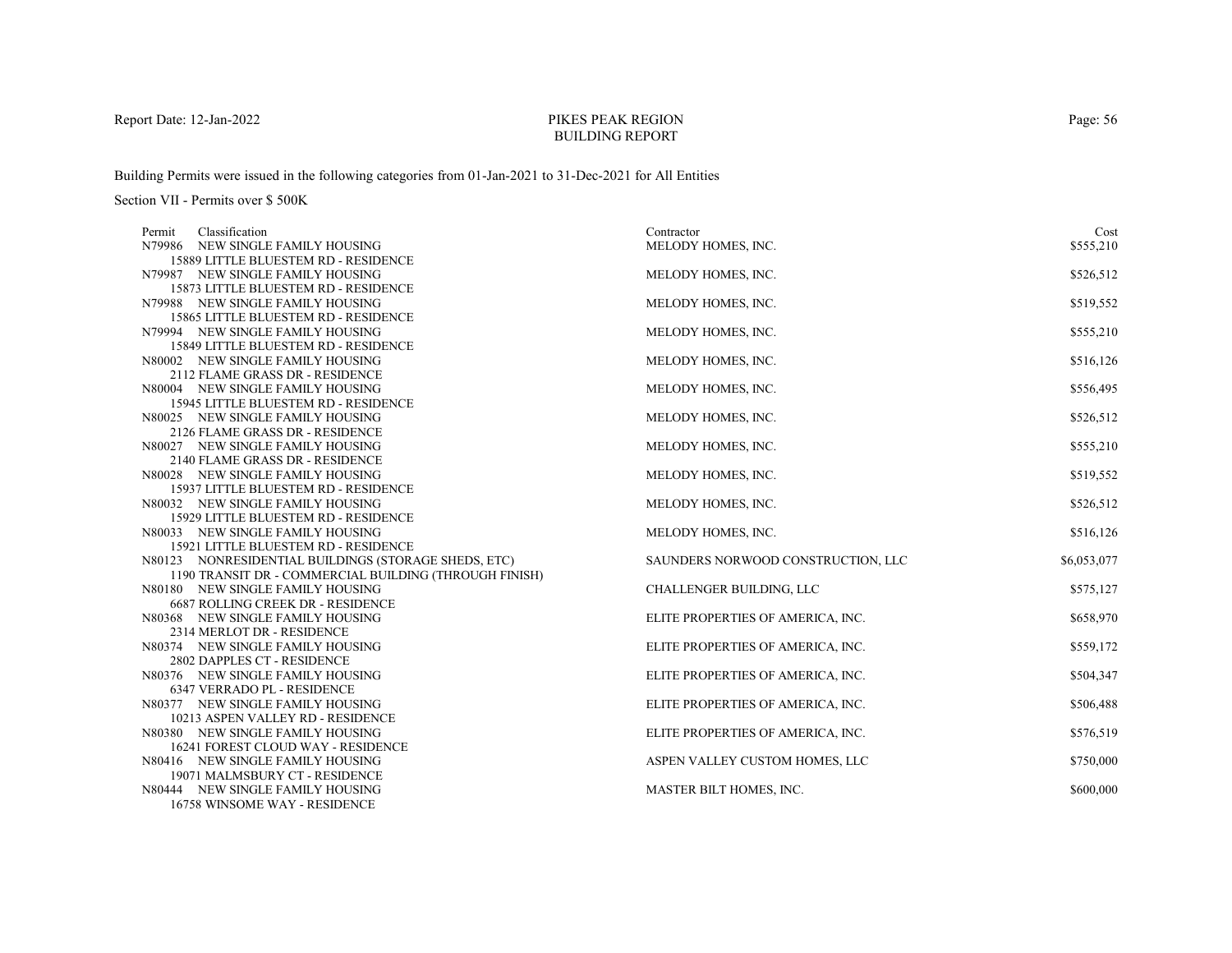# PIKES PEAK REGIONBUILDING REPORT

Building Permits were issued in the following categories from 01-Jan-2021 to 31-Dec-2021 for All Entities

| Classification<br>Permit                                               | Contractor                             | Cost        |
|------------------------------------------------------------------------|----------------------------------------|-------------|
| N80601 NEW SINGLE FAMILY HOUSING                                       | <b>VANTAGE HOMES CORPORATION</b>       | \$511,307   |
| 9996 ANTELOPE RAVINE DR - RESIDENCE                                    |                                        |             |
| N80626 NEW SINGLE FAMILY HOUSING                                       | GOETZMANN CUSTOM HOMES INC             | \$559,386   |
| 12332 MONARCHOS LN - RESIDENCE                                         |                                        |             |
| N80660 NEW SINGLE FAMILY HOUSING                                       | RON COVINGTON HOMES                    | \$516,768   |
| 9876 MERIDIAN HILLS TRL - RESIDENCE                                    |                                        |             |
| N80716 NEW SINGLE FAMILY HOUSING                                       | CREEKSTONE DEVELOPMENT, INC.           | \$509,487   |
| 5476 GANSEVOORT DR - RESIDENCE                                         |                                        |             |
| N80815 NEW SINGLE FAMILY HOUSING                                       | COLORADO STRUCTURES INC                | \$624,919   |
| 2954 TREELINE VW - RESIDENCE                                           |                                        |             |
| N80875 NEW SINGLE FAMILY HOUSING                                       | TOLL BROS., INC.                       | \$515,804   |
| 10226 LAKE ARBOR LN - RESIDENCE                                        |                                        |             |
| N80917 NEW SINGLE FAMILY HOUSING                                       | ZRH CONSTRUCTION, L.L.C.               | \$791,107   |
| 10766 ROLLING PEAKS DR - RESIDENCE                                     |                                        |             |
| N80942 NEW SINGLE FAMILY HOUSING                                       | SADDLETREE HOLDINGS, INC               | \$559,493   |
| 1049 NATIVE DANCER TER - RESIDENCE<br>N80956 NEW SINGLE FAMILY HOUSING | <b>HOMEOWNER</b>                       | \$730,393   |
| 3342 BARK TREE TRL - RESIDENCE                                         |                                        |             |
| N81128 COMMERCIAL ALTERATIONS (ADDITIONS, REMODELS, ETC)               | S & R CONSTRUCTION INC                 | \$600,000   |
| 444 E PIKES PEAK AVE - COMMERCIAL INTERIOR REMODEL                     |                                        |             |
| N81162 NEW SINGLE FAMILY HOUSING                                       | STEPHENS AND ASSOCIATES, INC.          | \$652,760   |
| 8786 BITTERCRESS DR - RESIDENCE                                        |                                        |             |
| N81189 NEW SINGLE FAMILY HOUSING                                       | <b>ASPEN VIEW HOMES</b>                | \$520,088   |
| 5228 SIRBAL DR - RESIDENCE                                             |                                        |             |
| N81235 COMMERCIAL ADDITION                                             | J.R. FILANC CONSTRUCTION COMPANY, INC. | \$770,000   |
| 225 BEACON LITE RD - COMMERCIAL ADDITION (CONDITIONED)                 |                                        |             |
| N81256 NEW SINGLE FAMILY HOUSING                                       | GOETZMANN CUSTOM HOMES INC             | \$706,621   |
| 17148 COPPER VALLEY CT - RESIDENCE                                     |                                        |             |
| N81330 NEW SINGLE FAMILY HOUSING                                       | <b>HOMEOWNER</b>                       | \$944,231   |
| 19039 DORNCLIFFE RD - RESIDENCE                                        |                                        |             |
| N81407 STORES AND OTHER RETAIL BUILDINGS/INT FINISHES                  | KTK GENERAL CONTRACTING LIMITED        | \$1,487,642 |
| 6955 CAMPUS DR - NEW CONVENIENCE STORE                                 |                                        |             |
| N81420 NEW SINGLE FAMILY HOUSING                                       | CHALLENGER BUILDING, LLC               | \$540,326   |
| 6679 ROLLING CREEK DR - RESIDENCE                                      |                                        |             |
| N81437 STRUCTURES OTHER THAN BUILDINGS (SWIMMING POOLS, ETC)           | KTK GENERAL CONTRACTING LIMITED        | \$593,116   |
| 1017 E WOODMEN RD - GAS CANOPY                                         |                                        |             |
| N81447 COMMERCIAL ALTERATIONS (ADDITIONS, REMODELS, ETC)               | MARK YOUNG CONSTRUCTION, INC.          | \$615,540   |
| 6930 N ACADEMY BLVD - COMMERCIAL INTERIOR REMODEL                      |                                        |             |
| N81477 NEW SINGLE FAMILY HOUSING                                       | CUTTING EDGE CONSTRUCTION COMPANY LLC  | \$720,000   |
| 2940 BROGANS BLUFF DR - RESIDENCE                                      |                                        |             |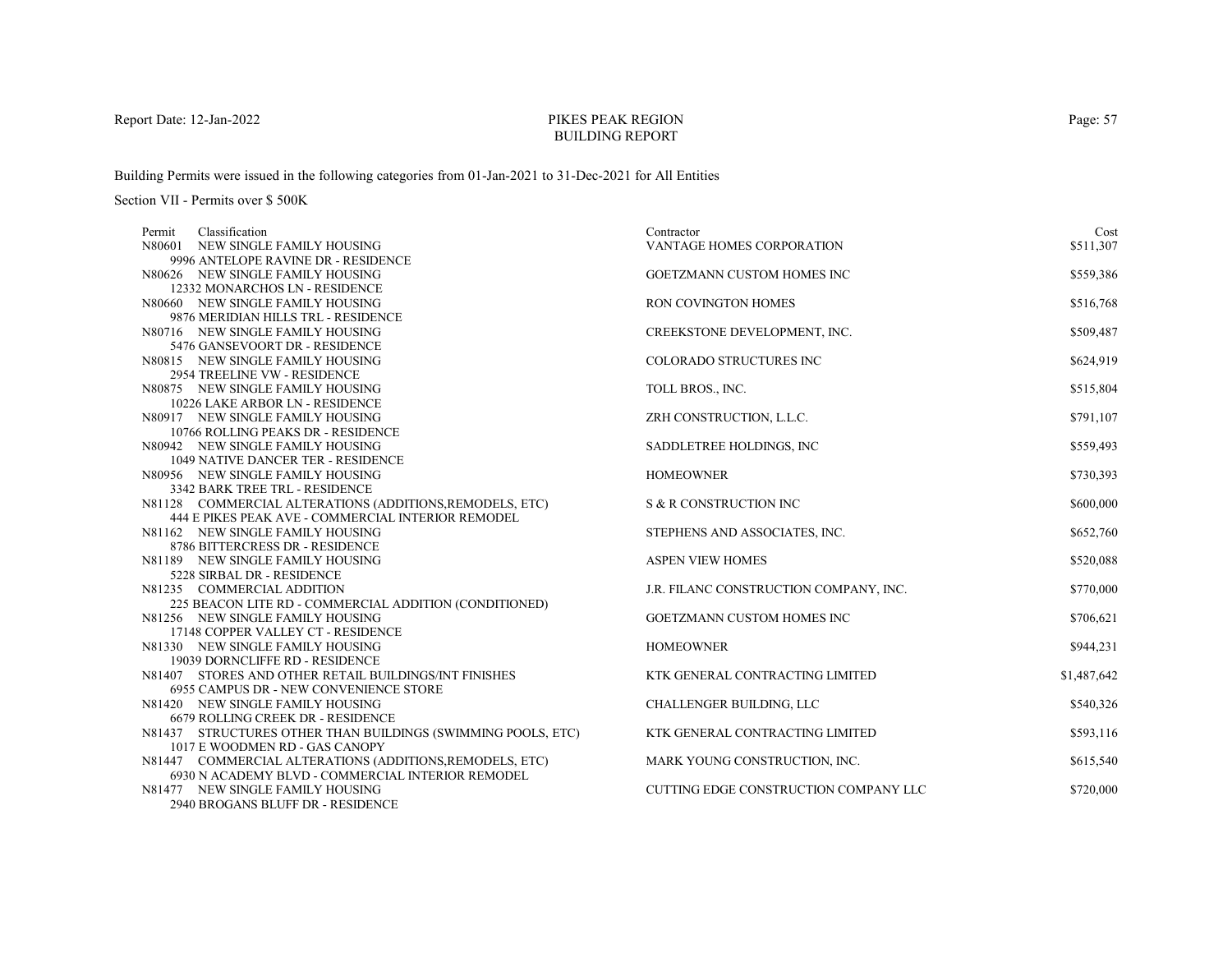# PIKES PEAK REGIONBUILDING REPORT

Building Permits were issued in the following categories from 01-Jan-2021 to 31-Dec-2021 for All Entities

| Classification<br>Permit                                             | Contractor                            | Cost         |
|----------------------------------------------------------------------|---------------------------------------|--------------|
| N81522 NEW SINGLE FAMILY HOUSING                                     | ELITE PROPERTIES OF AMERICA, INC.     | \$569,023    |
| 10380 ELEVATED LN - RESIDENCE                                        |                                       |              |
| N81524 NEW SINGLE FAMILY HOUSING                                     | ELITE PROPERTIES OF AMERICA, INC.     | \$590,653    |
| 10395 ELEVATED LN - RESIDENCE                                        |                                       |              |
| N81532 NEW SINGLE FAMILY HOUSING                                     | ELITE PROPERTIES OF AMERICA, INC.     | \$637,126    |
| 16216 SUNSET SPLENDOR LN - RESIDENCE                                 |                                       |              |
| N81571 COMMERCIAL ALTERATIONS (ADDITIONS, REMODELS, ETC)             | BRYAN CONSTRUCTION, INC.              | \$870,000    |
| 5755 MARK DABLING BLVD - COMMERCIAL INTERIOR REMODEL                 |                                       |              |
| N81641 COMMERCIAL ADDITION                                           | BRYAN CONSTRUCTION, INC.              | \$15,137,000 |
| 850 ELKTON DR - ADDITION AND REMODEL                                 |                                       |              |
| N81752 NEW SINGLE FAMILY HOUSING                                     | VANTAGE HOMES CORPORATION             | \$537,006    |
| 9953 ANTELOPE RAVINE DR - RESIDENCE                                  |                                       |              |
| N81753 NEW SINGLE FAMILY HOUSING                                     | VANTAGE HOMES CORPORATION             | \$584,997    |
| 2374 MERLOT DR - RESIDENCE                                           |                                       |              |
| N81874 NEW SINGLE FAMILY HOUSING                                     | RON COVINGTON HOMES                   | \$548,250    |
| 7172 WINTERSTONE CT - RESIDENCE                                      |                                       |              |
| N81931 NEW SINGLE FAMILY HOUSING                                     | RON COVINGTON HOMES                   | \$548,250    |
| 9965 MERIDIAN HILLS TRL - RESIDENCE                                  |                                       |              |
| N81951 COMMERCIAL ALTERATIONS (ADDITIONS, REMODELS, ETC)             | WEATHERCRAFT CO OF CO SPGS INC        | \$675,000    |
| 2311 MONTEREY RD - REROOF                                            |                                       |              |
| N82231 NEW SINGLE FAMILY HOUSING                                     | <b>HOMEOWNER</b>                      | \$792,071    |
| 18190 MARTINGALE RD - RESIDENCE                                      |                                       |              |
| N82243 NEW SINGLE FAMILY HOUSING<br>11390 PALMER PEAK PL - RESIDENCE | MAJESTIC CUSTOM HOMES, INC.           | \$652,947    |
| N82244 NEW SINGLE FAMILY HOUSING                                     |                                       | \$711,041    |
| 11300 PALMER PEAK PL - RESIDENCE                                     | MAJESTIC CUSTOM HOMES, INC.           |              |
| N82245 NEW SINGLE FAMILY HOUSING                                     | MAJESTIC CUSTOM HOMES, INC.           | \$696,585    |
| 11270 PALMER PEAK PL - RESIDENCE                                     |                                       |              |
| N82292 COMMERCIAL ALTERATIONS (ADDITIONS, REMODELS, ETC)             | GE JOHNSON CONSTRUCTION COMPANY, INC. | \$4,000,000  |
| 10045 FEDERAL DR - COMMERCIAL INTERIOR REMODEL                       |                                       |              |
| N82371 COMMERCIAL ALTERATIONS (ADDITIONS, REMODELS, ETC)             | <b>CUSITECH LLC</b>                   | \$532,300    |
| 9975 FEDERAL DR - COMMERCIAL INTERIOR REMODEL                        |                                       |              |
| N82376 NEW FIVE OR MORE FAMILY BUILDINGS                             | LEC PROPERTIES, INC.                  | \$11,519,474 |
| 4150 RIO VISTA DR - APARTMENT BUILDING (65 UNITS)                    |                                       |              |
| N82379 NEW FIVE OR MORE FAMILY BUILDINGS                             | LEC PROPERTIES, INC.                  | \$11,519,474 |
| 4120 RIO VISTA DR - APARTMENT BUILDING (65 UNITS)                    |                                       |              |
| N82554 NEW SINGLE FAMILY HOUSING                                     | ELITE PROPERTIES OF AMERICA, INC.     | \$655,651    |
| 2255 MERLOT DR - RESIDENCE                                           |                                       |              |
| N82557 NEW SINGLE FAMILY HOUSING                                     | ELITE PROPERTIES OF AMERICA, INC.     | \$590,653    |
| 2386 MERLOT DR - RESIDENCE                                           |                                       |              |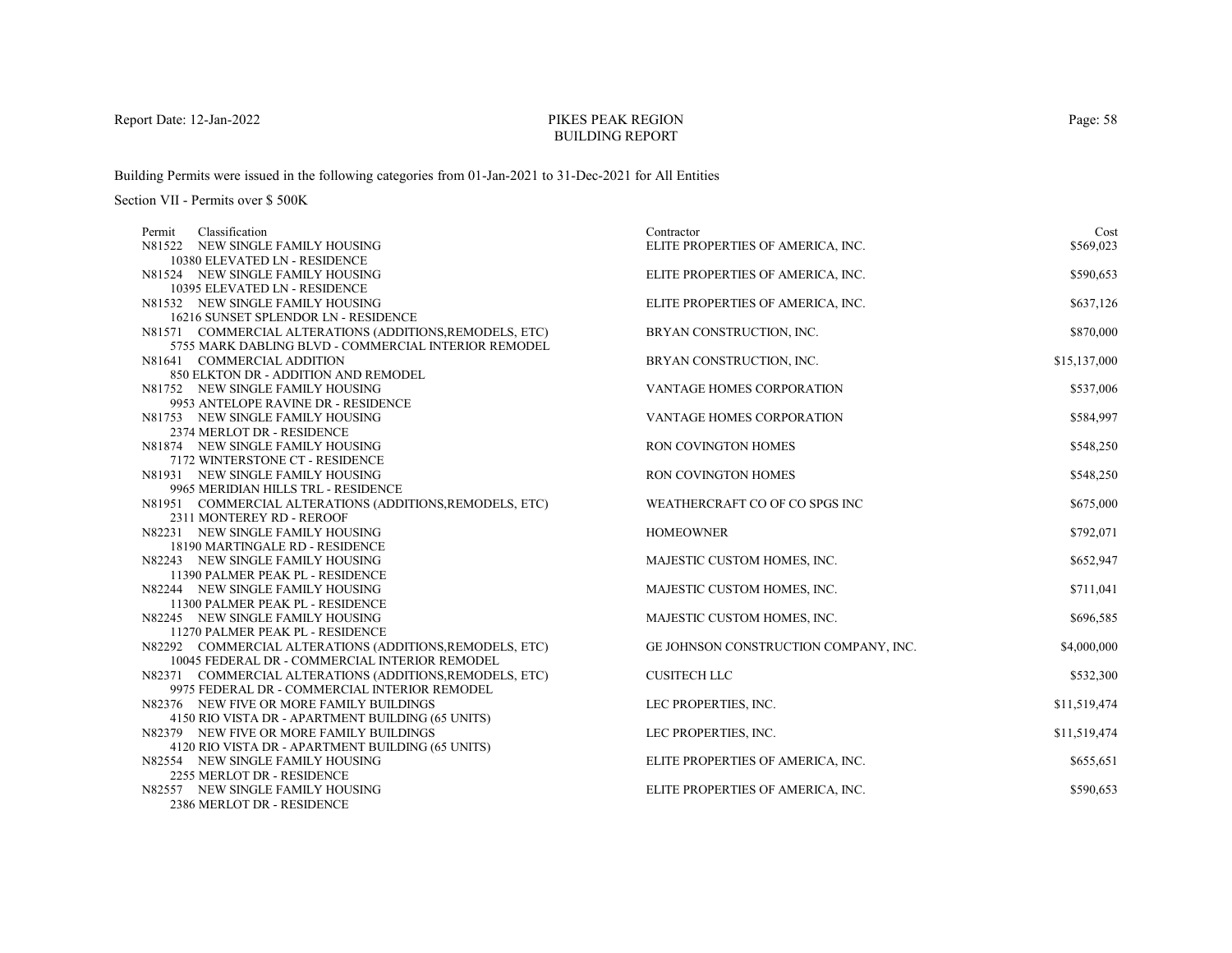# PIKES PEAK REGIONBUILDING REPORT

Building Permits were issued in the following categories from 01-Jan-2021 to 31-Dec-2021 for All Entities

| Classification<br>Permit                                          | Contractor                             | Cost         |
|-------------------------------------------------------------------|----------------------------------------|--------------|
| N82562 NEW SINGLE FAMILY HOUSING                                  | ELITE PROPERTIES OF AMERICA, INC.      | \$574,270    |
| 15725 TIMBER TREK WAY - RESIDENCE                                 |                                        |              |
| N82601 STORES AND OTHER RETAIL BUILDINGS/INT FINISHES             | PRECISION CONTRACTORS                  | \$1,300,000  |
| 7875 SILICON HTS - COMMERCIAL BUILDING (CORE AND SHELL ONLY)      |                                        |              |
| N82680 NEW SINGLE FAMILY HOUSING                                  | ALLIANCE HOMES, LLC                    | \$2,489,623  |
| 17300 COPPER VALLEY CT - RESIDENCE                                |                                        |              |
| N82681 NONRESIDENTIAL BUILDINGS (STORAGE SHEDS, ETC)              | COLORADO COMMERCIAL CONSTRUCTION, INC. | \$6,648,450  |
| 3855 TUTT BLVD - NEW COMMERCIAL BUILDING (CONDITIONED)            |                                        |              |
| N82708 NEW SINGLE FAMILY HOUSING                                  | RON COVINGTON HOMES                    | \$539,362    |
| 9832 MARBLE CANYON WAY - RESIDENCE                                |                                        |              |
| N82726 COMMERCIAL ALTERATIONS (ADDITIONS, REMODELS, ETC)          | ART C KLEIN CONSTRUCTION, INC.         | \$1,021,073  |
| 3320 MESA RD - COMMERCIAL INTERIOR REMODEL                        |                                        |              |
| N82735 STORES AND OTHER RETAIL BUILDINGS/INT FINISHES             | J&K PROJECT MANAGEMENT CONSULTANTS,LLC | \$1,369,906  |
| 3005 NEW CENTER PT - NEW RESTAURANT                               |                                        |              |
| N82858 NEW SINGLE FAMILY HOUSING                                  | HIGH COUNTRY INTERNATIONAL LTD         | \$1,188,516  |
| 2716 CATHEDRAL ROCK VW - RESIDENCE                                |                                        |              |
| N82878 NEW SINGLE FAMILY HOUSING                                  | VANTAGE HOMES CORPORATION              | \$616,460    |
| 2302 MERLOT DR - RESIDENCE                                        |                                        |              |
| N82879 NEW SINGLE FAMILY HOUSING                                  | VANTAGE HOMES CORPORATION              | \$508,095    |
| 10025 EMERALD LAKE LN - RESIDENCE                                 |                                        |              |
| N82916 NEW SINGLE FAMILY HOUSING                                  | ELEVATION HOMES, LLC                   | \$881,000    |
| 17039 SUNNYVALE CT - RESIDENCE                                    |                                        |              |
| N82939 NEW SINGLE FAMILY HOUSING                                  | SADDLETREE HOLDINGS, INC.              | \$1,014,476  |
| 1254 KELSO PL - RESIDENCE                                         |                                        |              |
| N82954 COMMERCIAL ADDITION                                        | BRYAN CONSTRUCTION, INC.               | \$14,628,304 |
| 4710 HARRIER RIDGE DR - ADDITION - FOUNDATION ONLY                |                                        |              |
| N83061 NEW AMUSEMENT AND RECREATION BUILDINGS                     | <b>EVERGREEN DEVCO, INC</b>            | \$1,250,000  |
| 3370 BRYSON HTS - NEW CLUBHOUSE BUILDING 14 J                     |                                        |              |
| N83063 NEW FIVE OR MORE FAMILY BUILDINGS                          | EVERGREEN DEVCO, INC                   | \$3,595,696  |
| 1006 BECKTON HTS - NEW MULTI-FAMILY BLDG (24 UNITS) BLDG TYPE 4A  |                                        |              |
| N83067 NEW FIVE OR MORE FAMILY BUILDINGS                          | EVERGREEN DEVCO, INC                   | \$3,595,696  |
| 1055 BRANTLEY PT - NEW MULTI-FAMILY BLDG (24 UNITS) BLDG TYPE 12A |                                        |              |
| N83072 NEW FIVE OR MORE FAMILY BUILDINGS                          | <b>EVERGREEN DEVCO, INC</b>            | \$5,393,545  |
| 1086 BECKTON HTS - NEW MULTI-FAMILY BLDG (36 UNITS) BLDG 2D       |                                        |              |
| N83078 NEW FIVE OR MORE FAMILY BUILDINGS                          | EVERGREEN DEVCO, INC                   | \$5,393,545  |
| 925 BECKTON HTS - NEW MULTI-FAMILY BLDG (36 UNITS) - 6E           |                                        |              |
| N83080 NEW FIVE OR MORE FAMILY BUILDINGS                          | <b>EVERGREEN DEVCO, INC</b>            | \$5,393,545  |
| 996 BRONSON PT - NEW MULTI-FAMILY BLDG (36 UNITS) - 8E            |                                        |              |
| N83083 NEW FIVE OR MORE FAMILY BUILDINGS                          | <b>EVERGREEN DEVCO, INC</b>            | \$5,393,545  |
| 1056 BRANTLEY PT - NEW MULTI-FAMILY BLDG (36 UNITS) - 13E         |                                        |              |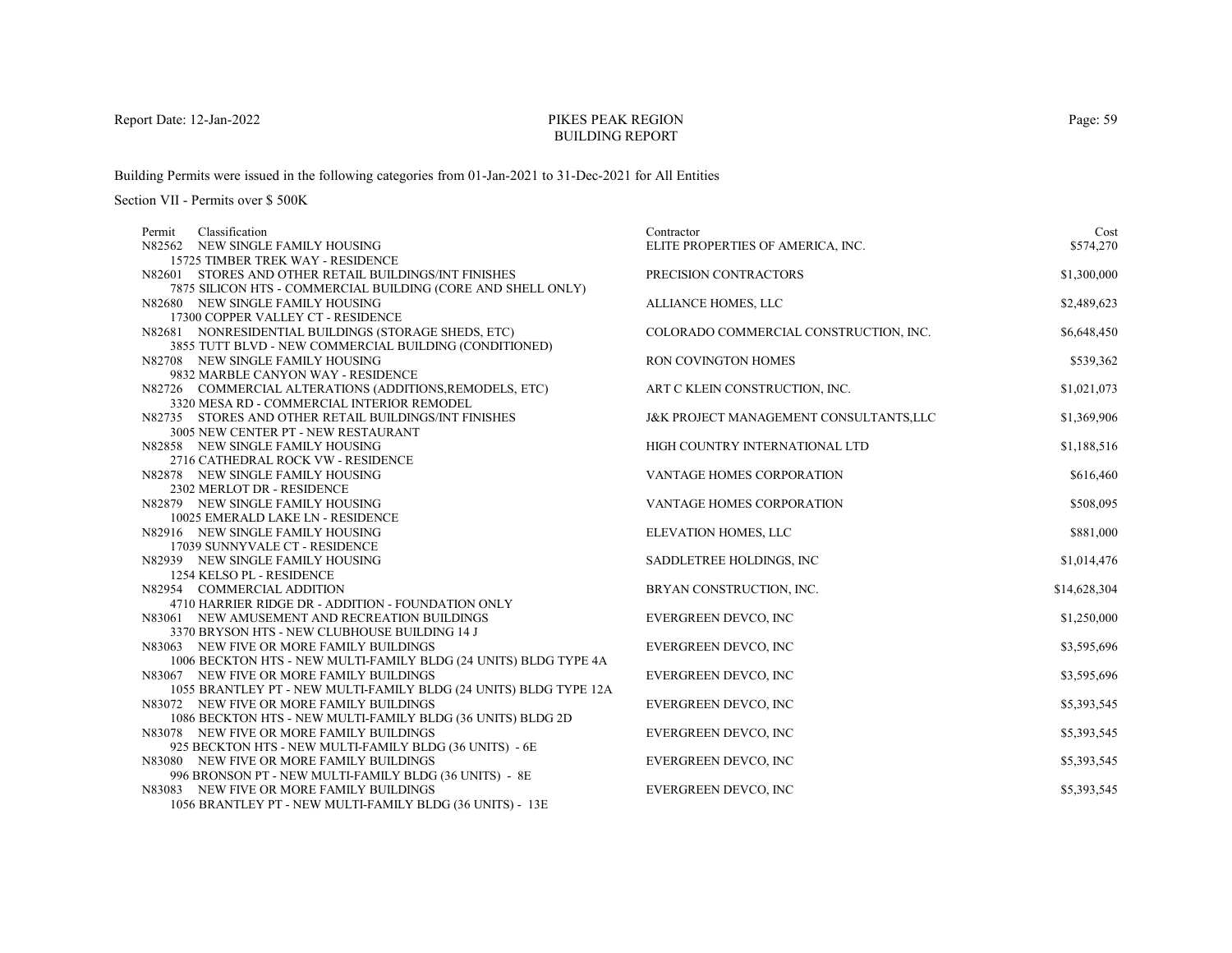# PIKES PEAK REGIONBUILDING REPORT

Building Permits were issued in the following categories from 01-Jan-2021 to 31-Dec-2021 for All Entities

| Classification<br>Permit                                                 | Contractor                     | Cost         |
|--------------------------------------------------------------------------|--------------------------------|--------------|
| N83094 NEW FIVE OR MORE FAMILY BUILDINGS                                 | EVERGREEN DEVCO, INC           | \$5,393,545  |
| 1085 BECKTON HTS - NEW MULTI-FAMILY BLDG (36 UNITS) - 1C                 |                                |              |
| N83095 NEW FIVE OR MORE FAMILY BUILDINGS                                 | <b>EVERGREEN DEVCO, INC</b>    | \$5,393,545  |
| 993 BECKTON HTS - NEW MULTI-FAMILY BLDG (36 UNITS) - 7C                  |                                |              |
| N83102 NEW FIVE OR MORE FAMILY BUILDINGS                                 | EVERGREEN DEVCO, INC           | \$5,393,545  |
| 3340 BRENDAN PT - NEW MULTI-FAMILY BLDG (36 UNITS) -11C                  |                                |              |
| N83119 NEW THREE AND FOUR FAMILY BUILDINGS                               | <b>EVERGREEN DEVCO, INC</b>    | \$570,000    |
| 1032 BECKTON HTS - MULTI-FAMILY BLDGS (3 UNITS) BLDG TYPE 3 F            |                                |              |
| N83120 NEW THREE AND FOUR FAMILY BUILDINGS                               | EVERGREEN DEVCO, INC           | \$570,000    |
| 928 BECKTON HTS - MULTI-FAMILY BLDGS (3 UNITS) BLDG TYPE 5 F             |                                |              |
| N83121 NEW OFFICES, BANKS, AND PROFESSIONAL BLDGS/INT FINISHES           | LOST CREEK CONSTRUCTION, LLC   | \$600,000    |
| 15425 SMILE VW - COMMERCIAL INTERIOR FINISH                              |                                |              |
| N83123 NEW THREE AND FOUR FAMILY BUILDINGS                               | <b>EVERGREEN DEVCO, INC</b>    | \$570,000    |
| 3363 BRENDAN PT - MULTI-FAMILY BLDGS (3 UNITS) BLDG TYPE 9 F             |                                |              |
| N83124 NEW THREE AND FOUR FAMILY BUILDINGS                               | EVERGREEN DEVCO, INC           | \$570,000    |
| 3343 BRENDAN PT - MULTI-FAMILY BLDGS (3 UNITS) BLDG TYPE 10F             |                                |              |
| N83162 NEW DUPLEX                                                        | CANYON VIEW CONSTRUCTION, LLC  | \$595,200    |
| 260 EAGLE SUMMIT PT, 101&102 - DUPLEX                                    |                                |              |
| N83163 NEW DUPLEX                                                        | CANYON VIEW CONSTRUCTION, LLC  | \$674,250    |
| 270 EAGLE SUMMIT PT, 101&102 - DUPLEX                                    |                                |              |
| N83177 NEW OFFICES, BANKS, AND PROFESSIONAL BLDGS/INT FINISHES           | TURNER CONSTRUCTION CO.        | \$48,900,000 |
| 3843 RIO VISTA DR - PHASED COMMERCIAL BLDG (FOUNDATION & STRUCTURE ONLY) |                                |              |
| N83194 NEW SINGLE FAMILY HOUSING<br>16296 SUNRISE GLORY LN - RESIDENCE   | SADDLETREE HOLDINGS, INC       | \$630,701    |
| N83230 NEW SINGLE FAMILY HOUSING                                         | STAUFFER AND SONS CONSTRUCTION | \$696,020    |
| 1955 GLENWOOD LN - RESIDENCE                                             |                                |              |
| N83292 NEW FIVE OR MORE FAMILY BUILDINGS                                 | <b>EVERGREEN DEVCO, INC</b>    | \$5,496,141  |
| 7980 BRAYDEN PT - NEW MULTI-FAMILY BLDG (36 UNITS) BLDG TYPE 9O          |                                |              |
| N83297 NEW FIVE OR MORE FAMILY BUILDINGS                                 | EVERGREEN DEVCO, INC           | \$3,664,094  |
| 7931 BRAYDEN PT - NEW MULTI-FAMILY BLDG (24 UNITS) BLDG TYPE 4B          |                                |              |
| N83298 NEW FIVE OR MORE FAMILY BUILDINGS                                 | <b>EVERGREEN DEVCO, INC</b>    | \$5,496,141  |
| 7970 BRAYDEN PT - NEW MULTI-FAMILY BLDG (36 UNITS) BLDG TYPE 8D          |                                |              |
| N83300 NEW FIVE OR MORE FAMILY BUILDINGS                                 | <b>EVERGREEN DEVCO, INC</b>    | \$5,496,141  |
| 1561 BROGDON PT - NEW MULTI-FAMILY BLDG (36 UNITS) BLDG TYPE 1N          |                                |              |
| N83302 NEW FIVE OR MORE FAMILY BUILDINGS                                 | <b>EVERGREEN DEVCO, INC</b>    | \$5,496,141  |
| 1521 BROGDON PT - NEW MULTI-FAMILY BLDG (36 UNITS) BLDG TYPE 3P          |                                |              |
| N83304 NEW AMUSEMENT AND RECREATION BUILDINGS                            | <b>EVERGREEN DEVCO, INC</b>    | \$1,250,000  |
| 7940 BRAYDEN PT - CLUBHOUSE                                              |                                |              |
| N83306 NEW THREE AND FOUR FAMILY BUILDINGS                               |                                |              |
|                                                                          | <b>EVERGREEN DEVCO, INC</b>    | \$570,000    |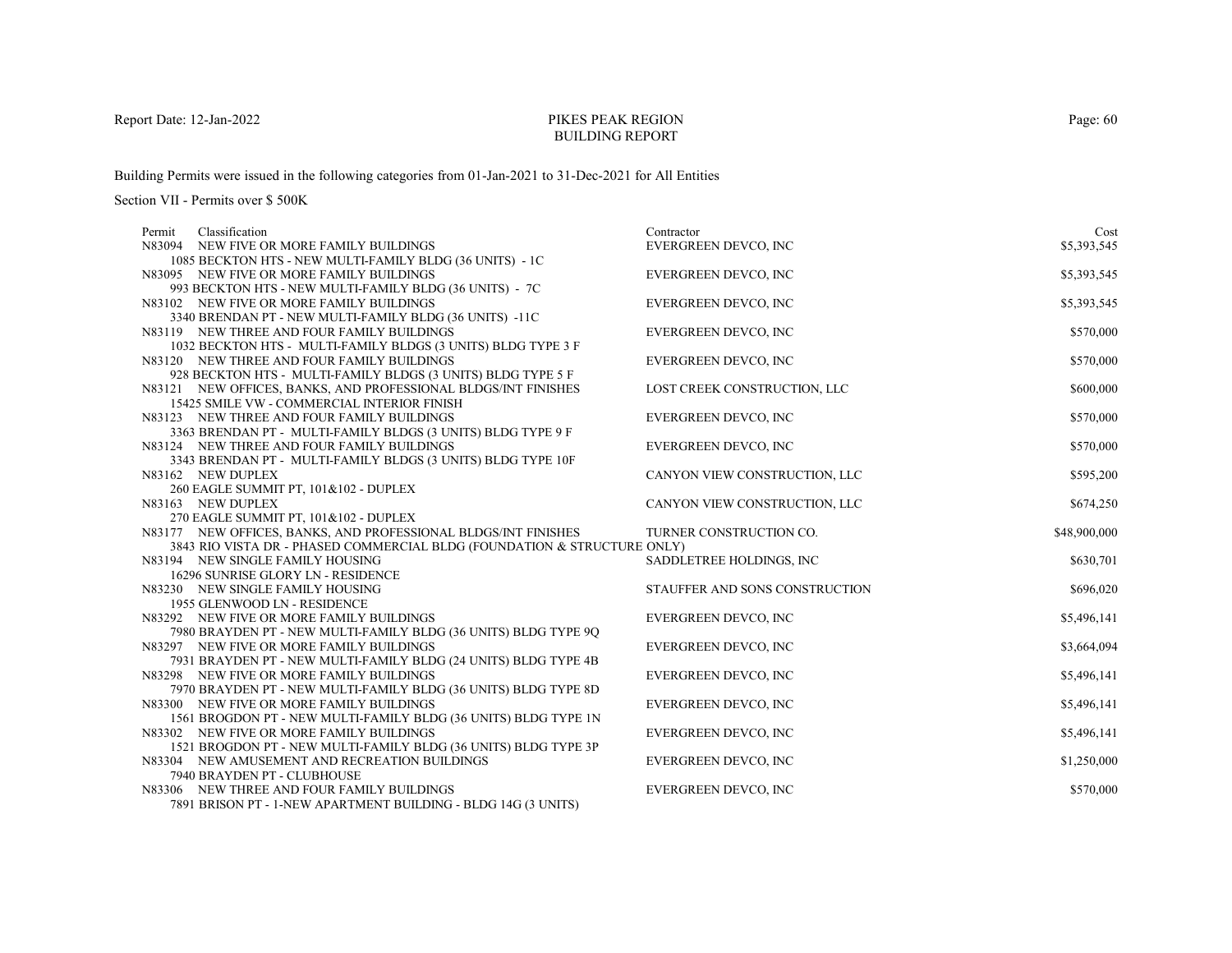# PIKES PEAK REGIONBUILDING REPORT

Building Permits were issued in the following categories from 01-Jan-2021 to 31-Dec-2021 for All Entities

Section VII - Permits over \$ 500K

| Permit | Classification                                                                                    | Contractor                        | Cost         |
|--------|---------------------------------------------------------------------------------------------------|-----------------------------------|--------------|
|        | N83311 NEW THREE AND FOUR FAMILY BUILDINGS                                                        | <b>EVERGREEN DEVCO, INC</b>       | \$570,000    |
|        | 1537 BROGDON PT - NEW APARTMENT BUILDING - BLDG 12H (3 UNITS)                                     |                                   |              |
|        | N83326 NEW THREE AND FOUR FAMILY BUILDINGS                                                        | <b>EVERGREEN DEVCO, INC</b>       | \$570,000    |
|        | 7994 BRAYDEN PT - NEW APARTMENT BUILDINGS - BLDG 11F (3 UNITS)                                    |                                   |              |
|        | N83327 NEW THREE AND FOUR FAMILY BUILDINGS                                                        | <b>EVERGREEN DEVCO, INC</b>       | \$570,000    |
|        | 7890 BRISON PT - NEW APARTMENT BUILDINGS - BLDG13F (3 UNITS)                                      |                                   |              |
|        | N83328 NEW FIVE OR MORE FAMILY BUILDINGS                                                          | EVERGREEN DEVCO, INC              | \$5,496,141  |
|        | 1520 BROGDON PT - NEW APARTMENT BLDGS - BUILDING 6C & 7C (36 UNITS)                               |                                   |              |
|        | N83329 NEW FIVE OR MORE FAMILY BUILDINGS                                                          | EVERGREEN DEVCO, INC              | \$5,496,141  |
|        | 1540 BROGDON PT - 2-NEW APARTMENT BLDGS - BUILDING 6C & 7C (36 UNITS )                            |                                   |              |
|        | N83332 NEW FIVE OR MORE FAMILY BUILDINGS                                                          | EVERGREEN DEVCO, INC              | \$3,664,094  |
|        | 7911 BRAYDEN PT - NEW APARTMENT BUILDINGS - BUILDING 5A (24 UNITS)                                |                                   |              |
|        | N83333 NEW FIVE OR MORE FAMILY BUILDINGS                                                          | <b>EVERGREEN DEVCO, INC</b>       | \$3,664,094  |
|        | 7991 BRAYDEN PT - NEW APARTMENT BUILDINGS - BUILDING10A (24 UNITS)                                |                                   |              |
|        | N83372 NEW FIVE OR MORE FAMILY BUILDINGS                                                          | QUADRANT CONSTRUCTORS LLC         | \$10,268,772 |
|        | 970 MENLO PARK PT - NEW APARTMENT BUILDINGS (90 UNITS) BLDG 1<br>N83417 NEW SINGLE FAMILY HOUSING | VANGUARD HOMES INC.               | \$529,296    |
|        | 87 N OLYMPIAN DR - RESIDENCE                                                                      |                                   |              |
|        | N83421 NEW SINGLE FAMILY HOUSING                                                                  | ALLIANCE HOMES, LLC               | \$1,320,000  |
|        | 17034 COPPER VALLEY CT - RESIDENCE                                                                |                                   |              |
|        | N83500 NEW SINGLE FAMILY HOUSING                                                                  | ELITE PROPERTIES OF AMERICA, INC. | \$611,748    |
|        | 10043 BISON VALLEY TRL - RESIDENCE                                                                |                                   |              |
|        | N83527 NEW SINGLE FAMILY HOUSING                                                                  | VANTAGE HOMES CORPORATION         | \$500,066    |
|        | 10044 BISON VALLEY TRL - RESIDENCE                                                                |                                   |              |
|        | N83537 STORES AND OTHER RETAIL BUILDINGS/INT FINISHES                                             | CHRISTOFFERSON COMM BLDRS INC     | \$930,000    |
|        | 1220 INTERQUEST PKWY - NEW RESTAURANT                                                             |                                   |              |
|        | N83889 NEW SINGLE FAMILY HOUSING                                                                  | TOLL BROS., INC.                  | \$549,749    |
|        | 9210 GALLERY PL - RESIDENCE                                                                       |                                   |              |
|        | N83891 NEW SINGLE FAMILY HOUSING                                                                  | TOLL BROS., INC.                  | \$504,668    |
|        | <b>6448 ROLLING CREEK DR - RESIDENCE</b>                                                          |                                   |              |
|        | N83996 NEW SINGLE FAMILY HOUSING                                                                  | SCOTT BUILDING, INC               | \$1,100,000  |
|        | 51 MARLAND RD, B - RESIDENCE                                                                      |                                   |              |
|        | N84106 NEW SINGLE FAMILY HOUSING                                                                  | CHALLENGER BUILDING, LLC          | \$575,127    |
|        | 6696 ROLLING CREEK DR - RESIDENCE                                                                 |                                   |              |
|        | N84132 COMMERCIAL ADDITION                                                                        | IICON CONSTRUCTION COLORADO, LLC  | \$1,256,831  |
|        | 7030 OLD MERIDIAN RD - COMMERCIAL ADDITION (CONDITIONED)                                          |                                   |              |
|        | N84452 NEW SINGLE FAMILY HOUSING                                                                  | ELITE PROPERTIES OF AMERICA, INC. | \$710,047    |
|        | 2231 MERLOT DR - RESIDENCE                                                                        |                                   |              |
|        | N84567 NEW SINGLE FAMILY HOUSING                                                                  | <b>SILVERBACK HOMEZ, LLC</b>      | \$984,172    |
|        | 6155 HODGEN RD - RESIDENCE                                                                        |                                   |              |

Page: 61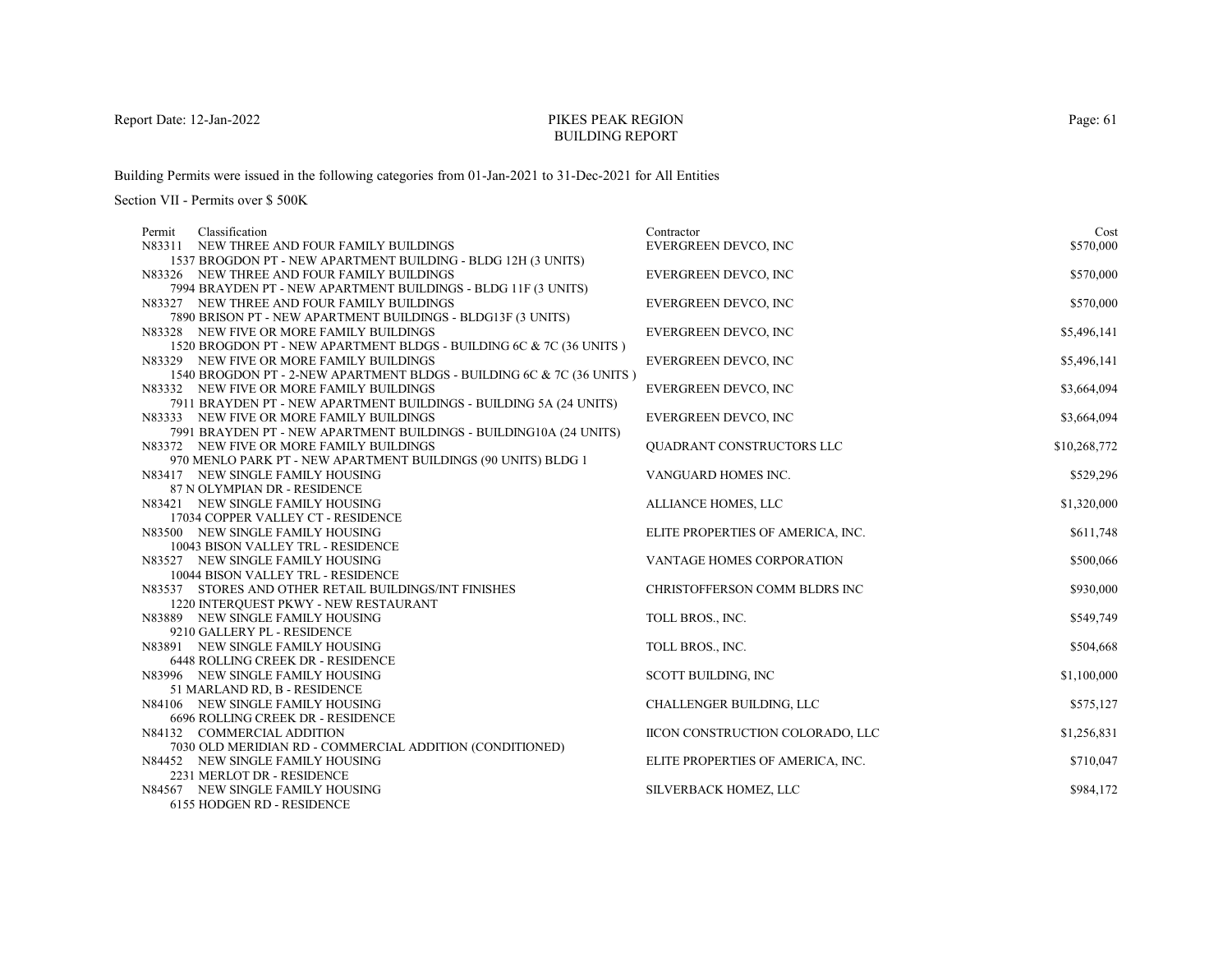# PIKES PEAK REGIONBUILDING REPORT

Building Permits were issued in the following categories from 01-Jan-2021 to 31-Dec-2021 for All Entities

|                                      | Contractor                                                                                                                                                                                                                                                                                                                                                                                                                                                                                                                                                                                                                                                                                                                                                                                                                                                                                                                                                                                                                                                                                                                                                                                                                                                                                                                                                                                                                                                                   | Cost                                                                                                                                                                                                                                                                                                                                                                                                                                                         |
|--------------------------------------|------------------------------------------------------------------------------------------------------------------------------------------------------------------------------------------------------------------------------------------------------------------------------------------------------------------------------------------------------------------------------------------------------------------------------------------------------------------------------------------------------------------------------------------------------------------------------------------------------------------------------------------------------------------------------------------------------------------------------------------------------------------------------------------------------------------------------------------------------------------------------------------------------------------------------------------------------------------------------------------------------------------------------------------------------------------------------------------------------------------------------------------------------------------------------------------------------------------------------------------------------------------------------------------------------------------------------------------------------------------------------------------------------------------------------------------------------------------------------|--------------------------------------------------------------------------------------------------------------------------------------------------------------------------------------------------------------------------------------------------------------------------------------------------------------------------------------------------------------------------------------------------------------------------------------------------------------|
|                                      | CAMPBELL HOMES LTD.                                                                                                                                                                                                                                                                                                                                                                                                                                                                                                                                                                                                                                                                                                                                                                                                                                                                                                                                                                                                                                                                                                                                                                                                                                                                                                                                                                                                                                                          | \$531,010                                                                                                                                                                                                                                                                                                                                                                                                                                                    |
|                                      |                                                                                                                                                                                                                                                                                                                                                                                                                                                                                                                                                                                                                                                                                                                                                                                                                                                                                                                                                                                                                                                                                                                                                                                                                                                                                                                                                                                                                                                                              |                                                                                                                                                                                                                                                                                                                                                                                                                                                              |
|                                      |                                                                                                                                                                                                                                                                                                                                                                                                                                                                                                                                                                                                                                                                                                                                                                                                                                                                                                                                                                                                                                                                                                                                                                                                                                                                                                                                                                                                                                                                              | \$506,274                                                                                                                                                                                                                                                                                                                                                                                                                                                    |
|                                      |                                                                                                                                                                                                                                                                                                                                                                                                                                                                                                                                                                                                                                                                                                                                                                                                                                                                                                                                                                                                                                                                                                                                                                                                                                                                                                                                                                                                                                                                              |                                                                                                                                                                                                                                                                                                                                                                                                                                                              |
|                                      |                                                                                                                                                                                                                                                                                                                                                                                                                                                                                                                                                                                                                                                                                                                                                                                                                                                                                                                                                                                                                                                                                                                                                                                                                                                                                                                                                                                                                                                                              | \$821,411                                                                                                                                                                                                                                                                                                                                                                                                                                                    |
|                                      |                                                                                                                                                                                                                                                                                                                                                                                                                                                                                                                                                                                                                                                                                                                                                                                                                                                                                                                                                                                                                                                                                                                                                                                                                                                                                                                                                                                                                                                                              |                                                                                                                                                                                                                                                                                                                                                                                                                                                              |
|                                      |                                                                                                                                                                                                                                                                                                                                                                                                                                                                                                                                                                                                                                                                                                                                                                                                                                                                                                                                                                                                                                                                                                                                                                                                                                                                                                                                                                                                                                                                              | \$599,157                                                                                                                                                                                                                                                                                                                                                                                                                                                    |
|                                      |                                                                                                                                                                                                                                                                                                                                                                                                                                                                                                                                                                                                                                                                                                                                                                                                                                                                                                                                                                                                                                                                                                                                                                                                                                                                                                                                                                                                                                                                              |                                                                                                                                                                                                                                                                                                                                                                                                                                                              |
|                                      |                                                                                                                                                                                                                                                                                                                                                                                                                                                                                                                                                                                                                                                                                                                                                                                                                                                                                                                                                                                                                                                                                                                                                                                                                                                                                                                                                                                                                                                                              | \$645,585                                                                                                                                                                                                                                                                                                                                                                                                                                                    |
|                                      |                                                                                                                                                                                                                                                                                                                                                                                                                                                                                                                                                                                                                                                                                                                                                                                                                                                                                                                                                                                                                                                                                                                                                                                                                                                                                                                                                                                                                                                                              |                                                                                                                                                                                                                                                                                                                                                                                                                                                              |
|                                      |                                                                                                                                                                                                                                                                                                                                                                                                                                                                                                                                                                                                                                                                                                                                                                                                                                                                                                                                                                                                                                                                                                                                                                                                                                                                                                                                                                                                                                                                              | \$618,021                                                                                                                                                                                                                                                                                                                                                                                                                                                    |
|                                      |                                                                                                                                                                                                                                                                                                                                                                                                                                                                                                                                                                                                                                                                                                                                                                                                                                                                                                                                                                                                                                                                                                                                                                                                                                                                                                                                                                                                                                                                              |                                                                                                                                                                                                                                                                                                                                                                                                                                                              |
|                                      |                                                                                                                                                                                                                                                                                                                                                                                                                                                                                                                                                                                                                                                                                                                                                                                                                                                                                                                                                                                                                                                                                                                                                                                                                                                                                                                                                                                                                                                                              | \$900,000                                                                                                                                                                                                                                                                                                                                                                                                                                                    |
|                                      |                                                                                                                                                                                                                                                                                                                                                                                                                                                                                                                                                                                                                                                                                                                                                                                                                                                                                                                                                                                                                                                                                                                                                                                                                                                                                                                                                                                                                                                                              |                                                                                                                                                                                                                                                                                                                                                                                                                                                              |
|                                      |                                                                                                                                                                                                                                                                                                                                                                                                                                                                                                                                                                                                                                                                                                                                                                                                                                                                                                                                                                                                                                                                                                                                                                                                                                                                                                                                                                                                                                                                              | \$512,057                                                                                                                                                                                                                                                                                                                                                                                                                                                    |
|                                      |                                                                                                                                                                                                                                                                                                                                                                                                                                                                                                                                                                                                                                                                                                                                                                                                                                                                                                                                                                                                                                                                                                                                                                                                                                                                                                                                                                                                                                                                              |                                                                                                                                                                                                                                                                                                                                                                                                                                                              |
|                                      |                                                                                                                                                                                                                                                                                                                                                                                                                                                                                                                                                                                                                                                                                                                                                                                                                                                                                                                                                                                                                                                                                                                                                                                                                                                                                                                                                                                                                                                                              | \$500,385                                                                                                                                                                                                                                                                                                                                                                                                                                                    |
|                                      |                                                                                                                                                                                                                                                                                                                                                                                                                                                                                                                                                                                                                                                                                                                                                                                                                                                                                                                                                                                                                                                                                                                                                                                                                                                                                                                                                                                                                                                                              |                                                                                                                                                                                                                                                                                                                                                                                                                                                              |
|                                      |                                                                                                                                                                                                                                                                                                                                                                                                                                                                                                                                                                                                                                                                                                                                                                                                                                                                                                                                                                                                                                                                                                                                                                                                                                                                                                                                                                                                                                                                              | \$777,829                                                                                                                                                                                                                                                                                                                                                                                                                                                    |
|                                      |                                                                                                                                                                                                                                                                                                                                                                                                                                                                                                                                                                                                                                                                                                                                                                                                                                                                                                                                                                                                                                                                                                                                                                                                                                                                                                                                                                                                                                                                              |                                                                                                                                                                                                                                                                                                                                                                                                                                                              |
|                                      |                                                                                                                                                                                                                                                                                                                                                                                                                                                                                                                                                                                                                                                                                                                                                                                                                                                                                                                                                                                                                                                                                                                                                                                                                                                                                                                                                                                                                                                                              | \$501,456                                                                                                                                                                                                                                                                                                                                                                                                                                                    |
|                                      |                                                                                                                                                                                                                                                                                                                                                                                                                                                                                                                                                                                                                                                                                                                                                                                                                                                                                                                                                                                                                                                                                                                                                                                                                                                                                                                                                                                                                                                                              |                                                                                                                                                                                                                                                                                                                                                                                                                                                              |
|                                      |                                                                                                                                                                                                                                                                                                                                                                                                                                                                                                                                                                                                                                                                                                                                                                                                                                                                                                                                                                                                                                                                                                                                                                                                                                                                                                                                                                                                                                                                              | \$516,126                                                                                                                                                                                                                                                                                                                                                                                                                                                    |
|                                      |                                                                                                                                                                                                                                                                                                                                                                                                                                                                                                                                                                                                                                                                                                                                                                                                                                                                                                                                                                                                                                                                                                                                                                                                                                                                                                                                                                                                                                                                              |                                                                                                                                                                                                                                                                                                                                                                                                                                                              |
|                                      |                                                                                                                                                                                                                                                                                                                                                                                                                                                                                                                                                                                                                                                                                                                                                                                                                                                                                                                                                                                                                                                                                                                                                                                                                                                                                                                                                                                                                                                                              | \$555,210                                                                                                                                                                                                                                                                                                                                                                                                                                                    |
|                                      |                                                                                                                                                                                                                                                                                                                                                                                                                                                                                                                                                                                                                                                                                                                                                                                                                                                                                                                                                                                                                                                                                                                                                                                                                                                                                                                                                                                                                                                                              | \$519,552                                                                                                                                                                                                                                                                                                                                                                                                                                                    |
|                                      |                                                                                                                                                                                                                                                                                                                                                                                                                                                                                                                                                                                                                                                                                                                                                                                                                                                                                                                                                                                                                                                                                                                                                                                                                                                                                                                                                                                                                                                                              |                                                                                                                                                                                                                                                                                                                                                                                                                                                              |
|                                      |                                                                                                                                                                                                                                                                                                                                                                                                                                                                                                                                                                                                                                                                                                                                                                                                                                                                                                                                                                                                                                                                                                                                                                                                                                                                                                                                                                                                                                                                              | \$516,126                                                                                                                                                                                                                                                                                                                                                                                                                                                    |
|                                      |                                                                                                                                                                                                                                                                                                                                                                                                                                                                                                                                                                                                                                                                                                                                                                                                                                                                                                                                                                                                                                                                                                                                                                                                                                                                                                                                                                                                                                                                              |                                                                                                                                                                                                                                                                                                                                                                                                                                                              |
|                                      |                                                                                                                                                                                                                                                                                                                                                                                                                                                                                                                                                                                                                                                                                                                                                                                                                                                                                                                                                                                                                                                                                                                                                                                                                                                                                                                                                                                                                                                                              | \$526,512                                                                                                                                                                                                                                                                                                                                                                                                                                                    |
|                                      |                                                                                                                                                                                                                                                                                                                                                                                                                                                                                                                                                                                                                                                                                                                                                                                                                                                                                                                                                                                                                                                                                                                                                                                                                                                                                                                                                                                                                                                                              |                                                                                                                                                                                                                                                                                                                                                                                                                                                              |
|                                      |                                                                                                                                                                                                                                                                                                                                                                                                                                                                                                                                                                                                                                                                                                                                                                                                                                                                                                                                                                                                                                                                                                                                                                                                                                                                                                                                                                                                                                                                              | \$556,495                                                                                                                                                                                                                                                                                                                                                                                                                                                    |
|                                      |                                                                                                                                                                                                                                                                                                                                                                                                                                                                                                                                                                                                                                                                                                                                                                                                                                                                                                                                                                                                                                                                                                                                                                                                                                                                                                                                                                                                                                                                              |                                                                                                                                                                                                                                                                                                                                                                                                                                                              |
|                                      |                                                                                                                                                                                                                                                                                                                                                                                                                                                                                                                                                                                                                                                                                                                                                                                                                                                                                                                                                                                                                                                                                                                                                                                                                                                                                                                                                                                                                                                                              | \$516,126                                                                                                                                                                                                                                                                                                                                                                                                                                                    |
|                                      |                                                                                                                                                                                                                                                                                                                                                                                                                                                                                                                                                                                                                                                                                                                                                                                                                                                                                                                                                                                                                                                                                                                                                                                                                                                                                                                                                                                                                                                                              |                                                                                                                                                                                                                                                                                                                                                                                                                                                              |
|                                      |                                                                                                                                                                                                                                                                                                                                                                                                                                                                                                                                                                                                                                                                                                                                                                                                                                                                                                                                                                                                                                                                                                                                                                                                                                                                                                                                                                                                                                                                              | \$526,512                                                                                                                                                                                                                                                                                                                                                                                                                                                    |
| 15850 LITTLE BLUESTEM RD - RESIDENCE |                                                                                                                                                                                                                                                                                                                                                                                                                                                                                                                                                                                                                                                                                                                                                                                                                                                                                                                                                                                                                                                                                                                                                                                                                                                                                                                                                                                                                                                                              |                                                                                                                                                                                                                                                                                                                                                                                                                                                              |
|                                      | MELODY HOMES, INC.                                                                                                                                                                                                                                                                                                                                                                                                                                                                                                                                                                                                                                                                                                                                                                                                                                                                                                                                                                                                                                                                                                                                                                                                                                                                                                                                                                                                                                                           | \$519,552                                                                                                                                                                                                                                                                                                                                                                                                                                                    |
| 15834 LITTLE BLUESTEM RD - RESIDENCE |                                                                                                                                                                                                                                                                                                                                                                                                                                                                                                                                                                                                                                                                                                                                                                                                                                                                                                                                                                                                                                                                                                                                                                                                                                                                                                                                                                                                                                                                              |                                                                                                                                                                                                                                                                                                                                                                                                                                                              |
|                                      | Classification<br>Permit<br>N84608 NEW SINGLE FAMILY HOUSING<br>12972 STONE VALLEY DR - RESIDENCE<br>N84619 NEW SINGLE FAMILY HOUSING<br>9925 MERIDIAN HILLS TRL - RESIDENCE<br>N84627 NEW SINGLE FAMILY HOUSING<br>18330 ARCHERS DR - RESIDENCE<br>N84727 NEW SINGLE FAMILY HOUSING<br>2280 CABERNET CT - RESIDENCE<br>N84728 NEW SINGLE FAMILY HOUSING<br>10018 ANTELOPE RAVINE DR - RESIDENCE<br>N84729 NEW SINGLE FAMILY HOUSING<br>4585 MESA TOP DR - RESIDENCE<br>N84768 NEW SINGLE FAMILY HOUSING<br><b>4822 MOUNTAIN DANCE DR - RESIDENCE</b><br>N85050 NEW SINGLE FAMILY HOUSING<br>9146 GLITTER WAY - RESIDENCE<br>N85051 NEW SINGLE FAMILY HOUSING<br>6512 ROLLING CREEK DR - RESIDENCE<br>N85156 NEW SINGLE FAMILY HOUSING<br>11436 BISON MEADOWS CT - RESIDENCE<br>N85182 NEW SINGLE FAMILY HOUSING<br>10155 MANHATTAN DR - RESIDENCE<br>N85200 NEW SINGLE FAMILY HOUSING<br>16113 ALPINE SORREL DR - RESIDENCE<br>N85201 NEW SINGLE FAMILY HOUSING<br>15913 LITTLE BLUESTEM RD - RESIDENCE<br>N85204 NEW SINGLE FAMILY HOUSING<br>15905 LITTLE BLUESTEM RD - RESIDENCE<br>N85206 NEW SINGLE FAMILY HOUSING<br>15906 LITTLE BLUESTEM RD - RESIDENCE<br>N85208 NEW SINGLE FAMILY HOUSING<br>15898 LITTLE BLUESTEM RD - RESIDENCE<br>N85211 NEW SINGLE FAMILY HOUSING<br>15874 LITTLE BLUESTEM RD - RESIDENCE<br>N85212 NEW SINGLE FAMILY HOUSING<br>15858 LITTLE BLUESTEM RD - RESIDENCE<br>N85213 NEW SINGLE FAMILY HOUSING<br>N85215 NEW SINGLE FAMILY HOUSING | RON COVINGTON HOMES<br>KIMBER CONSTRUCTION, LLC.<br><b>VANTAGE HOMES CORPORATION</b><br><b>VANTAGE HOMES CORPORATION</b><br>VANTAGE HOMES CORPORATION<br>PALACE HOMES, INC.<br>TOLL BROS., INC.<br>TOLL BROS., INC.<br>BLACK OAK HOMES & DESIGN, INC.<br>VANGUARD HOMES INC.<br>MELODY HOMES, INC.<br>MELODY HOMES, INC.<br>MELODY HOMES, INC.<br>MELODY HOMES, INC.<br>MELODY HOMES, INC.<br>MELODY HOMES, INC.<br>MELODY HOMES, INC.<br>MELODY HOMES, INC. |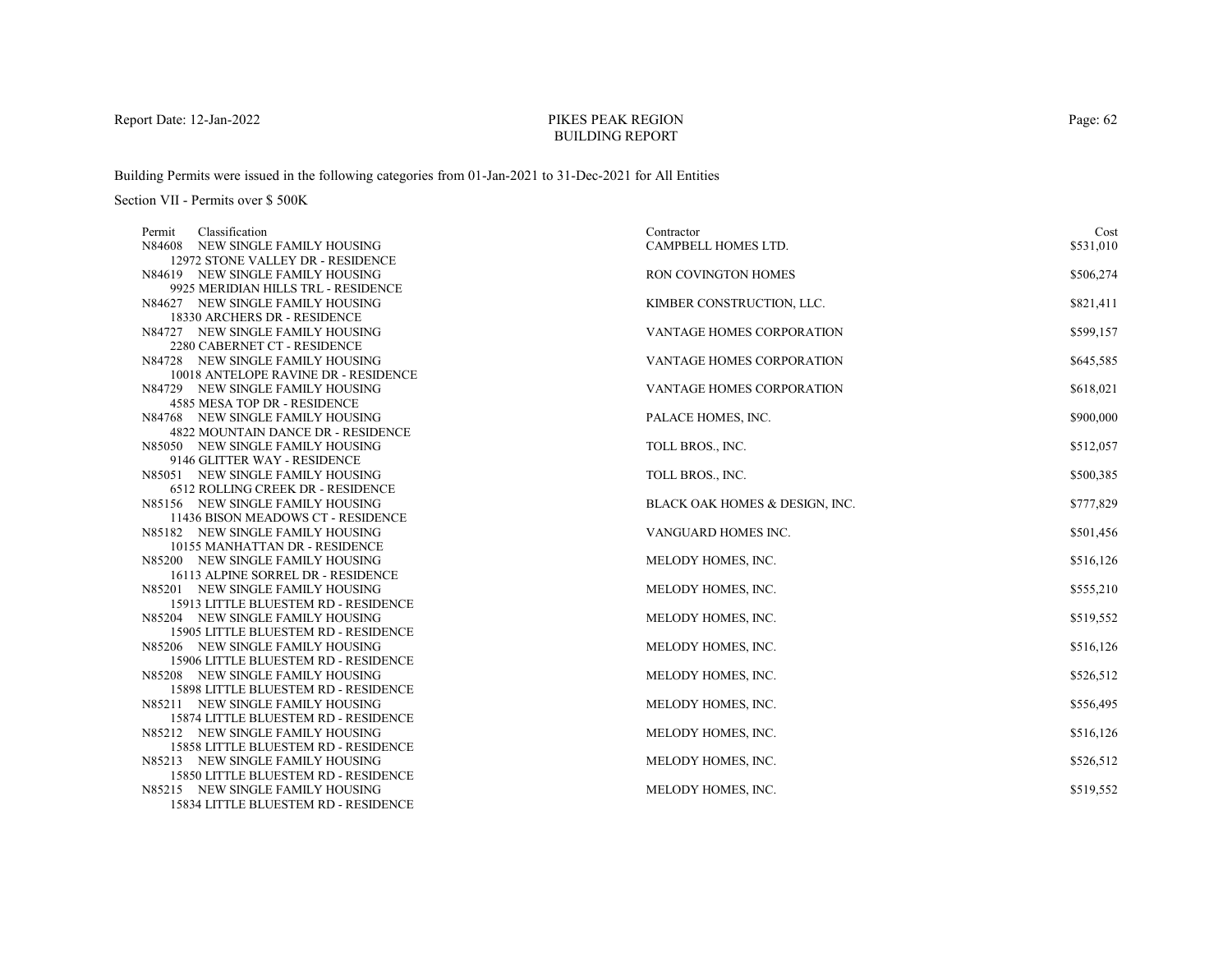# PIKES PEAK REGIONBUILDING REPORT

Building Permits were issued in the following categories from 01-Jan-2021 to 31-Dec-2021 for All Entities

Section VII - Permits over \$ 500K

| Classification<br>Permit                                             | Contractor                        | Cost        |
|----------------------------------------------------------------------|-----------------------------------|-------------|
| N85217 NEW SINGLE FAMILY HOUSING                                     | MELODY HOMES, INC.                | \$555,210   |
| 15826 LITTLE BLUESTEM RD - RESIDENCE                                 |                                   |             |
| N85283 NEW SINGLE FAMILY HOUSING                                     | ALL ABOUT HOME DESIGN, LLC        | \$1,200,000 |
| 2010 OLD NORTH GATE RD - RESIDENCE                                   |                                   |             |
| N85338 NEW SINGLE FAMILY HOUSING                                     | SADDLETREE HOLDINGS, INC          | \$625,454   |
| 1270 KELSO PL - RESIDENCE                                            |                                   |             |
| N85607 NEW SINGLE FAMILY HOUSING                                     | VANTAGE HOMES CORPORATION         | \$594,637   |
| 2240 CABERNET CT - RESIDENCE                                         |                                   |             |
| N85615 NEW SINGLE FAMILY HOUSING                                     | VANTAGE HOMES CORPORATION         | \$514,198   |
| 8950 ELK ANTLER LN - RESIDENCE                                       |                                   |             |
| N85620 NEW SINGLE FAMILY HOUSING                                     | ELITE PROPERTIES OF AMERICA, INC. | \$590,653   |
| 2279 MERLOT DR - RESIDENCE                                           |                                   |             |
| N85625 NEW SINGLE FAMILY HOUSING                                     | ELITE PROPERTIES OF AMERICA, INC. | \$590,653   |
| 16180 SUNSET SPLENDOR LN - RESIDENCE                                 |                                   |             |
| N85712 NEW OFFICES, BANKS, AND PROFESSIONAL BLDGS/INT FINISHES       | THOMAS GENERAL CONTRACTORS, INC.  | \$1,730,892 |
| 6945 MESA RIDGE PKWY - COMMERCIAL BUILDING (CORE AND SHELL ONLY)     |                                   |             |
| N85898 NEW SINGLE FAMILY HOUSING                                     | <b>HOMEOWNER</b>                  | \$876,771   |
| 1040 VISTA GRANDE DR - RESIDENCE                                     |                                   |             |
| N85935 NEW SINGLE FAMILY HOUSING                                     | PARAMOUNT HOMES COMPANY           | \$850,000   |
| 345 EARTHSONG WAY - RESIDENCE                                        |                                   |             |
| N85969 COMMERCIAL ALTERATIONS (ADDITIONS, REMODELS, ETC)             | JR & CO., INC.                    | \$1,307,000 |
| 850 ELKTON DR - REROOF (EXISTING-NOT ADDITION)                       |                                   |             |
| N86143 NEW SINGLE FAMILY HOUSING<br>7711 BANNOCKBURN TRL - RESIDENCE | PITTMAN CONSTRUCTION, LLC         | \$925,000   |
| N86304 NEW SINGLE FAMILY HOUSING                                     | CAMPBELL HOMES LTD.               | \$540,754   |
| 12630 WINDINGWALK DR - RESIDENCE                                     |                                   |             |
| N86594 NEW SINGLE FAMILY HOUSING                                     | RANSOM CONSTRUCTION, INC.         | \$647,941   |
| 10130 SHUMWAY RD - RESIDENCE                                         |                                   |             |
| N86601 NEW SINGLE FAMILY HOUSING                                     | CHALLENGER BUILDING, LLC          | \$505,632   |
| 8330 SPRAGUE WAY - RESIDENCE                                         |                                   |             |
| N86633 NEW OFFICES, BANKS, AND PROFESSIONAL BLDGS/INT FINISHES       | HAMMERS CONSTRUCTION, INC         | \$535,000   |
| 135 BALDRIDGE VW - NEW COMMERCIAL BUILDING (CONDITIONED)             |                                   |             |
| N86637 NEW SINGLE FAMILY HOUSING                                     | GOETZMANN CUSTOM HOMES INC        | \$564,312   |
| 1023 CHARISMATIC WAY - RESIDENCE                                     |                                   |             |
| N86740 NEW PUBLIC SERVICES & UTILITIES BUILDINGS                     | MARK YOUNG CONSTRUCTION, INC.     | \$4,714,000 |
| 393 PRINTERS PKWY - NEW FIRE STATION                                 |                                   |             |
| N86754 NEW SINGLE FAMILY HOUSING                                     | ELITE PROPERTIES OF AMERICA, INC. | \$638,625   |
| 2208 CABERNET CT - RESIDENCE                                         |                                   |             |
| N86755 NEW SINGLE FAMILY HOUSING                                     | ELITE PROPERTIES OF AMERICA, INC. | \$504,347   |
| 2224 CABERNET CT - RESIDENCE                                         |                                   |             |

Page: 63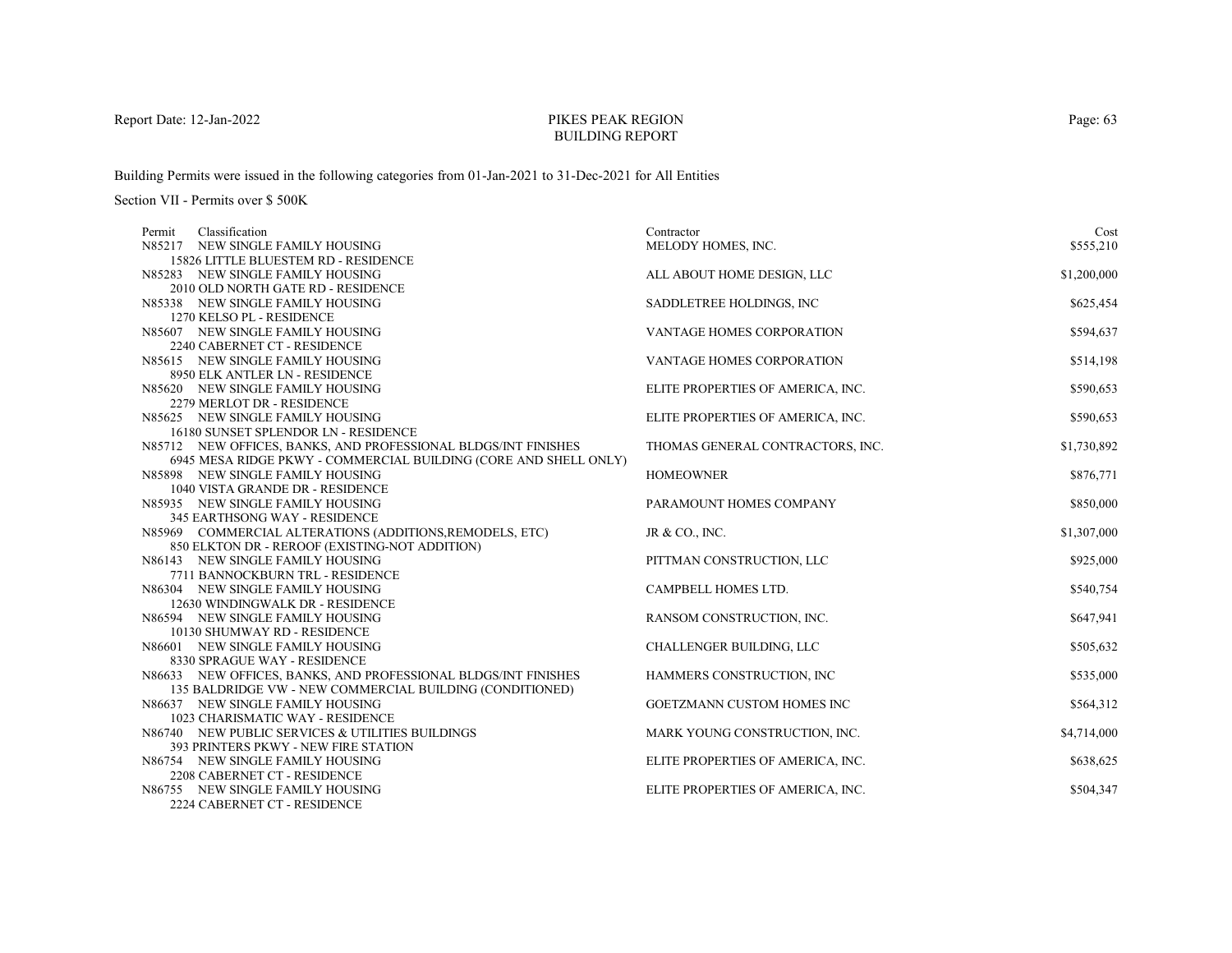# PIKES PEAK REGIONBUILDING REPORT

Building Permits were issued in the following categories from 01-Jan-2021 to 31-Dec-2021 for All Entities

| Classification<br>Permit                                               | Contractor                         | Cost        |
|------------------------------------------------------------------------|------------------------------------|-------------|
| N86760 NEW SINGLE FAMILY HOUSING                                       | ELITE PROPERTIES OF AMERICA, INC.  | \$520,944   |
| 9799 ANTELOPE RAVINE DR - RESIDENCE                                    |                                    |             |
| N87056 NEW SINGLE FAMILY HOUSING                                       | ACUFF HOMES, INC.                  | \$645,000   |
| 21 LEAMING RD - RESIDENCE                                              |                                    |             |
| N87057 NEW SINGLE FAMILY HOUSING                                       | <b>VANTAGE HOMES CORPORATION</b>   | \$637,019   |
| 9732 ANTELOPE RAVINE DR - RESIDENCE                                    |                                    |             |
| N87062 NEW SINGLE FAMILY HOUSING                                       | VANTAGE HOMES CORPORATION          | \$526,220   |
| 11684 JUSTIFY DR - RESIDENCE                                           |                                    |             |
| N87063 NEW SINGLE FAMILY HOUSING                                       | <b>VANTAGE HOMES CORPORATION</b>   | \$627,596   |
| 16297 FOREST CLOUD WAY - RESIDENCE                                     |                                    |             |
| N87159 NEW SINGLE FAMILY HOUSING                                       | RON COVINGTON HOMES                | \$590,011   |
| 7183 WINTERSTONE CT - RESIDENCE                                        |                                    |             |
| N87163 NEW SINGLE FAMILY HOUSING                                       | <b>RON COVINGTON HOMES</b>         | \$506,274   |
| 10364 FINN DR - RESIDENCE                                              |                                    |             |
| N87546 STORES AND OTHER RETAIL BUILDINGS/INT FINISHES                  | THE COPESTONE COMPANY              | \$800,000   |
| 120 S ROCKRIMMON BLVD - NEW CONVENIENCE STORE AND CANOPY - 2 PERMITS   |                                    |             |
| N87590 STORES AND OTHER RETAIL BUILDINGS/INT FINISHES                  | ALCORN CONSTRUCTION, INC.          | \$5,000,000 |
| 950 VAPOR TRL - COMMERCIAL BUILDING (CORE AND SHELL ONLY)              |                                    |             |
| N87602 COMMERCIAL CHANGE OF OCCUPANCY                                  | SAUNDERS NORWOOD CONSTRUCTION, LLC | \$980,000   |
| 111 S TEJON ST, 105 - INTERIOR REMODEL - PARTIAL CHANGE OF OCCUPANCY   |                                    |             |
| N87617 STORES AND OTHER RETAIL BUILDINGS/INT FINISHES                  | KTK GENERAL CONTRACTING LIMITED    | \$850,000   |
| 3770 N CITADEL DR - NEW CONVENIENCE STORE AND GAS CANOPY               |                                    |             |
| N87691 NEW SINGLE FAMILY HOUSING                                       | <b>ASPEN VIEW HOMES</b>            | \$600,398   |
| 15679 NATIVE WILLOW DR - RESIDENCE                                     |                                    |             |
| N87695 NEW SINGLE FAMILY HOUSING                                       | <b>ASPEN VIEW HOMES</b>            | \$600,398   |
| 15609 NATIVE WILLOW DR - RESIDENCE                                     |                                    |             |
| N87719 NEW SINGLE FAMILY HOUSING<br>7139 WRANGLER RANCH VW - RESIDENCE | HI POINT HOME BUILDERS LLC         | \$628,384   |
| N87769 NEW FIVE OR MORE FAMILY BUILDINGS                               | GORDON CONSTRUCTION COMPANY, INC   | \$850,000   |
| 2664 ARCTIC THYME VW - NEW MULTI-FAMILY BLDG (5 UNITS)                 |                                    |             |
| N87770 NEW FIVE OR MORE FAMILY BUILDINGS                               | GORDON CONSTRUCTION COMPANY, INC   | \$850,000   |
| 2650 ARCTIC THYME VW - NEW MULTI-FAMILY BLDG (5 UNITS)                 |                                    |             |
| N87771 NEW FIVE OR MORE FAMILY BUILDINGS                               | GORDON CONSTRUCTION COMPANY, INC   | \$850,000   |
| 2675 TIGER LILY VW - NEW MULTI-FAMILY BLDG (6 UNITS)                   |                                    |             |
| N87798 NEW SINGLE FAMILY HOUSING                                       | OGC MANAGEMENT, LLC                | \$2,000,000 |
| 1820 TERRI LEE DR - RESIDENCE                                          |                                    |             |
| N87807 NEW SINGLE FAMILY HOUSING                                       | LEHN CONSTRUCTION                  | \$1,100,000 |
| 8415 ASPENGLOW LN - RESIDENCE                                          |                                    |             |
| N87948 NEW SINGLE FAMILY HOUSING                                       | <b>VANTAGE HOMES CORPORATION</b>   | \$646,035   |
| 10045 ASPEN VALLEY RD - RESIDENCE                                      |                                    |             |